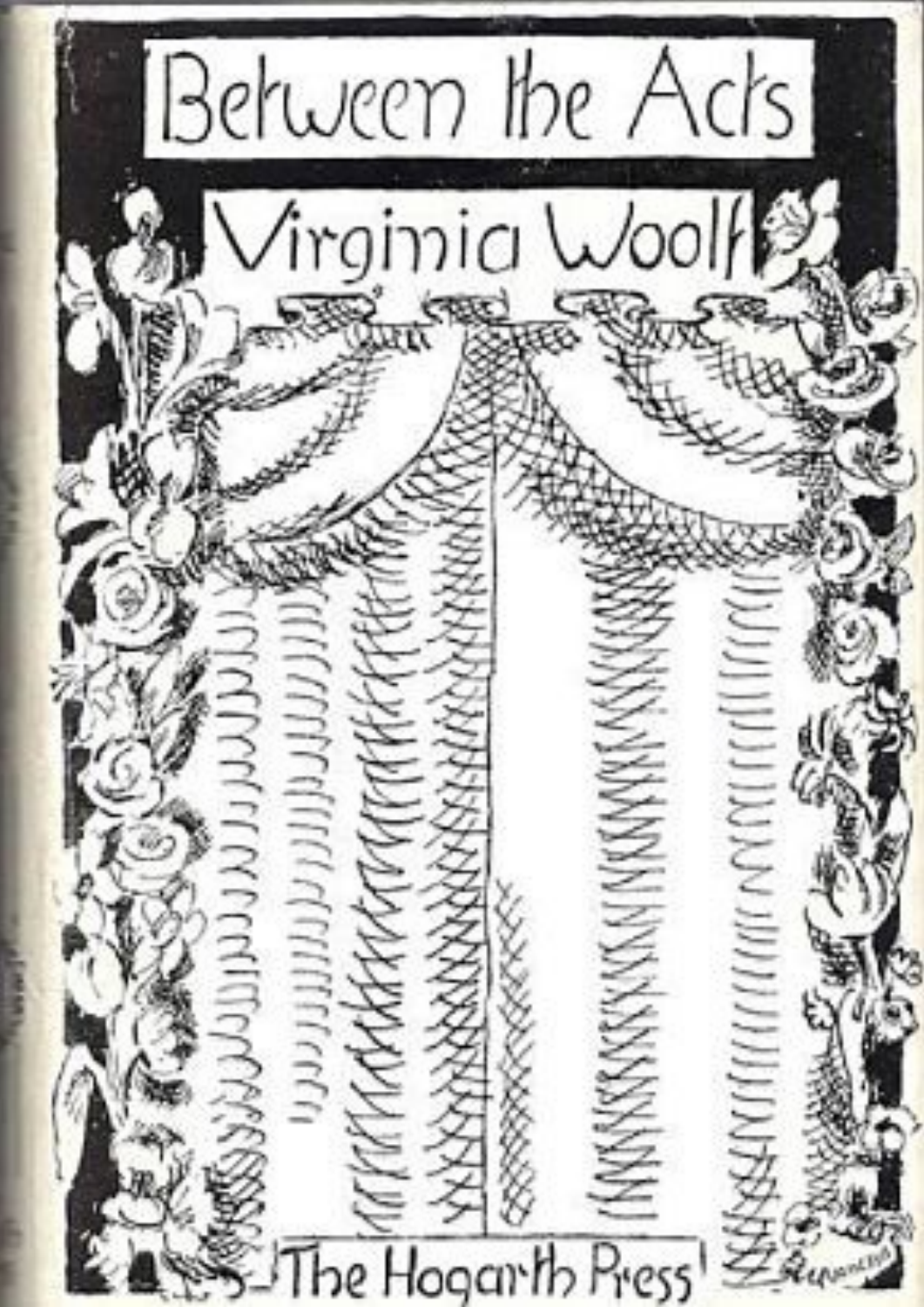### **\* A Distributed Proofreaders Canada eBook \***

This ebook is made available at no cost and with very few restrictions. These restrictions apply only if (1) you make a change in the ebook (other than alteration for different display devices), or (2) you are making commercial use of the ebook. If either of these conditions applies, please contact a FP administrator before proceeding.

This work is in the Canadian public domain, but may be under copyright in some countries. If you live outside Canada, check your country's copyright laws. IF THE BOOK IS UNDER COPYRIGHT IN YOUR COUNTRY, DO NOT DOWNLOAD OR REDISTRIBUTE THIS FILE.

*Title:* Between the Acts

*Date of first publication:* 1941

*Author:* Virginia Woolf (1882-1941)

*Date first posted:* Jan. 26, 2018

*Date last updated:* Jan. 26, 2018

Faded Page eBook #20180151

This ebook was produced by: Delphine Lettau, Mark Akrigg, Cindy Beyer & the online Distributed Proofreaders Canada team at http://www.pgdpcanada.net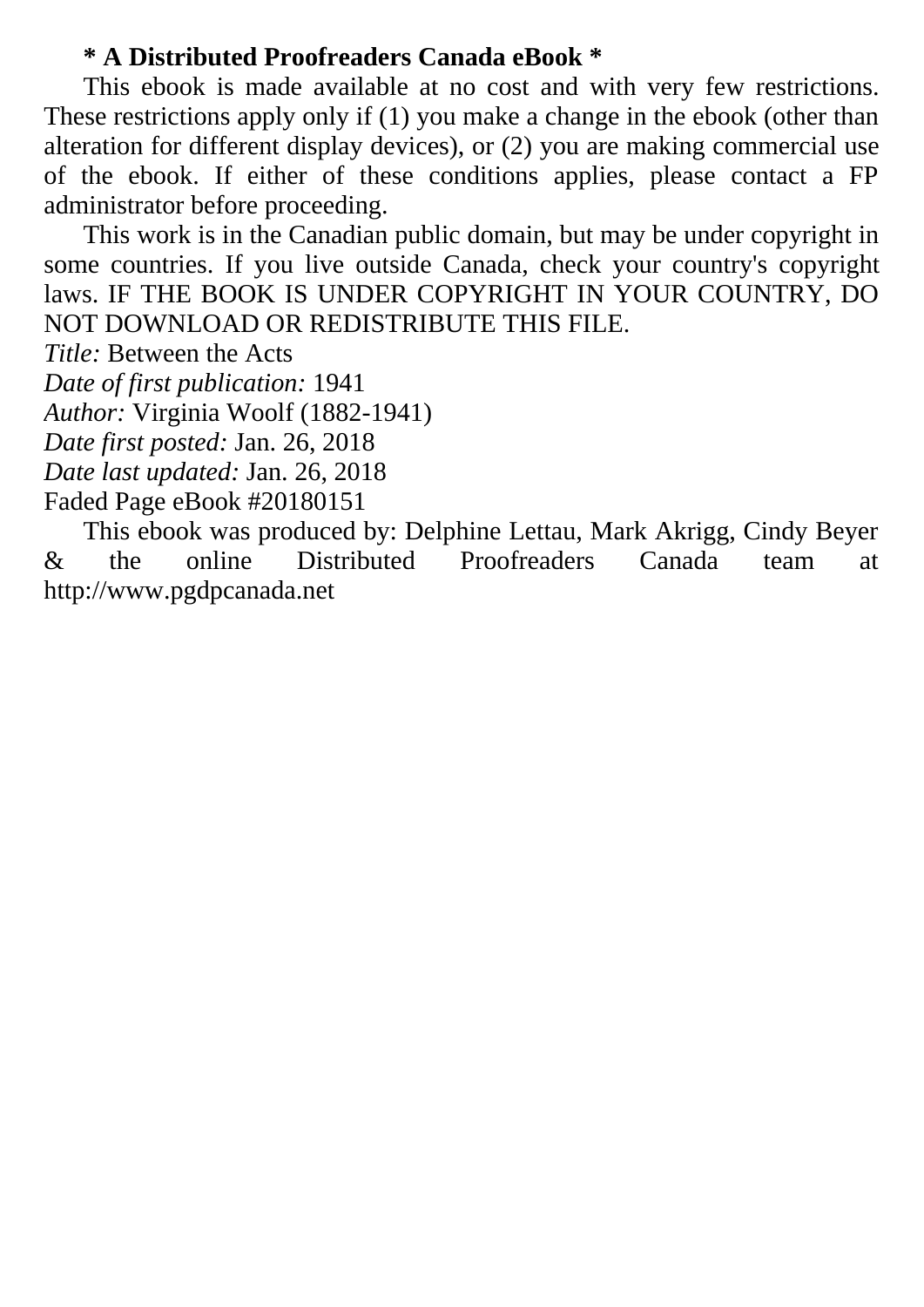## BETWEEN THE ACTS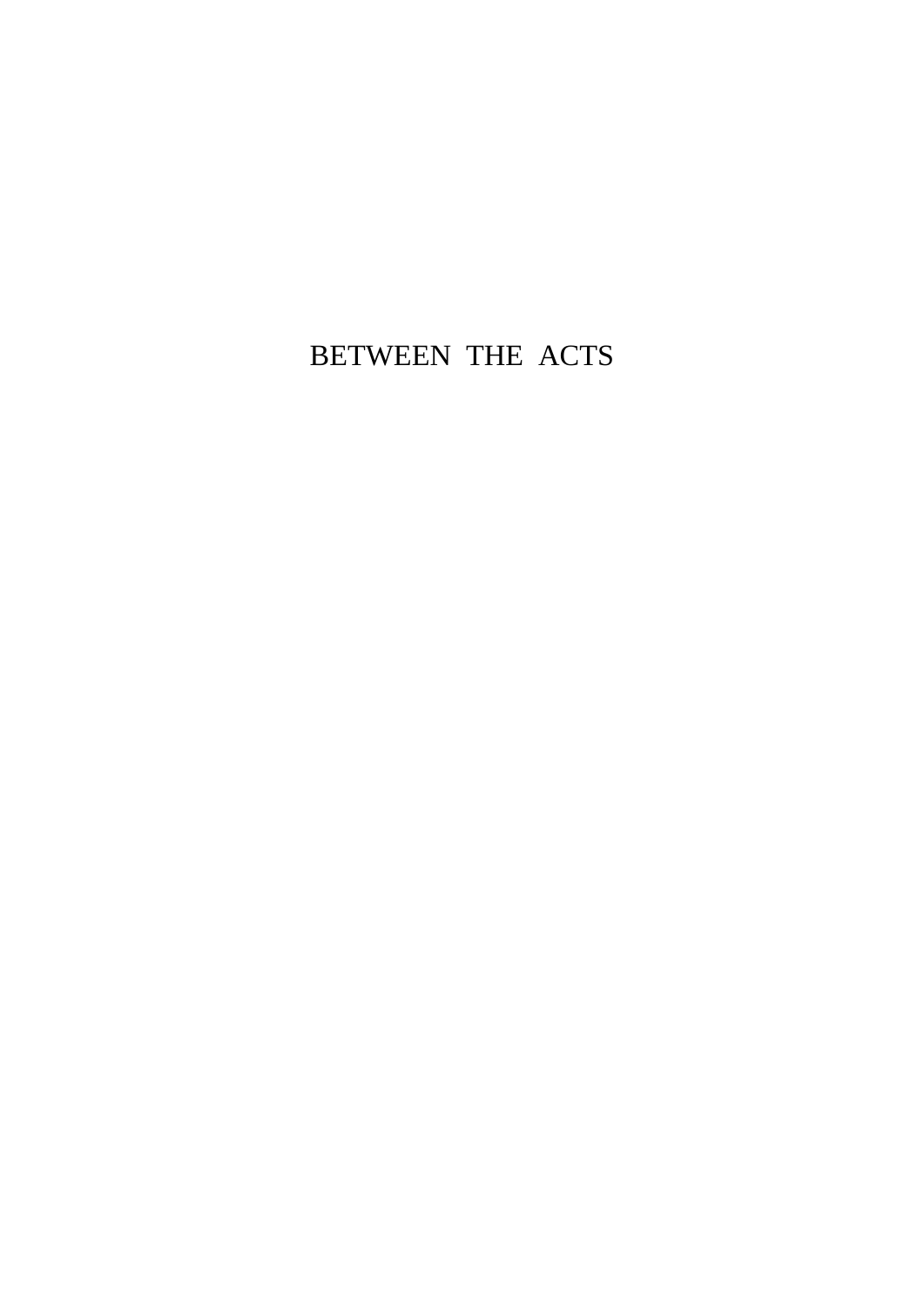B<sup>Y</sup> VIRGINIA WOOLF

*Fiction*

KEW GARDENS THE VOYAGE OUT NIGHT AND DAY JACOB'S ROOM MRS. DALLOWAY TO THE LIGHTHOUSE ORLANDO THE WAVES THE YEARS BETWEEN THE ACTS

*Biography* FLUSH ROGER FRY

*Criticism, etc.*

MR. BENNETT AND MRS. BROWN THE COMMON READER—First Series THE COMMON READER—Second Series A ROOM OF ONE'S OWN A LETTER TO A YOUNG POET WALTER SICKERT: A CONVERSATION THREE GUINEAS **REVIEWING**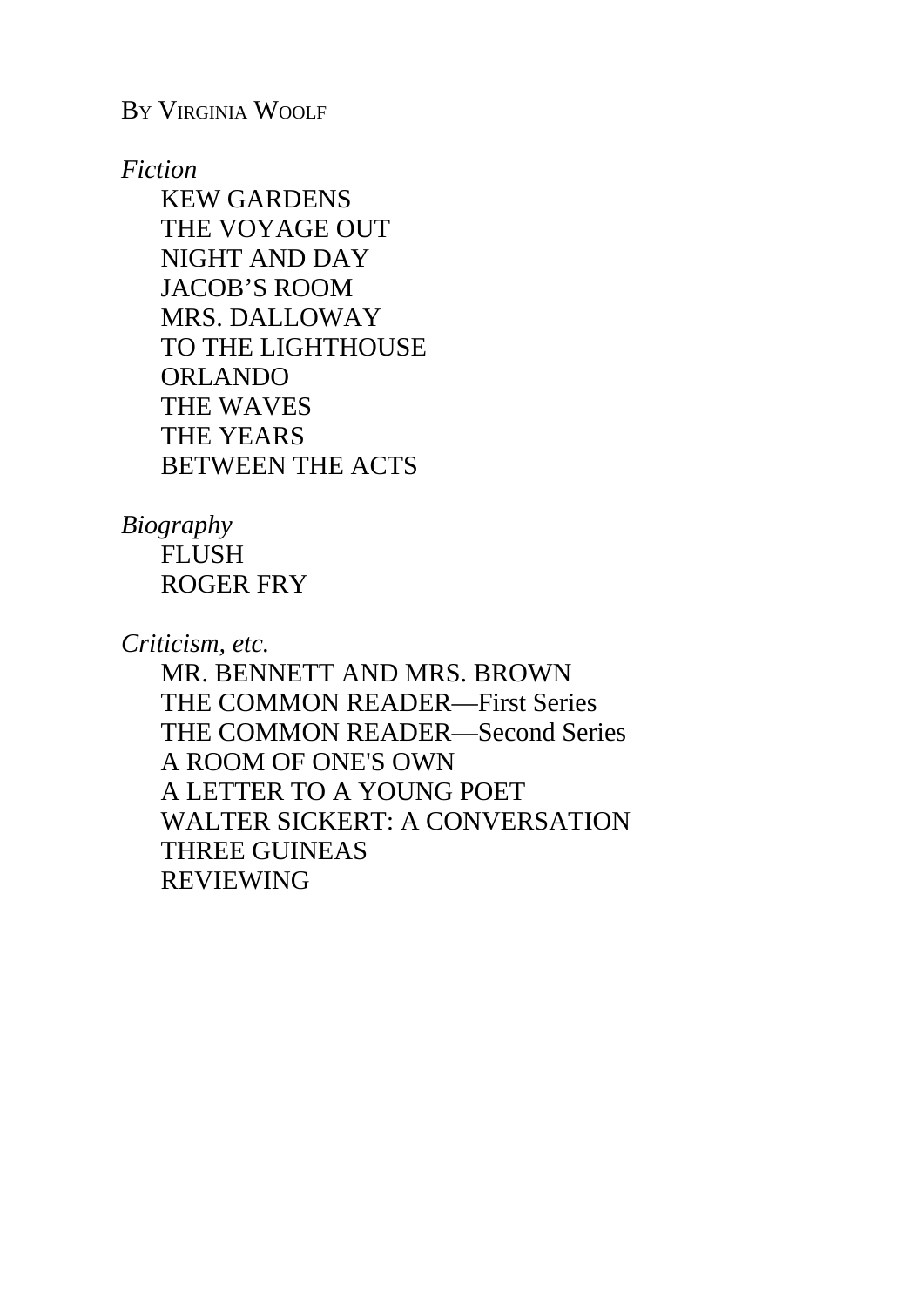# BETWEEN THE ACTS

VIRGINIA WOOLF

## THE HOGARTH PRESS

37 MECKLENBURGH SQUARE, LONDON, W.C.1 1941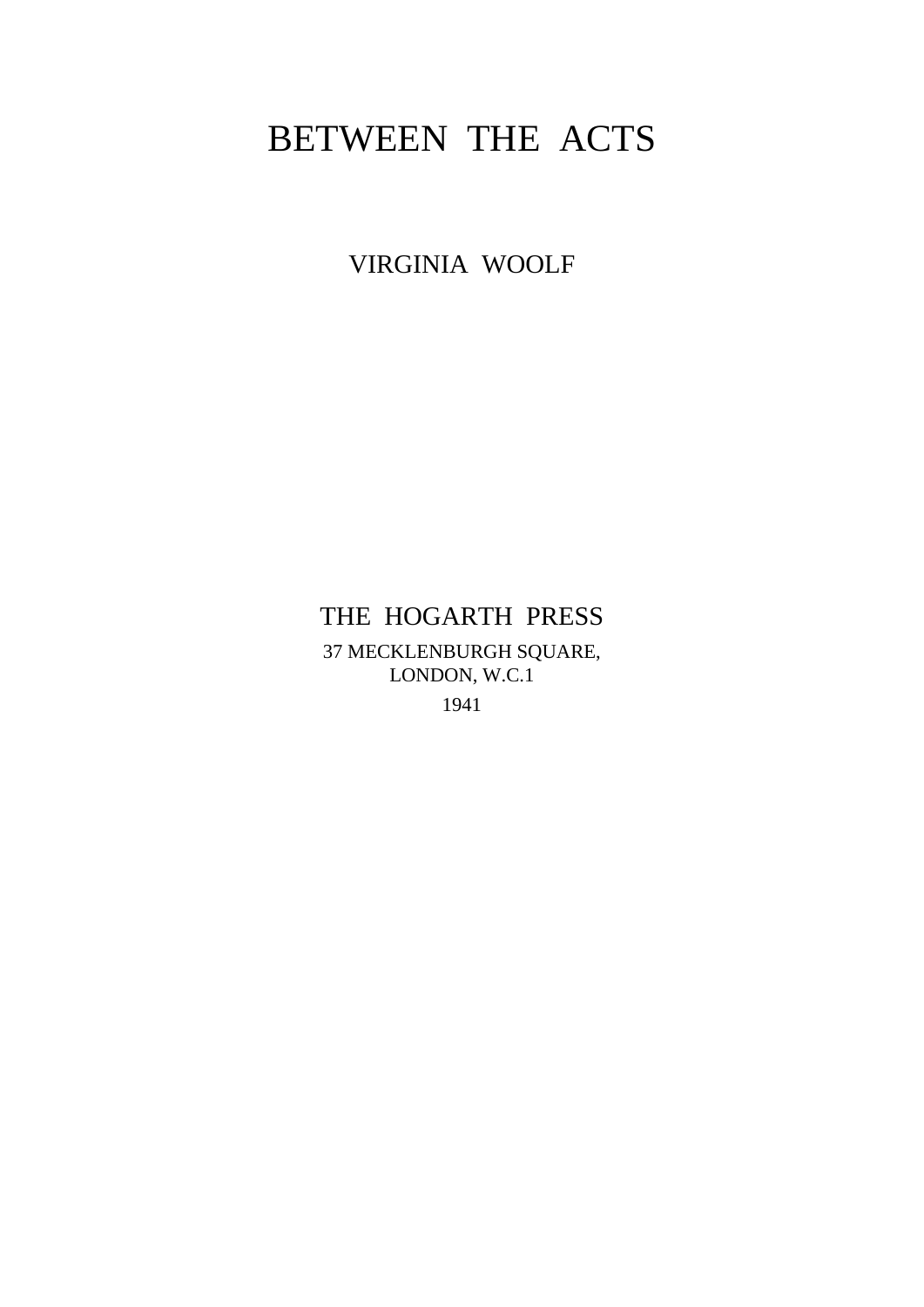*First published 1941*

*Distributed in Canada by our exclusive agent, The Macmillan Company of Canada Limited, 70 Bond Street, Toronto*

#### MADE AND PRINTED IN GREAT BRITAIN BY THE GARDEN CITY PRESS LTD., AT LETCHWORTH, **HERTFORDSHIRE**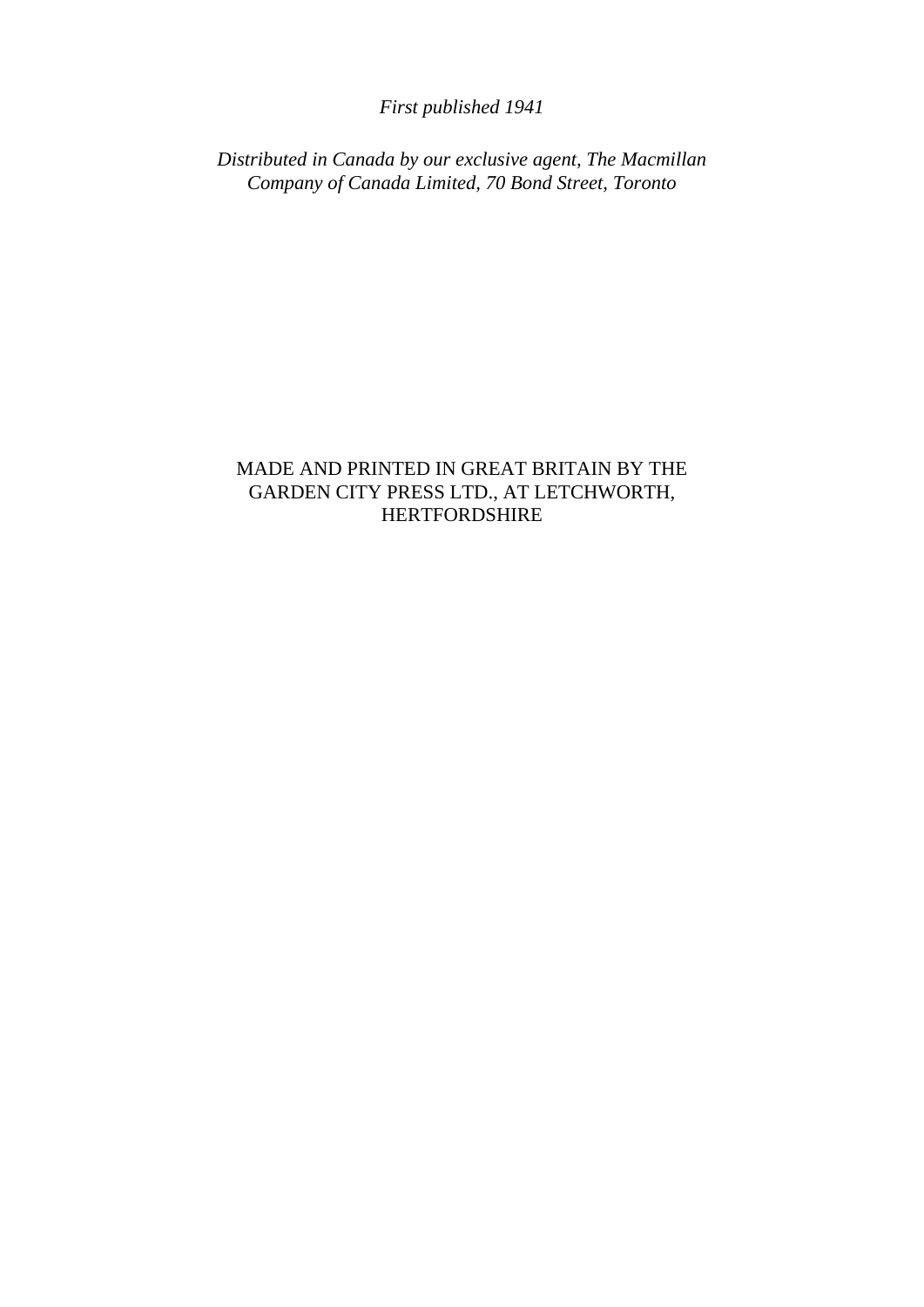I<sup>T</sup> was a summer's night and they were talking, in the big room with the windows open to the garden, about the cesspool. The county council had promised to bring water to the village, but they hadn't.

Mrs. Haines, the wife of the gentleman farmer, a goosefaced woman with eyes protruding as if they saw something to gobble in the gutter, said affectedly: "What a subject to talk about on a night like this!"

Then there was silence; and a cow coughed; and that led her to say how odd it was, as a child, she had never feared cows, only horses. But, then, as a small child in a perambulator, a great cart-horse had brushed within an inch of her face. Her family, she told the old man in the arm-chair, had lived near Liskeard for many centuries. There were the graves in the churchyard to prove it.

A bird chuckled outside. "A nightingale?" asked Mrs. Haines. No, nightingales didn't come so far north. It was a daylight bird, chuckling over the substance and succulence of the day, over worms, snails, grit, even in sleep.

The old man in the arm-chair—Mr. Oliver, of the Indian Civil Service, retired—said that the site they had chosen for the cesspool was, if he had heard aright, on the Roman road. From an aeroplane, he said, you could still see, plainly marked, the scars made by the Britons; by the Romans; by the Elizabethan manor house; and by the plough, when they ploughed the hill to grow wheat in the Napoleonic wars.

"But you don't remember . . ." Mrs. Haines began. No, not that. Still he did remember——and he was about to tell them what, when there was a sound outside, and Isa, his son's wife, came in with her hair in pigtails; she was wearing a dressing-gown with faded peacocks on it. She came in like a swan swimming its way; then was checked and stopped; was surprised to find people there; and lights burning. She had been sitting with her little boy who wasn't well, she apologized. What had they been saying?

"Discussing the cesspool," said Mr. Oliver.

"What a subject to talk about on a night like this!" Mrs. Haines exclaimed again.

What had *he* said about the cesspool; or indeed about anything? Isa wondered, inclining her head towards the gentleman farmer, Rupert Haines.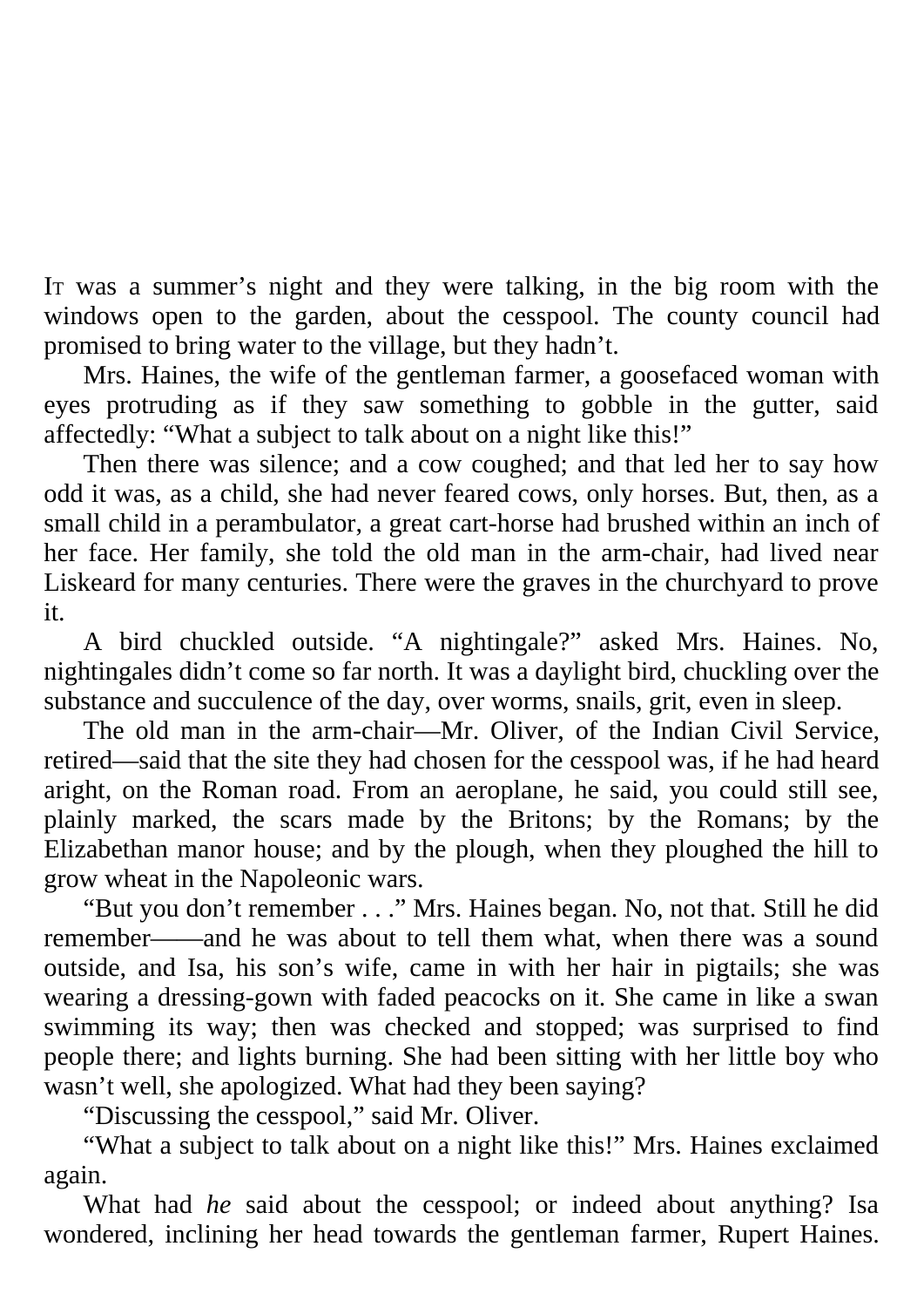She had met him at a Bazaar; and at a tennis party. He had handed her a cup and a racquet—that was all. But in his ravaged face she always felt mystery; and in his silence, passion. At the tennis party she had felt this, and at the Bazaar. Now a third time, if anything more strongly, she felt it again.

"I remember," the old man interrupted, "my mother. . . ." Of his mother he remembered that she was very stout; kept her tea-caddy locked; yet had given him in that very room a copy of Byron. It was over sixty years ago, he told them, that his mother had given him the works of Byron in that very room. He paused.

"She walks in beauty like the night," he quoted.

Then again:

"So we'll go no more a-roving by the light of the moon."

Isa raised her head. The words made two rings, perfect rings, that floated them, herself and Haines, like two swans down stream. But his snow-white breast was circled with a tangle of dirty duckweed; and she too, in her webbed feet was entangled, by her husband, the stockbroker. Sitting on her threecornered chair she swayed, with her dark pigtails hanging, and her body like a bolster in its faded dressing-gown.

Mrs. Haines was aware of the emotion circling them, excluding her. She waited, as one waits for the strain of an organ to die out before leaving church. In the car going home to the red villa in the cornfields, she would destroy it, as a thrush pecks the wings off a butterfly. Allowing ten seconds to intervene, she rose; paused; and then, as if she had heard the last strain die out, offered Mrs. Giles Oliver her hand.

But Isa, though she should have risen at the same moment that Mrs. Haines rose, sat on. Mrs. Haines glared at her out of goose-like eyes, gobbling, "Please, Mrs. Giles Oliver, do me the kindness to recognize my existence. . . ." which she was forced to do, rising at last from her chair, in her faded dressinggown, with the pigtails falling over each shoulder.

Pointz Hall was seen in the light of an early summer morning to be a middle-sized house. It did not rank among the houses that are mentioned in guide books. It was too homely. But this whitish house with the grey roof, and the wing thrown out at right angles, lying unfortunately low on the meadow with a fringe of trees on the bank above it so that smoke curled up to the nests of the rooks, was a desirable house to live in. Driving past, people said to each other: "I wonder if that'll ever come into the market?" And to the chauffeur: "Who lives there?"

The chauffeur didn't know. The Olivers, who had bought the place something over a century ago, had no connection with the Warings, the Elveys, the Mannerings or the Burnets; the old families who had all intermarried, and lay in their deaths intertwisted, like the ivy roots, beneath the churchyard wall.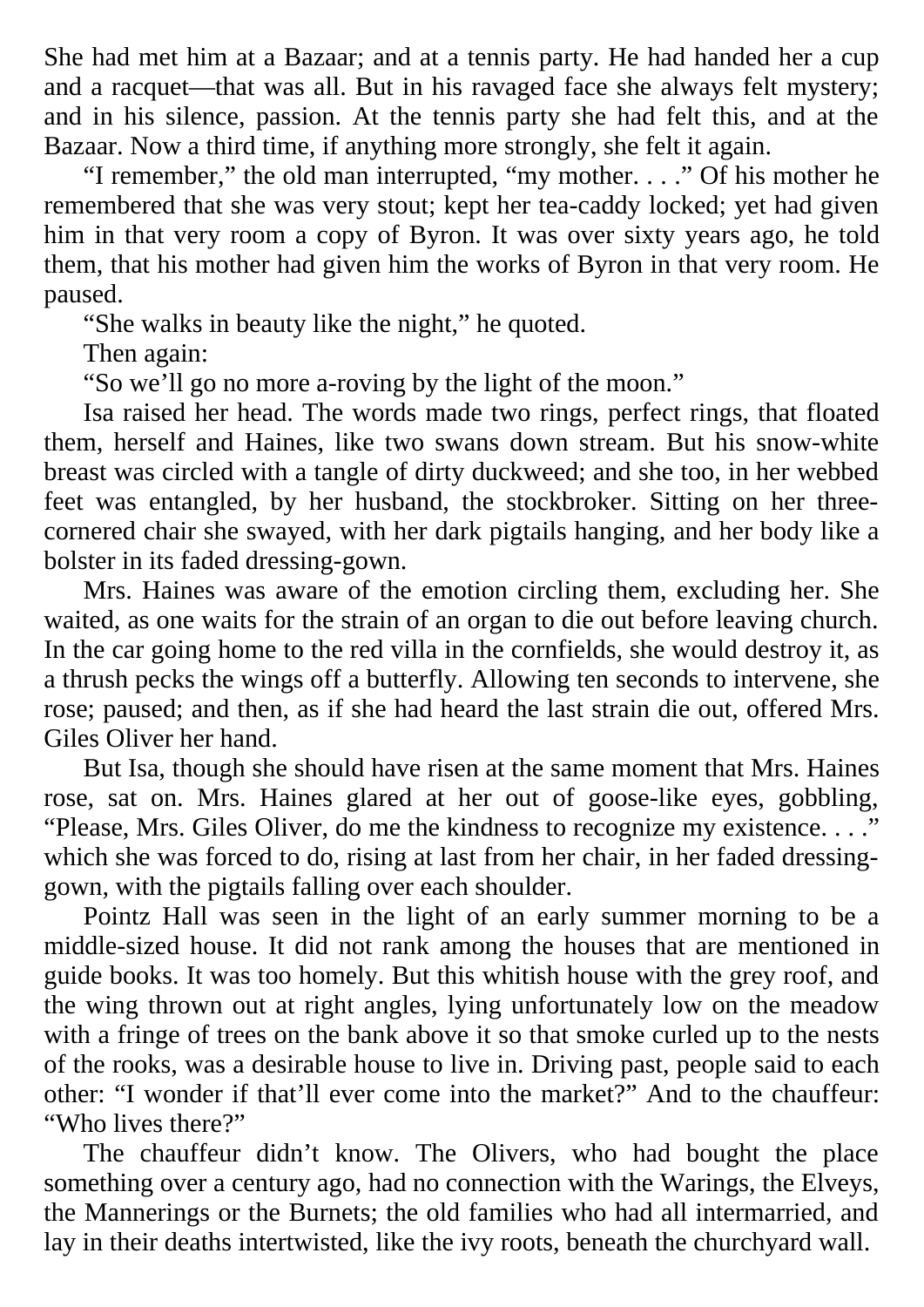Only something over a hundred and twenty years the Olivers had been there. Still, on going up the principal staircase—there was another, a mere ladder at the back for the servants—there was a portrait. A length of yellow brocade was visible half-way up; and, as one reached the top, a small powdered face, a great head-dress slung with pearls, came into view; an ancestress of sorts. Six or seven bedrooms opened out of the corridor. The butler had been a soldier; had married a lady's maid; and, under a glass case there was a watch that had stopped a bullet on the field of Waterloo.

It was early morning. The dew was on the grass. The church clock struck eight times. Mrs. Swithin drew the curtain in her bedroom—the faded white chintz that so agreeably from the outside tinged the window with its green lining. There with her old hands on the hasp, jerking it open, she stood: old Oliver's married sister; a widow. She always meant to set up a house of her own; perhaps in Kensington, perhaps at Kew, so that she could have the benefit of the gardens. But she stayed on all through the summer; and when winter wept its damp upon the panes, and choked the gutters with dead leaves, she said: "Why, Bart, did they build the house in the hollow, facing north?" Her brother said, "Obviously to escape from nature. Weren't four horses needed to drag the family coach through the mud?" Then he told her the famous story of the great eighteenth-century winter; when for a whole month the house had been blocked by snow. And the trees had fallen. So every year, when winter came, Mrs. Swithin retired to Hastings.

But it was summer now. She had been waked by the birds. How they sang! attacking the dawn like so many choir boys attacking an iced cake. Forced to listen, she had stretched for her favourite reading—an Outline of History—and had spent the hours between three and five thinking of rhododendron forests in Piccadilly; when the entire continent, not then, she understood, divided by a channel, was all one; populated, she understood, by elephant-bodied, sealnecked, heaving, surging, slowly writhing, and, she supposed, barking monsters; the iguanodon, the mammoth, and the mastodon; from whom presumably, she thought, jerking the window open, we descend.

It took her five seconds in actual time, in mind time ever so much longer, to separate Grace herself, with blue china on a tray, from the leather-covered grunting monster who was about, as the door opened, to demolish a whole tree in the green steaming undergrowth of the primeval forest. Naturally, she jumped, as Grace put the tray down and said: "Good morning, Ma'am." "Batty," Grace called her, as she felt on her face the divided glance that was half meant for a beast in a swamp, half for a maid in a print frock and white apron.

"How those birds sing!" said Mrs. Swithin, at a venture. The window was open now; the birds certainly were singing. An obliging thrush hopped across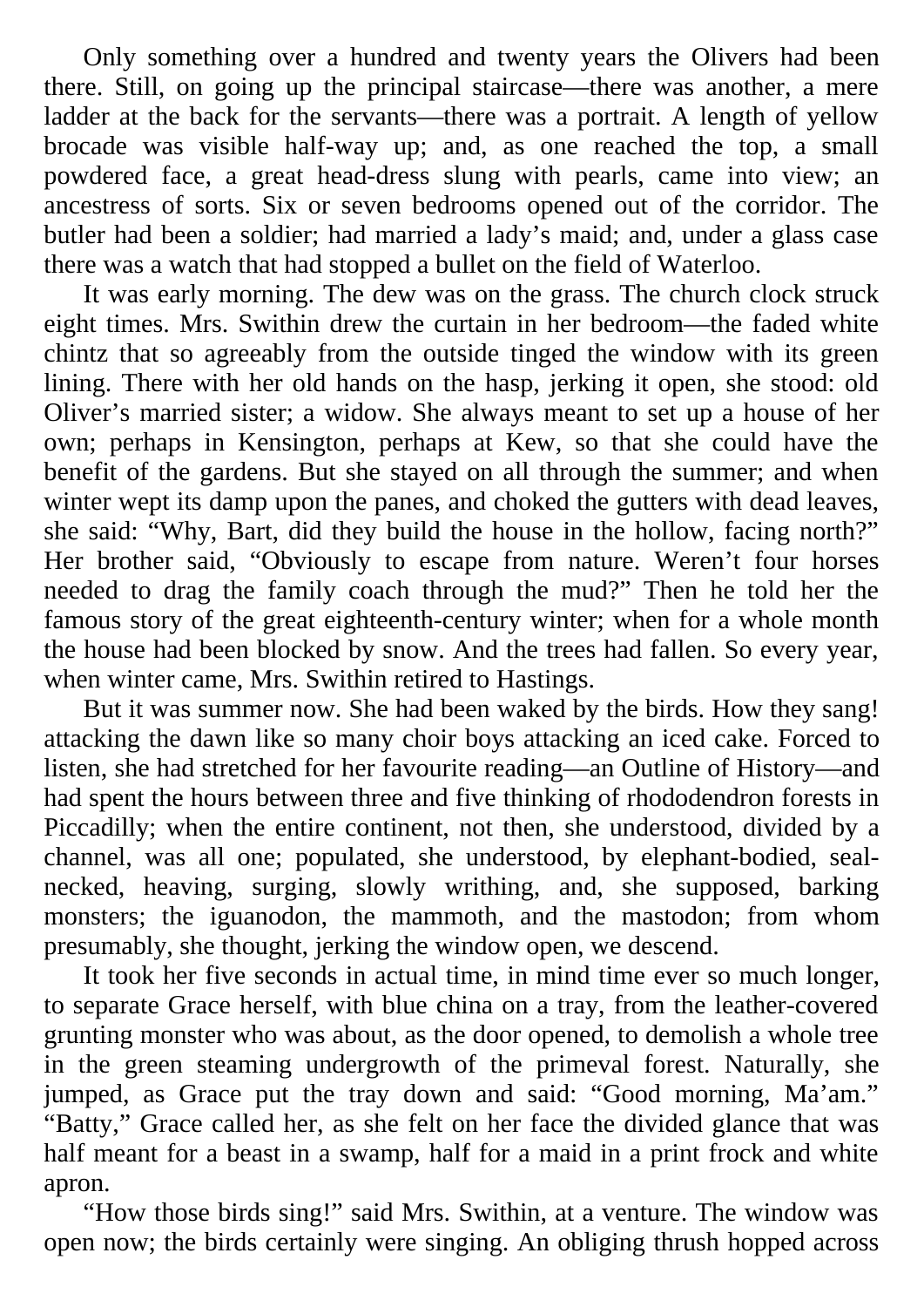the lawn; a coil of pinkish rubber twisted in its beak. Tempted by the sight to continue her imaginative reconstruction of the past, Mrs. Swithin paused; she was given to increasing the bounds of the moment by flights into past or future; or sidelong down corridors and alleys; but she remembered her mother —her mother in that very room rebuking her. "Don't stand gaping, Lucy, or the wind'll change . . ." How often her mother had rebuked her in that very room—"but in a very different world," as her brother would remind her. So she sat down to morning tea, like any other old lady with a high nose, thin cheeks, a ring on her finger and the usual trappings of rather shabby but gallant old age, which included in her case a cross gleaming gold on her breast.

The nurses after breakfast were trundling the perambulator up and down the terrace; and as they trundled they were talking—not shaping pellets of information or handing ideas from one to another, but rolling words, like sweets on their tongues; which, as they thinned to transparency, gave off pink, green, and sweetness. This morning that sweetness was: "How cook had told 'im off about the asparagus; how when she rang I said: how it was a sweet costume with blouse to match;" and that was leading to something about a feller as they walked up and down the terrace rolling sweets, trundling the perambulator.

It was a pity that the man who had built Pointz Hall had pitched the house in a hollow, when beyond the flower garden and the vegetables there was this stretch of high ground. Nature had provided a site for a house; man had built his house in a hollow. Nature had provided a stretch of turf half a mile in length and level, till it suddenly dipped to the lily pool. The terrace was broad enough to take the entire shadow of one of the great trees laid flat. There you could walk up and down, up and down, under the shade of the trees. Two or three grew close together; then there were gaps. Their roots broke the turf, and among those bones were green waterfalls and cushions of grass in which violets grew in spring or in summer the wild purple orchis.

Amy was saying something about a feller when Mabel, with her hand on the pram, turned sharply, her sweet swallowed. "Leave off grubbing," she said sharply. "Come along, George."

The little boy had lagged and was grouting in the grass. Then the baby, Caro, thrust her fist out over the coverlet and the furry bear was jerked overboard. Amy had to stoop. George grubbed. The flower blazed between the angles of the roots. Membrane after membrane was torn. It blazed a soft yellow, a lambent light under a film of velvet; it filled the caverns behind the eyes with light. All that inner darkness became a hall, leaf smelling, earth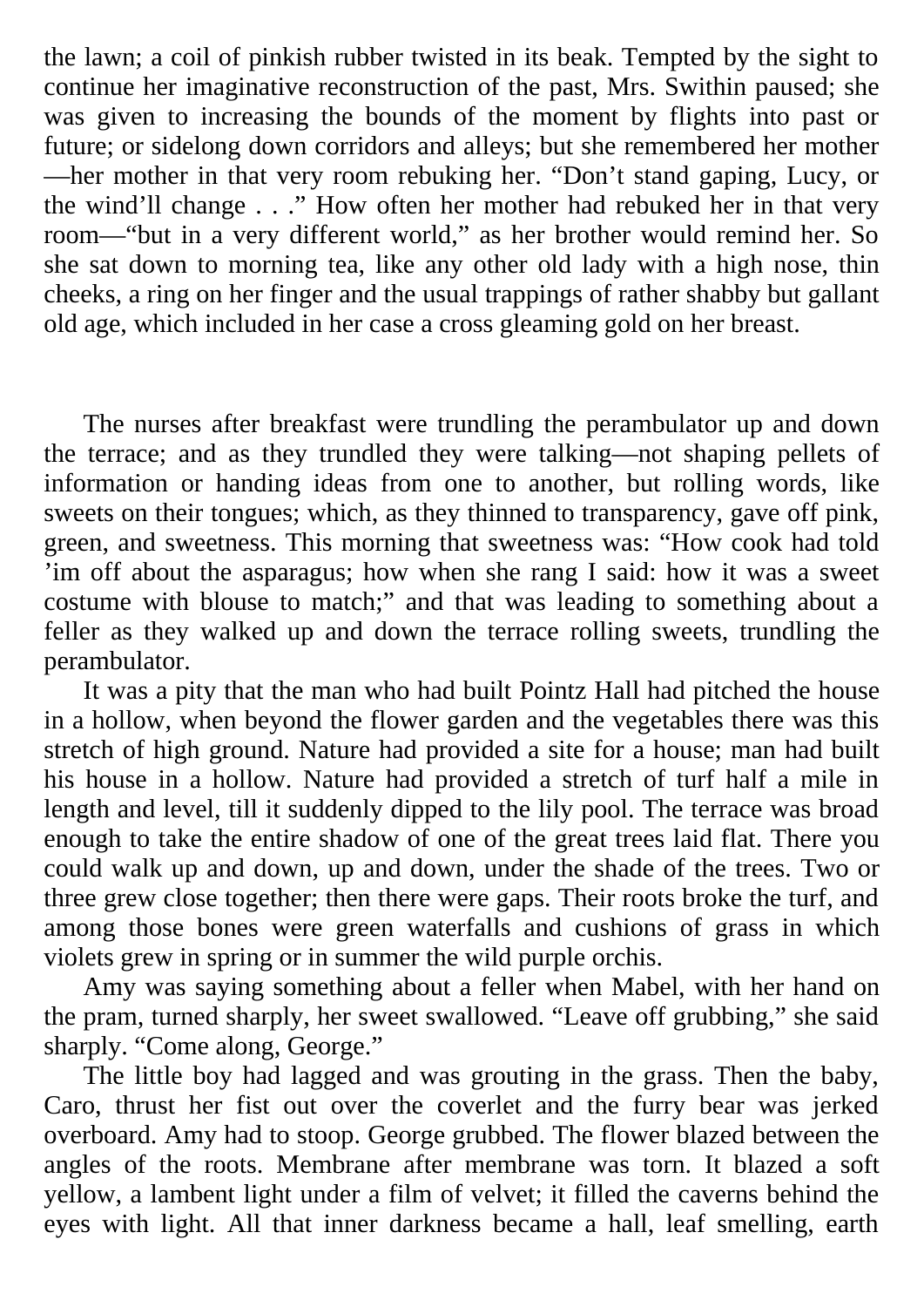smelling of yellow light. And the tree was beyond the flower; the grass, the flower and the tree were entire. Down on his knees grubbing he held the flower complete. Then there was a roar and a hot breath and a stream of coarse grey hair rushed between him and the flower. Up he leapt, toppling in his fright, and saw coming towards him a terrible peaked eyeless monster moving on legs, brandishing arms.

"Good morning, sir," a hollow voice boomed at him from a beak of paper.

The old man had sprung upon him from his hiding-place behind a tree.

"Say good morning, George; say 'Good morning, Grandpa,' " Mabel urged him, giving him a push towards the man. But George stood gaping. George stood gazing. Then Mr. Oliver crumpled the paper which he had cocked into a snout and appeared in person. A very tall old man, with gleaming eyes, wrinkled cheeks, and a head with no hair on it. He turned.

"Heel!" he bawled, "heel, you brute!" And George turned; and the nurses turned holding the furry bear; they all turned to look at Sohrab the Afghan hound bounding and bouncing among the flowers.

"Heel!" the old man bawled, as if he were commanding a regiment. It was impressive, to the nurses, the way an old boy of his age could still bawl and make a brute like that obey him. Back came the Afghan hound, sidling, apologetic. And as he cringed at the old man's feet, a string was slipped over his collar; the noose that old Oliver always carried with him.

"You wild beast . . . you bad beast," he grumbled, stooping. George looked at the dog only. The hairy flanks were sucked in and out; there was a blob of foam on its nostrils. He burst out crying.

Old Oliver raised himself, his veins swollen, his cheeks flushed; he was angry. His little game with the paper hadn't worked. The boy was a cry-baby. He nodded and sauntered on, smoothing out the crumpled paper and muttering, as he tried to find his line in the column, "A cry-baby—a cry-baby." But the breeze blew the great sheet out; and over the edge he surveyed the landscape flowing fields, heath and woods. Framed, they became a picture. Had he been a painter, he would have fixed his easel here, where the country, barred by trees, looked like a picture. Then the breeze fell.

"M. Daladier," he read finding his place in the column, "has been successful in pegging down the franc.  $\dots$ "

Mrs. Giles Oliver drew the comb through the thick tangle of hair which, after giving the matter her best attention, she had never had shingled or bobbed; and lifted the heavily embossed silver brush that had been a wedding present and had its uses in impressing chambermaids in hotels. She lifted it and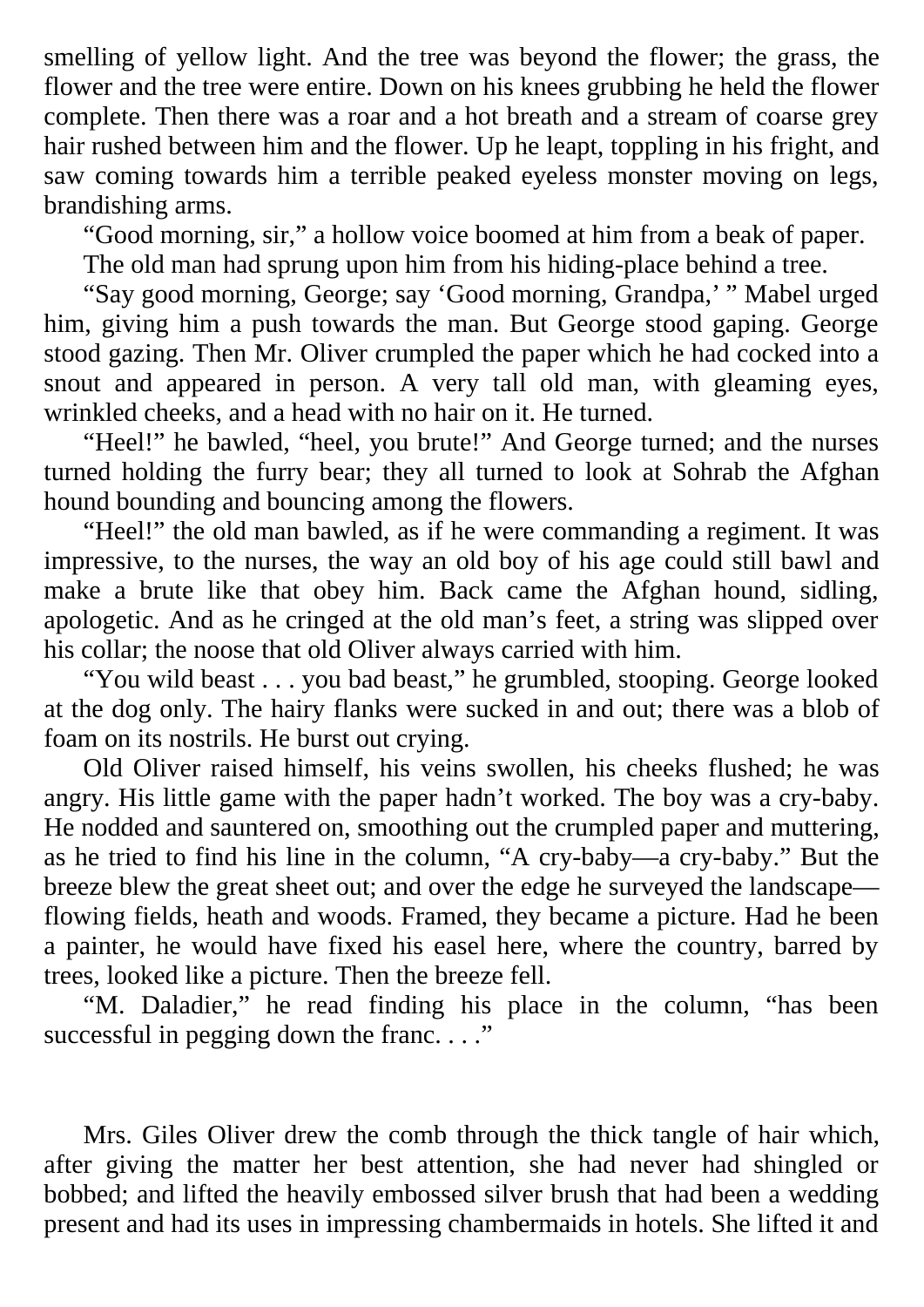stood in front of the three-folded mirror, so that she could see three separate versions of her rather heavy, yet handsome, face; and also, outside the glass, a slip of terrace, lawn and tree tops.

Inside the glass, in her eyes, she saw what she had felt overnight for the ravaged, the silent, the romantic gentleman farmer. "In love," was in her eyes. But outside, on the washstand, on the dressing-table, among the silver boxes and tooth-brushes, was the other love; love for her husband, the stockbroker —"The father of my children," she added, slipping into the cliché conveniently provided by fiction. Inner love was in the eyes; outer love on the dressingtable. But what feeling was it that stirred in her now when above the lookingglass, out of doors, she saw coming across the lawn the perambulator; two nurses; and her little boy George, lagging behind?

She tapped on the window with her embossed hairbrush. They were too far off to hear. The drone of the trees was in their ears; the chirp of birds; other incidents of garden life, inaudible, invisible to her in the bedroom, absorbed them. Isolated on a green island, hedged about with snowdrops, laid with a counterpane of puckered silk, the innocent island floated under her window. Only George lagged behind.

She returned to her eyes in the looking-glass. "In love," she must be; since the presence of his body in the room last night could so affect her; since the words he said, handing her a teacup, handing her a tennis racquet, could so attach themselves to a certain spot in her; and thus lie between them like a wire, tingling, tangling, vibrating—she groped, in the depths of the lookingglass, for a word to fit the infinitely quick vibrations of the aeroplane propeller that she had seen once at dawn at Croydon. Faster, faster, faster, it whizzed, whirred, buzzed, till all the flails became one flail and up soared the plane away and away. . . .

"Where we know not, where we go not, neither know nor care," she hummed. "Flying, rushing through the ambient, incandescent, summer silent . . .<sup>,</sup>

The rhyme was "air." She put down her brush. She took up the telephone.

"Three, four, eight, Pyecombe," she said.

"Mrs. Oliver speaking. . . . What fish have you this morning? Cod? Halibut? Sole? Plaice?"

"There to lose what binds us here," she murmured. "Soles. Filleted. In time for lunch please," she said aloud. "With a feather, a blue feather . . . flying mounting through the air . . . there to lose what binds us here . . ." The words weren't worth writing in the book bound like an account book in case Giles suspected. "Abortive," was the word that expressed her. She never came out of a shop, for example, with the clothes she admired; nor did her figure, seen against the dark roll of trousering in a shop window, please her. Thick of waist,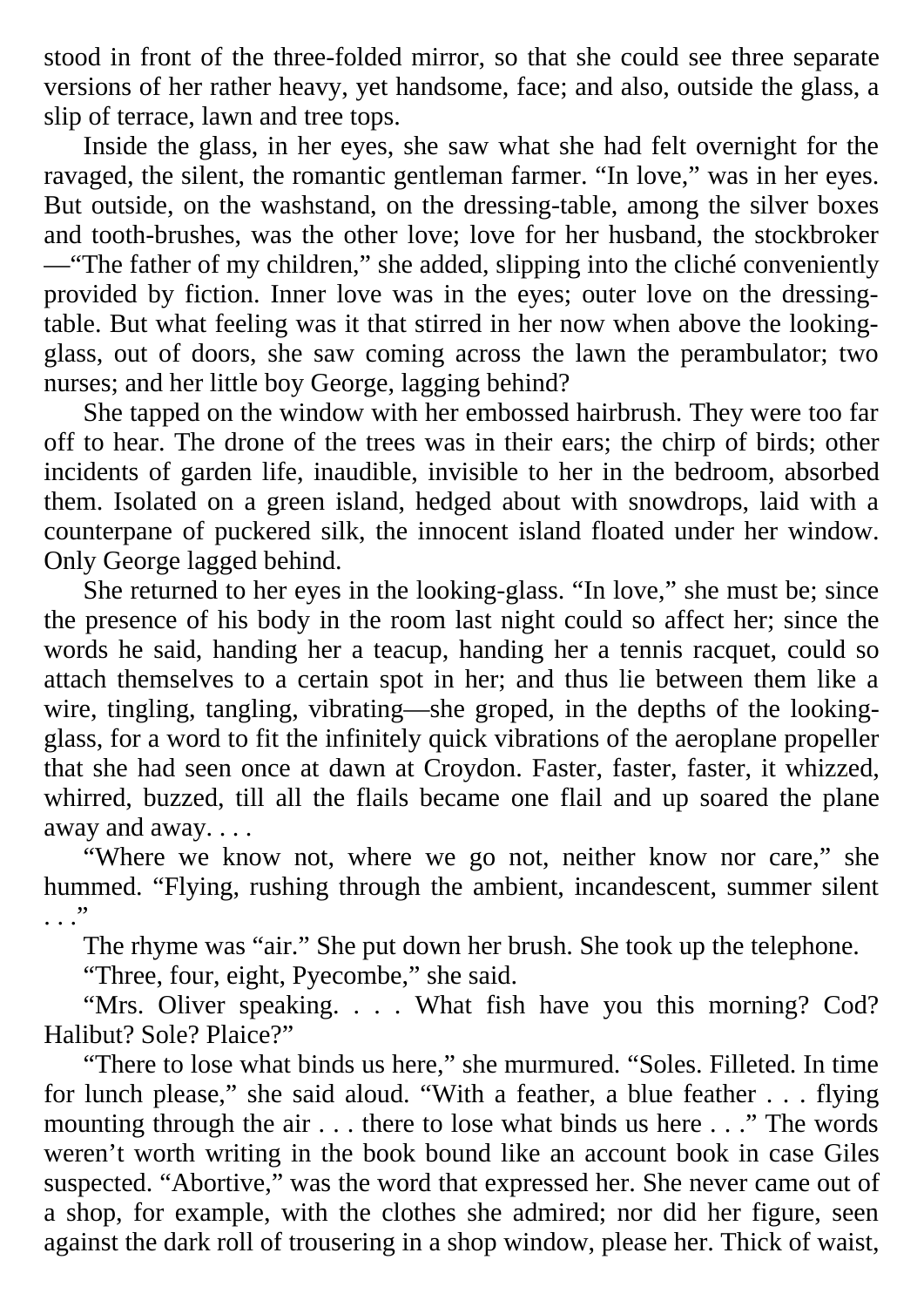large of limb, and, save for her hair, fashionable in the tight modern way, she never looked like Sappho, or one of the beautiful young men whose photographs adorned the weekly papers. She looked what she was: Sir Richard's daughter; and niece of the two old ladies at Wimbledon who were so proud, being O'Neils, of their descent from the Kings of Ireland.

A foolish, flattering lady, pausing on the threshold of what she once called "the heart of the house," the threshold of the library, had once said: "Next to the kitchen, the library's always the nicest room in the house." Then she added, stepping across the threshold: "Books are the mirrors of the soul."

In this case a tarnished, a spotted soul. For as the train took over three hours to reach this remote village in the very heart of England, no one ventured so long a journey, without staving off possible mind-hunger, without buying a book on a bookstall. Thus the mirror that reflected the soul sublime, reflected also the soul bored. Nobody could pretend, as they looked at the shuffle of shilling shockers that week-enders had dropped, that the looking-glass always reflected the anguish of a Queen or the heroism of King Harry.

At this early hour of a June morning the library was empty. Mrs. Giles had to visit the kitchen. Mr. Oliver still tramped the terrace. And Mrs. Swithin was of course at church. The light but variable breeze, foretold by the weather expert, flapped the yellow curtain, tossing light, then shadow. The fire greyed, then glowed, and the tortoiseshell butterfly beat on the lower pane of the window; beat, beat, beat; repeating that if no human being ever came, never, never, never, the books would be mouldy, the fire out and the tortoiseshell butterfly dead on the pane.

Heralded by the impetuosity of the Afghan hound, the old man entered. He had read his paper; he was drowsy; and so sank down into the chintz-covered chair with the dog at his feet—the Afghan hound. His nose on his paws, his haunches drawn up, he looked a stone dog, a crusader's dog, guarding even in the realms of death the sleep of his master. But the master was not dead; only dreaming; drowsily, seeing as in a glass, its lustre spotted, himself, a young man helmeted; and a cascade falling. But no water; and the hills, like grey stuff pleated; and in the sand a hoop of ribs; a bullock maggot-eaten in the sun; and in the shadow of the rock, savages; and in his hand a gun. The dream hand clenched; the real hand lay on the chair arm, the veins swollen but only with a brownish fluid now.

The door opened.

"Am I," Isa apologized, "interrupting?"

Of course she was—destroying youth and India. It was his fault, since she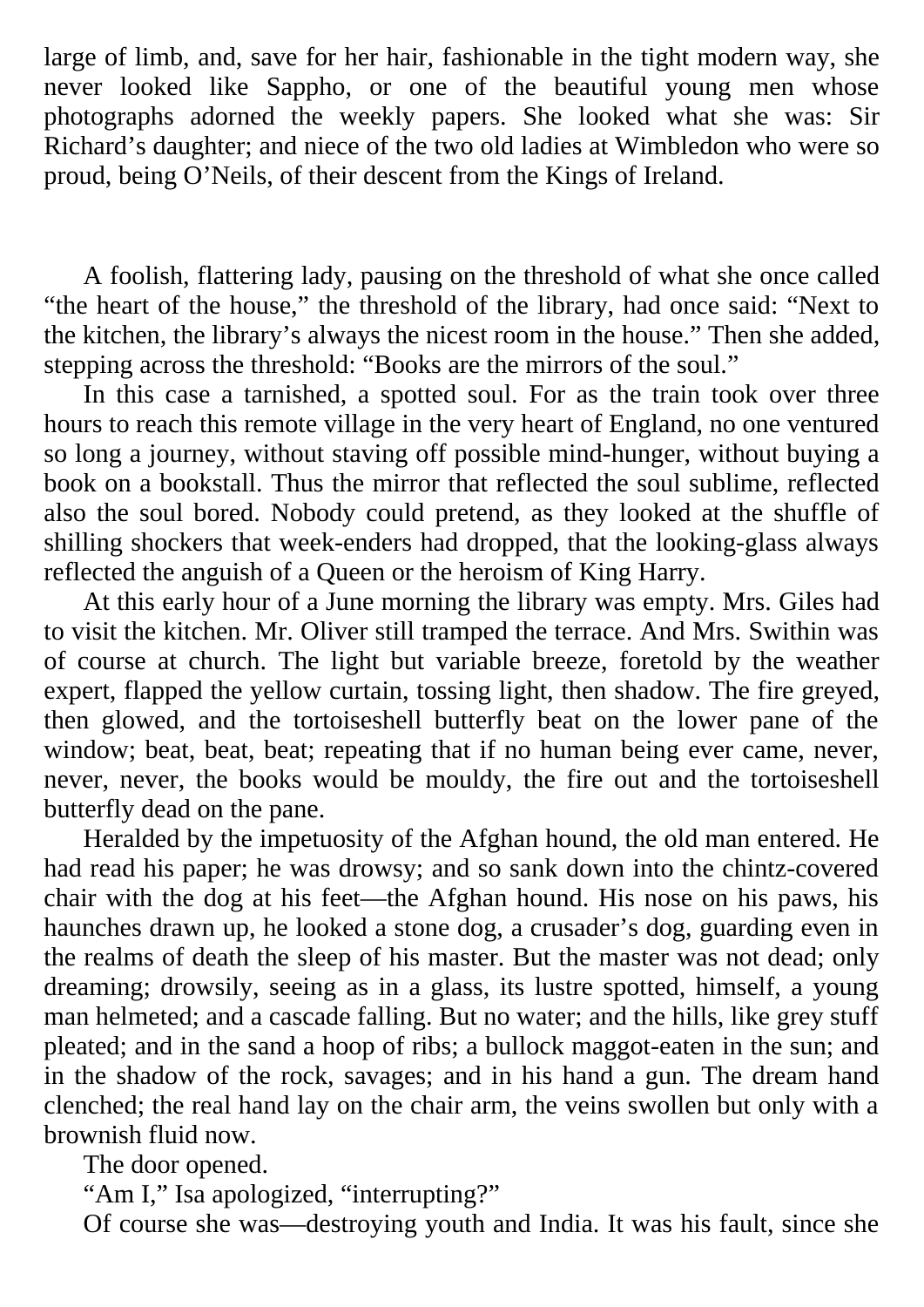had persisted in stretching his thread of life so fine, so far. Indeed he was grateful to her, watching her as she strolled about the room, for continuing.

Many old men had only their India—old men in clubs, old men in rooms off Jermyn Street. She in her striped dress continued him, murmuring, in front of the book cases: "The moor is dark beneath the moon, rapid clouds have drunk the last pale beams of even. . . . I have ordered the fish," she said aloud, turning, "though whether it'll be fresh or not I can't promise. But veal is dear, and everybody in the house is sick of beef and mutton. . . . Sohrab," she said, coming to a standstill in front of them, "What's *he* been doing?"

His tail never wagged. He never admitted the ties of domesticity. Either he cringed or he bit. Now his wild yellow eyes gazed at her, gazed at him. He could outstare them both. Then Oliver remembered:

"Your little boy's a cry-baby," he said scornfully.

"Oh," she sighed, pegged down on a chair arm, like a captive balloon, by a myriad of hair-thin ties into domesticity. "What's been happening?"

"I took the newspaper," he explained, "so . . ."

He took it and crumpled it into a beak over his nose. "So," he had sprung out from behind a tree on to the children.

"And he howled. He's a coward, your boy is."

She frowned. He was not a coward, her boy wasn't. And she loathed the domestic, the possessive; the maternal. And he knew it and did it on purpose to tease her, the old brute, her father-in-law.

She looked away.

"The library's always the nicest room in the house," she quoted, and ran her eyes along the books. "The mirror of the soul" books were. *The Faerie Queene* and Kinglake's *Crimea*; Keats and the *Kreutzer Sonata*. There they were, reflecting. What? What remedy was there for her at her age—the age of the century, thirty-nine—in books? Book-shy she was, like the rest of her generation; and gun-shy too. Yet as a person with a raging tooth runs her eye in a chemist shop over green bottles with gilt scrolls on them lest one of them may contain a cure, she considered: Keats and Shelley; Yeats and Donne. Or perhaps not a poem; a life. The life of Garibaldi. The life of Lord Palmerston. Or perhaps not a person's life; a county's. *The Antiquities of Durham*; *The Proceedings of the Archæological Society of Nottingham*. Or not a life at all, but science—Eddington, Darwin, or Jeans.

None of them stopped her toothache. For her generation the newspaper was a book; and, as her father-in-law had dropped the *Times*, she took it and read: "A horse with a green tail . . ." which was fantastic. Next, "The guard at Whitehall . . ." which was romantic and then, building word upon word she read: "The troopers told her the horse had a green tail; but she found it was just an ordinary horse. And they dragged her up to the barrack room where she was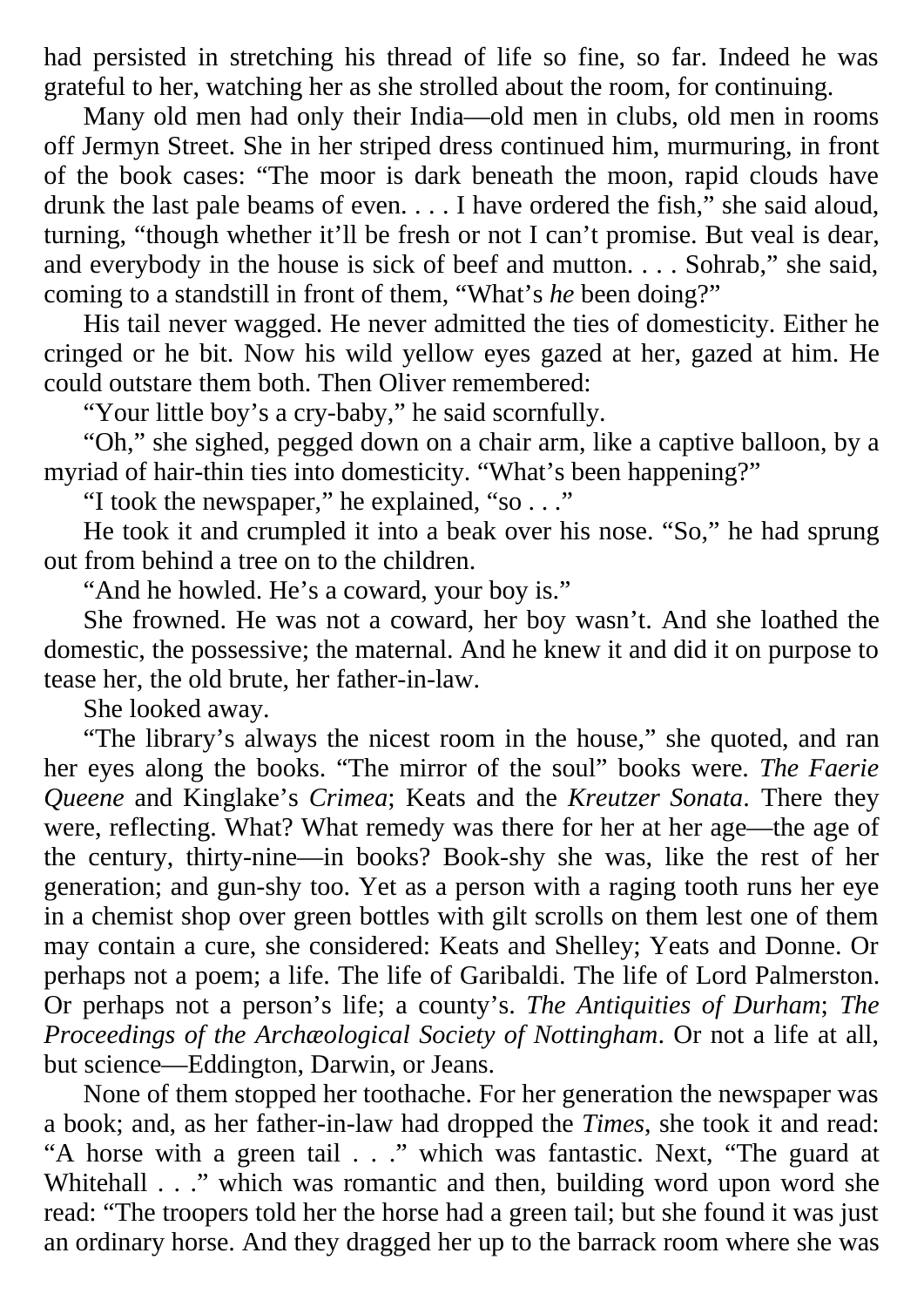thrown upon a bed. Then one of the troopers removed part of her clothing, and she screamed and hit him about the face. . . ."

That was real; so real that on the mahogany door panels she saw the Arch in Whitehall; through the Arch the barrack room; in the barrack room the bed, and on the bed the girl was screaming and hitting him about the face, when the door (for in fact it was a door) opened and in came Mrs. Swithin carrying a hammer.

She advanced, sidling, as if the floor were fluid under her shabby garden shoes, and, advancing, pursed her lips and smiled, sidelong, at her brother. Not a word passed between them as she went to the cupboard in the corner and replaced the hammer, which she had taken without asking leave; togethe—she unclosed her fist—with a handful of nails.

"Cindy—Cindy," he growled, as she shut the cupboard door.

Lucy, his sister, was three years younger than he was. The name Cindy, or Sindy, for it could be spelt either way, was short for Lucy. It was by this name that he had called her when they were children; when she had trotted after him as he fished, and had made the meadow flowers into tight little bunches, winding one long grass stalk round and round and round. Once, she remembered, he had made her take the fish off the hook herself. The blood had shocked her—"Oh!" she had cried—for the gills were full of blood. And he had growled: "Cindy!" The ghost of that morning in the meadow was in her mind as she replaced the hammer where it belonged on one shelf; and the nails where they belonged on another; and shut the cupboard about which, for he still kept his fishing tackle there, he was still so very particular.

"I've been nailing the placard on the Barn," she said, giving him a little pat on the shoulder.

The words were like the first peal of a chime of bells. As the first peals, you hear the second; as the second peals, you hear the third. So when Isa heard Mrs. Swithin say: "I've been nailing the placard to the Barn," she knew she would say next:

"For the pageant."

And he would say:

"Today? By Jupiter! I'd forgotten!"

"If it's fine," Mrs. Swithin continued, "they'll act on the terrace . . ."

"And if it's wet," Bartholomew continued, "in the Barn."

"And which will it be?" Mrs. Swithin continued. "Wet or fine?"

Then, for the seventh time in succession, they both looked out of the window.

Every summer, for seven summers now, Isa had heard the same words; about the hammer and the nails; the pageant and the weather. Every year they said, would it be wet or fine; and every year it was—one or the other. The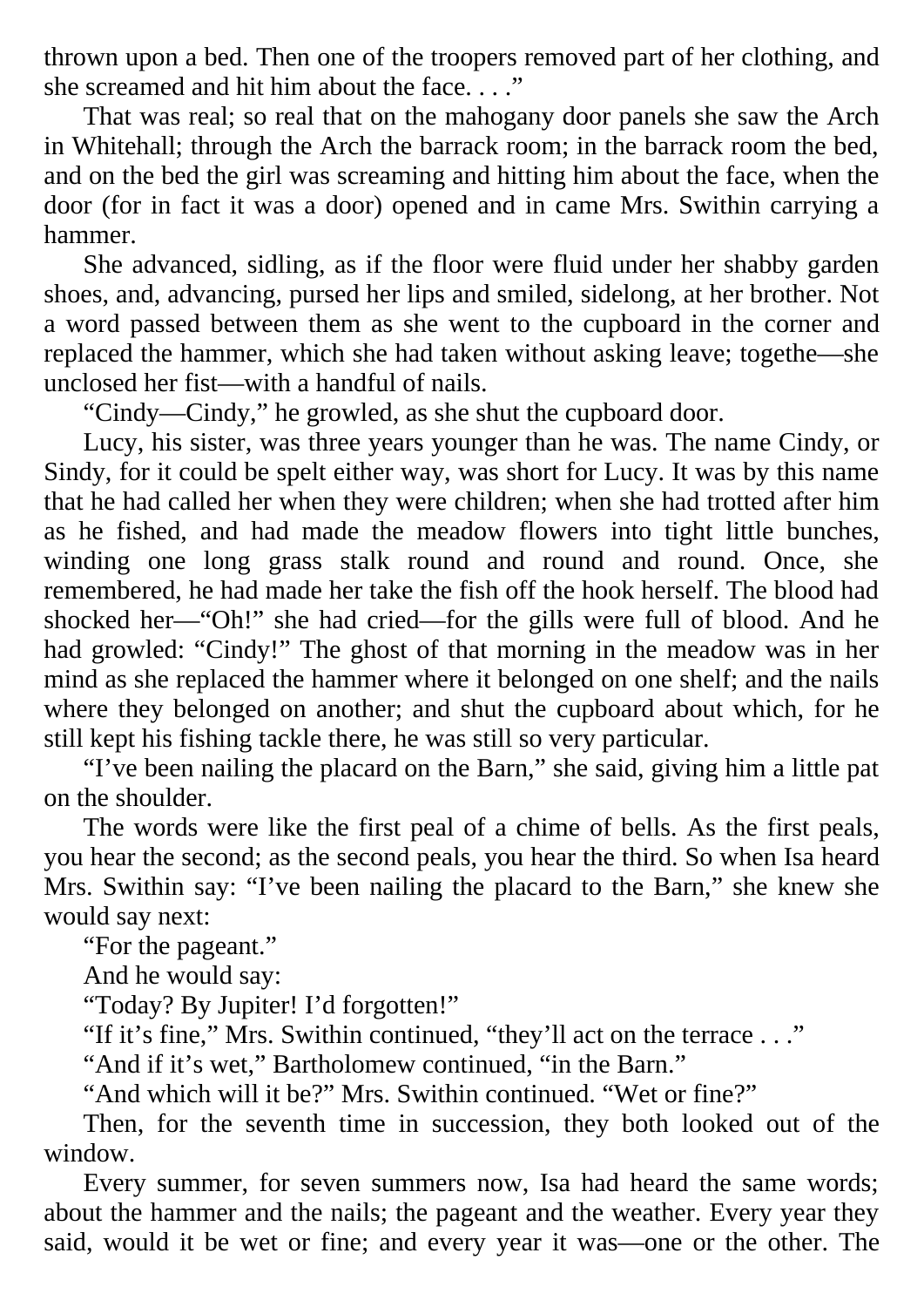same chime followed the same chime, only this year beneath the chime she heard: "The girl screamed and hit him about the face with a hammer."

"The forecast," said Mr. Oliver, turning the pages till he found it, "says: Variable winds; fair average temperature; rain at times."

He put down the paper, and they all looked at the sky to see whether the sky obeyed the meteorologist. Certainly the weather was variable. It was green in the garden; grey the next. Here came the sun—an illimitable rapture of joy, embracing every flower, every leaf. Then in compassion it withdrew, covering its face, as if it forebore to look on human suffering. There was a fecklessness, a lack of symmetry and order in the clouds, as they thinned and thickened. Was it their own law, or no law, they obeyed? Some were wisps of white hair merely. One, high up, very distant, had hardened to golden alabaster; was made of immortal marble. Beyond that was blue, pure blue, black blue; blue that had never filtered down; that had escaped registration. It never fell as sun, shadow, or rain upon the world, but disregarded the little coloured ball of earth entirely. No flower felt it; no field; no garden.

Mrs. Swithin's eyes glazed as she looked at it. Isa thought her gaze was fixed because she saw God there, God on his throne. But as a shadow fell next moment on the garden Mrs. Swithin loosed and lowered her fixed look and said:

"It's very unsettled. It'll rain, I'm afraid. We can only pray," she added, and fingered her crucifix.

"And provide umbrellas," said her brother.

Lucy flushed. He had struck her faith. When she said "pray," he added "umbrellas." She half covered the cross with her fingers. She shrank; she cowered; but next moment she exclaimed:

"Oh there they are—the darlings!"

The perambulator was passing across the lawn.

Isa looked too. What an angel she was—the old woman! Thus to salute the children; to beat up against those immensities and the old man's irreverences her skinny hands, her laughing eyes! How courageous to defy Bart and the weather!

"He looks blooming," said Mrs. Swithin.

"It's astonishing how they pick up," said Isa.

"He ate his breakfast?" Mrs. Swithin asked.

"Every scrap," said Isa.

"And baby? No sign of measles?"

Isa shook her head. "Touch wood," she added, tapping the table.

"Tell me, Bart," said Mrs. Swithin turning to her brother, "what's the origin of that? Touch wood . . . Antaeus, didn't he touch earth?"

She would have been, he thought, a very clever woman, had she fixed her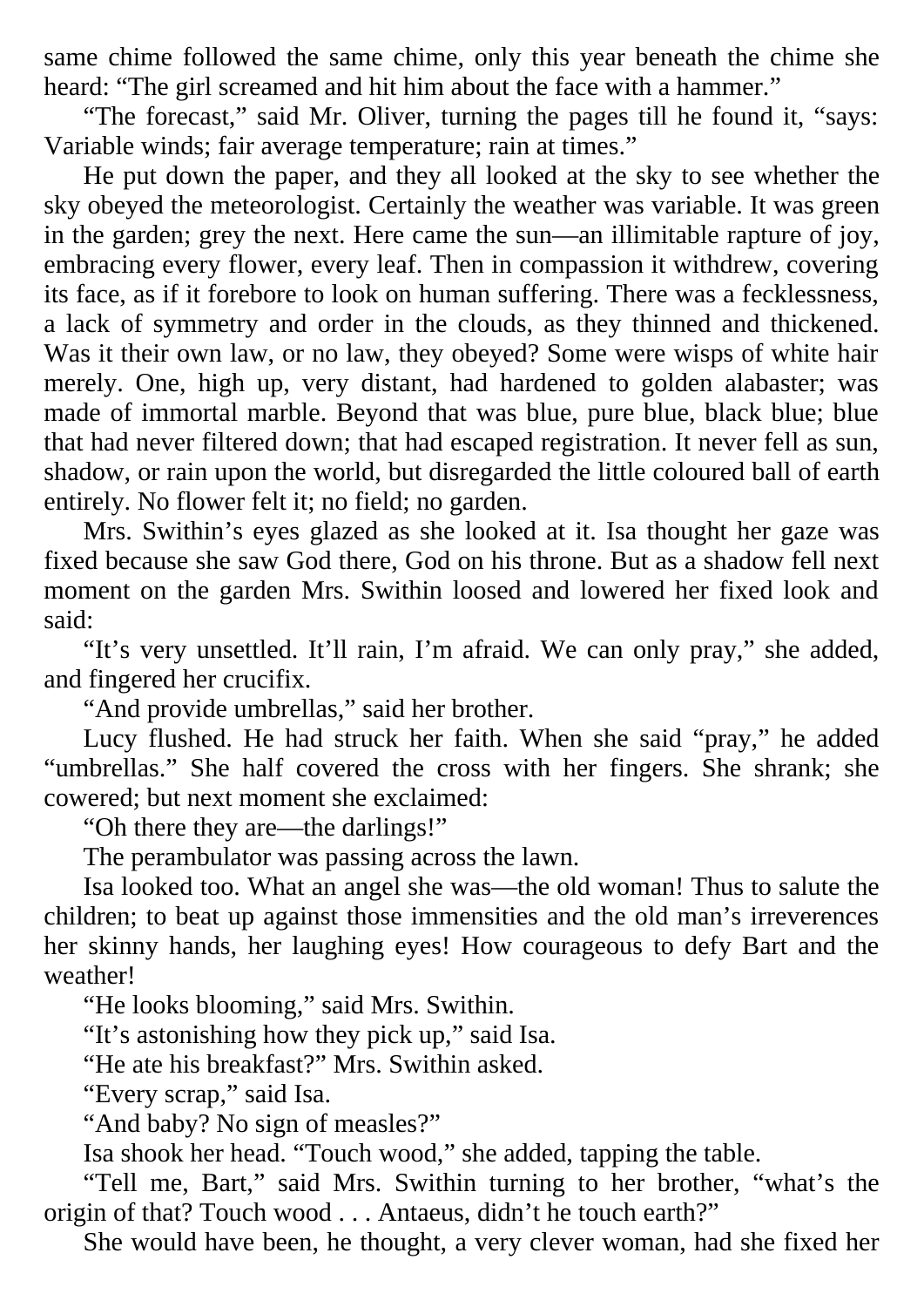gaze. But this led to that; that to the other. What went in at this ear, went out at that. And all were circled, as happens after seventy, by one recurring question. Hers was, should she live at Kensington or at Kew? But every year, when winter came, she did neither. She took lodgings at Hastings.

"Touch wood; touch earth; Antaeus," he muttered, bringing the scattered bits together. Lempriere would settle it; or the Encyclopædia. But it was not in books the answer to his question—why, in Lucy's skull, shaped so much like his own, there existed a prayable being? She didn't, he supposed, invest it with hair, teeth or toenails. It was, he supposed more of a force or a radiance, controlling the thrush and the worm; the tulip and the hound; and himself, too, an old man with swollen veins. It got her out of bed on a cold morning and sent her down the muddy path to worship it, whose mouthpiece was Streatfield. A good fellow, who smoked cigars in the vestry. He needed some solace, doling out preachments to asthmatic elders, perpetually repairing the perpetually falling steeple, by means of placards nailed to Barns. The love, he was thinking, that they should give to flesh and blood they give to the church . . . when Lucy rapping her fingers on the table said:

"What's the origin—the origin—of that?"

"Superstition," he said.

She flushed, and the little breath too was audible that she drew in as once more he struck a blow at her faith. But, brother and sister, flesh and blood was not a barrier, but a mist. Nothing changed their affection; no argument; no fact; no truth. What she saw he didn't; what he saw she didn't—and so on, *ad infinitum*.

"Cindy," he growled. And the quarrel was over.

The Barn to which Lucy had nailed her placard was a great building in the farmyard. It was as old as the church, and built of the same stone, but it had no steeple. It was raised on cones of grey stone at the corners to protect it from rats and damp. Those who had been to Greece always said it reminded them of a temple. Those who had never been to Greece—the majority—admired it all the same. The roof was weathered red-orange; and inside it was a hollow hall, sun-shafted, brown, smelling of corn, dark when the doors were shut, but splendidly illuminated when the doors at the end stood open, as they did to let the wagons in—the long low wagons, like ships of the sea, breasting the corn, not the sea, returning in the evening shagged with hay. The lanes caught tufts where the wagons had passed.

Now benches were drawn across the floor of the Barn. If it rained, the actors were to act in the Barn; planks had been laid together at one end to form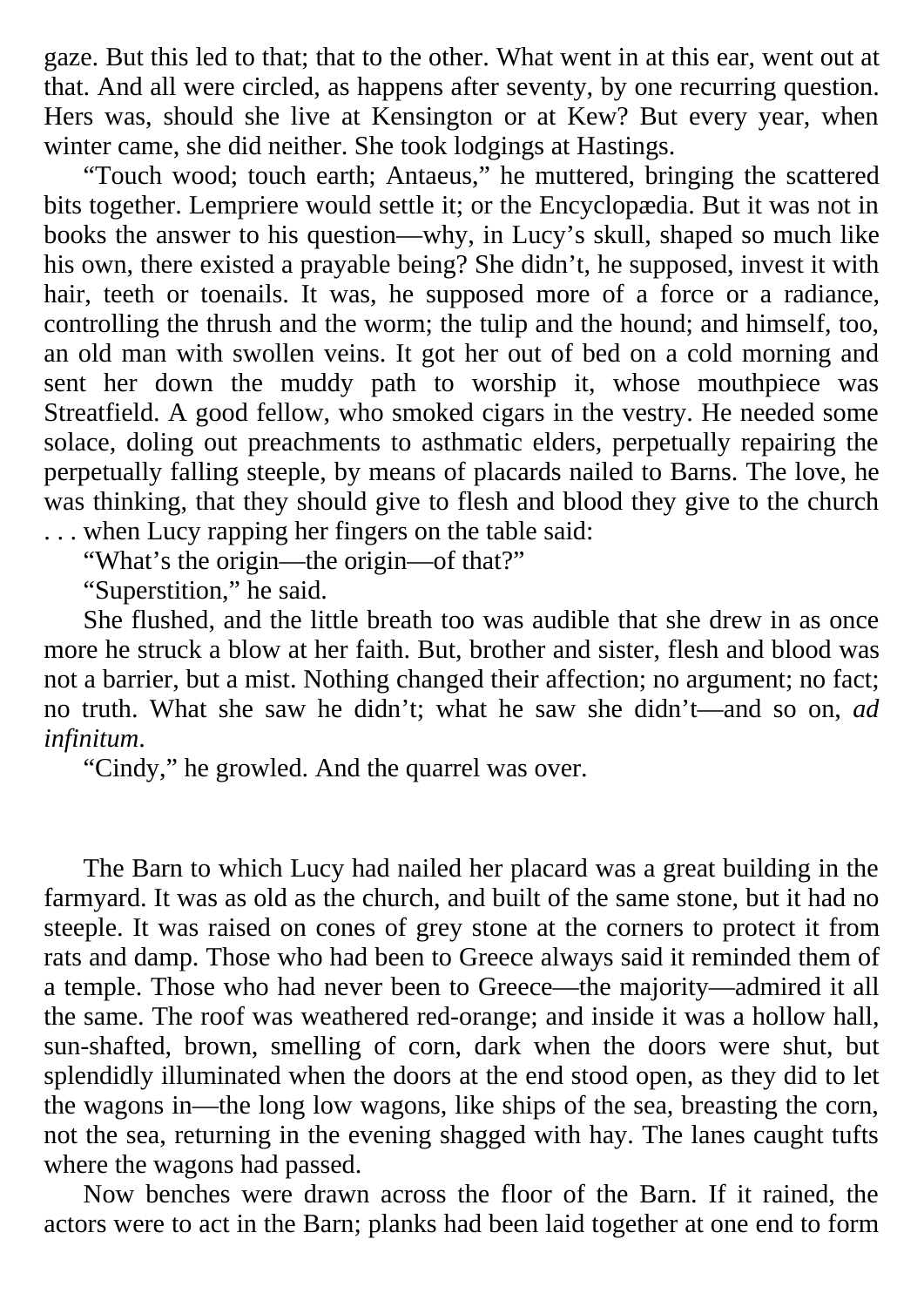a stage. Wet or fine, the audience would take tea there. Young men and women —Jim, Iris, David, Jessica—were even now busy with garlands of red and white paper roses left over from the Coronation. The seeds and the dust from the sacks made them sneeze. Iris had a handkerchief bound round her forehead; Jessica wore breeches. The young men worked in shirt sleeves. Pale husks had stuck in their hair, and it was easy to run a splinter of wood into the fingers.

"Old Flimsy" (Mrs. Swithin's nickname) had been nailing another placard on the Barn. The first had been blown down, or the village idiot, who always tore down what had been nailed up, had done it, and was chuckling over the placard under the shade of some hedge. The workers were laughing too, as if old Swithin had left a wake of laughter behind her. The old girl with a wisp of white hair flying, knobbed shoes as if she had claws corned like a canary's, and black stockings wrinkled over the ankles, naturally made David cock his eye and Jessica wink back, as she handed him a length of paper roses. Snobs they were; long enough stationed that is in that one corner of the world to have taken indelibly the print of some three hundred years of customary behaviour. So they laughed; but respected. If she wore pearls, pearls they were.

"Old Flimsy on the hop," said David. She would be in and out twenty times, and finally bring them lemonade in a great jug and a plate of sandwiches. Jessie held the garland; he hammered. A hen strayed in; a file of cows passed the door; then a sheep dog; then the cowman, Bond, who stopped.

He contemplated the young people hanging roses from one rafter to another. He thought very little of anybody, simples or gentry. Leaning, silent, sardonic, against the door he was like a withered willow, bent over a stream, all its leaves shed, and in his eyes the whimsical flow of the waters.

"Hi—huh!" he cried suddenly. It was cow language presumably, for the parti-coloured cow, who had thrust her head in at the door lowered her horns, lashed her tail and ambled off. Bond followed after.

"That's the problem," said Mrs. Swithin. While Mr. Oliver consulted the Encyclopædia searching under Superstition for the origin of the expression "Touch Wood," she and Isa discussed fish: whether, coming from a distance, it would be fresh.

They were so far from the sea. A hundred miles away, Mrs. Swithin said; no, perhaps a hundred and fifty. "But they do say," she continued, "one can hear the waves on a still night. After a storm, they say, you can hear a wave break. . . . I like that story," she reflected. "Hearing the waves in the middle of the night he saddled a horse and rode to the sea. Who was it, Bart, who rode to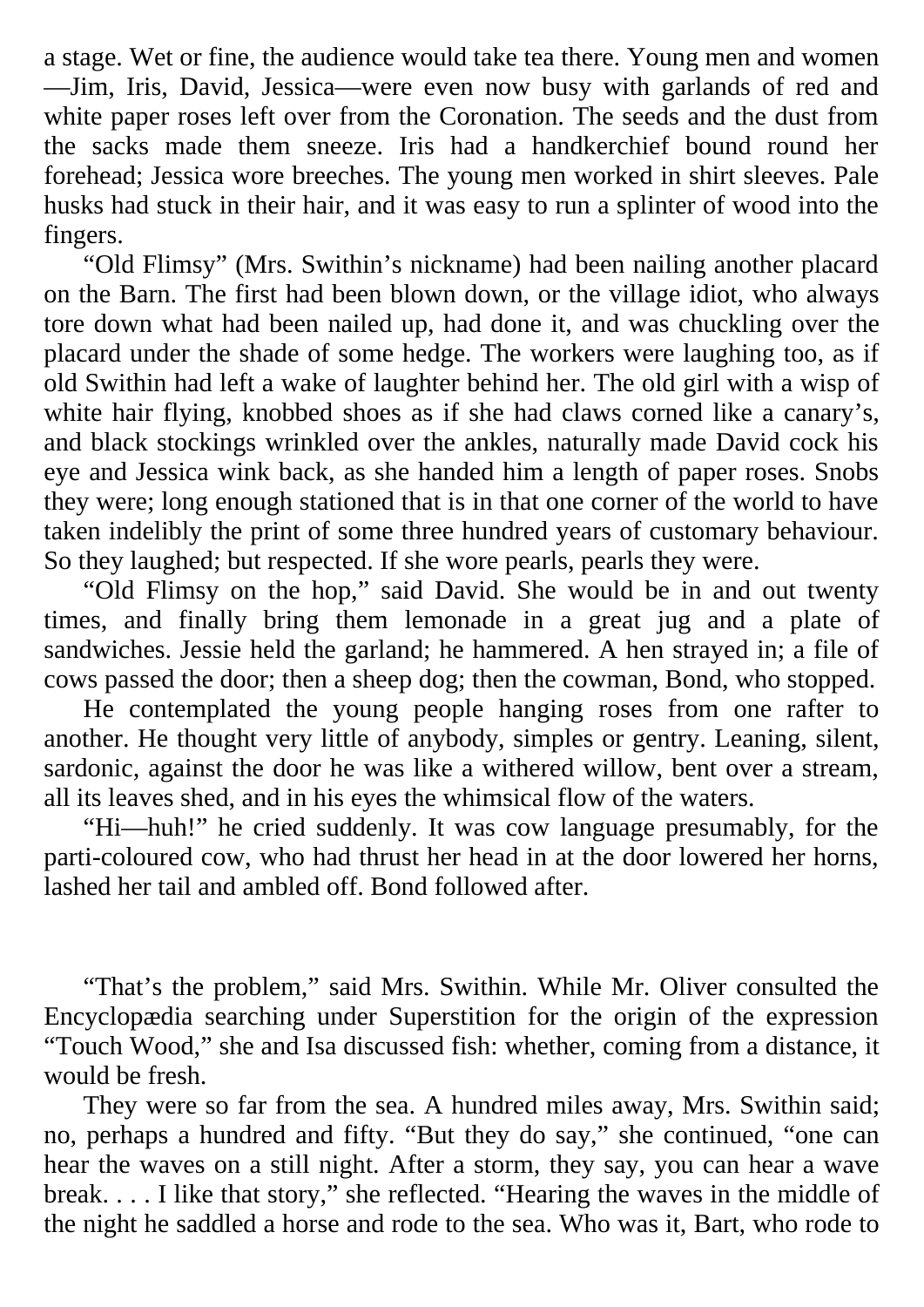the sea?"

He was reading.

"You can't expect it brought to your door in a pail of water," said Mrs. Swithin, "as I remember when we were children, living in a house by the sea. Lobsters, fresh from the lobster pots. How they pinched the stick cook gave them! And salmon. You know if they're fresh because they have lice in their scales."

Bartholomew nodded. A fact that was. He remembered, the house by the sea. And the lobster.

They were bringing up nets full of fish from the sea; but Isa was seeing the garden, variable as the forecast said, in the light breeze. Again, the children passed, and she tapped on the window and blew them a kiss. In the drone of the garden it went unheeded.

"Are we really," she said, turning round, "a hundred miles from the sea?"

"Thirty-five only," her father-in-law said, as if he had whipped a tape measure from his pocket and measured it exactly.

"It seems more," said Isa. "It seems from the terrace as if the land went on for ever and ever."

"Once there was no sea," said Mrs. Swithin. "No sea at all between us and the continent. I was reading that in a book this morning. There were rhododendrons in the Strand; and mammoths in Piccadilly."

"When we were savages," said Isa.

Then she remembered; her dentist had told her that savages could perform very skilful operations on the brain. Savages had false teeth, he said. False teeth were invented, she thought he said, in the time of the Pharaohs.

"At least so my dentist told me," she concluded.

"Which man d'you go to now?" Mrs. Swithin asked her.

"The same old couple; Batty and Bates in Sloane Street."

"And Mr. Batty told you they had false teeth in the time of the Pharaohs?" Mrs. Swithin pondered.

"Batty? Oh not Batty. Bates," Isa corrected her.

Batty, she recalled, only talked about Royalty. Batty, she told Mrs. Swithin, had a patient a Princess.

"So he kept me waiting well over an hour. And you know, when one's a child, how long that seems."

"Marriages with cousins," said Mrs. Swithin, "can't be good for the teeth."

Bart put his finger inside his mouth and projected the upper row outside his lips. They were false. Yet, he said, the Olivers hadn't married cousins. The Olivers couldn't trace their descent for more than two or three hundred years. But the Swithins could. The Swithins were there before the Conquest.

"The Swithins," Mrs. Swithin began. Then she stopped. Bart would crack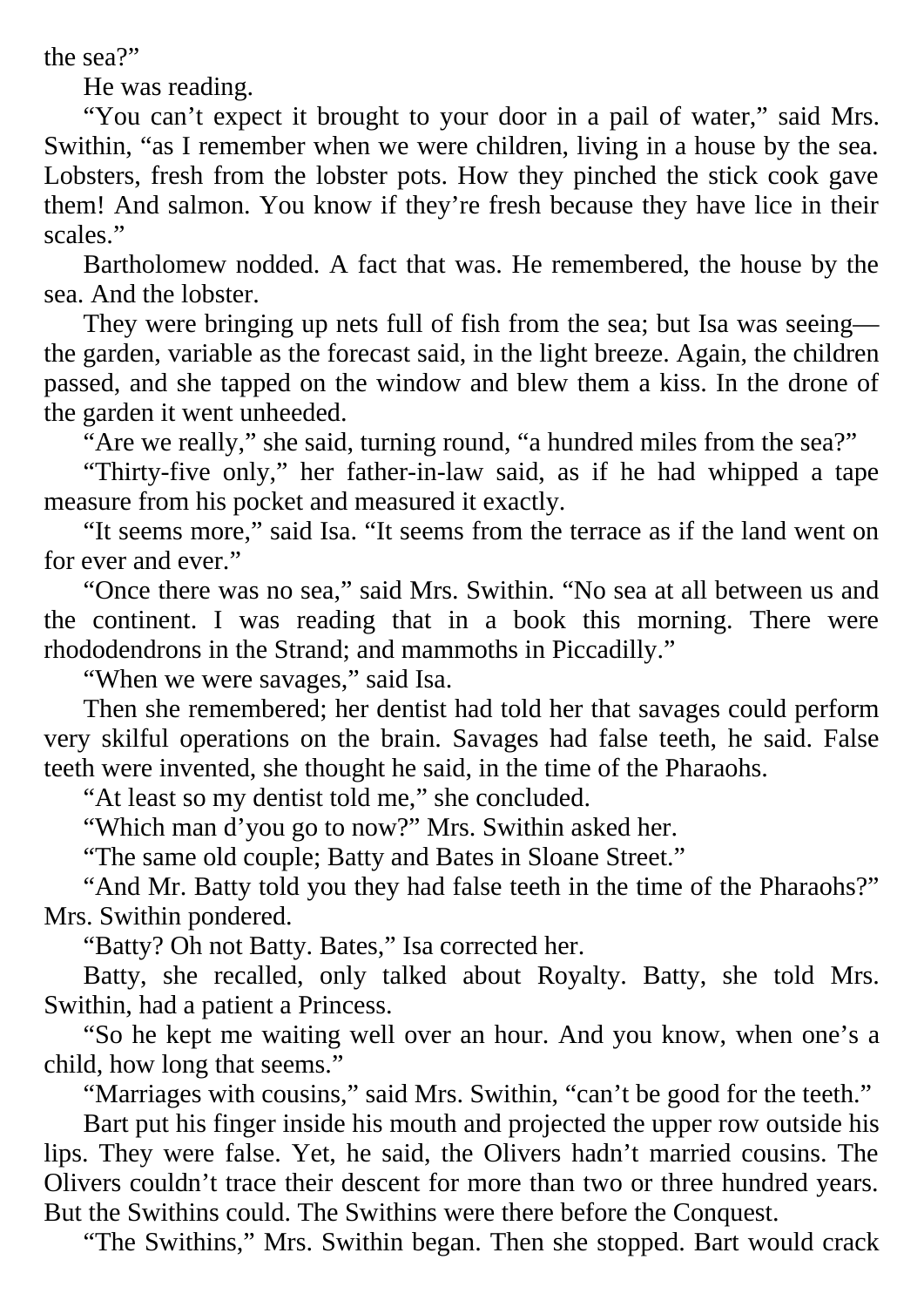another joke about Saints, if she gave him the chance. And she had had two jokes cracked at her already; one about an umbrella; another about superstition.

So she stopped and said, "How did we begin this talk?" She counted on her fingers. "The Pharaohs. Dentists. Fish . . . Oh yes, you were saying, Isa, you'd ordered fish; and you were afraid it wouldn't be fresh. And I said 'That's the problem. . . .'"

The fish had been delivered. Mitchell's boy, holding them in a crook of his arm, jumped off his motor bike. There was no feeding the pony with lumps of sugar at the kitchen door, nor time for gossip, since his round had been increased. He had to deliver right over the hill at Bickley; also go round by Waythorn, Roddam, and Pyeminster, whose names, like his own, were in Domesday Book. But the cook—Mrs. Sands she was called, but by old friends Trixie—had never in all her fifty years been over the hill, nor wanted to.

He dabbed them down on the kitchen table, the filleted soles, the semitransparent boneless fish. And before Mrs. Sands had time to peel the paper off, he was gone, giving a slap to the very fine yellow cat who rose majestically from the basket chair and advanced superbly to the table, winding the fish.

Were they a bit whiffy? Mrs. Sands held them to her nose. The cat rubbed itself this way, that way against the table legs, against her legs. She would save a slice for Sunny—his drawing-room name Sung-Yen had undergone a kitchen change into Sunny. She took them, the cat attendant, to the larder, and laid them on a plate in that semi-ecclesiastical apartment. For the house before the Reformation, like so many houses in that neighbourhood, had a chapel; and the chapel had become a larder, changing, like the cat's name, as religion changed. The Master (his drawing-room name; in the kitchen they called him Bartie) would bring gentlemen sometimes to see the larder—often when cook wasn't dressed. Not to see the hams that hung from hooks, or the butter on a blue slate, or the joint for tomorrow's dinner, but to see the cellar that opened out of the larder and its carved arch. If you tapped—one gentleman had a hammer there was a hollow sound; a reverberation; undoubtedly, he said, a concealed passage where once somebody had hid. So it might be. But Mrs. Sands wished they wouldn't come into her kitchen telling stories with the girls about. It put ideas into their silly heads. They heard dead men rolling barrels. They saw a white lady walking under the trees. No one would cross the terrace after dark. If a cat sneezed, "There's the ghost!"

Sunny had his little bit off the fillet. Then Mrs. Sands took an egg from the brown basket full of eggs; some with yellow fluff sticking to the shells; then a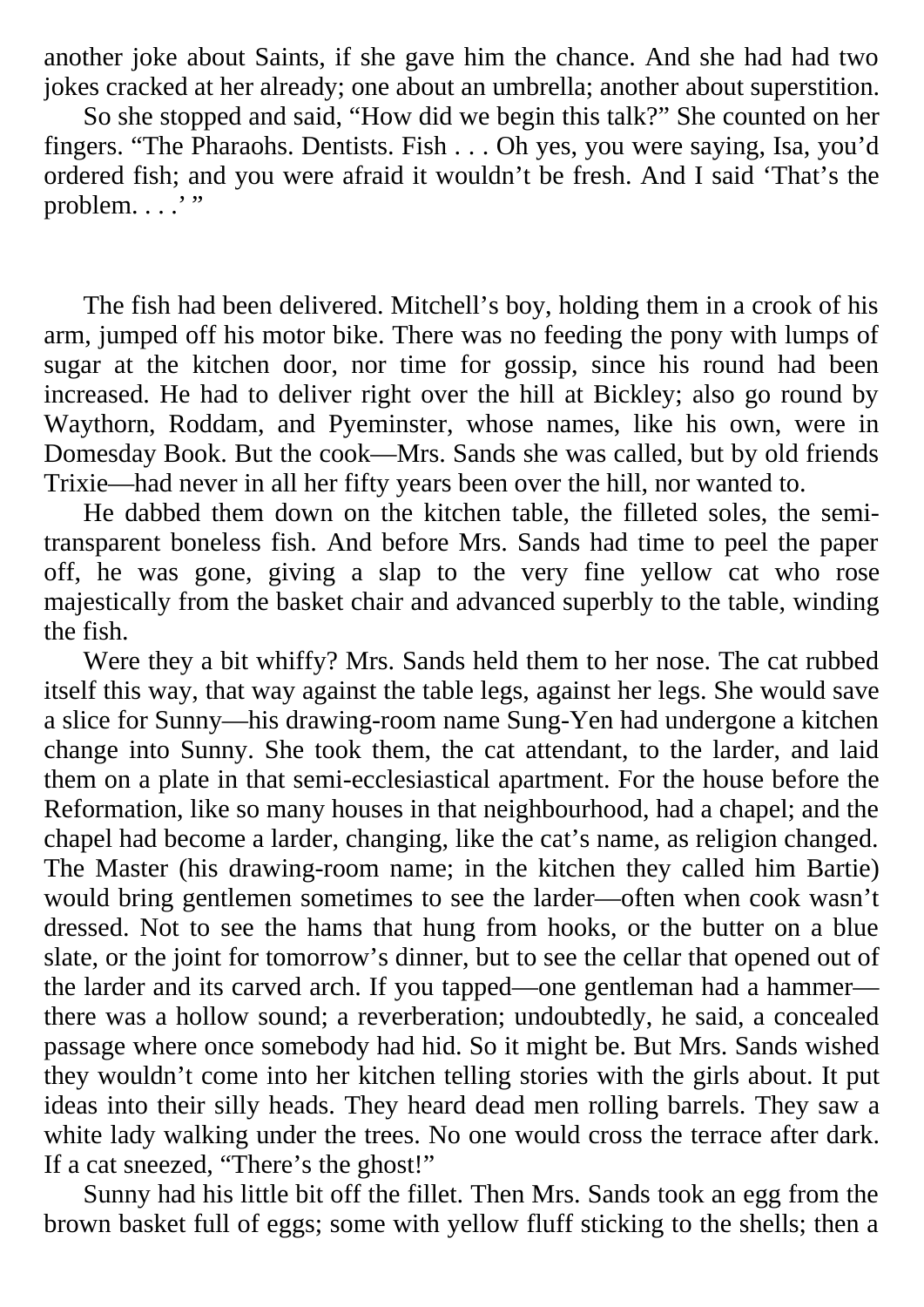pinch of flour to coat those semi-transparent slips; and a crust from the great earthenware crock full of crusts. Then, returning to the kitchen, she made those quick movements at the oven, cinder raking, stoking, damping, which sent strange echoes through the house, so that in the library, the sitting-room, the dining-room, and the nursery, whatever they were doing, thinking, saying, they knew, they all knew, it was getting on for breakfast, lunch, or dinner.

"The sandwiches . . ." said Mrs. Swithin, coming into the kitchen. She refrained from adding "Sands" to "sandwiches," for Sand and sandwiches clashed. "Never play," her mother used to say, "on people's names." And Trixie was not a name that suited, as Sands did, the thin, acid woman, redhaired, sharp and clean, who never dashed off masterpieces, it was true; but then never dropped hairpins in the soup. "What in the name of Thunder?" Bart had said, raising a hairpin in his spoon, in the old days, fifteen years ago, before Sands came, in the time of Jessie Pook.

Mrs. Sands fetched bread; Mrs. Swithin fetched ham. One cut the bread; the other the ham. It was soothing, it was consolidating, this handwork together. The cook's hands cut, cut, cut. Whereas Lucy, holding the loaf, held the knife up. Why's stale bread, she mused, easier to cut than fresh? And so skipped, sidelong, from yeast to alcohol; so to fermentation; so to inebriation; so to Bacchus; and lay under purple lamps in a vineyard in Italy, as she had done, often; while Sands heard the clock tick; saw the cat; noted a fly buzz; and registered, as her lips showed, a grudge she mustn't speak against people making work in the kitchen while they had a high old time hanging paper roses in the barn.

"Will it be fine?" asked Mrs. Swithin, her knife suspended. In the kitchen they humoured old Mother Swithin's fancies.

"Seems like it," said Mrs. Sands, giving her sharp look-out of the kitchen window.

"It wasn't last year," said Mrs. Swithin. "D'you remember what a rush we had—when the rain came—getting in the chairs?" She cut again. Then she asked about Billy, Mrs. Sands's nephew, apprenticed to the butcher.

"He's been doing," Mrs. Sands said, "what boys shouldn't; cheeking the master."

"That'll be all right," said Mrs. Swithin, half meaning the boy, half meaning the sandwich, as it happened a very neat one, trimmed, triangular.

"Mr. Giles may be late," she added, laying it, complacently, on top of the pile.

For Isa's husband, the stockbroker, was coming from London. And the local train, which met the express train, arrived by no means punctually, even if he caught the early train which was by no means certain. In which case it meant—but what it meant to Mrs. Sands, when people missed their trains, and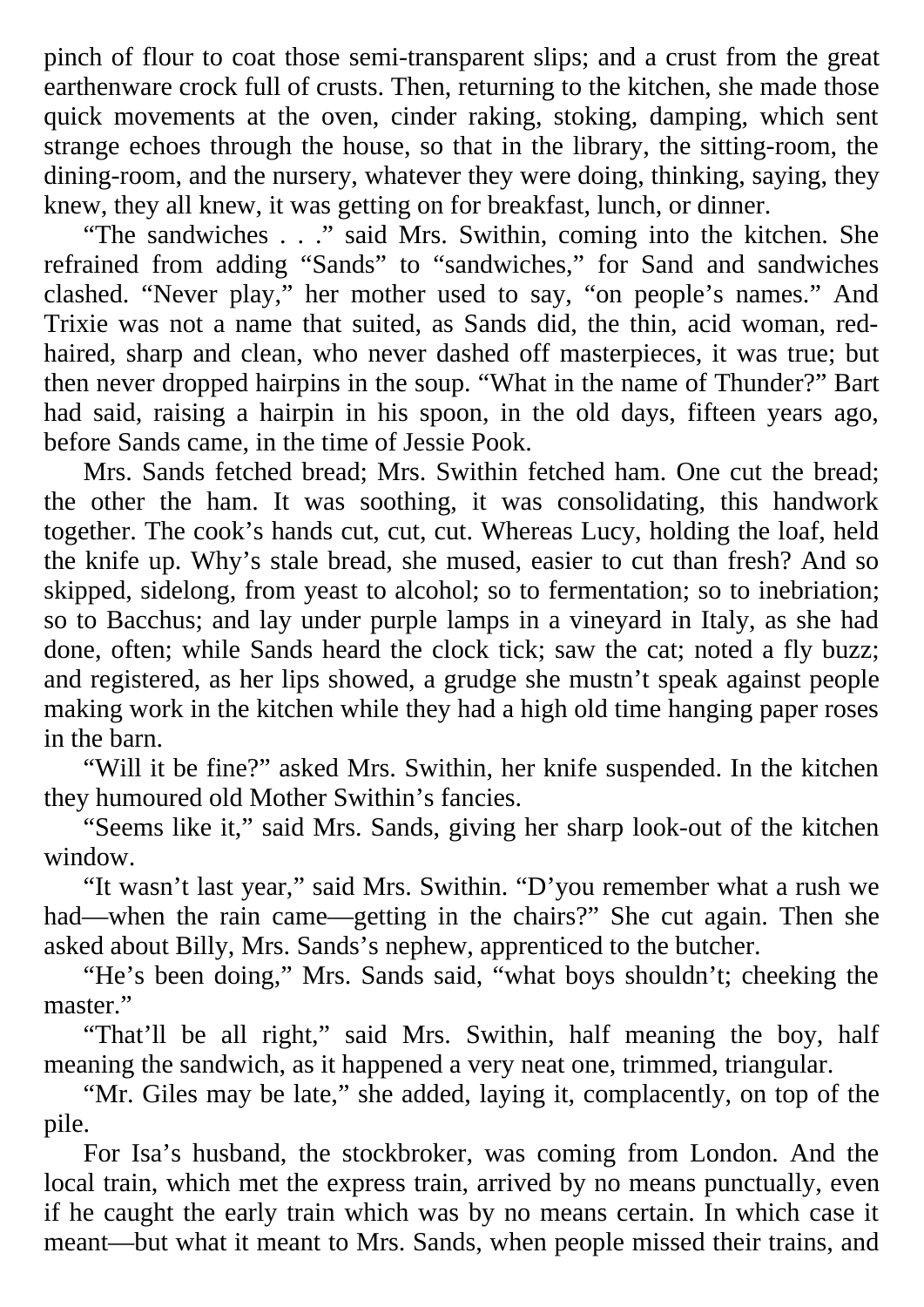she, whatever she might want to do, must wait, by the oven, keeping meat hot, no one knew.

"There!" said Mrs. Swithin, surveying the sandwiches, some neat, some not, "I'll take 'em to the barn." As for the lemonade, she assumed, without a flicker of doubt, that Jane the kitchenmaid would follow after.

Candish paused in the dining-room to move a yellow rose. Yellow, white, carnation red—he placed them. He loved flowers, and arranging them, and placing the green sword or heart shaped leaf that came, fitly, between them. Queerly, he loved them, considering his gambling and drinking. The yellow rose went there. Now all was ready—silver and white, forks and napkins, and in the middle the splashed bowl of variegated roses. So, with one last look, he left the dining-room.

Two pictures hung opposite the window. In real life they had never met, the long lady and the man holding his horse by the rein. The lady was a picture, bought by Oliver because he liked the picture; the man was an ancestor. He had a name. He held the rein in his hand. He had said to the painter:

"If you want my likeness, dang it sir, take it when the leaves are on the trees." There were leaves on the trees. He had said: "Ain't there room for Colin as well as Buster?" Colin was his famous hound. But there was only room for Buster. It was, he seemed to say, addressing the company not the painter, a damned shame to leave out Colin whom he wished buried at his feet, in the same grave, about 1750; but that skunk the Reverend Whatshisname wouldn't allow it.

He was a talk producer, that ancestor. But the lady was a picture. In her yellow robe, leaning, with a pillar to support her, a silver arrow in her hand, and a feather in her hair, she led the eye up, down, from the curve to the straight, through glades of greenery and shades of silver, dun and rose into silence. The room was empty.

Empty, empty, empty; silent, silent, silent. The room was a shell, singing of what was before time was; a vase stood in the heart of the house, alabaster, smooth, cold, holding the still, distilled essence of emptiness, silence.

Across the hall a door opened. One voice, another voice, a third voice came wimpling and warbling: gruff—Bart's voice; quavering—Lucy's voice; middle-toned—Isa's voice. Their voices impetuously, impatiently, protestingly came across the hall saying: "The train's late"; saying: "Keep it hot"; saying: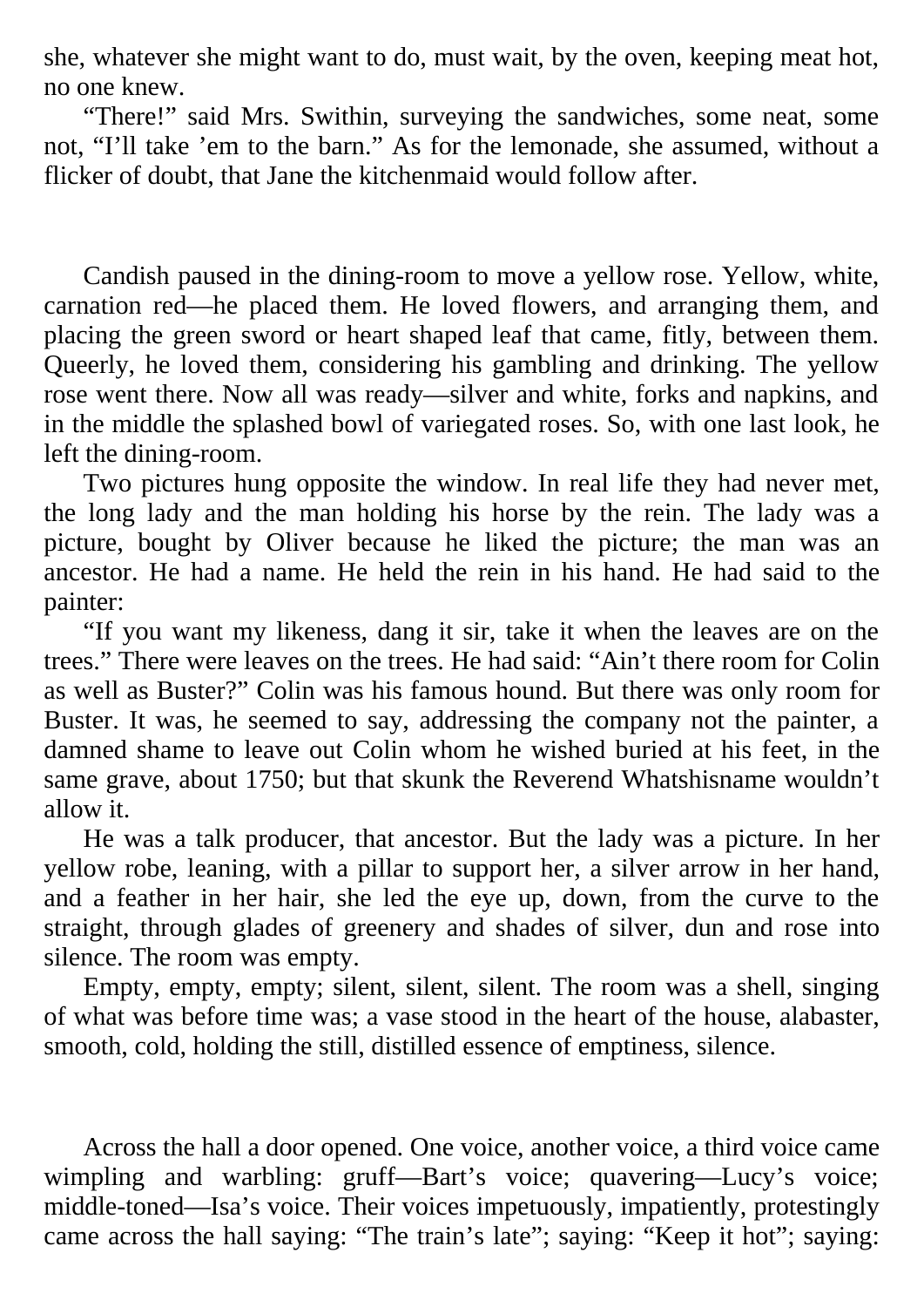"We won't, no Candish, we won't wait."

Coming out from the library the voices stopped in the hall. They encountered an obstacle evidently; a rock. Utterly impossible was it, even in the heart of the country, to be alone? That was the shock. After that, the rock was raced round, embraced. If it was painful, it was essential. There must be society. Coming out of the library it was painful, but pleasant, to run slap into Mrs. Manresa and an unknown young man with tow-coloured hair and a twisted face. No escape was possible; meeting was inevitable. Uninvited, unexpected, droppers-in, lured off the high road by the very same instinct that caused the sheep and the cows to desire propinquity, they had come. But they had brought a lunch basket. Here it was.

"We couldn't resist when we saw the name on the signpost," Mrs. Manresa began in her rich fluty voice. "And this is a friend—William Dodge. We were going to sit all alone in a field. And I said: 'Why not ask our dear friends,' seeing the signpost, 'to shelter us?' A seat at the table—that's all we want. We have our grub. We have our glasses. We ask nothing but——" society apparently, to be with her kind.

And she waved her hand upon which there was a glove, and under the glove it seemed rings, at old Mr. Oliver.

He bowed deep over her hand; a century ago, he would have kissed it. In all this sound of welcome, protestation, apology and again welcome, there was an element of silence, supplied by Isabella, observing the unknown young man. He was of course a gentleman; witness socks and trousers; brainy—tie spotted, waistcoat undone; urban, professional, that is putty coloured, unwholesome; very nervous, exhibiting a twitch at this sudden introduction, and fundamentally infernally conceited, for he deprecated Mrs. Manresa's effusion, yet was her guest.

Isa felt antagonised, yet curious. But when Mrs. Manresa added, to make all shipshape: "He's an artist," and when William Dodge corrected her: "I'm a clerk in an office"—she thought he said Education or Somerset House—she had her finger on the knot which had tied itself so tightly, almost to the extent of squinting, certainly of twitching, in his face.

Then they went in to lunch, and Mrs. Manresa bubbled up, enjoying her own capacity to surmount, without turning a hair, this minor social crisis—this laying of two more places. For had she not complete faith in flesh and blood? and aren't we all flesh and blood? and how silly to make bones of trifles when we're all flesh and blood under the skin—men and women too! But she preferred men—obviously.

"Or what are your rings for, and your nails, and that really adorable little straw hat?" said Isabella addressing Mrs. Manresa silently and thereby making silence add its unmistakable contribution to talk. Her hat, her rings, her finger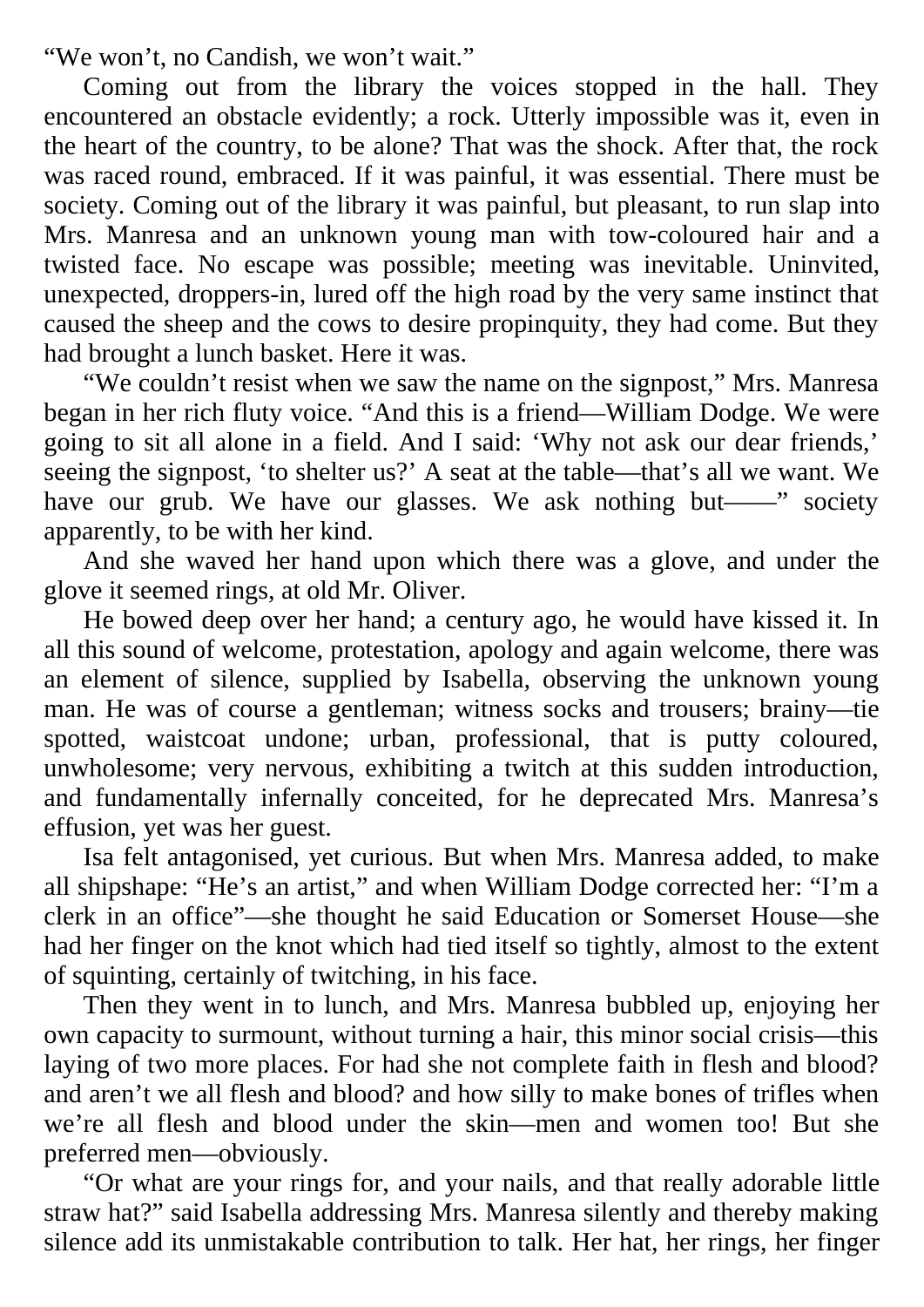nails red as roses, smooth as shells, were there for all to see. But not her life history. That was only scraps and fragments to all of them, excluding perhaps William Dodge, whom she called "Bill" publicly—a sign perhaps that he knew more than they did. Some of the things that he knew—that she strolled the garden at midnight in silk pyjamas, had the loud speaker playing jazz, and a cocktail bar, of course they knew also. But nothing private; no strict biographical facts.

She had been born, but it was only gossip said so, in Tasmania: her grandfather had been exported for some hanky-panky mid-Victorian scandal; malversation of trusts was it? But the story got no further the only time Isabella heard it than "exported," for the husband of the communicative lady— Mrs. Blencowe of the Grange—took exception, pedantically, to "exported," said "expatriated" was more like it, but not the right word, which he had on the tip of his tongue, but couldn't get at. And so the story dwindled away. Sometimes she referred to an uncle, a Bishop. But he was thought to have been a Colonial Bishop only. They forgot and forgave very easily in the Colonies. Also it was said her diamonds and rubies had been dug out of the earth with his own hands by a "husband" who was not Ralph Manresa. Ralph, a Jew, got up to look the very spit and image of the landed gentry, supplied from directing City companies—that was certain—tons of money; and they had no child. But surely with George the Sixth on the throne it was old fashioned, dowdy, savoured of moth-eaten furs, bugles, cameos and black-edged notepaper, to go ferreting into people's pasts?

"All I need," said Mrs. Manresa ogling Candish, as if he were a real man, not a stuffed man, "is a corkscrew." She had a bottle of champagne, but no corkscrew.

"Look, Bill," she continued, cocking her thumb—she was opening the bottle—"at the pictures. Didn't I tell you you'd have a treat?"

Vulgar she was in her gestures, in her whole person, over-sexed, overdressed for a picnic. But what a desirable, at least valuable, quality it was—for everybody felt, directly she spoke, "She's said it, she's done it, not I," and could take advantage of the breach of decorum, of the fresh air that blew in, to follow like leaping dolphins in the wake of an ice-breaking vessel. Did she not restore to old Bartholomew his spice islands, his youth?

"I told him," she went on, ogling Bart now, "that he wouldn't look at our things" (of which they had heaps and mountains) "after yours. And I promised him you'd show him the—the——" here the champagne fizzed up and she insisted upon filling Bart's glass first. "What is it all you learned gentlemen rave about? An arch? Norman? Saxon? Who's the last from school? Mrs. Giles?"

She ogled Isabella now, conferring youth upon her; but always when she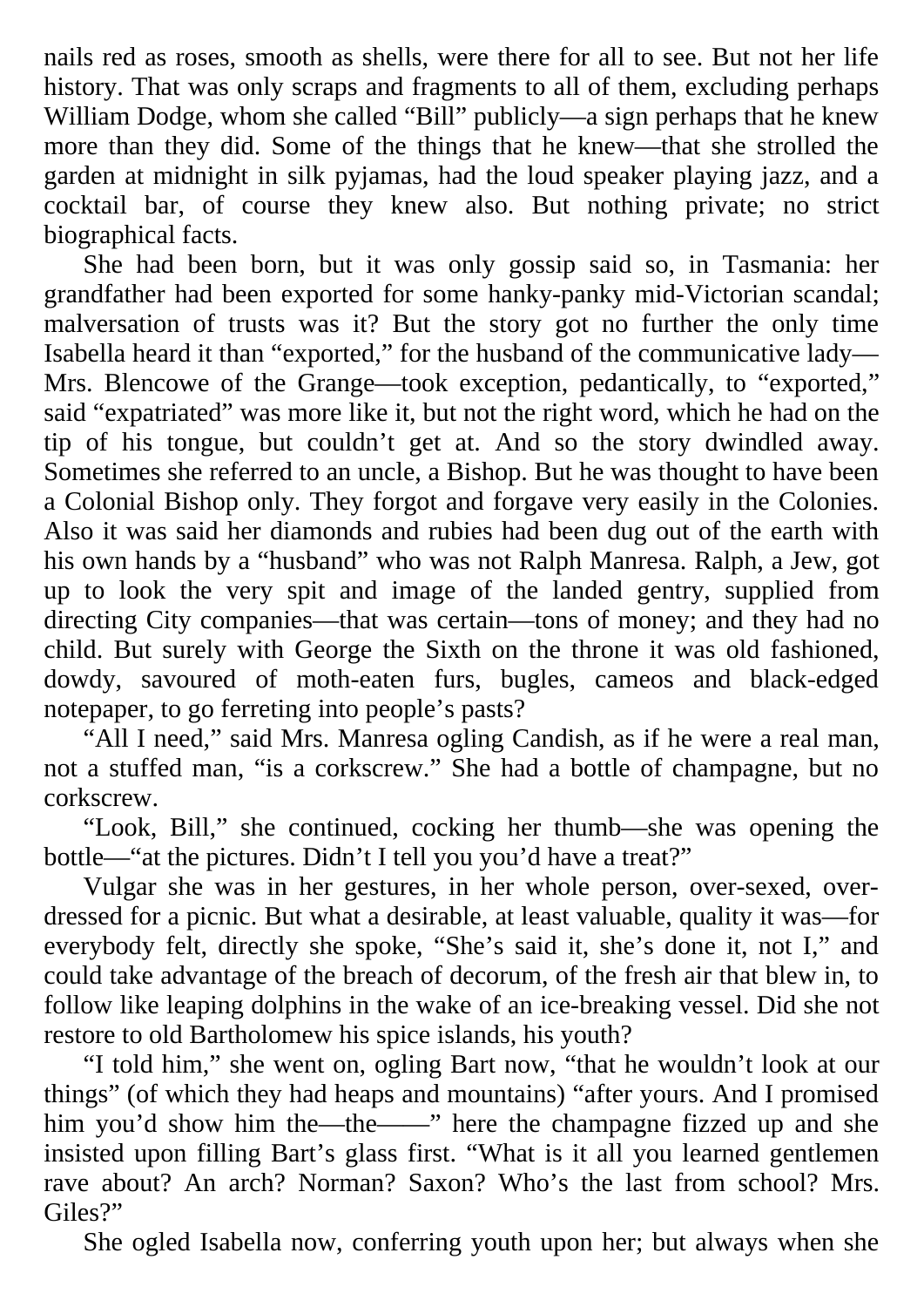spoke to women, she veiled her eyes, for they, being conspirators, saw through it.

So with blow after blow, with champagne and ogling, she staked out her claim to be a wild child of nature, blowing into this—she did give one secret smile—sheltered harbour; which did make her smile, after London; yet it did, too, challenge London. For on she went to offer them a sample of her life; a few gobbets of gossip; mere trash; but she gave it for what it was worth; how last Tuesday she had been sitting next so and so; and she added, very casually a Christian name; then a nickname; and he'd said—for, as a mere nobody they didn't mind what they said to her—and "in strict confidence, I needn't tell you," she told them. And they all pricked their ears. And then, with a gesture of her hands as if tossing overboard that odious crackling-under-the-pot London life—so—she exclaimed "There! . . . And what's the first thing I do when I come down here?" They had only come last night, driving through June lanes, alone with Bill it was understood, leaving London, suddenly become dissolute and dirty, to sit down to dinner. "What do I do? Can I say it aloud? Is it permitted, Mrs. Swithin? Yes, everything can be said in this house. I take off my stays" (here she pressed her hands to her sides—she was stout) "and roll in the grass. Roll—you'll believe that . . ." She laughed wholeheartedly. She had given up dealing with her figure and thus gained freedom.

"That's genuine," Isa thought. Quite genuine. And her love of the country too. Often when Ralph Manresa had to stay in town she came down alone; wore an old garden hat; taught the village women not how to pickle and preserve; but how to weave frivolous baskets out of coloured straw. Pleasure's what they want she said. You often heard her, if you called, yodelling among the hollyhocks "Hoity te doity te ray do . . ."

A thorough good sort she was. She made old Bart feel young. Out of the corner of his eye, as he raised his glass, he saw a flash of white in the garden. Someone passing.

The scullery maid, before the plates came out, was cooling her cheeks by the lily pond.

There had always been lilies there, self-sown from wind-dropped seed, floating red and white on the green plates of their leaves. Water, for hundreds of years, had silted down into the hollow, and lay there four or five feet deep over a black cushion of mud. Under the thick plate of green water, glazed in their self-centred world, fish swam—gold, splashed with white, streaked with black or silver. Silently they manœuvred in their water world, poised in the blue patch made by the sky, or shot silently to the edge where the grass,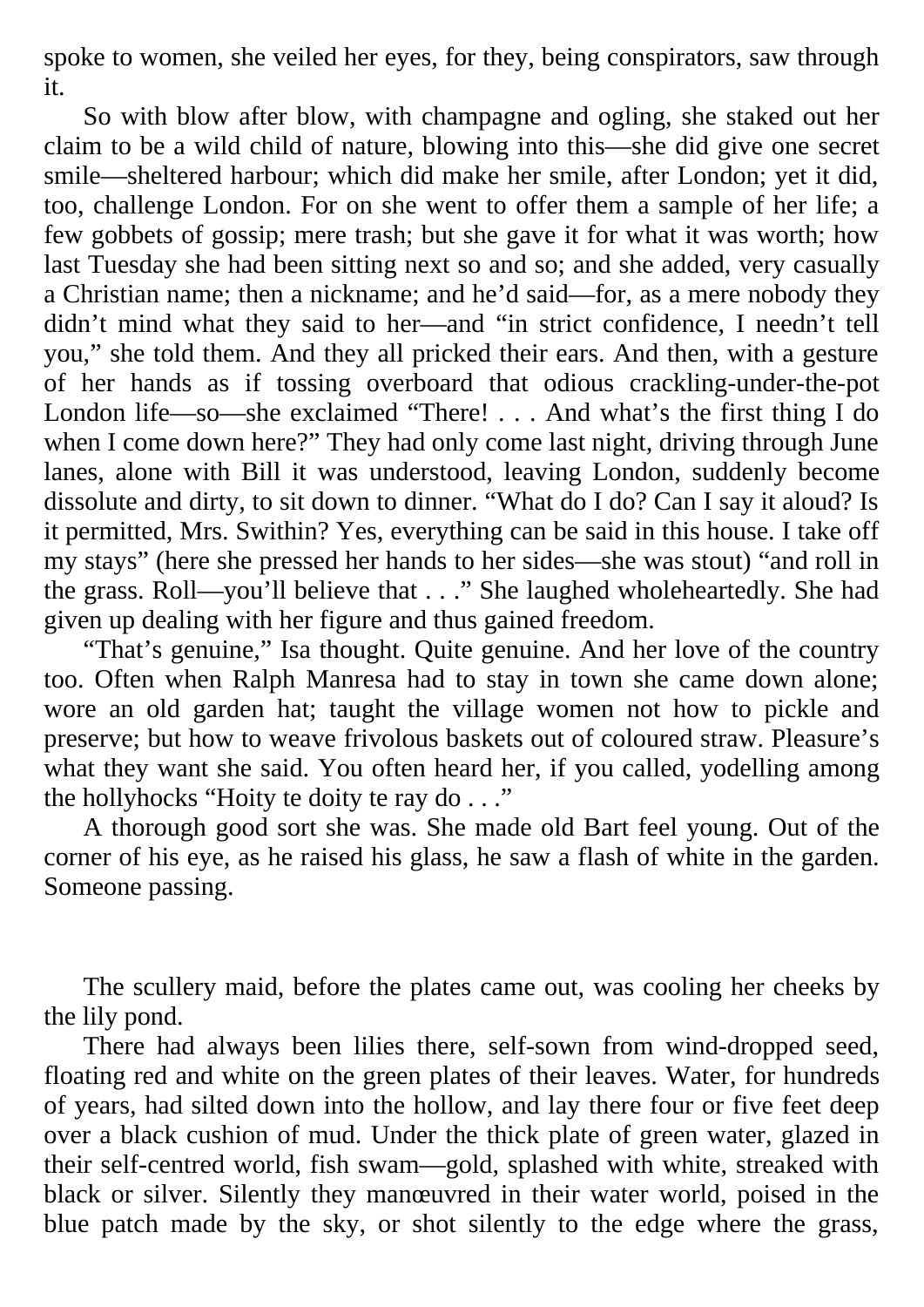trembling, made a fringe of nodding shadow. On the water-pavement spiders printed their delicate feet. A grain fell and spiralled down; a petal fell, filled and sank. At that the fleet of boat-shaped bodies paused; poised; equipped; mailed; then with a waver of undulation off they flashed.

It was in that deep centre, in that black heart, that the lady had drowned herself. Ten years since the pool had been dredged and a thigh bone recovered. Alas, it was a sheep's, not a lady's. And sheep have no ghosts, for sheep have no souls. But, the servants insisted, they must have a ghost; the ghost must be a lady's; who had drowned herself for love. So none of them would walk by the lily pool at night, only now when the sun shone and the gentry still sat at table.

The flower petal sank; the maid returned to the kitchen; Bartholomew sipped his wine. Happy he felt as a boy; yet reckless as an old man; an unusual, an agreeable sensation. Fumbling in his mind for something to say to the adorable lady, he chose the first thing that came handy; the story of the sheep's thigh. "Servants," he said, "must have their ghost." Kitchenmaids must have their drowned lady.

"But so must I!" cried the wild child of nature, Mrs. Manresa. She became, of a sudden, solemn as an owl. She *knew*, she said, pinching a bit of bread to make this emphatic, that Ralph, when he was at the war, couldn't have been killed without her seeing him—"wherever I was, whatever I was doing," she added, waving her hands so that the diamonds flashed in the sun.

"I don't feel that," said Mrs. Swithin, shaking her head.

"No," Mrs. Manresa laughed. "You wouldn't. None of you would. You see I'm on a level with . . ." she waited till Candish had retired, "the servants. I'm nothing like so grown up as you are."

She preened, approving her adolescence. Rightly or wrongly? A spring of feeling bubbled up through her mud. They had laid theirs with blocks of marble. Sheep's bones were sheep's bones to them, not the relics of the drowned Lady Ermyntrude.

"And which camp," said Bartholomew turning to the unknown guest, "d'you belong to? The grown, or the ungrown?"

Isabella opened her mouth, hoping that Dodge would open his, and so enable her to place him. But he sat staring. "I beg your pardon, sir?" he said. They all looked at him. "I was looking at the pictures."

The picture looked at nobody. The picture drew them down the paths of silence.

Lucy broke it.

"Mrs. Manresa, I'm going to ask you a favour—If it comes to a pinch this afternoon, will you sing?"

This afternoon? Mrs. Manresa was aghast. Was it the pageant? She had never dreamt it was this afternoon. They would never have thrust themselves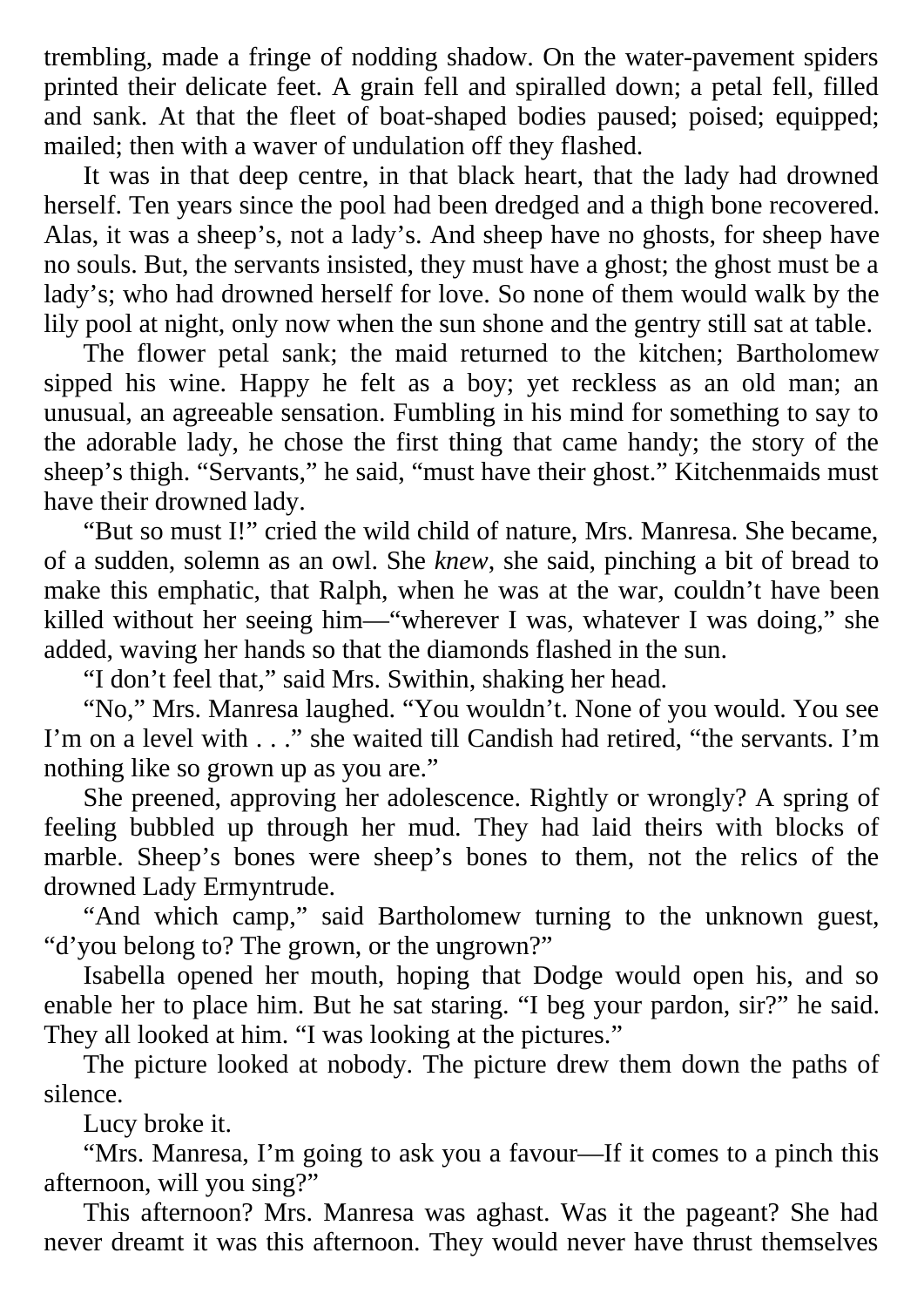in—had they known it was this afternoon. And, of course, once more the chime pealed. Isa heard the first chime; and the second; and the third—If it was wet, it would be in the Barn; if it was fine on the terrace. And which would it be, wet or fine? And they all looked out of the window. Then the door opened. Candish said Mr. Giles had come. Mr. Giles would be down in a moment.

Giles had come. He had seen the great silver-plated car at the door with the initials R. M. twisted so as to look at a distance like a coronet. Visitors, he had concluded, as he drew up behind; and had gone to his room to change. The ghost of convention rose to the surface, as a blush or a tear rises to the surface at the pressure of emotion; so the car touched his training. He must change. And he came into the dining-room looking like a cricketer, in flannels, wearing a blue coat with brass buttons; though he was enraged. Had he not read, in the morning paper, in the train, that sixteen men had been shot, others prisoned, just over there, across the gulf, in the flat land which divided them from the continent? Yet he changed. It was Aunt Lucy, waving her hand at him as he came in, who made him change. He hung his grievances on her, as one hangs a coat on a hook, instinctively. Aunt Lucy, foolish, free; always, since he had chosen, after leaving college, to take a job in the city, expressing her amazement, her amusement, at men who spent their lives, buying and selling —ploughs? glass beads was it? or stocks and shares?—to savages who wished most oddly—for were they not beautiful naked?—to dress and live like the English? A frivolous, a malignant statement hers was of a problem which, for he had no special gift, no capital, and had been furiously in love with his wife —he nodded to her across the table—had afflicted him for ten years. Given his choice, he would have chosen to farm. But he was not given his choice. So one thing led to another; and the conglomeration of things pressed you flat; held you fast, like a fish in water. So he came for the week-end, and changed.

"How d'you do?" he said all round; nodded to the unknown guest; took against him; and ate his fillet of sole.

He was the very type of all that Mrs. Manresa adored. His hair curled; far from running away, as many chins did, his was firm; the nose straight, if short; the eyes, of course, with that hair, blue; and finally to make the type complete, there was something fierce, untamed, in the expression which incited her, even at forty-five, to furbish up her ancient batteries.

"He is my husband," Isabella thought, as they nodded across the bunch of many-coloured flowers. "The father of my children." It worked, that old cliché; she felt pride; and affection; then pride again in herself, whom he had chosen.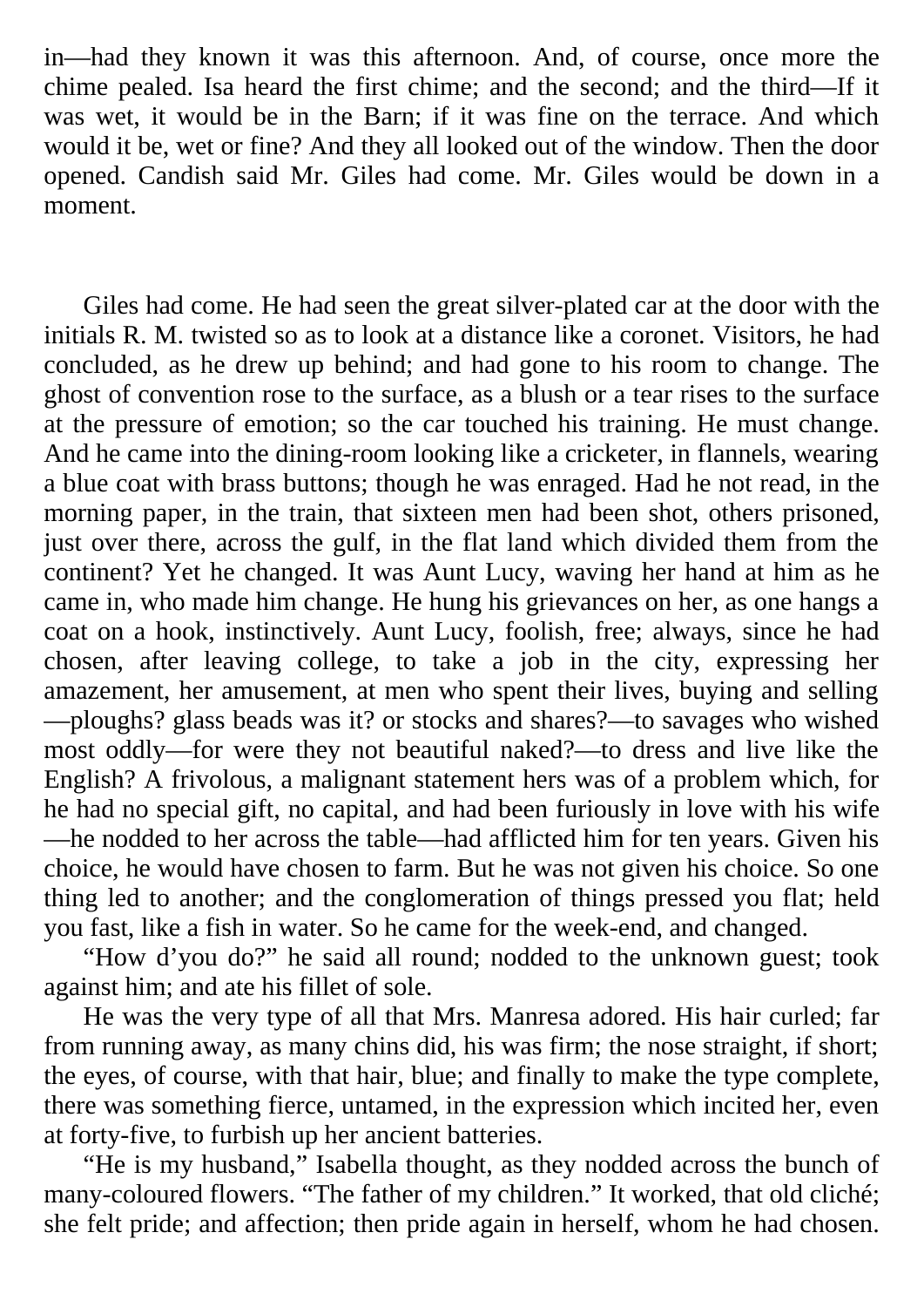It was a shock to find, after the morning's look in the glass, and the arrow of desire shot through her last night by the gentleman farmer, how much she felt when he came in, not a dapper city gent, but a cricketer, of love; and of hate.

They had met first in Scotland, fishing—she from one rock, he from another. Her line had got tangled; she had given over, and had watched him with the stream rushing between his legs, casting, casting—until, like a thick ingot of silver bent in the middle, the salmon had leapt, had been caught, and she had loved him.

Bartholomew too loved him; and noted his anger—about what? But he remembered his guest. The family was not a family in the presence of strangers. He must, rather laboriously, tell them the story of the pictures at which the unknown guest had been looking when Giles came in.

"That," he indicated the man with a horse, "was my ancestor. He had a dog. The dog was famous. The dog has his place in history. He left it on record that he wished his dog to be buried with him."

They looked at the picture.

"I always feel," Lucy broke the silence, "he's saying: 'Paint my dog.' "

"But what about the horse?" said Mrs. Manresa.

"The horse," said Bartholomew, putting on his glasses. He looked at the horse. The hindquarters were not satisfactory.

But William Dodge was still looking at the lady.

"Ah," said Bartholomew who had bought that picture because he liked that picture, "you're an artist."

Dodge denied it, for the second time in half an hour, or so Isa noted.

What for did a good sort like the woman Manresa bring these half-breeds in her trail? Giles asked himself. And his silence made its contribution to talk —Dodge that is, shook his head. "I like that picture." That was all he could bring himself to say.

"And you're right," said Bartholomew. "A man—I forget his name—a man connected with some Institute, a man who goes about giving advice, gratis, to descendants like ourselves, degenerate descendants, said . . . said . . ." He paused. They all looked at the lady. But she looked over their heads, looking at nothing. She led them down green glades into the heart of silence.

"Said it was by Sir Joshua?" Mrs. Manresa broke the silence abruptly.

"No, no," William Dodge said hastily, but under his breath.

"Why's he afraid?" Isabella asked herself. A poor specimen he was; afraid to stick up for his own beliefs—just as she was afraid, of her husband. Didn't she write her poetry in a book bound like an account book lest Giles might suspect? She looked at Giles.

He had finished his fish; he had eaten quickly, not to keep them waiting. Now there was cherry tart. Mrs. Manresa was counting the stones.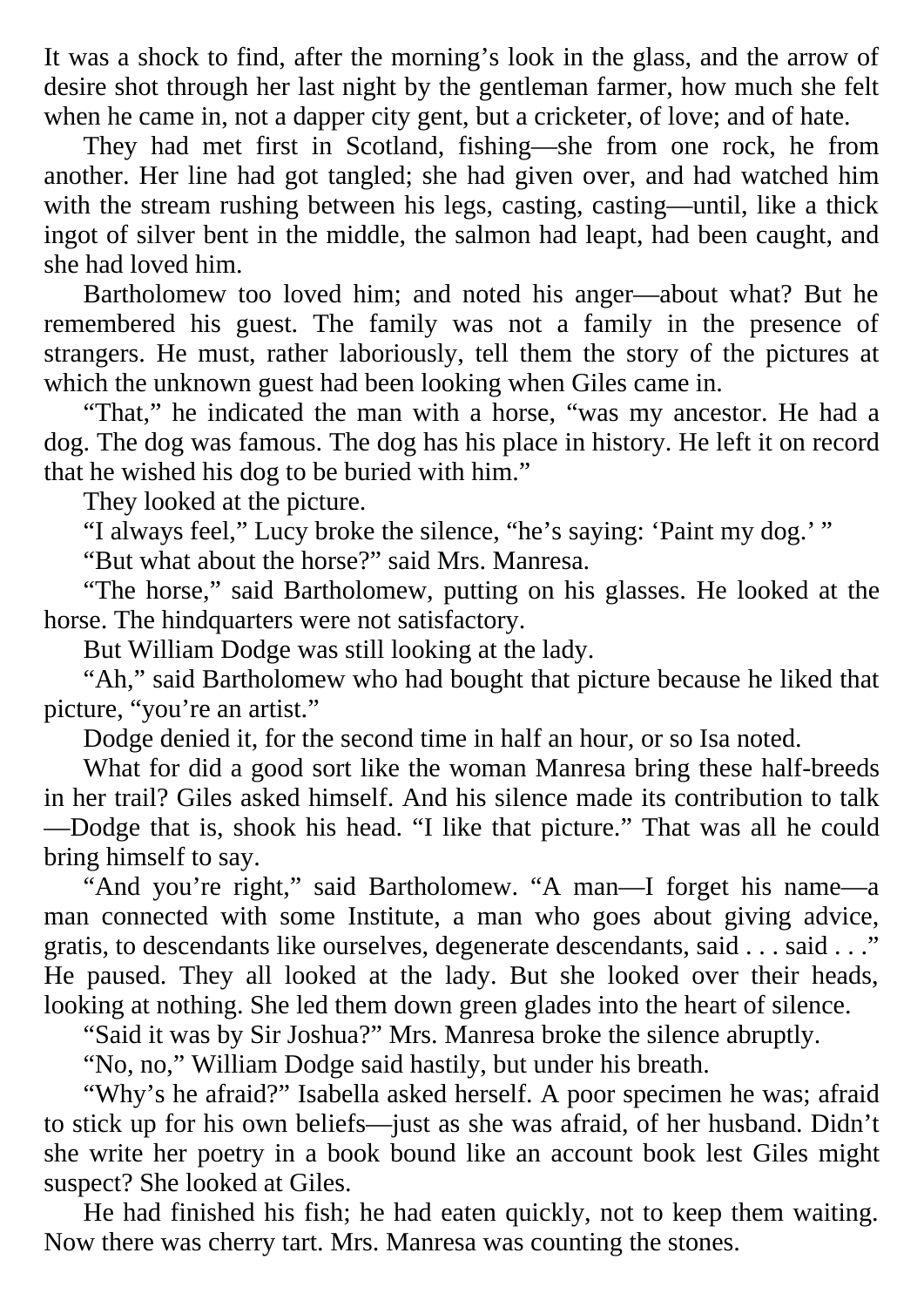"Tinker, tailor, soldier, sailor, apothecary, ploughboy . . . that's me!" she cried, delighted to have it confirmed by the cherry stones that she was a wild child of nature.

"You believe," said the old gentleman, courteously chaffing her, "in that too?"

"Of course, of course I do!" she cried. Now she was on the rails again. Now she was a thorough good sort again. And they too were delighted; now they could follow in her wake and leave the silver and dun shades that led to the heart of silence.

"I had a father," said Dodge beneath his breath to Isa who sat next him, "who loved pictures."

"Oh, I too!" she exclaimed. Flurriedly, disconnectedly, she explained. She used to stay when she was a child, when she had the whooping cough, with an uncle, a clergyman; who wore a skull cap; and never did anything; didn't even preach; but made up poems, walking in his garden, saying them aloud.

"People thought him mad," she said. "I didn't. . . ."

She stopped.

"Tinker, tailor, soldier, sailor, apothecary, ploughboy. . . . It appears," said old Bartholomew, laying down his spoon, "that I am a thief. Shall we take our coffee in the garden?" He rose.

Isa dragged her chair across the gravel, muttering: "To what dark antre of the unvisited earth, or wind-brushed forest, shall we go now? Or spin from star to star and dance in the maze of the moon? Or. . . ."

She held her deck chair at the wrong angle. The frame with the notches was upside down.

"Songs my uncle taught me?" said William Dodge, hearing her mutter. He unfolded the chair and fixed the bar into the right notch.

She flushed, as if she had spoken in an empty room and someone had stepped out from behind a curtain.

"Don't you, if you're doing something with your hands, talk nonsense?" she stumbled. But what did he do with his hands, the white, the fine, the shapely?

Giles went back to the house and brought more chairs and placed them in a semi-circle, so that the view might be shared, and the shelter of the old wall. For by some lucky chance a wall had been built continuing the house, it might be with the intention of adding another wing, on the raised ground in the sun. But funds were lacking; the plan was abandoned, and the wall remained, nothing but a wall. Later, another generation had planted fruit trees, which in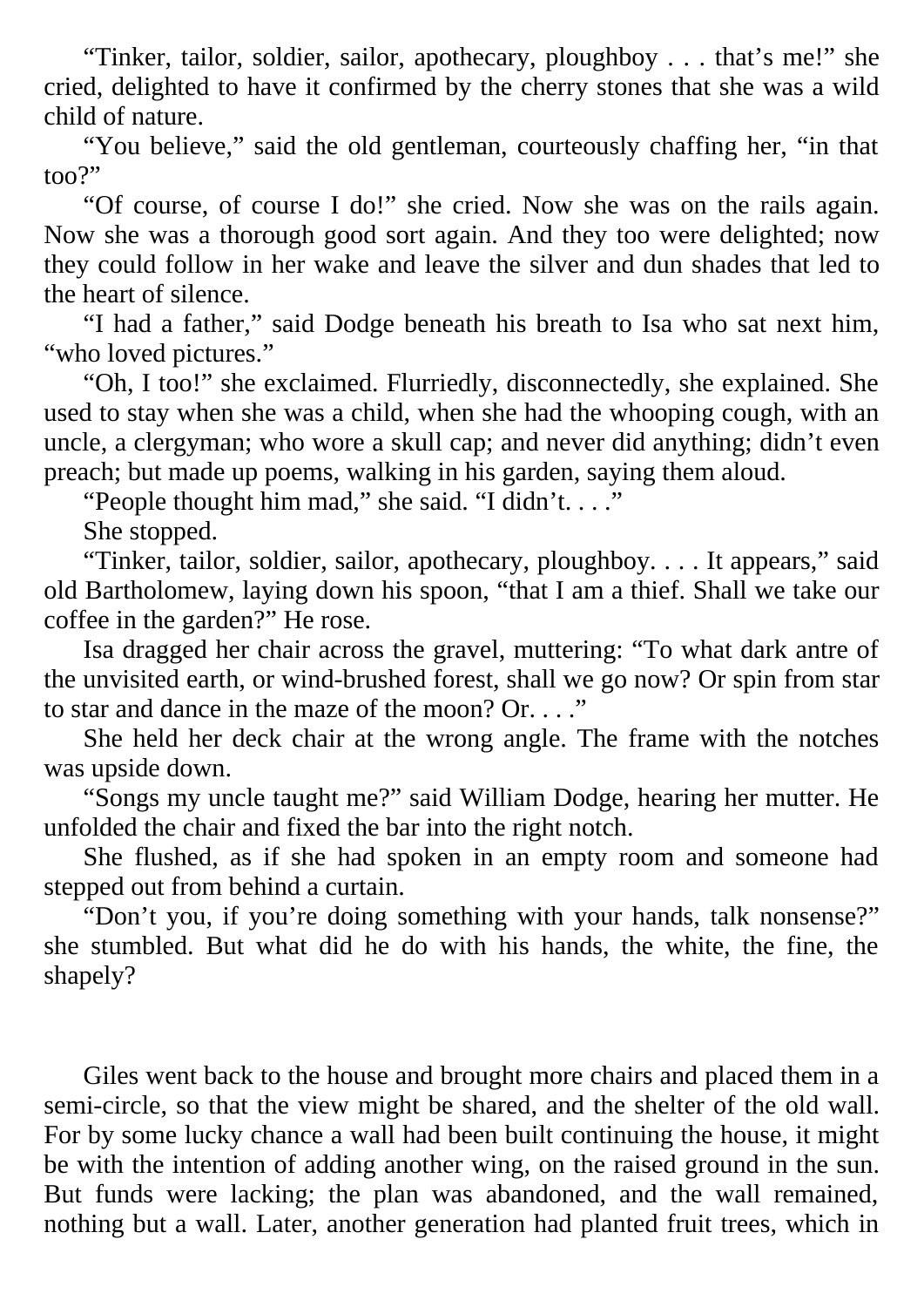time had spread their arms widely across the red orange weathered brick. Mrs. Sands called it a good year if she could make six pots of apricot jam from them —the fruit was never sweet enough for dessert. Perhaps three apricots were worth enclosing in muslin bags. But they were so beautiful, naked, with one flushed cheek, one green, that Mrs. Swithin left them naked, and the wasps burrowed holes.

The ground sloped up, so that to quote Figgis's Guide Book (1833), "it commanded a fine view of the surrounding country. . . . The spire of Bolney Minster, Rough Norton woods, and on an eminence rather to the left, Hogben's Folly, so called because. . . ."

The Guide Book still told the truth. 1833 was true in 1939. No house had been built; no town had sprung up. Hogben's Folly was still eminent; the very flat, field-parcelled land had changed only in this—the tractor had to some extent superseded the plough. The horse had gone; but the cow remained. If Figgis were here now, Figgis would have said the same. So they always said when in summer they sat there to drink coffee, if they had guests. When they were alone, they said nothing. They looked at the view; they looked at what they knew, to see if what they knew might perhaps be different today. Most days it was the same.

"That's what makes a view so sad," said Mrs. Swithin, lowering herself into the deck chair which Giles had brought her. "And so beautiful. It'll be there," she nodded at the strip of gauze laid upon the distant fields, "when we're not."

Giles nicked his chair into position with a jerk. Thus only could he show his irritation, his rage with old fogies who sat and looked at views over coffee and cream when the whole of Europe—over there—was bristling like. . . . He had no command of metaphor. Only the ineffective word "hedgehog" illustrated his vision of Europe, bristling with guns, poised with planes. At any moment guns would rake that land into furrows; planes splinter Bolney Minster into smithereens and blast the Folly. He, too, loved the view. And blamed Aunt Lucy, looking at views, instead of—doing what? What she had done was to marry a squire now dead; she had borne two children, one in Canada, the other, married, in Birmingham. His father, whom he loved, he exempted from censure; as for himself, one thing followed another; and so he sat, with old fogies, looking at views.

"Beautiful," said Mrs. Manresa, "beautiful . . ." she mumbled. She was lighting a cigarette. The breeze blew out her match. Giles hollowed his hand and lit another. She too was exempted—why, he could not say.

"Since you're interested in pictures," said Bartholomew, turning to the silent guest, "why, tell me, are we, as a race, so incurious, irresponsive and insensitive"—the champagne had given him a flow of unusual three-decker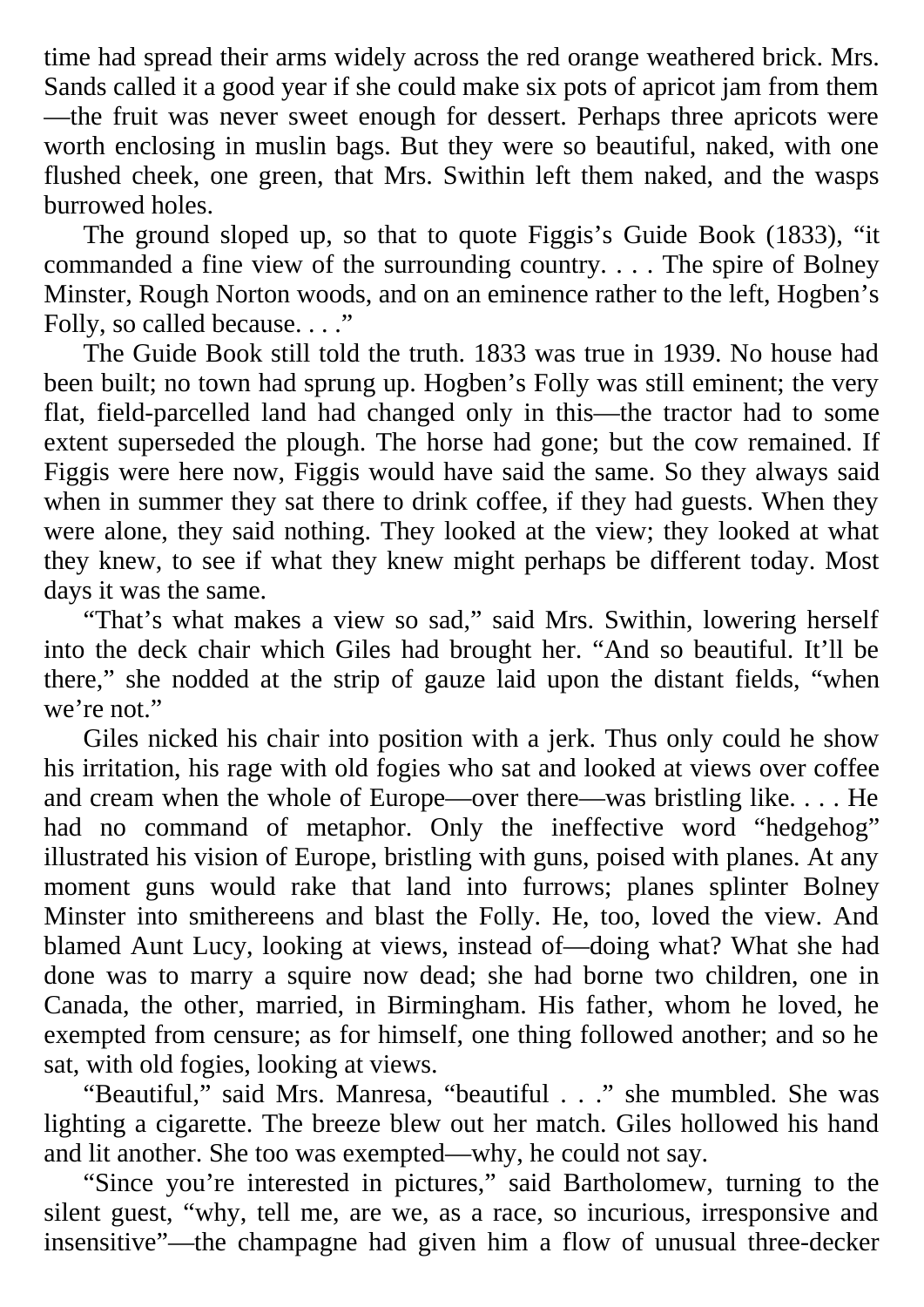words—"to that noble art, whereas, Mrs. Manresa, if she'll allow me my old man's liberty, has her Shakespeare by heart?"

"Shakespeare by heart!" Mrs. Manresa protested. She struck an attitude. "To be, or not to be, that is the question. Whether 'tis nobler . . . Go on!" she nudged Giles, who sat next her.

"Fade far away and quite forget what thou amongst the leaves hast never known . . ." Isa supplied the first words that came into her head by way of helping her husband out of his difficulty.

"The weariness, the torture, and the fret . . ." William Dodge added, burying the end of his cigarette in a grave between two stones.

"There!" Bartholomew exclaimed, cocking his forefinger aloft. "That proves it! What springs touched, what secret drawer displays its treasures, if I say"—he raised more fingers—"Reynolds! Constable! Crome!"

"Why called 'Old'?" Mrs. Manresa thrust in.

"We haven't the words—we haven't the words," Mrs. Swithin protested. "Behind the eyes; not on the lips; that's all."

"Thoughts without words," her brother mused. "Can that be?"

"Quite beyond me!" cried Mrs. Manresa, shaking her head. "Much too clever! May I help myself? I know it's wrong. But I've reached the age—and the figure—when I do what I like."

She took the little silver cream jug and let the smooth fluid curl luxuriously into her coffee, to which she added a shovel full of brown sugar candy. Sensuously, rhythmically, she stirred the mixture round and round.

"Take what you like! Help yourself!" Bartholomew exclaimed. He felt the champagne withdrawing and hastened, before the last trace of geniality was withdrawn, to make the most of it, as if he cast one last look into a lit-up chamber before going to bed.

The wild child, afloat once more on the tide of the old man's benignity, looked over her coffee cup at Giles, with whom she felt in conspiracy. A thread united them—visible, invisible, like those threads, now seen, now not, that unite trembling grass blades in autumn before the sun rises. She had met him once only, at a cricket match. And then had been spun between them an early morning thread before the twigs and leaves of real friendship emerge. She looked before she drank. Looking was part of drinking. Why waste sensation, she seemed to ask, why waste a single drop that can be pressed out of this ripe, this melting, this adorable world? Then she drank. And the air round her became threaded with sensation. Bartholomew felt it; Giles felt it. Had he been a horse, the thin brown skin would have twitched, as if a fly had settled. Isabella twitched too. Jealousy, anger pierced her skin.

"And now," said Mrs. Manresa, putting down her cup, "about this entertainment—this pageant, into which we've gone and butted"—she made it,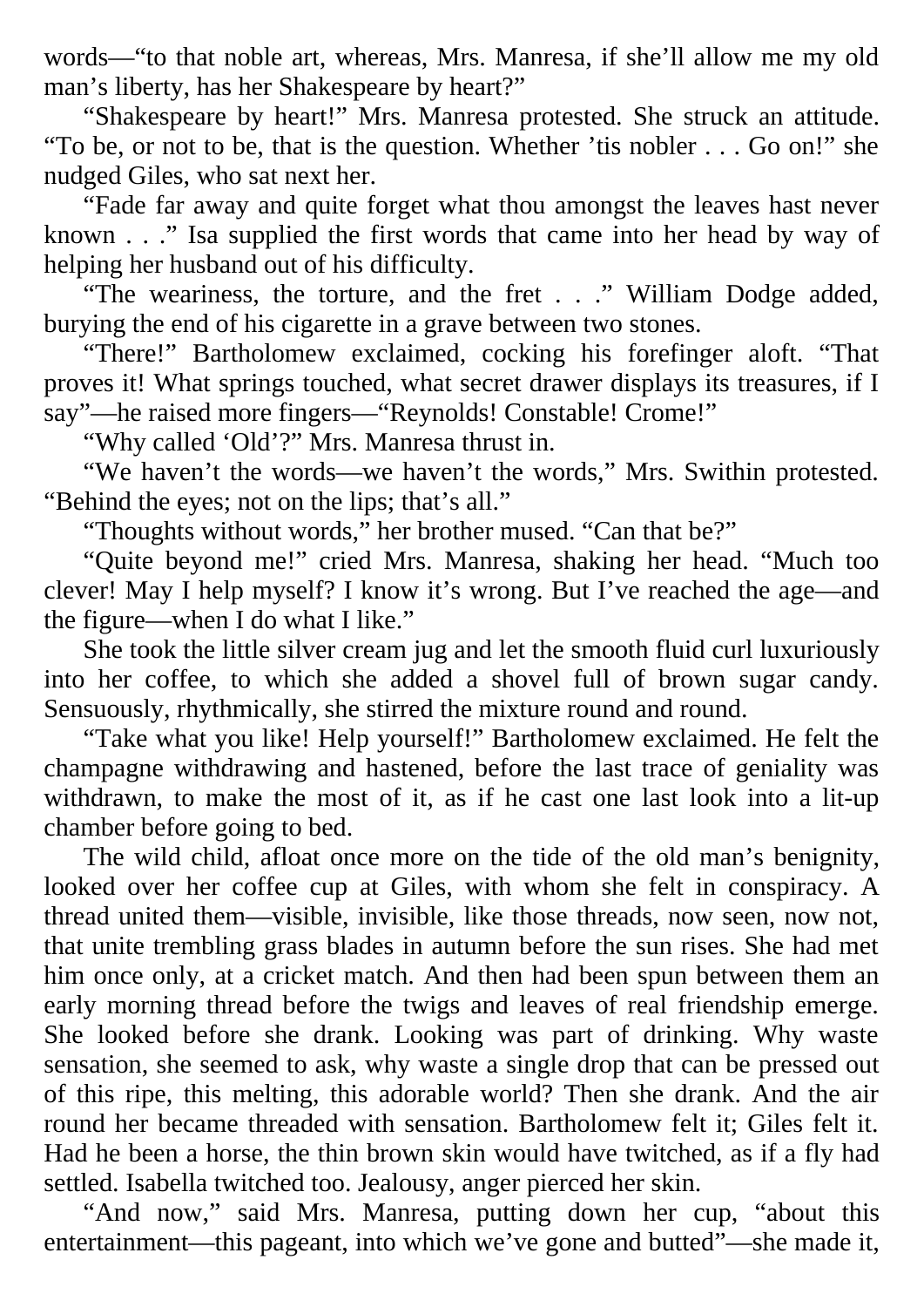too, seem ripe like the apricot into which the wasps were burrowing—"Tell me, what's it to be?" She turned. "Don't I hear?" She listened. She heard laughter, down among the bushes, where the terrace dipped to the bushes.

Beyond the lily pool the ground sank again, and in that dip of the ground, bushes and brambles had mobbed themselves together. It was always shady; sun-flecked in summer, dark and damp in winter. In the summer there were always butterflies; fritillaries darting through; Red Admirals feasting and floating; cabbage whites, unambitiously fluttering round a bush, like muslin milkmaids, content to spend a life there. Butterfly catching, for generation after generation, began there; for Bartholomew and Lucy; for Giles; for George it had began only the day before yesterday, when, in his little green net, he had caught a cabbage white.

It was the very place for a dressing-room, just as, obviously, the terrace was the very place for a play.

"The very place!" Miss La Trobe had exclaimed the first time she came to call and was shown the grounds. It was a winter's day. The trees were leafless then.

"That's the place for a pageant, Mr. Oliver!" she had exclaimed. "Winding in and out between the trees. . . ." She waved her hand at the trees standing bare in the clear light of January.

"There the stage; here the audience; and down there among the bushes a perfect dressing-room for the actors."

She was always all agog to get things up. But where did she spring from? With that name she wasn't presumably pure English. From the Channel Islands perhaps? Only her eyes and something about her always made Mrs. Bingham suspect that she had Russian blood in her. "Those deep-set eyes; that very square jaw" reminded her—not that she had been to Russia—of the Tartars. Rumour said that she had kept a tea shop at Winchester; that had failed. She had been an actress. That had failed. She had bought a four-roomed cottage and shared it with an actress. They had quarrelled. Very little was actually known about her. Outwardly she was swarthy, sturdy and thick set; strode about the fields in a smock frock; sometimes with a cigarette in her mouth; often with a whip in her hand; and used rather strong language—perhaps, then, she wasn't altogether a lady? At any rate, she had a passion for getting things up.

The laughter died away.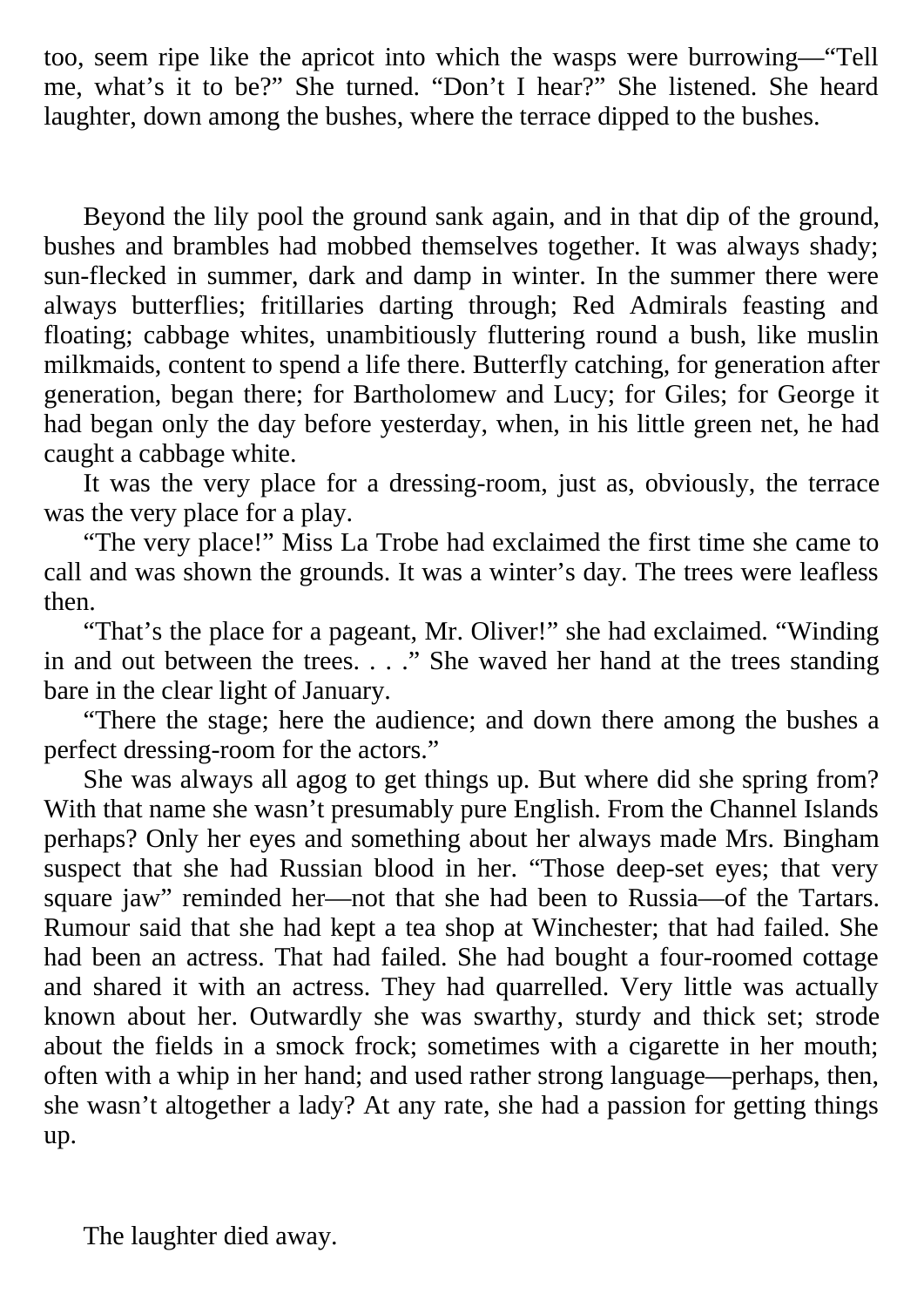"Are they going to act?" Mrs. Manresa asked.

"Act; dance; sing; a little bit of everything," said Giles.

"Miss La Trobe is a lady of wonderful energy," said Mrs. Swithin.

"She makes everyone do something," said Isabella.

"Our part," said Bartholomew, "is to be the audience. And a very important part too."

"Also, we provide the tea," said Mrs. Swithin.

"Shan't we go and help?" said Mrs. Manresa. "Cut up bread and butter?"

"No, no," said Mr. Oliver. "We are the audience."

"One year we had *Gammer Gurton's Needle*," said Mrs. Swithin. "One year we wrote the play ourselves. The son of our blacksmith—Tony? Tommy? —had the loveliest voice. And Elsie at the Crossways—how she mimicked! Took us all off. Bart; Giles; Old Flimsy—that's me. People are gifted—very. The question is—how to bring it out? That's where she's so clever—Miss La Trobe. Of course, there's the whole of English literature to choose from. But how can one choose? Often on a wet day I begin counting up; what I've read; what I haven't read."

"And leaving books on the floor," said her brother. "Like the pig in the story; or was it a donkey?"

She laughed, tapping him lightly on the knee.

"The donkey who couldn't choose between hay and turnips and so starved," Isabella explained, interposing—anything—between her aunt and her husband, who hated this kind of talk this afternoon. Books open; no conclusion come to; and he sitting in the audience.

"We remain seated"—"We are the audience." Words this afternoon ceased to lie flat in the sentence. They rose, became menacing and shook their fists at you. This afternoon he wasn't Giles Oliver come to see the villagers act their annual pageant; manacled to a rock he was, and forced passively to behold indescribable horror. His face showed it; and Isa, not knowing what to say, abruptly, half purposely, knocked over a coffee cup.

William Dodge caught it as it fell. He held it for a moment. He turned it. From the faint blue mark, as of crossed daggers, in the glaze at the bottom he knew that it was English, made perhaps at Nottingham; date about 1760. His expression, considering the daggers, coming to this conclusion, gave Giles another peg on which to hang his rage as one hangs a coat on a peg, conveniently. A toady; a lickspittle; not a downright plain man of his senses; but a teaser and twitcher; a fingerer of sensations; picking and choosing; dillying and dallying; not a man to have straightforward love for a woman his head was close to Isa's head—but simply a —— At this word, which he could not speak in public, he pursed his lips; and the signet-ring on his little finger looked redder, for the flesh next it whitened as he gripped the arm of his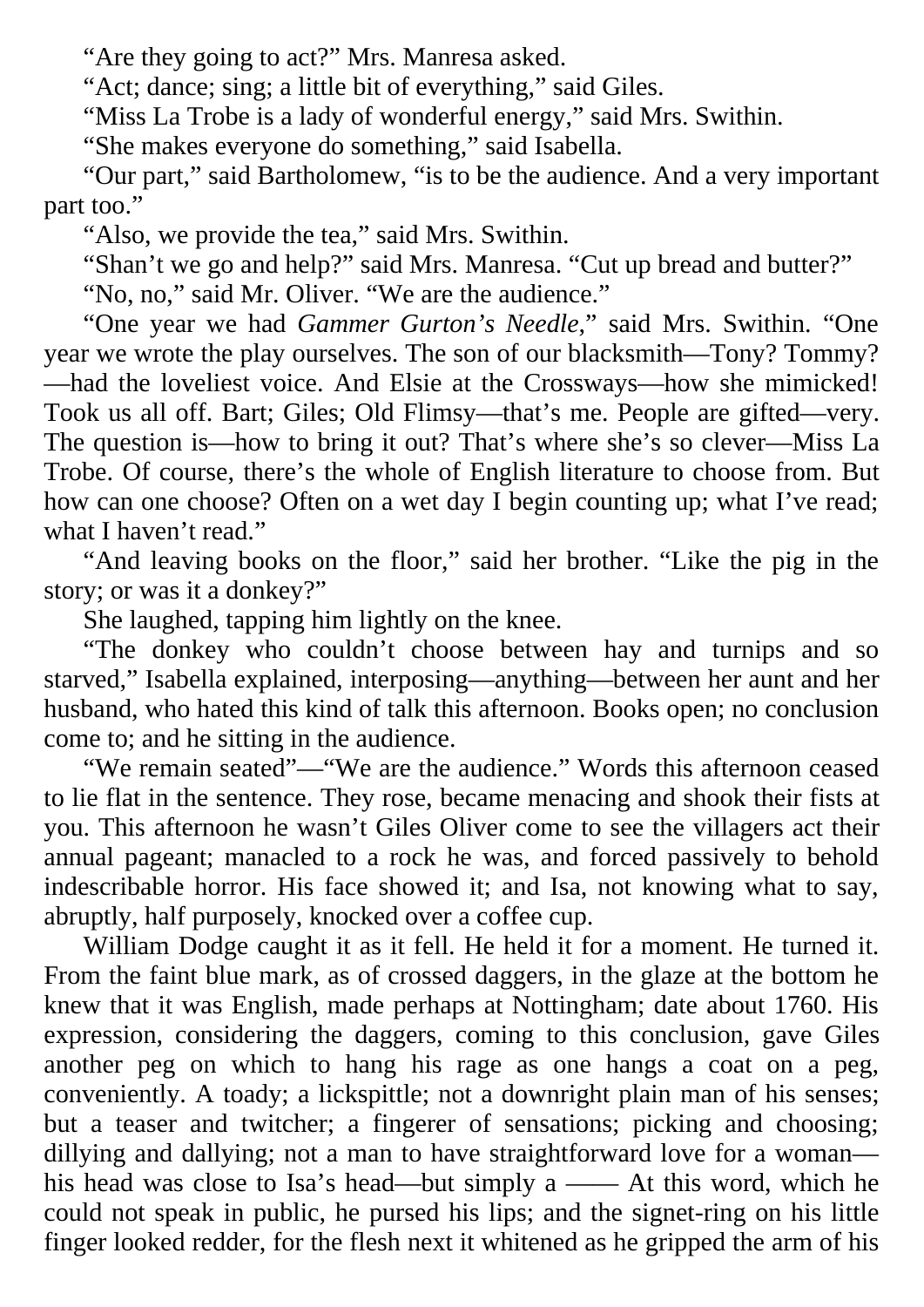chair.

"Oh what fun!" cried Mrs. Manresa in her fluty voice. "A little bit of everything. A song; a dance; then a play acted by the villagers themselves. Only," here she turned with her head on one side to Isabella, "I'm sure *she's* written it. Haven't you, Mrs. Giles?"

Isa flushed and denied it.

"For myself," Mrs. Manresa continued, "speaking plainly, I can't put two words together. I don't know how it is—such a chatterbox as I am with my tongue, once I hold a pen——" She made a face, screwed her fingers as if she held a pen in them. But the pen she held thus on the little table absolutely refused to move.

"And my handwriting—so huge—so clumsy—" She made another face and dropped the invisible pen.

Very delicately William Dodge set the cup in its saucer. "Now *he*," said Mrs. Manresa, as if referring to the delicacy with which he did this, and imputing to him the same skill in writing, "writes beautifully. Every letter perfectly formed."

Again they all looked at him. Instantly he put his hands in his pockets.

Isabella guessed the word that Giles had not spoken. Well, was it wrong if he was that word? Why judge each other? Do we know each other? Not here, not now. But somewhere, this cloud, this crust, this doubt, this dust——She waited for a rhyme, it failed her; but somewhere surely one sun would shine and all, without a doubt, would be clear.

She started. Again, sounds of laughter reached her.

"I think I hear them," she said. "They're getting ready. They're dressing up in the bushes."

Miss La Trobe was pacing to and fro between the leaning birch trees. One hand was deep stuck in her jacket pocket; the other held a foolscap sheet. She was reading what was written there. She had the look of a commander pacing his deck. The leaning graceful trees with black bracelets circling the silver bark were distant about a ship's length.

Wet would it be, or fine? Out came the sun; and, shading her eyes in the attitude proper to an Admiral on his quarter-deck, she decided to risk the engagement out of doors. Doubts were over. All stage properties, she commanded, must be moved from the Barn to the bushes. It was done. And the actors, while she paced, taking all responsibility and plumping for fine, not wet, dressed among the brambles. Hence the laughter.

The clothes were strewn on the grass. Cardboard crowns, swords made of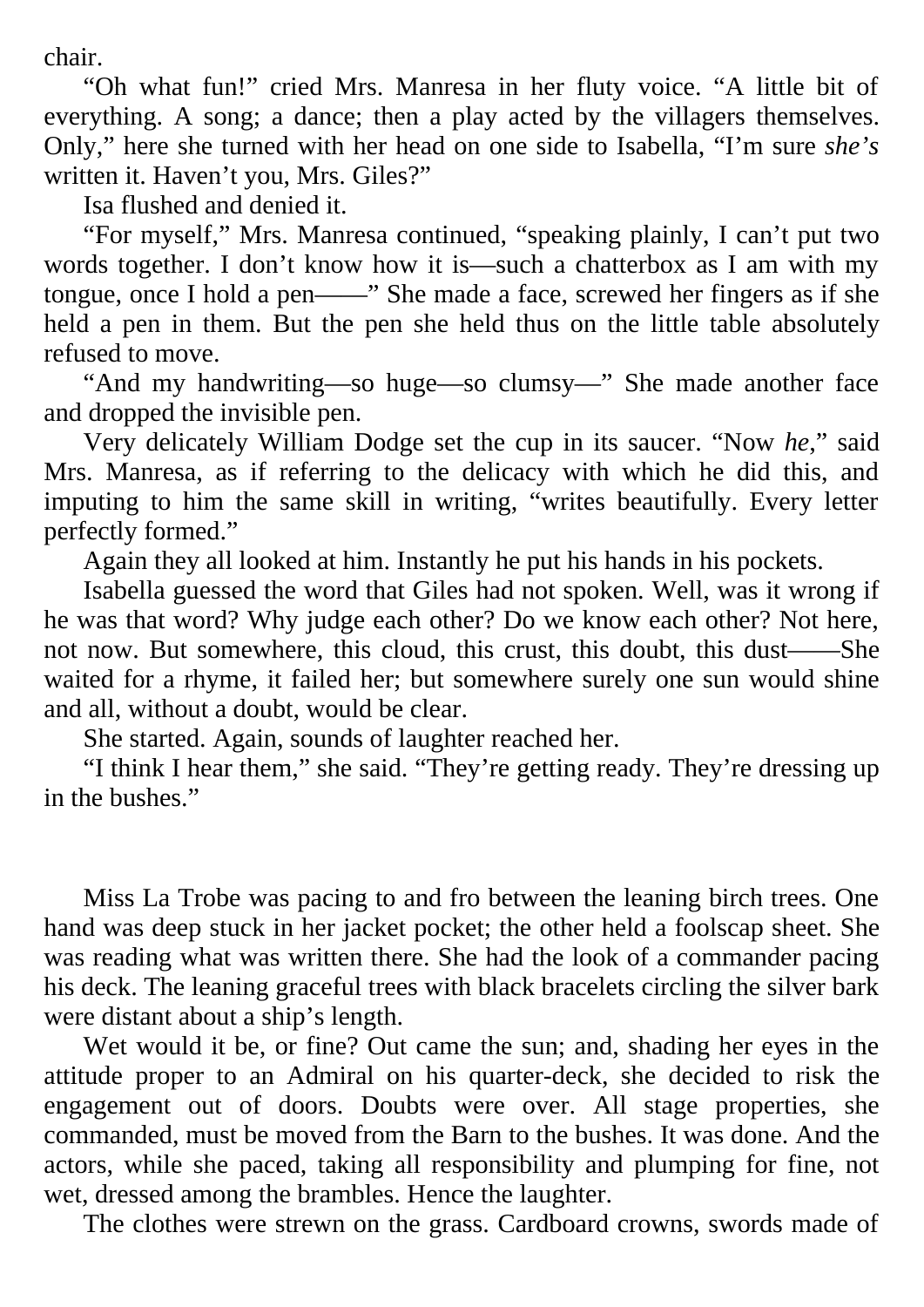silver paper, turbans that were sixpenny dish cloths, lay on the grass or were flung on the bushes. There were pools of red and purple in the shade; flashes of silver in the sun. The dresses attracted the butterflies. Red and silver, blue and yellow gave off warmth and sweetness. Red Admirals gluttonously absorbed richness from dish cloths, cabbage whites drank icy coolness from silver paper. Flitting, tasting, returning, they sampled the colours.

Miss La Trobe stopped her pacing and surveyed the scene. "It has the makings . . ." she murmured. For another play always lay behind the play she had just written. Shading her eyes, she looked. The butterflies circling; the light changing; the children leaping; the mothers laughing—— "No, I don't get it," she muttered and resumed her pacing.

"Bossy" they called her privately, just as they called Mrs. Swithin "Flimsy." Her abrupt manner and stocky figure; her thick ankles and sturdy shoes; her rapid decisions barked out in guttural accents—all this "got their goat." No one liked to be ordered about singly. But in little troops they appealed to her. Someone must lead. Then too they could put the blame on her. Suppose it poured?

"Miss La Trobe!" they hailed her now. "What's the idea about this?"

She stopped. David and Iris each had a hand on the gramophone. It must be hidden; yet must be close enough to the audience to be heard. Well, hadn't she given orders? Where were the hurdles covered in leaves? Fetch them. Mr. Streatfield had said he would see to it. Where was Mr. Streatfield? No clergyman was visible. Perhaps he's in the Barn? "Tommy, cut along and fetch him." "Tommy's wanted in the first scene." "Beryl then . . ." The mothers disputed. One child had been chosen; another not. Fair hair was unjustly preferred to dark. Mrs. Ebury had forbidden Fanny to act because of the nettlerash. There was another name in the village for nettle-rash.

Mrs. Ball's cottage was not what you might call clean. In the last war Mrs. Ball lived with another man while her husband was in the trenches. All this Miss La Trobe knew, but refused to be mixed up in it. She splashed into the fine mesh like a great stone into the lily pool. The criss-cross was shattered. Only the roots beneath water were of use to her. Vanity, for example, made them all malleable. The boys wanted the big parts; the girls wanted the fine clothes. Expenses had to be kept down. Ten pounds was the limit. Thus conventions were outraged. Swathed in conventions, they couldn't see, as she could, that a dish cloth wound round a head in the open looked much richer than real silk. So they squabbled; but she kept out of it. Waiting for Mr. Streatfield, she paced between the birch trees.

The other trees were magnificently straight. They were not too regular; but regular enough to suggest columns in a church; in a church without a roof; in an open-air cathedral, a place where swallows darting seemed, by the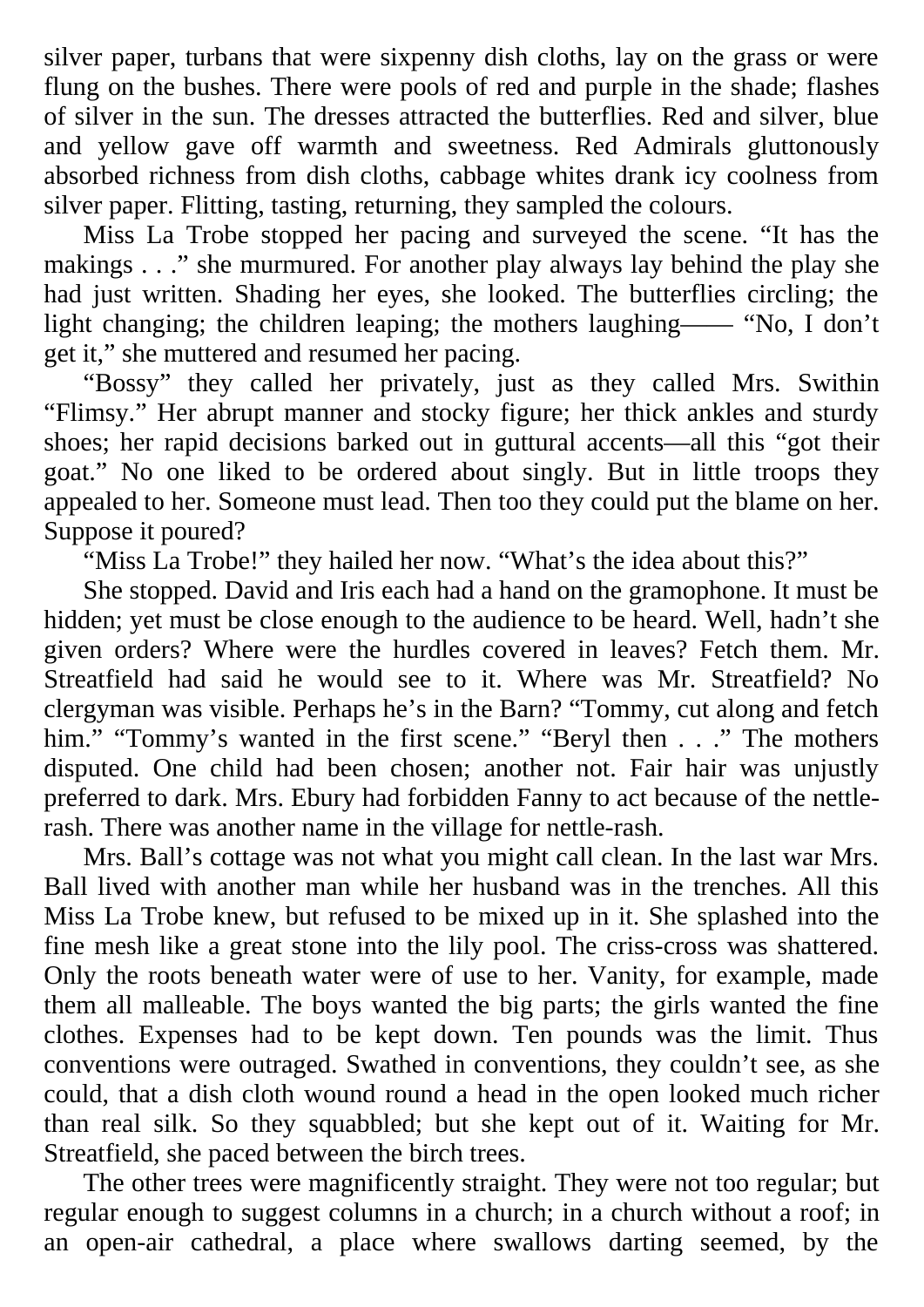regularity of the trees, to make a pattern, dancing, like the Russians, only not to music, but to the unheard rhythm of their own wild hearts.

The laughter died away.

"We must possess our souls in patience," said Mrs. Manresa again. "Or could we help?" she suggested, glancing over her shoulder, "with those chairs?"

Candish, a gardener, and a maid were all bringing chairs—for the audience. There was nothing for the audience to do. Mrs. Manresa suppressed a yawn. They were silent. They stared at the view, as if something might happen in one of those fields to relieve them of the intolerable burden of sitting silent, doing nothing, in company. Their minds and bodies were too close, yet not close enough. We aren't free, each one of them felt separately to feel or think separately, nor yet to fall asleep. We're too close; but not close enough. So they fidgeted.

The heat had increased. The clouds had vanished. All was sun now. The view laid bare by the sun was flattened, silenced, stilled. The cows were motionless; the brick wall, no longer sheltering, beat back grains of heat. Old Mr. Oliver sighed profoundly. His head jerked; his hand fell. It fell within an inch of the dog's head on the grass by his side. Then up he jerked it again on to his knee.

Giles glared. With his hands bound tight round his knees he stared at the flat fields. Staring, glaring, he sat silent.

Isabella felt prisoned. Through the bars of the prison, through the sleep haze that deflected them, blunt arrows bruised her; of love, then of hate. Through other people's bodies she felt neither love nor hate distinctly. Most consciously she felt—she had drunk sweet wine at luncheon—a desire for water. "A beaker of cold water, a beaker of cold water," she repeated, and saw water surrounded by walls of shining glass.

Mrs. Manresa longed to relax and curl in a corner with a cushion, a picture paper, and a bag of sweets.

Mrs. Swithin and William surveyed the view aloofly, and with detachment.

How tempting, how very tempting, to let the view triumph; to reflect its ripple; to let their own minds ripple; to let outlines elongate and pitch over—so —with a sudden jerk.

Mrs. Manresa yielded, pitched, plunged, then pulled herself up.

"What a view!" she exclaimed, pretending to dust the ashes of her cigarette, but in truth concealing her yawn. Then she sighed, pretending to express not her own drowsiness, but something connected with what she felt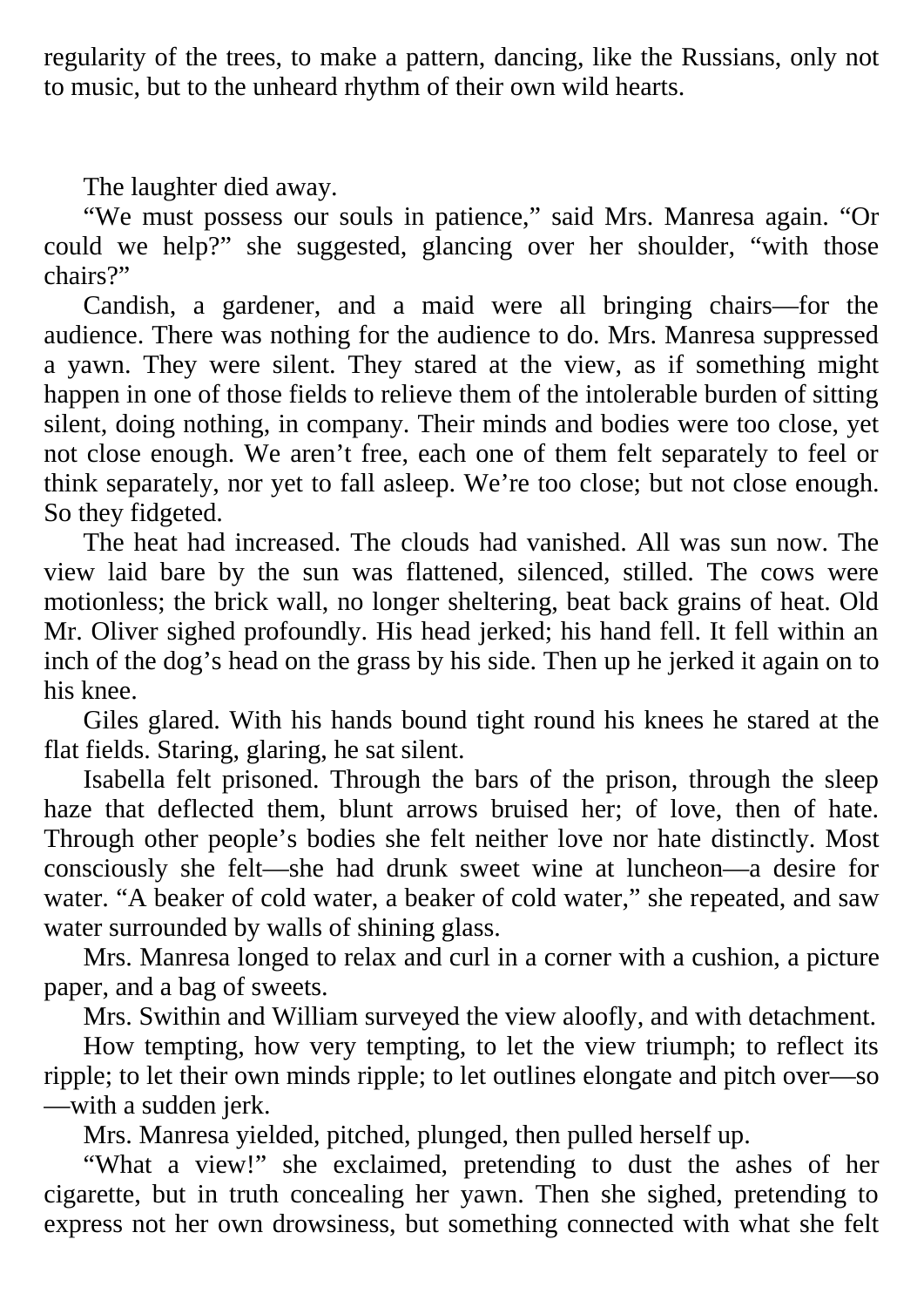about views.

Nobody answered her. The flat fields glared green yellow, blue yellow, red yellow, then blue again. The repetition was senseless, hideous, stupefying.

"Then," said Mrs. Swithin, in a low voice, as if the exact moment for speech had come, as if she had promised, and it was time to fulfil her promise, "come, come and I'll show you the house."

She addressed no one in particular. But William Dodge knew she meant him. He rose with a jerk, like a toy suddenly pulled straight by a string.

"What energy!" Mrs. Manresa half sighed, half yawned. "Have I the courage to go too?" Isabella asked herself. They were going; above all things, she desired cold water, a beaker of cold water; but desire petered out, suppressed by the leaden duty she owed to others. She watched them go—Mrs. Swithin tottering yet tripping; and Dodge unfurled and straightened, as he strode beside her along the blazing tiles under the hot wall, till they reached the shade of the house.

A match-box fell—Bartholomew's. His fingers had loosed it; he had dropped it. He gave up the game; he couldn't be bothered. With his head on one side, his hand dangling above the dog's head he slept; he snored.

Mrs. Swithin paused for a moment in the hall among the gilt-clawed tables.

"This," she said, "is the staircase. And now—up we go."

She went up, two stairs ahead of her guest. Lengths of yellow satin unfurled themselves on a cracked canvas as they mounted.

"Not an ancestress," said Mrs. Swithin, as they came level with the head in the picture. "But we claim her because we've known her—O, ever so many years. Who was she?" she gazed. "Who painted her?" She shook her head. She looked lit up, as if for a banquet, with the sun pouring over her.

"But I like her best in the moonlight," Mrs. Swithin reflected, and mounted more stairs.

She panted slightly, going upstairs. Then she ran her hand over the sunk books in the wall on the landing, as if they were pan pipes.

"Here are the poets from whom we descend by way of the mind, Mr. . . ." she murmured. She had forgotten his name. Yet she had singled him out.

"My brother says, they built the house north for shelter, not south for sun. So they're damp in the winter." She paused. "And now what comes next?"

She stopped. There was a door.

"The morning room." She opened the door. "Where my mother received her guests."

Two chairs faced each other on either side of a fine fluted mantelpiece. He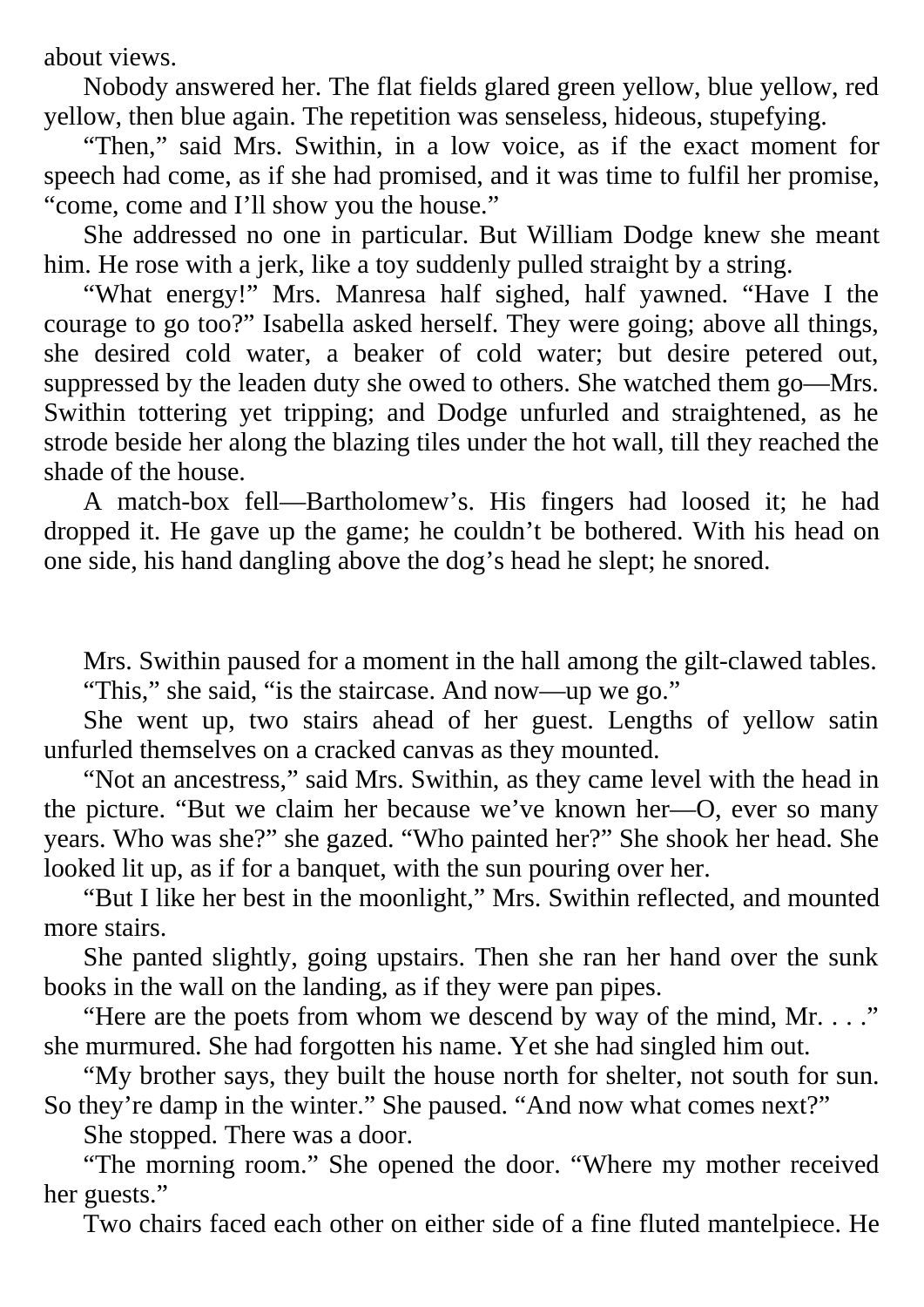looked over her shoulder.

She shut the door.

"Now up, now up again." Again they mounted. "Up and up they went," she panted, seeing, it seemed, an invisible procession, "up and up to bed."

"A bishop; a traveller;—I've forgotten even their names. I ignore. I forget."

She stopped at a window in the passage and held back the curtain. Beneath was the garden, bathed in sun. The grass was sleek and shining. Three white pigeons were flirting and tiptoeing as ornate as ladies in ball dresses. Their elegant bodies swayed as they minced with tiny steps on their little pink feet upon the grass. Suddenly, up they rose in a flutter, circled, and flew away.

"Now," she said, "for the bedrooms." She tapped twice very distinctly on a door. With her head on one side, she listened.

"One never knows," she murmured, "if there's somebody there." Then she flung open the door.

He half expected to see somebody there, naked, or half dressed, or knelt in prayer. But the room was empty. The room was tidy as a pin, not slept in for months, a spare room. Candles stood on the dressing-table. The counterpane was straight. Mrs. Swithin stopped by the bed.

"Here," she said, "yes, here," she tapped the counterpane, "I was born. In this bed."

Her voice died away. She sank down on the edge of the bed. She was tired, no doubt, by the stairs, by the heat.

"But we have other lives, I think, I hope," she murmured. "We live in others, Mr. . . . We live in things."

She spoke simply. She spoke with an effort. She spoke as if she must overcome her tiredness out of charity towards a stranger, a guest. She had forgotten his name. Twice she had said "Mr." and stopped.

The furniture was mid-Victorian, bought at Maples, perhaps, in the forties. The carpet was covered with small purple dots. And a white circle marked the place where the slop pail had stood by the washstand.

Could he say "I'm William"? He wished to. Old and frail she had climbed the stairs. She had spoken her thoughts, ignoring, not caring if he thought her, as he had, inconsequent, sentimental, foolish. She had lent him a hand to help him up a steep place. She had guessed his trouble. Sitting on the bed he heard her sing, swinging her little legs, "Come and see my sea weeds, come and see my sea shells, come and see my dicky bird hop upon its perch"—an old child's nursery rhyme to help a child. Standing by the cupboard in the corner he saw her reflected in the glass. Cut off from their bodies, their eyes smiled, their bodiless eyes, at their eyes in the glass.

Then she slipped off the bed.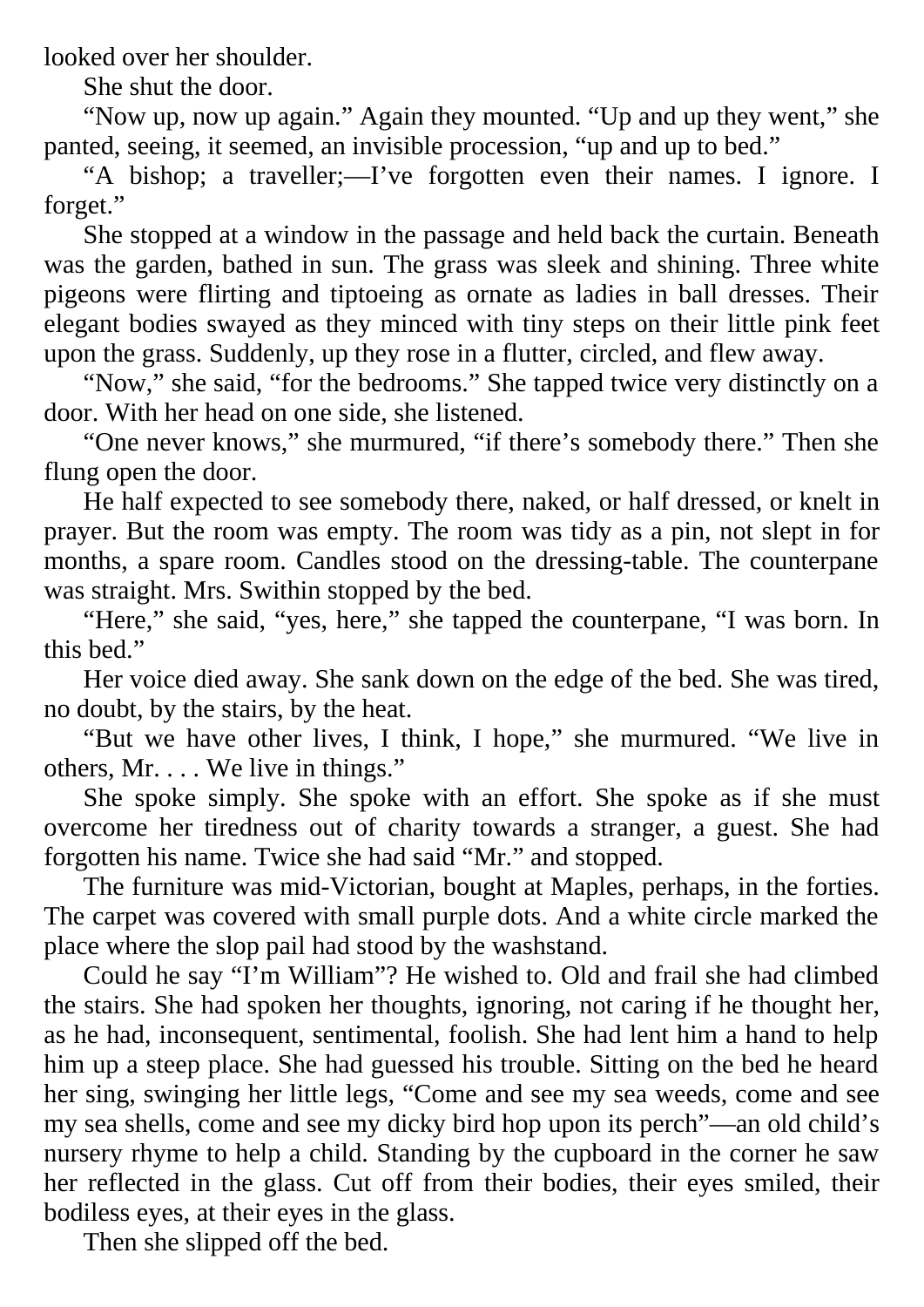"Now," she said, "what comes next?" and pattered down the corridor. A door stood open. Everyone was out in the garden. The room was like a ship deserted by its crew. The children had been playing—there was a spotted horse in the middle of the carpet. The nurse had been sewing—there was a piece of linen on the table. The baby had been in the cot. The cot was empty.

"The nursery," said Mrs. Swithin.

Words raised themselves and became symbolical. "The cradle of our race," she seemed to say.

Dodge crossed to the fireplace and looked at the Newfoundland Dog in the Christmas Annual that was pinned to the wall. The room smelt warm and sweet; of clothes drying; of milk; of biscuits and warm water. "Good Friends" the picture was called. A rushing sound came in through the open door. He turned. The old woman had wandered out into the passage and leant against the window.

He left the door open for the crew to come back to and joined her.

Down in the courtyard beneath the window cars were assembling. Their narrow black roofs were laid together like the blocks of a floor. Chauffeurs were jumping down; here old ladies gingerly advanced black legs with silverbuckled shoes; old men striped trousers. Young men in shorts leapt out on one side; girls with skin-coloured legs on the other. There was a purring and a churning of the yellow gravel. The audience was assembling. But they, looking down from the window, were truants, detached. Together they leant half out of the window.

And then a breeze blew and all the muslin blinds fluttered out, as if some majestic goddess, rising from her throne among her peers, had tossed her amber-coloured raiment, and the other gods, seeing her rise and go, laughed, and their laughter floated her on.

Mrs. Swithin put her hands to her hair, for the breeze had ruffled it.

"Mr. . . ." she began.

"I'm William," he interrupted.

At that she smiled a ravishing girl's smile, as if the wind had warmed the wintry blue in her eyes to amber.

"I took you," she apologized, "away from your friends, William, because I felt wound tight here. . . ." She touched her bony forehead upon which a blue vein wriggled like a blue worm. But her eyes in their caves of bone were still lambent. He saw her eyes only. And he wished to kneel before her, to kiss her hand, and to say: "At school they held me under a bucket of dirty water, Mrs. Swithin; when I looked up, the world was dirty, Mrs. Swithin; so I married; but my child's not my child, Mrs. Swithin. I'm a half-man, Mrs. Swithin; a flickering, mind-divided little snake in the grass, Mrs. Swithin; as Giles saw; but you've healed me. . . ." So he wished to say; but said nothing; and the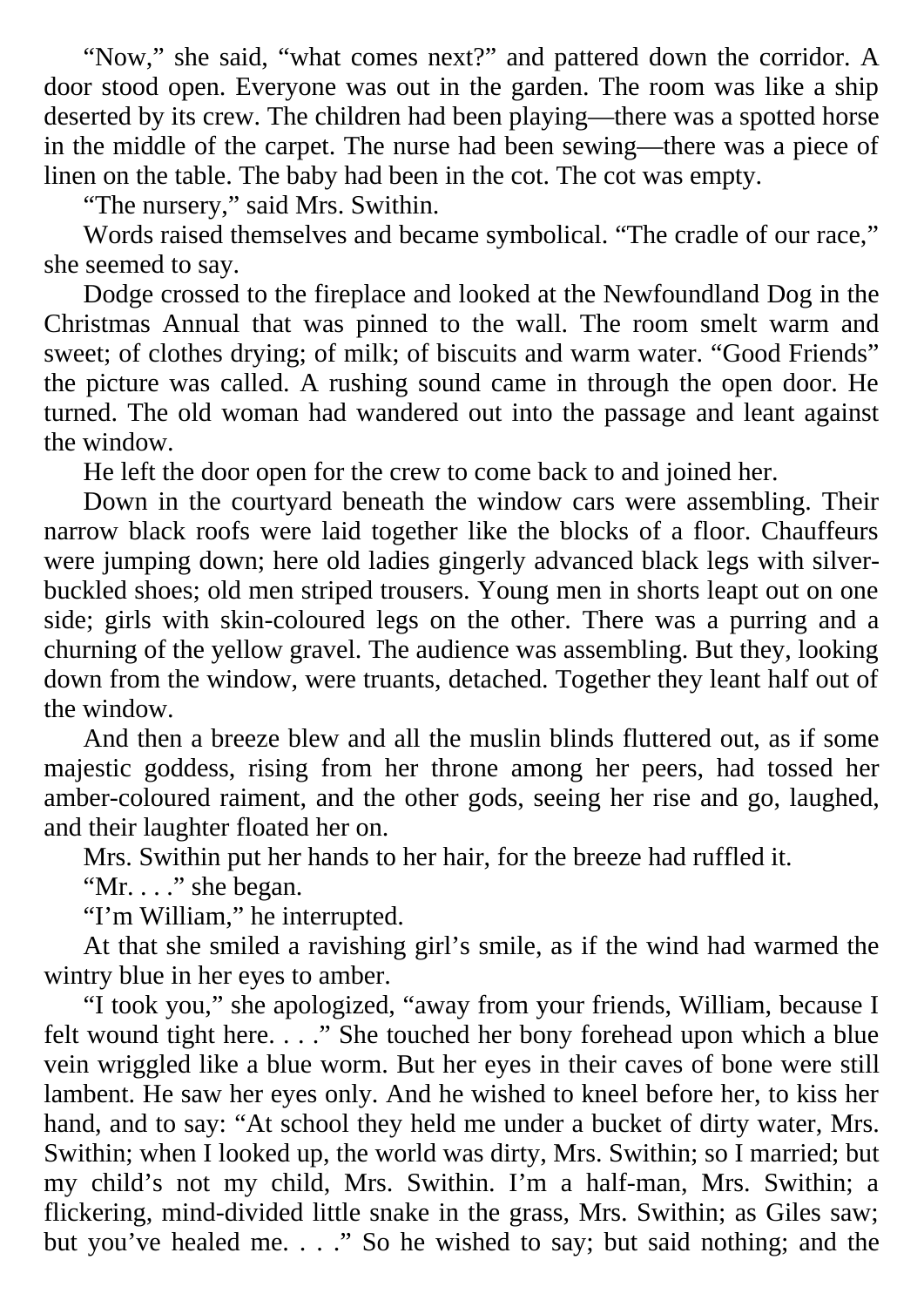breeze went lolloping along the corridors, blowing the blinds out.

Once more he looked and she looked down on to the yellow gravel that made a crescent round the door. Pendant from her chain her cross swung as she leant out and the sun struck it. How could she weight herself down by that sleek symbol? How stamp herself, so volatile, so vagrant, with that image? As he looked at it, they were truants no more. The purring of the wheels became vocal. "Hurry, hurry, hurry," it seemed to say, "or you'll be late. Hurry, hurry, hurry, or the best seats'll be taken."

"O," cried Mrs. Swithin, "there's Mr. Streatfield!" And they saw a clergyman, a strapping clergyman, carrying a hurdle, a leafy hurdle. He was striding through the cars with the air of a person of authority, who is awaited, expected, and now comes.

"Is it time," said Mrs. Swithin, "to go and join——" She left the sentence unfinished, as if she were of two minds, and they fluttered to right and to left, like pigeons rising from the grass.

The audience was assembling. They came streaming along the paths and spreading across the lawn. Some were old; some were in the prime of life. There were children among them. Among them, as Mr. Figgis might have observed, were representatives of our most respected families—the Dyces of Denton; the Wickhams of Owlswick; and so on. Some had been there for centuries, never selling an acre. On the other hand there were new-comers, the Manresas, bringing the old houses up to date, adding bathrooms. And a scatter of odds and ends, like Cobbet of Cobbs Corner, retired, it was understood, on a pension from a tea plantation. Not an asset. He did his own housework and dug in his garden. The building of a car factory and of an aerodrome in the neighbourhood had attracted a number of unattached floating residents. Also there was Mr. Page, the reporter, representing the local paper. Roughly speaking, however, had Figgis been there in person and called a roll call, half the ladies and gentlemen present would have said: "*Adsum*; I'm here, in place of my grandfather or great-grandfather," as the case might be. At this very moment, half-past three on a June day in 1939 they greeted each other, and as they took their seats, finding if possible a seat next one another, they said: "That hideous new house at Pyes Corner! What an eyesore! And those bungalows!—have you seen 'em?"

Again, had Figgis called the names of the villagers, they too would have answered. Mrs. Sands was born Iliffe; Candish's mother was one of the Perrys. The green mounds in the churchyard had been cast up by their molings, which for centuries had made the earth friable. True, there were absentees when Mr. Streatfield called his roll call in the church. The motor bike, the motor bus, and the movies—when Mr. Streatfield called his roll call, he laid the blame on them.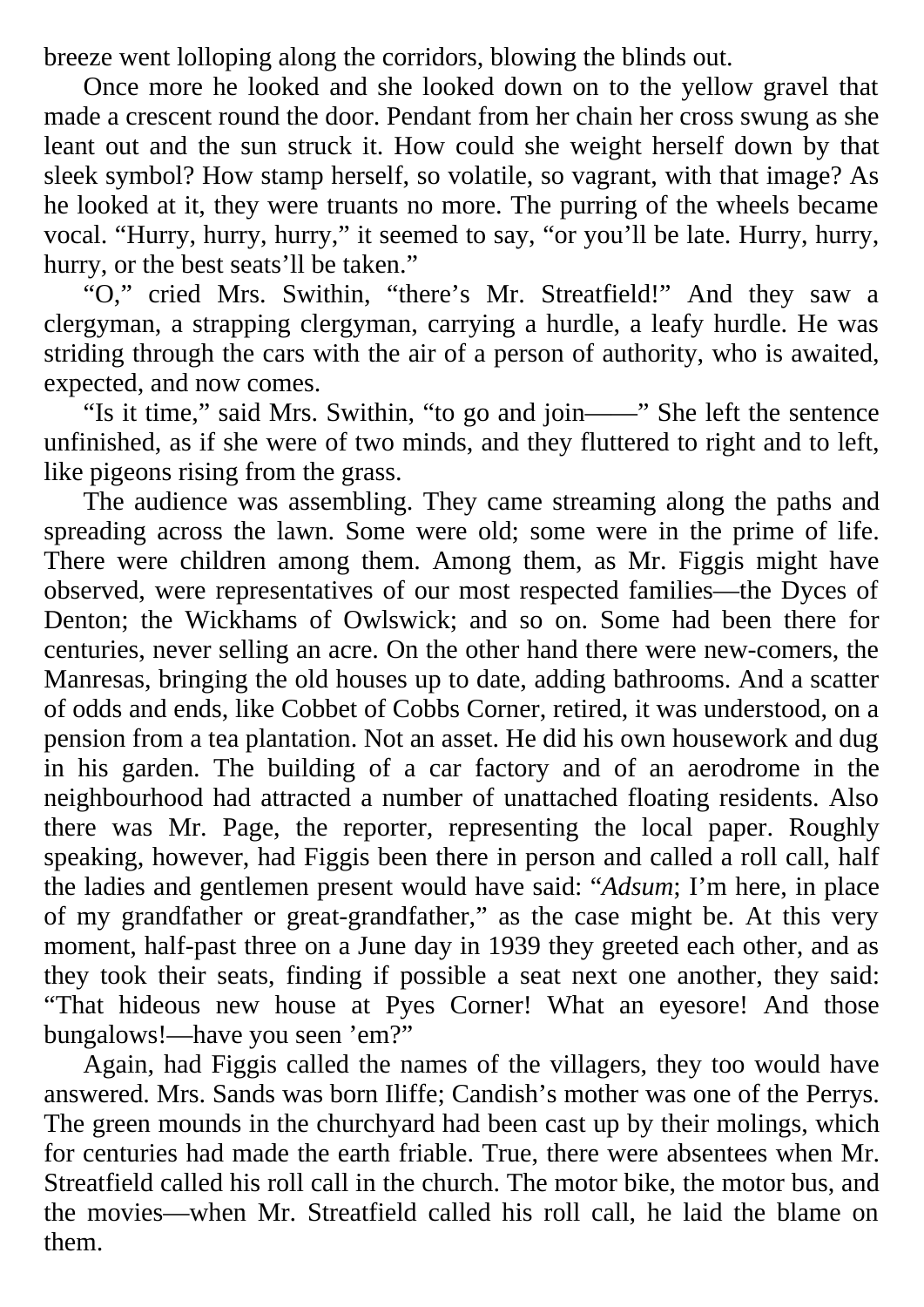Rows of chairs, deck chairs, gilt chairs, hired cane chairs, and indigenous garden seats had been drawn up on the terrace. There were plenty of seats for everybody. But some preferred to sit on the ground. Certainly Miss La Trobe had spoken the truth when she said: "The very place for a pageant!" The lawn was as flat as the floor of a theatre. The terrace, rising, made a natural stage. The trees barred the stage like pillars. And the human figure was seen to great advantage against a background of sky. As for the weather, it was turning out, against all expectation, a very fine day. A perfect summer afternoon.

"What luck!" Mrs. Carter was saying. "Last year . . ." Then the play began. Was it, or was it not, the play? Chuff, chuff, chuff sounded from the bushes. It was the noise a machine makes when something has gone wrong. Some sat down hastily; others stopped talking guiltily. All looked at the bushes. For the stage was empty. Chuff, chuff, chuff the machine buzzed in the bushes. While they looked apprehensively and some finished their sentences, a small girl, like a rosebud in pink, advanced; took her stand on a mat, behind a conch, hung with leaves and piped:

*Gentles and simples, I address you all . . .*

So it was the play then. Or was it the prologue?

*Come hither for our festival* (she continued) *This is a pageant, all may see Drawn from our island history. England am I. . . .*

"She's England," they whispered. "It's begun." "The prologue," they added, looking down at the programme.

"*England am I*," she piped again; and stopped.

She had forgotten her lines.

"Hear! Hear!" said an old man in a white waistcoat briskly. "Bravo! Bravo!"

"Blast 'em!" cursed Miss La Trobe, hidden behind the tree. She looked along the front row. They glared as if they were exposed to a frost that nipped them and fixed them all at the same level. Only Bond the cowman looked fluid and natural.

"Music!" she signalled. "Music!" But the machine continued: Chuff, chuff, chuff.

"*A child new born . . .*" she prompted.

"*A child new born*" Phyllis Jones continued,

*Sprung from the sea Whose billows blown by mighty storm Cut off from France and Germany*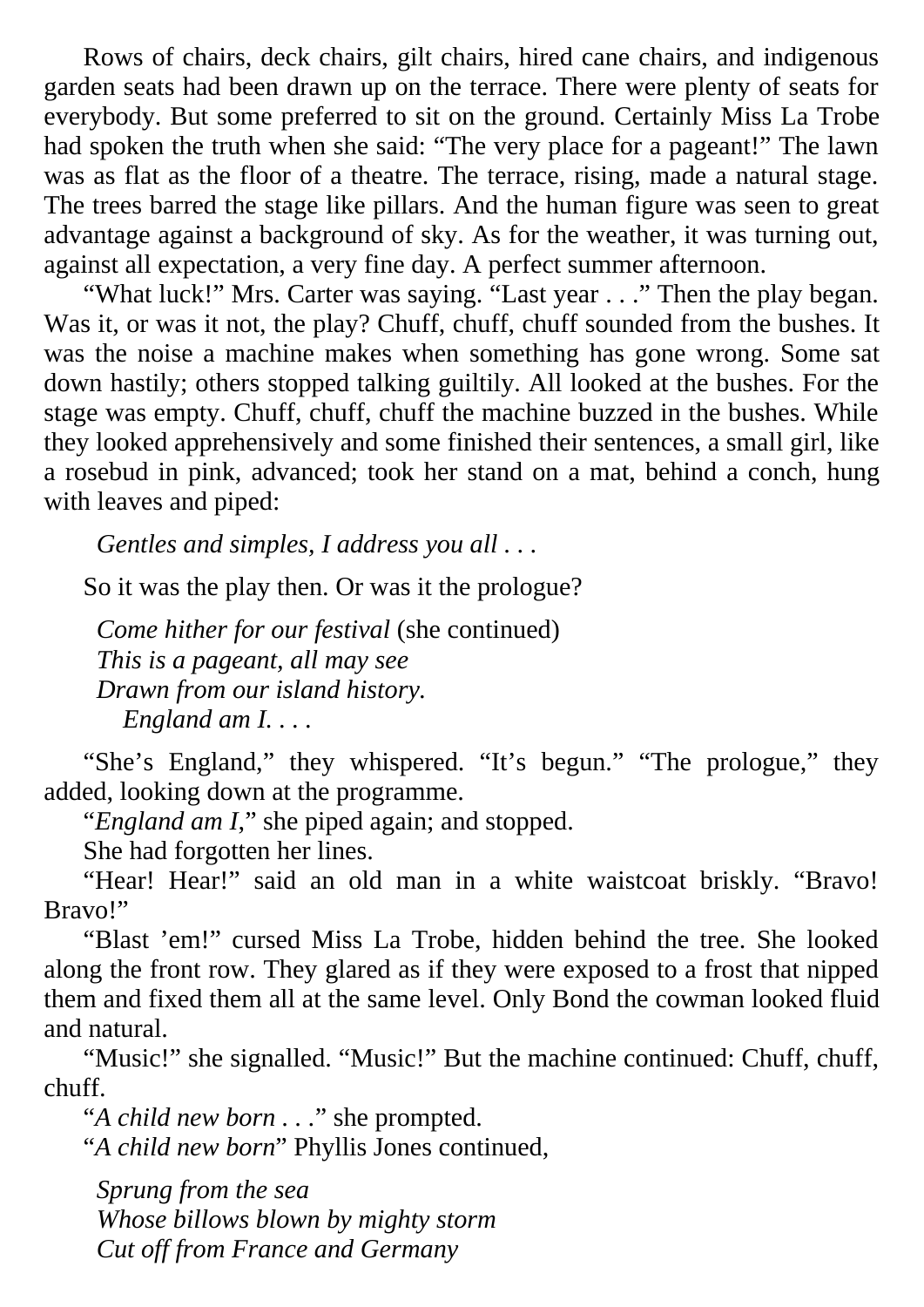*This isle.*

She glanced back over her shoulder. Chuff, chuff, chuff, the machine buzzed. A long line of villagers in shirts made of sacking began passing in and out in single file behind her between the trees. They were singing, but not a word reached the audience.

*England am I*, Phyllis Jones continued, facing the audience,

*Now weak and small A child, as all may see . . .*

Her words peppered the audience as with a shower of hard little stones. Mrs. Manresa in the very centre smiled; but she felt as if her skin cracked when she smiled. There was a vast vacancy between her, the singing villagers and the piping child.

Chuff, chuff, chuff, went the machine like a corn-cutter on a hot day. The villagers were singing, but half their words were blown away.

*Cutting the roads . . . up to the hill top . . . we climbed. Down in the valley . . . sow, wild boar, hog, rhinoceros, reindeer . . . Dug ourselves in to the hill top . . . Ground roots between stones . . . Ground corn . . . till we too . . . lay under g—r—o—u—n—d . . .*

The words petered away. Chuff, chuff, chuff, the machine ticked. Then at last the machine ground out a tune!

*Armed against fate The valiant Rhoderick Armed and valiant Bold and blatant Firm elatant See the warriors—here they come . . .*

The pompous popular tune brayed and blared. Miss La Trobe watched from behind the tree. Muscles loosened; ice cracked. The stout lady in the middle began to beat time with her hand on her chair. Mrs. Manresa was humming:

My home is at Windsor, close to the Inn. Royal George is the name of the pub. And boys you'll believe me, I don't want no asking . . .

She was afloat on the stream of the melody. Radiating royalty, complacency, good humour, the wild child was Queen of the festival. The play had begun.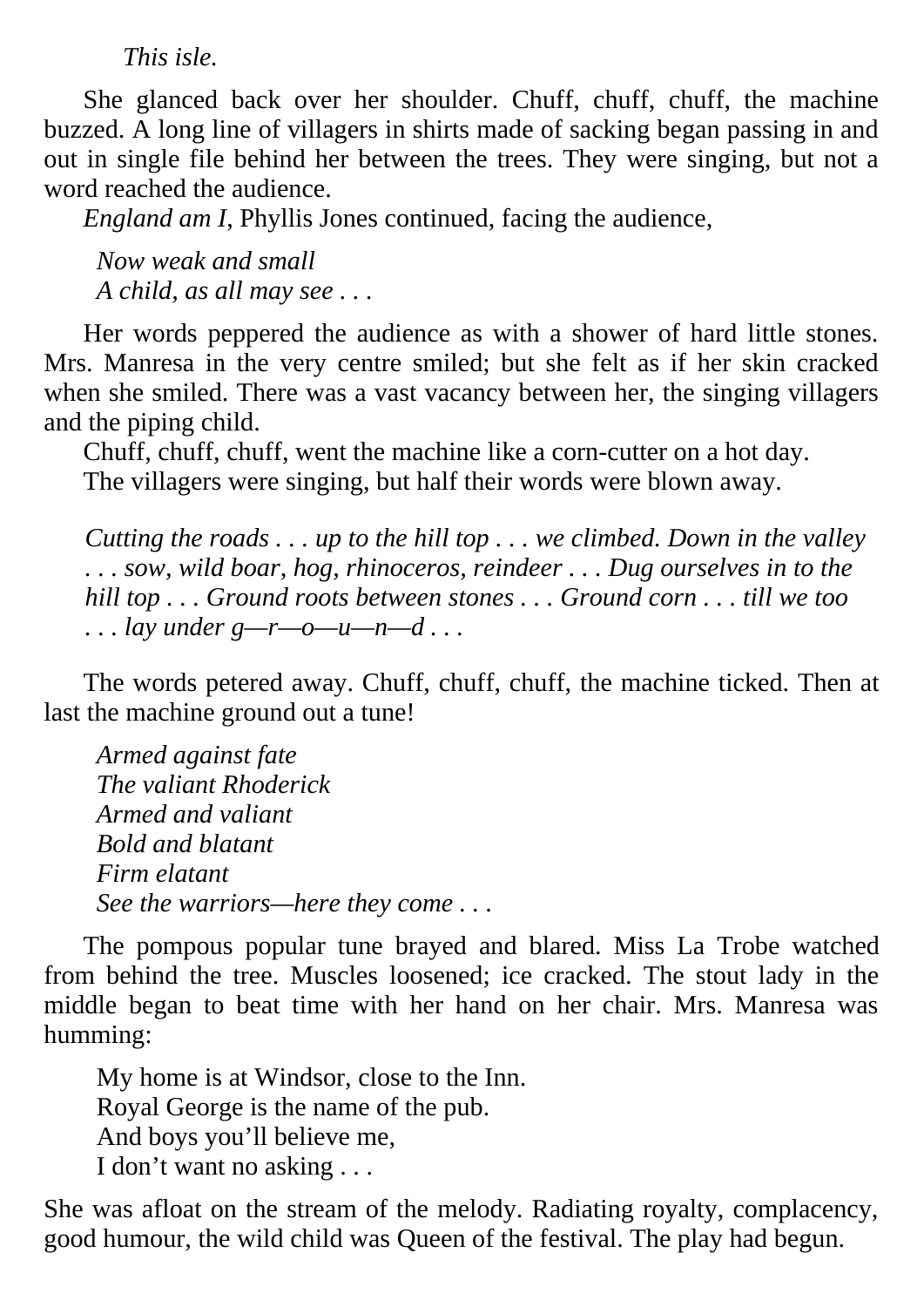But there was an interruption. "O," Miss La Trobe growled behind her tree, "the torture of these interruptions!"

"Sorry I'm so late," said Mrs. Swithin. She pushed her way through the chairs to a seat beside her brother.

"What's it all about? I've missed the prologue. England? That little girl? Now she's gone . . ."

Phyllis had slipped off her mat.

"And who's this?" asked Mrs. Swithin.

It was Hilda, the carpenter's daughter. She now stood where England had stood.

"*O, England's grown . . .*" Miss La Trobe prompted her.

"*O, England's grown a girl now*," Hilda sang out

("What a lovely voice!" someone exclaimed.)

*With roses in her hair, Wild roses, red roses, She roams the lanes and chooses A garland for her hair.*

"A cushion? Thank you so much," said Mrs. Swithin, stuffing the cushion behind her back. Then she leant forward.

"That's England in the time of Chaucer, I take it. She's been maying, nutting. She has flowers in her hair . . . But those passing behind her——" she pointed. "The Canterbury pilgrims? Look!"

All the time the villagers were passing in and out between the trees. They were singing; but only a word or two was audible "*. . . wore ruts in the grass . . . built the house in the lane . . .*" The wind blew away the connecting words of their chant, and then, as they reached the tree at the end they sang:

"To the shrine of the Saint . . . to the tomb . . . lovers . . . believers . . . we *come . . .*"

They grouped themselves together.

Then there was a rustle and an interruption. Chairs were drawn back. Isa looked behind her. Mr. and Mrs. Rupert Haines, detained by a breakdown on the road, had arrived. He was sitting to the right, several rows back, the man in grey.

Meanwhile the pilgrims, having done their homage to the tomb, were, it appeared, tossing hay on their rakes.

*I kissed a girl and let her go, Another did I tumble, In the straw and in the hay . . .*

—that was what they were singing, as they scooped and tossed the invisible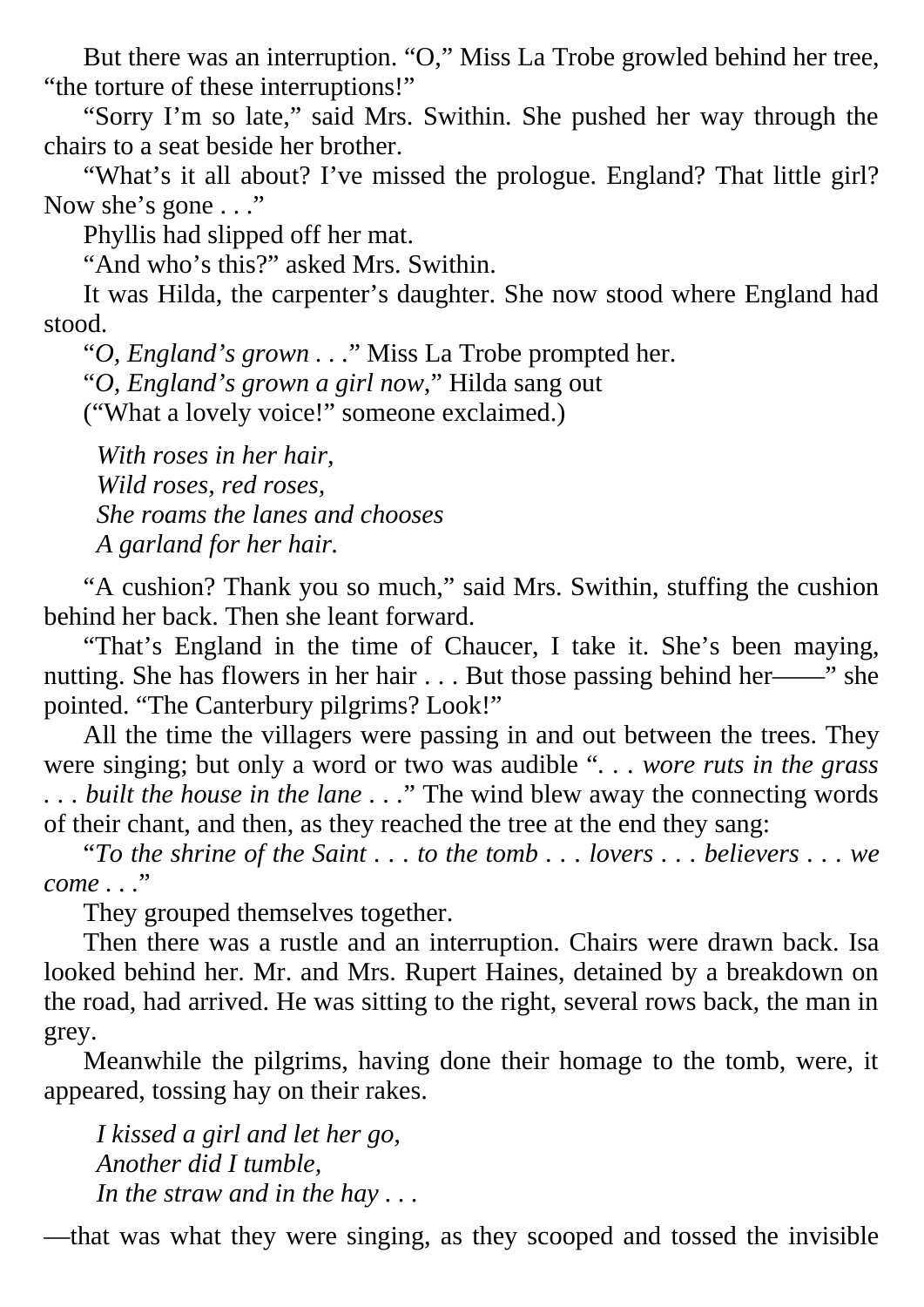hay, when she looked round again.

"Scenes from English history," Mrs. Manresa explained to Mrs. Swithin. She spoke in a loud cheerful voice, as if the old lady were deaf. "Merry England."

She clapped energetically.

The singers scampered away into the bushes. The tune stopped. Chuff, chuff, chuff, the machine ticked. Mrs. Manresa looked at her programme. It would take till midnight unless they skipped. Early Briton; Plantagenets; Tudors; Stuarts—she ticked them off, but probably she had forgotten a reign or two.

"Ambitious, ain't it?" she said to Bartholomew, while they waited. Chuff, chuff, chuff went the machine. Could they talk? Could they move? No, for the play was going on. Yet the stage was empty; only the cows moved in the meadows; only the tick of the gramophone needle was heard. The tick, tick, tick seemed to hold them together, tranced. Nothing whatsoever appeared on the stage.

"I'd no notion we looked so nice," Mrs. Swithin whispered to William. Hadn't she? The children; the pilgrims; behind the pilgrims the trees, and behind them the fields—the beauty of the visible world took his breath away. Tick, tick, tick the machine continued.

"Marking time," said old Oliver beneath his breath.

"Which don't exist for us," Lucy murmured. "We've only the present."

"Isn't that enough?" William asked himself. Beauty—isn't that enough? But here Isa fidgetted. Her bare brown arms went nervously to her head. She half turned in her seat. "No, not for us, who've the future," she seemed to say. The future disturbing our present. Who was she looking for? William, turning, following her eyes, saw only a man in grey.

The ticking stopped. A dance tune was put on the machine. In time to it, Isa hummed: "What do I ask? To fly away, from night and day, and issue where—no partings are—but eye meets eye—and . . . O," she cried aloud: "Look at her!"

Everyone was clapping and laughing. From behind the bushes issued Queen Elizabeth—Eliza Clark, licensed to sell tobacco. Could she be Mrs. Clark of the village shop? She was splendidly made up. Her head, pearl-hung, rose from a vast ruff. Shiny satins draped her. Sixpenny brooches glared like cats' eyes and tigers' eyes; pearls looked down; her cape was made of cloth of silver—in fact swabs used to scour saucepans. She looked the age in person. And when she mounted the soap box in the centre, representing perhaps a rock in the ocean, her size made her appear gigantic. She could reach a flitch of bacon or haul a tub of oil with one sweep of her arm in the shop. For a moment she stood there, eminent, dominant, on the soap box with the blue and sailing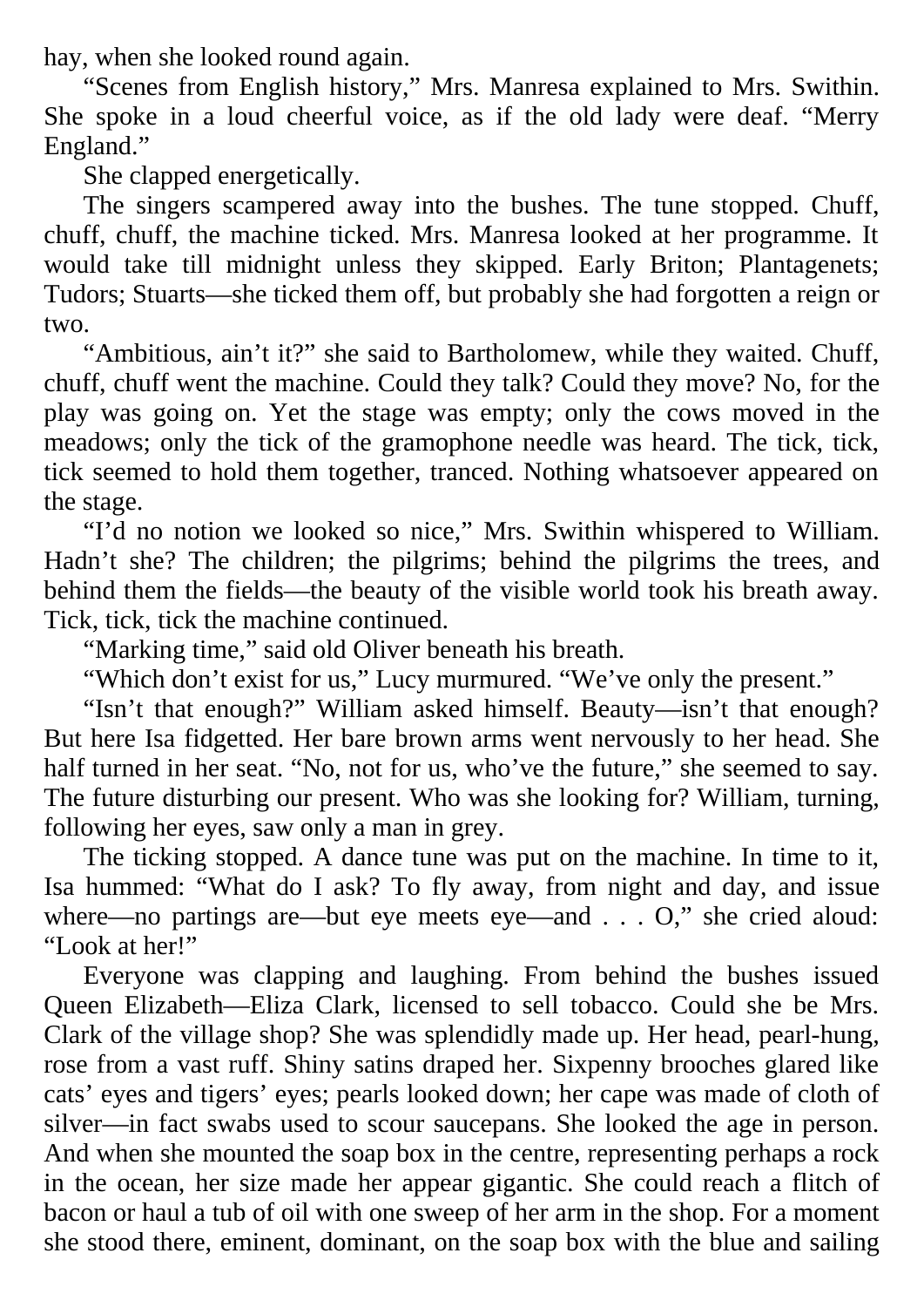clouds behind her. The breeze had risen.

*The Queen of this great land . . .*

—those were the first words that could be heard above the roar of laughter and applause.

*Mistress of ships and bearded men* (she bawled) *Hawkins, Frobisher, Drake, Tumbling their oranges, ingots of silver, Cargoes of diamonds, ducats of gold, Down on the jetty, there in the west land,—* (she pointed her fist at the blazing blue sky) *Mistress of pinnacles, spires and palaces—* (her arm swept towards the house) *For me Shakespeare sang—* (a cow mooed. A bird twittered) *The throstle, the mavis* (she continued) *In the green wood, the wild wood, Carolled and sang, praising England, the Queen, Then there was heard too On granite and cobble From Windsor to Oxford Loud laughter, low laughter Of warrior and lover, The fighter, the singer. The ashen haired babe* (she stretched out her swarthy, muscular arm) *Stretched his arm in contentment As home from the Isles came The seafaring men. . . .*

Here the wind gave a tug at her head dress. Loops of pearls made it topheavy. She had to steady the ruffle which threatened to blow away.

"Laughter, loud laughter," Giles muttered. The tune on the gramophone reeled from side to side as if drunk with merriment. Mrs. Manresa began beating her foot and humming in time to it.

"Bravo! Bravo!" she cried. "There's life in the old dog yet!" And she trolloped out the words of the song with an abandonment which, if vulgar, was a great help to the Elizabethan age. For the ruff had become unpinned and great Eliza had forgotten her lines. But the audience laughed so loud that it did not matter.

"I fear I am not in my perfect mind," Giles muttered to the same tune.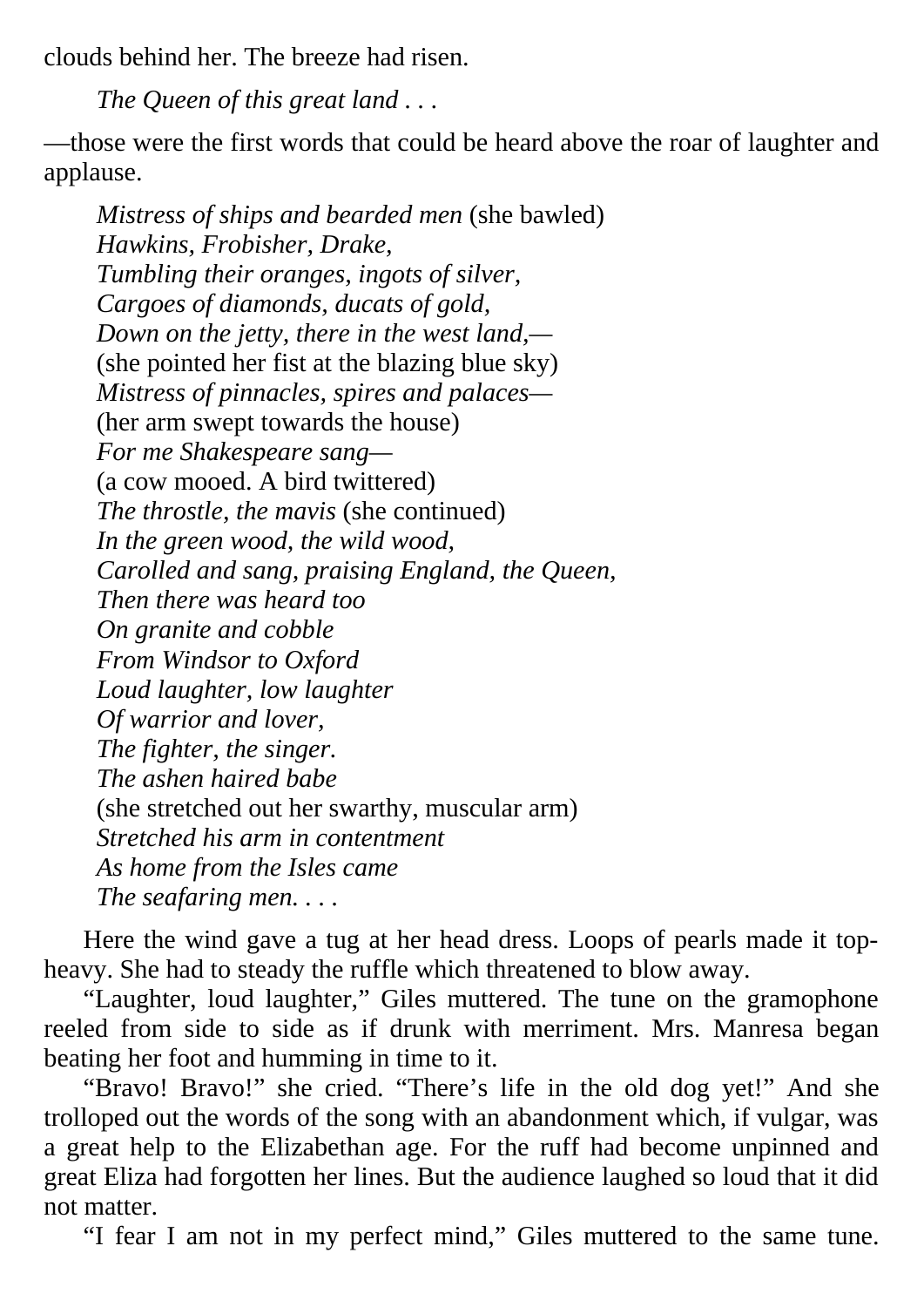Words came to the surface—he remembered "a stricken deer in whose lean flank the world's harsh scorn has struck its thorn. . . . Exiled from its festival, the music turned ironical. . . . A churchyard haunter at whom the owl hoots and the ivy mocks tap-tap-tapping on the pane.  $\ldots$  For they are dead, and  $\ldots$  I . . . I," he repeated, forgetting the words, and glaring at his Aunt Lucy who sat craned forward, her mouth gaping, and her bony little hands clapping.

What were they laughing at?

At Albert, the village idiot, apparently. There was no need to dress him up. There he came, acting his part to perfection. He came ambling across the grass, mopping and mowing.

*I know where the tit nests*, he began *In the hedgerow. I know, I know— What don't I know? All your secrets, ladies, And yours too, gentlemen . . .*

He skipped along the front row of the audience, leering at each in turn. Now he was picking and plucking at Great Eliza's skirts. She cuffed him on the ear. He tweaked her back. He was enjoying himself immensely.

"Albert having the time of his life," Bartholomew muttered.

"Hope he don't have a fit," Lucy murmured.

"*I know . . . I know . . .*" Albert tittered, skipping round the soap box.

"The village idiot," whispered a stout black lady—Mrs. Elmhurst—who came from a village ten miles distant where they, too, had an idiot. It wasn't nice. Suppose he suddenly did something dreadful? There he was pinching the Queen's skirts. She half covered her eyes, in case he did do—something dreadful.

*Hoppety, jiggety*, Albert resumed, *In at the window, out at the door, What does the little bird hear?* (he whistled on his fingers.) *And see! There's a mouse. . . .* (he made as if chasing it through the grass) *Now the clock strikes!* (he stood erect, puffing out his cheeks as if he were blowing a dandelion clock) *One, two, three, four. . . .*

And off he skipped, as if his turn was over.

"Glad that's over," said Mrs. Elmhurst, uncovering her face. "Now what comes next? A tableau. . . ?"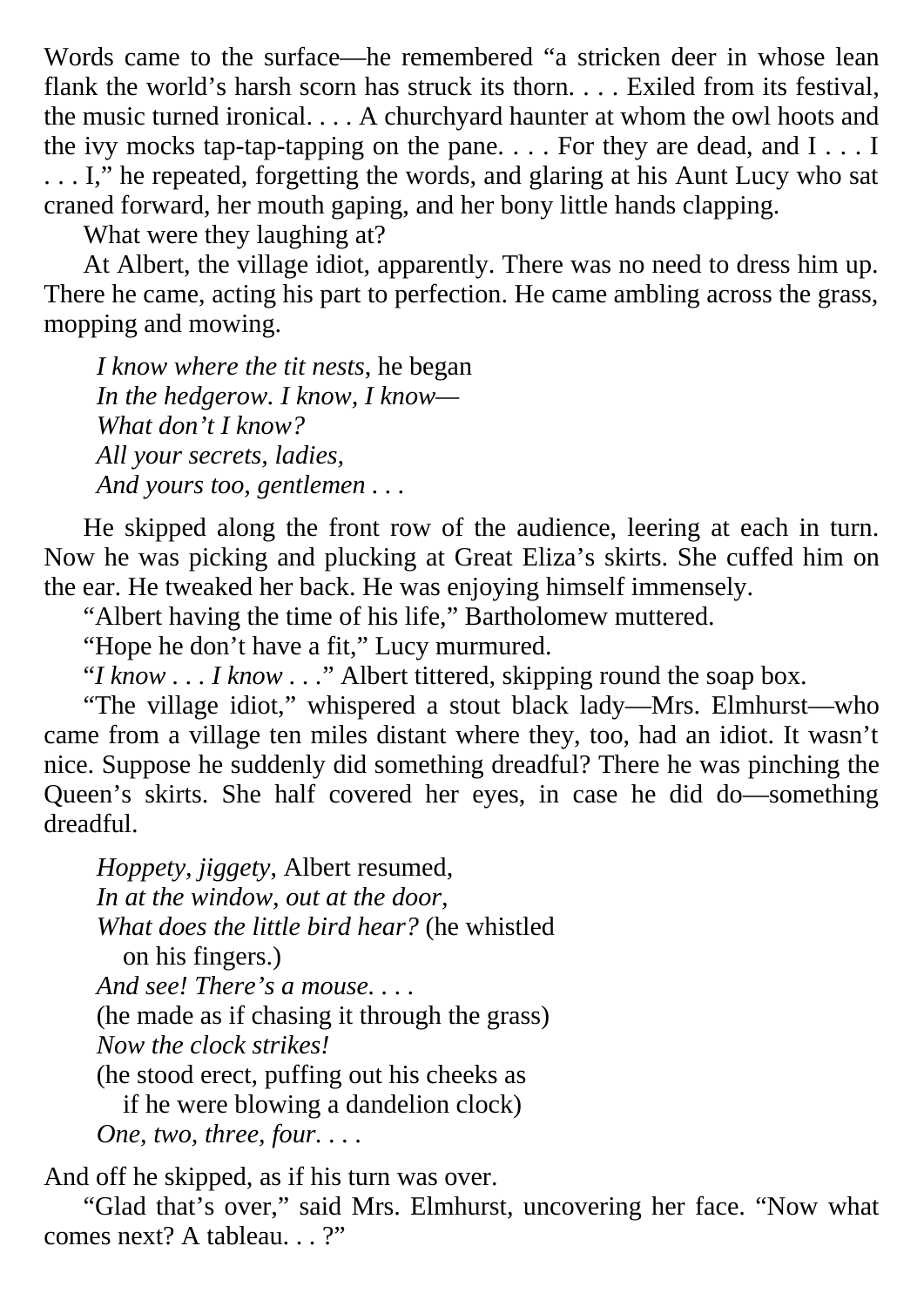For helpers, issuing swiftly from the bushes, carrying hurdles, had enclosed the Queen's throne with screens papered to represent walls. They had strewn the ground with rushes. And the pilgrims who had continued their march and their chant in the background, now gathered round the figure of Eliza on her soap box as if to form the audience at a play.

Were they about to act a play in the presence of Queen Elizabeth? Was this, perhaps, the Globe theatre?

"What does the programme say?" Mrs. Herbert Winthrop asked, raising her lorgnettes.

She mumbled through the blurred carbon sheet. Yes; it was a scene from a play.

"About a false Duke; and a Princess disguised as a boy; then the long lost heir turns out to be the beggar, because of a mole on his cheek; and Carinthia —that's the Dukers daughter, only she's been lost in a cave—falls in love with Ferdinando who had been put into a basket as a baby by an aged crone. And they marry. That's I think what happens," she said, looking up from the programme.

"*Play out the play*," great Eliza commanded. An aged crone tottered forward.

("Mrs. Otter of the End House," someone murmured.)

She sat herself on a packing case, and made motions, plucking her dishevelled locks and rocking herself from side to side as if she were an aged beldame in a chimney corner.

("The crone, who saved the rightful heir," Mrs. Winthrop explained.)

*'Twas a winter's night* (she croaked out) *I mind me that, I to whom all's one now, summer or winter. You say the sun shines? I believe you, Sir.* '*Oh but it's winter, and the fog's abroad*' *All's one to Elsbeth, summer or winter, By the fireside, in the chimney corner, telling her beads. I've cause to tell 'em. Each bead* (she held a bead between thumb and finger) *A crime! 'Twas a winter's night, before cockcrow, Yet the cock did crow ere he left me— The man with a hood on his face, and the bloody hands And the babe in the basket. 'Tee hee' he mewed, as who should say 'I want my toy' Poor witling!* "*Tee hee, tee hee!*" *I could not slay him!*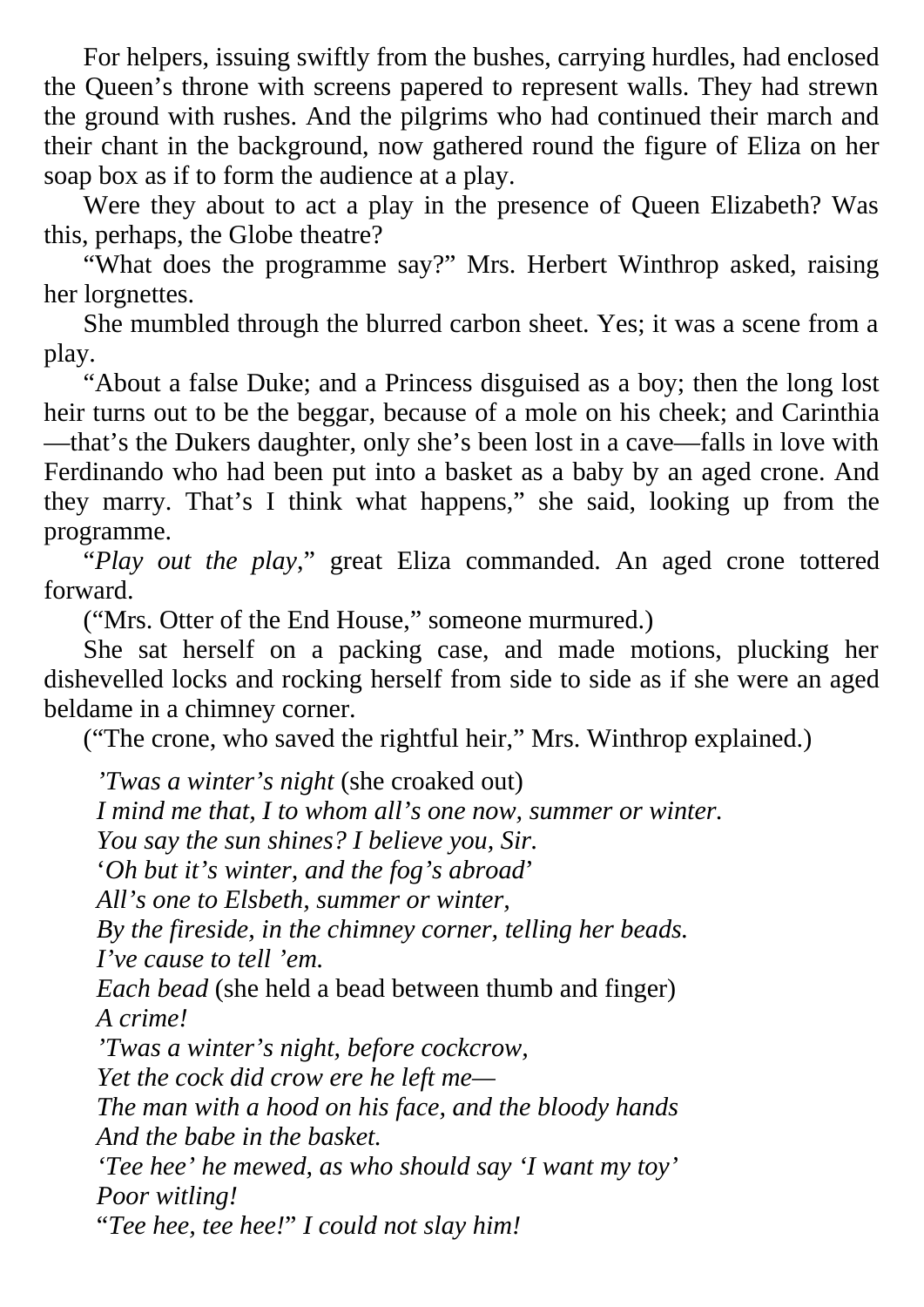*For that, Mary in Heaven forgive me The sins I've sinned before cockcrow! Down to the creek i' the dawn I slipped Where the gull haunts and the heron stands Like a stake on the edge of the marshes . . . Who's here?* (Three young men swaggered on to the stage and accosted her) —"*Are you come to torture me, Sirs? There is little blood in this arm,* (she extended her skinny forearm from her ragged shift) *Saints in Heaven preserve me!"*

She bawled. They bawled. All together they bawled, and so loud that it was difficult to make out what they were saying: apparently it was: *Did she remember concealing a child in a cradle among the rushes some twenty years previously? A babe in a basket, crone! A babe in a basket?* they bawled. *The wind howls and the bittern shrieks*, she replied.

"There is little blood in my arm," Isabella repeated.

That was all she heard. There was such a medley of things going on, what with the beldame's deafness, the bawling of the youths, and the confusion of the plot that she could make nothing of it.

Did the plot matter? She shifted and looked over her right shoulder. The plot was only there to beget emotion. There were only two emotions: love; and hate. There was no need to puzzle out the plot. Perhaps Miss La Trobe meant that when she cut this knot in the centre?

Don't bother about the plot: the plot's nothing.

But what was happening? The Prince had come.

Plucking up his sleeve, the beldame recognized the mole; and, staggering back in her chair, shrieked:

*My child! My child!*

Recognition followed. The young Prince (Albert Perry) was almost smothered in the withered arms of the beldame. Then suddenly he started apart.

"*Look where she comes!*" he cried.

They all looked where she came—Sylvia Edwards in white satin.

Who came? Isa looked. The nightingale's song? The pearl in night's black ear? Love embodied.

All arms were raised; all faces stared.

"*Hail, sweet Carinthia!*" said the Prince, sweeping his hat off. And she to him, raising her eyes:

"*My love! My lord!*"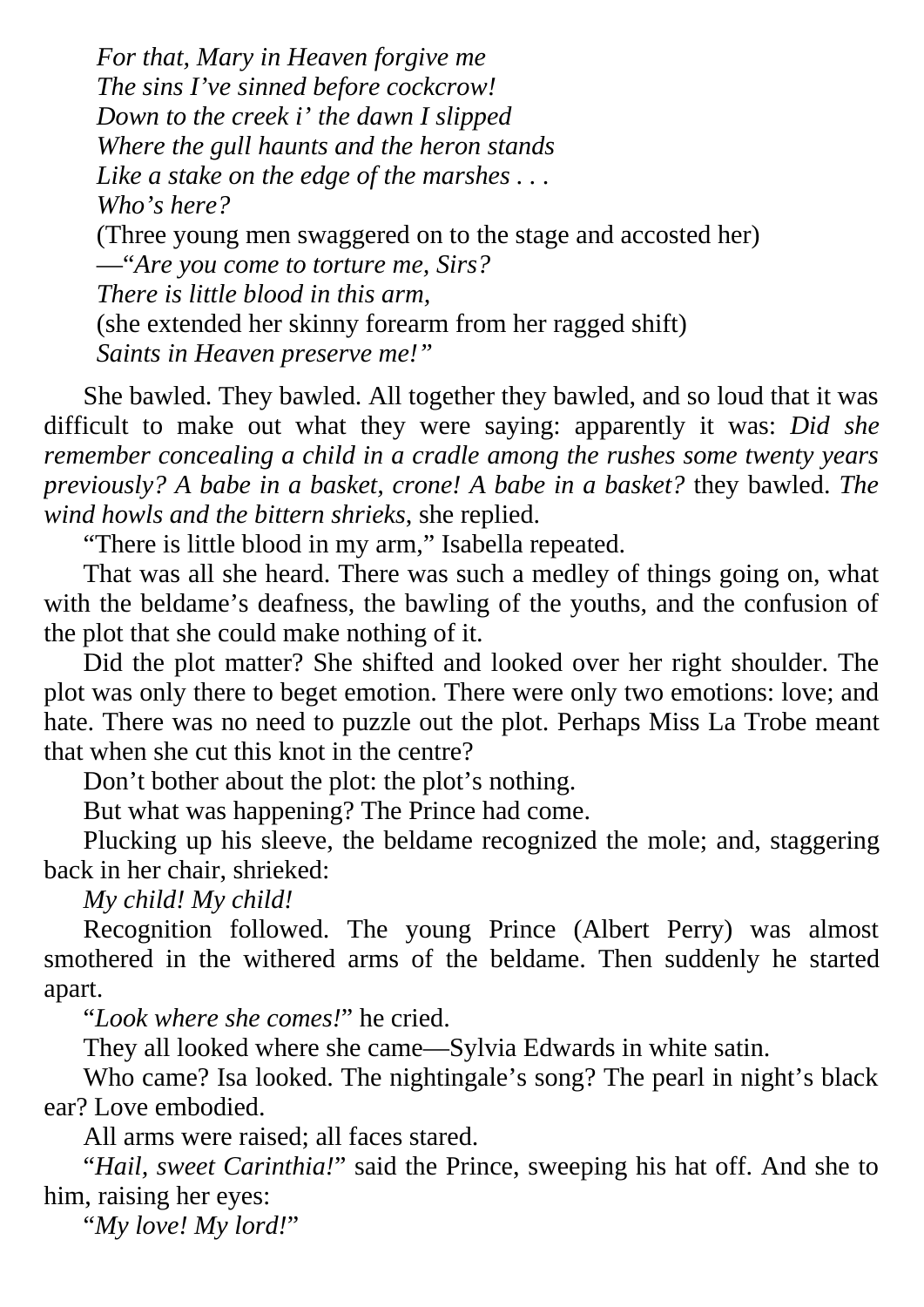"It was enough. Enough. Enough," Isa repeated.

All else was verbiage, repetition.

The beldame meanwhile, because that was enough, had sunk back on her chair, the beads dangling from her fingers.

"*Look to the beldame there—old Elsbeth's sick!*" (They crowded round her.) *Dead, Sirs!*

She fell back lifeless. The crowd drew away. Peace, let her pass. She to whom all's one now, summer or winter.

Peace was the third emotion. Love. Hate. Peace. Three emotions made the ply of human life. Now the priest, whose cotton wool moustache confused his utterance, stepped forward and pronounced benediction.

*From the distaff of life's tangled skein, unloose her hands* (They unloosed her hands) *Of her frailty, let nothing now remembered be. Call for the robin redbreast and the wren. And roses fall your crimson pall.* (Petals were strewn from wicker baskets) *Cover the corpse. Sleep well.* (They covered the corpse) *On you, fair Sirs* (he turned to the happy couple) *Let Heaven rain benediction! Haste ere the envying sun Night's curtain hath undone. Let music sound And the free air of Heaven waft you to your slumber! Lead on the dance!*

The gramophone blared. Dukes, priests, shepherds, pilgrims and serving men took hands and danced. The idiot scampered in and out. Hands joined, heads knocking, they danced round the majestic figure of the Elizabethan age personified by Mrs. Clark, licensed to sell tobacco, on her soap box.

It was a mellay; a medley; an entrancing spectacle (to William) of dappled light and shade on half clothed, fantastically coloured, leaping, jerking, swinging legs and arms. He clapped till his palms stung.

Mrs. Manresa applauded loudly. Somehow she was the Queen; and he (Giles) was the surly hero.

"Bravo! Bravo!" she cried, and her enthusiasm made the surly hero squirm on his seat. Then the great lady in the bath chair, the lady whose marriage with the local peer had obliterated in his trashy title a name that had been a name when there were brambles and briars where the Church now stood—so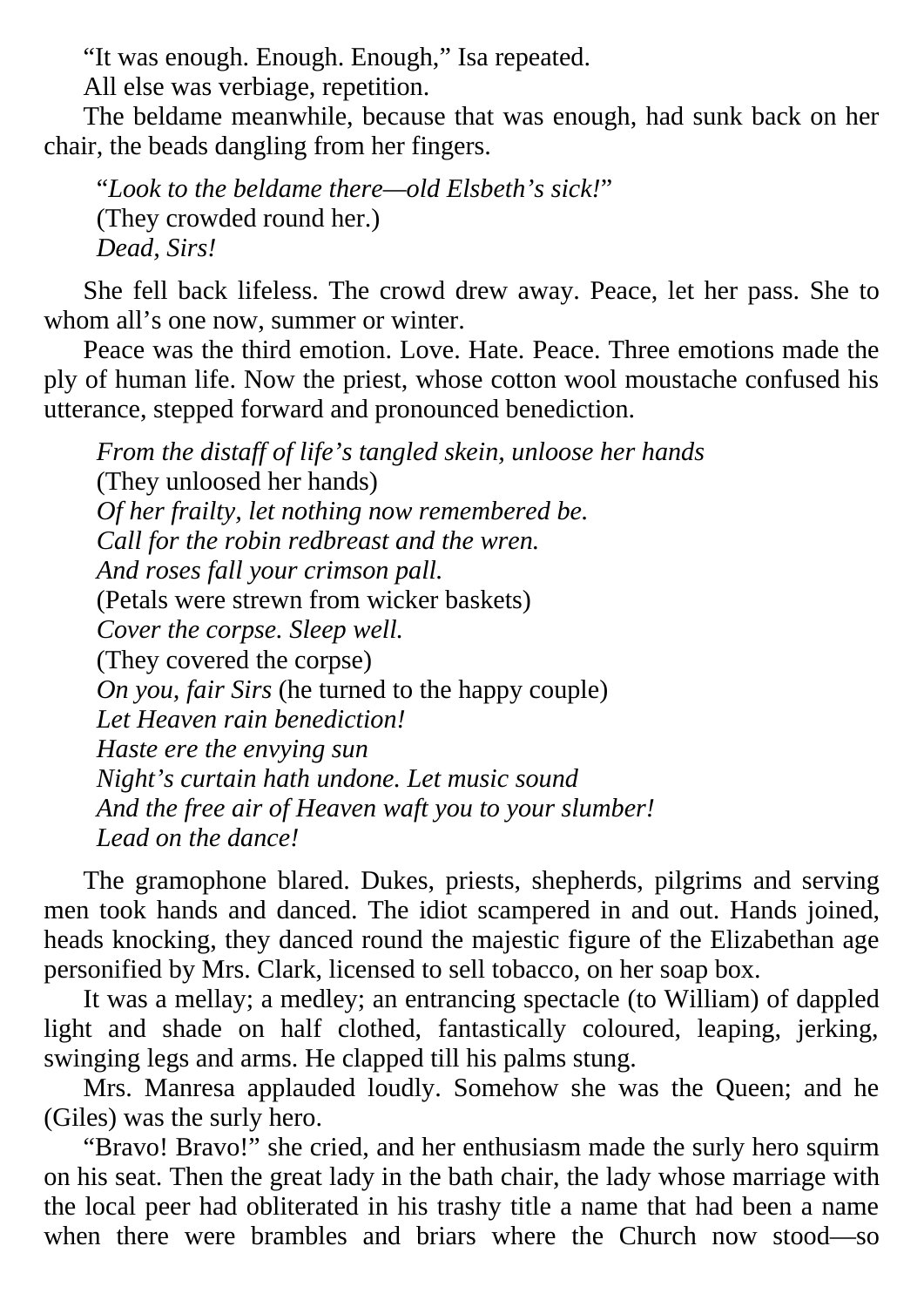indigenous was she that even her body, crippled by arthritis, resembled an uncouth, nocturnal animal, now nearly extinct—clapped and laughed loud the sudden laughter of a startled jay.

"Ha, ha, ha!" she laughed and clutched the arms of her chair with ungloved twisted hands.

"A-maying, a-maying," they bawled. "In and out and round about, amaying, a-maying. . . ."

It didn't matter what the words were; or who sang what. Round and round they whirled, intoxicated by the music. Then, at a sign from Miss La Trobe behind the tree, the dance stopped. A procession formed. Great Eliza descended from her soap box. Taking her skirts in her hand, striding with long strides, surrounded by Dukes and Princes, followed by the lovers arm in arm, with Albert the idiot playing in and out, and the corpse on its bier concluding the procession, the Elizabethan age passed from the scene.

"Curse! Blast! Damn 'em!" Miss La Trobe in her rage stubbed her toe against a root. Here was her downfall; here was the Interval. Writing this skimble-skamble stuff in her cottage, she had agreed to cut the play here; a slave to her audience,—to Mrs. Sands' grumble—about tea; about dinner; she had gashed the scene here. Just as she had brewed emotion, she spilt it. So she signalled: Phyllis! And, summoned, Phyllis popped up on the mat again in the middle.

*Gentles and simples, I address you all* (she piped.) *Our act is done, our scene is over. Past is the day of crone and lover. The bud has flowered; the flower has fallen. But soon will rise another dawning, For time whose children small we be Hath in his keeping, you shall see, You shall see. . . .*

Her voice petered out. No one was listening. Heads bent, they read "Interval" on the programme. And, cutting short her words, the megaphone announced in plain English: "An interval." Half an hour's interval, for tea. Then the gramophone blared out:

*Armed against fate, The valiant Rhoderick, Bold and blatant, Firm, elatant, etc., etc.*

At that, the audience stirred. Some rose briskly; others stooped, retrieving walking-sticks, hats, bags. And then, as they raised themselves and turned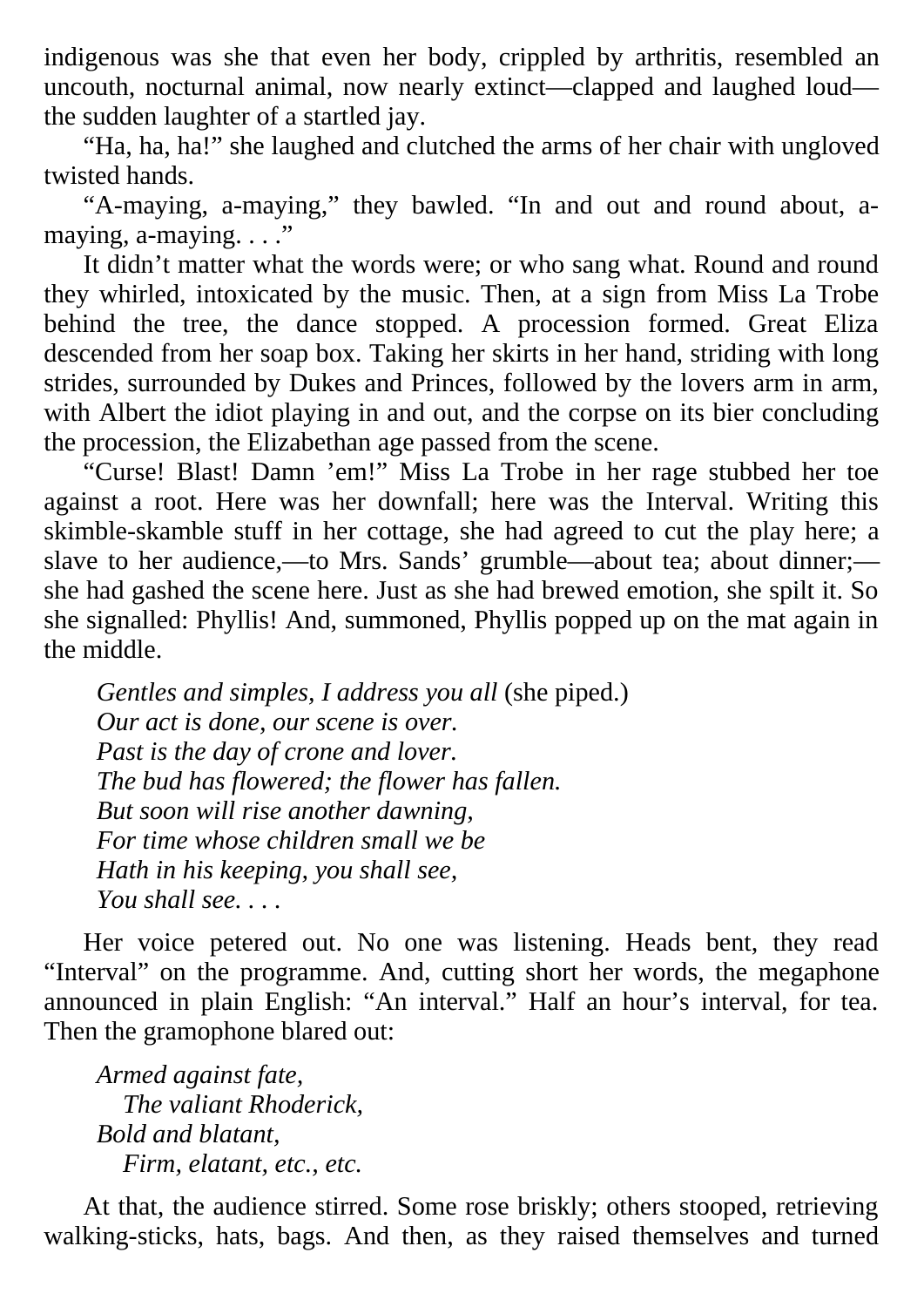about, the music modulated. The music chanted: *Dispersed are we*. It moaned: *Dispersed are we*. It lamented: *Dispersed are we*, as they streamed, spotting the grass with colour, across the lawns, and down the paths: *Dispersed are we*.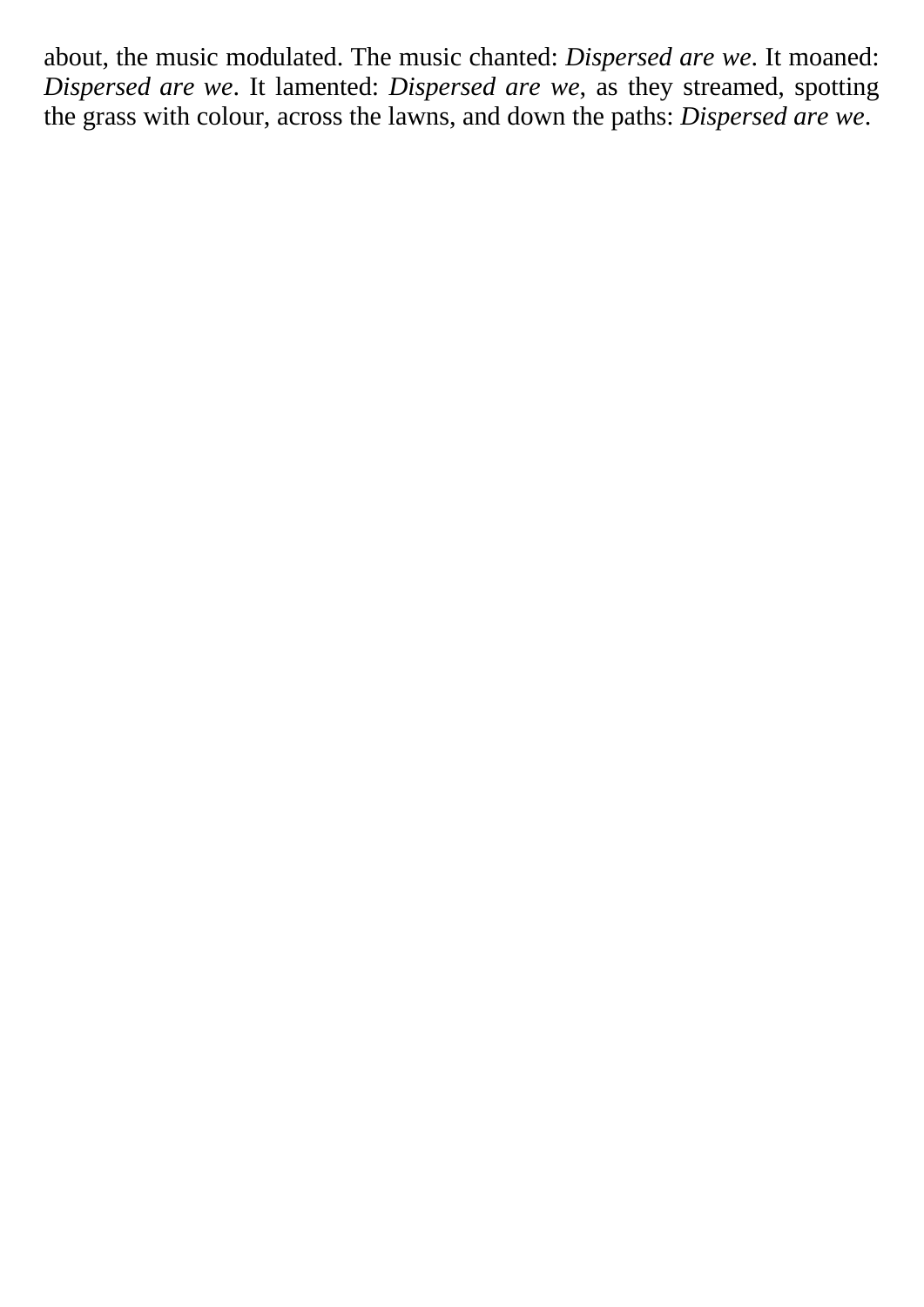Mrs. Manresa took up the strain. *Dispersed are we.* "Freely, boldly, fearing no one" (she pushed a deck chair out of her way). "Youths and maidens" (she glanced behind her; but Giles had his back turned). "Follow, follow, follow me. . . . Oh Mr. Parker, what a pleasure to see *you* here! I'm for tea!"

"Dispersed are we," Isabella followed her, humming. "All is over. The wave has broken. Left us stranded, high and dry. Single, separate on the shingle. Broken is the three-fold ply . . . Now I follow" (she pushed her chair back . . . The man in grey was lost in the crowd by the ilex) "that old strumpet" (she invoked Mrs. Manresa's tight, flowered figure in front of her) "to have tea."

Dodge remained behind. "Shall I," he murmured, "go or stay? Slip out some other way? Or follow, follow, follow the dispersing company?"

*Dispersed are we*, the music wailed; *dispersed are we*. Giles remained like a stake in the tide of the flowing company.

"Follow?" He kicked his chair back. "Whom? Where?" He stubbed his light tennis shoes on the wood. "Nowhere. Anywhere." Stark still he stood.

Here Cobbet of Cobbs Corner, alone under the monkey puzzle tree, rose and muttered: "What was in her mind, eh? What idea lay behind, eh? What made her indue the antique with this glamour—this sham lure, and set 'em climbing, climbing, climbing up the monkey puzzle tree?"

*Dispersed are we*, the music wailed. *Dispersed are we.* He turned and sauntered slowly after the retreating company.

Now Lucy, retrieving her bag from beneath the seat, chirruped to her brother:

"Bart, my dear, come with me. . . . D'you remember, when we were children, the play we acted in the nursery?"

He remembered. Red Indians the game was; a reed with a note wrapped up in a pebble.

"But for us, my old Cindy"—he picked up his hat—"the game's over." The glare and the stare and the beat of the tom-tom, he meant. He gave her his arm. Off they strolled. And Mr. Page, the reporter, noted, "Mrs. Swithin: Mr. B. Oliver," then turning, added further "Lady Haslip, of Haslip Manor," as he spied that old lady wheeled in her chair by her footman winding up the procession.

To the valediction of the gramophone hid in the bushes the audience departed. *Dispersed*, it wailed, *Dispersed are we*.

Now Miss La Trobe stepped from her hiding. Flowing, and streaming, on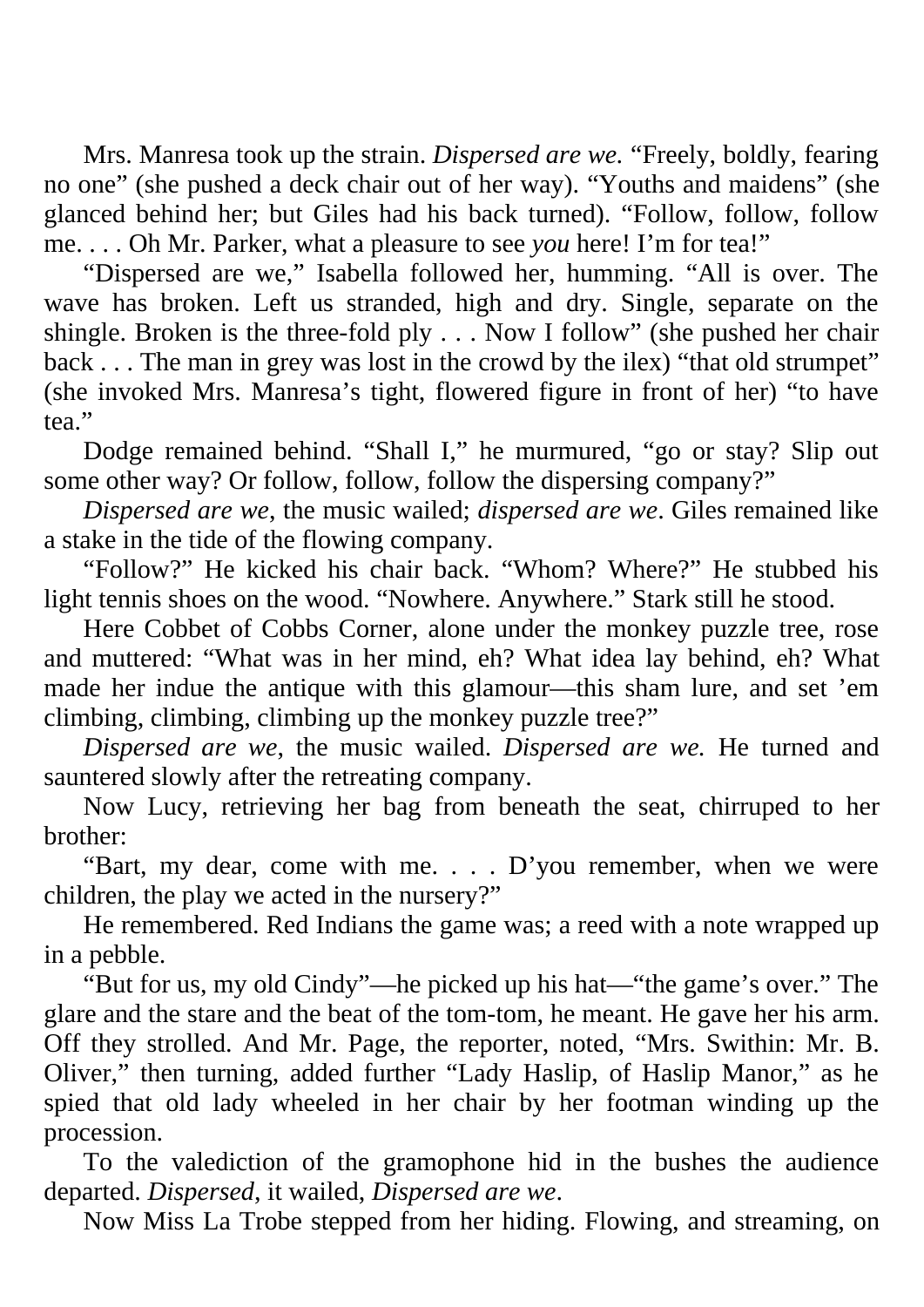the grass, on the gravel, still for one moment she held them together—the dispersing company. Hadn't she, for twenty-five minutes, made them see? A vision imparted was relief from agony . . . for one moment . . . one moment. Then the music petered out on the last word *we*. She heard the breeze rustle in the branches. She saw Giles Oliver with his back to the audience. Also Cobbet of Cobbs Corner. She hadn't made them see. It was a failure, another damned failure! As usual. Her vision escaped her. And turning, she strode to the actors, undressing, down in the hollow, where butterflies feasted upon swords of silver paper; where the dish cloths in the shadow made pools of yellow.

Cobbet had out his watch. Three hours till seven, he noted; then water the plants. He turned.

Giles, nicking his chair into its notch, turned too, in the other direction. He took the short cut by the fields to the Barn. This dry summer the path was hard as brick across the fields. This dry summer the path was strewn with stones. He kicked—a flinty yellow stone, a sharp stone, edged as if cut by a savage for an arrow. A barbaric stone; a prehistoric. Stone-kicking was a child's game. He remembered the rules. By the rules of the game, one stone, the same stone, must be kicked to the goal. Say a gate, or a tree. He played it alone. The gate was a goal; to be reached in ten. The first kick was Manresa (lust). The second, Dodge (perversion). The third himself (coward). And the fourth and the fifth and all the others were the same.

He reached it in ten. There, couched in the grass, curled in an olive green ring, was a snake. Dead? No, choked with a toad in its mouth. The snake was unable to swallow; the toad was unable to die. A spasm made the ribs contract; blood oozed. It was birth the wrong way round—a monstrous inversion. So, raising his foot, he stamped on them. The mass crushed and slithered. The white canvas on his tennis shoes was bloodstained and sticky. But it was action. Action relieved him. He strode to the Barn, with blood on his shoes.

The Barn, the Noble Barn, the barn that had been built over seven hundred years ago and reminded some people of a Greek temple, others of the middle ages, most people of an age before their own, scarcely anybody of the present moment, was empty.

The great doors stood open. A shaft of light like a yellow banner sloped from roof to floor. Festoons of paper roses, left over from the Coronation, drooped from the rafters. A long table, on which stood an urn, plates and cups, cakes and bread and butter, stretched across one end. The Barn was empty. Mice slid in and out of holes or stood upright, nibbling. Swallows were busy with straw in pockets of earth in the rafters. Countless beetles and insects of various sorts burrowed in the dry wood. A stray bitch had made the dark corner where the sacks stood a lying-in ground for her puppies. All these eyes, expanding and narrowing, some adapted to light, others to darkness, looked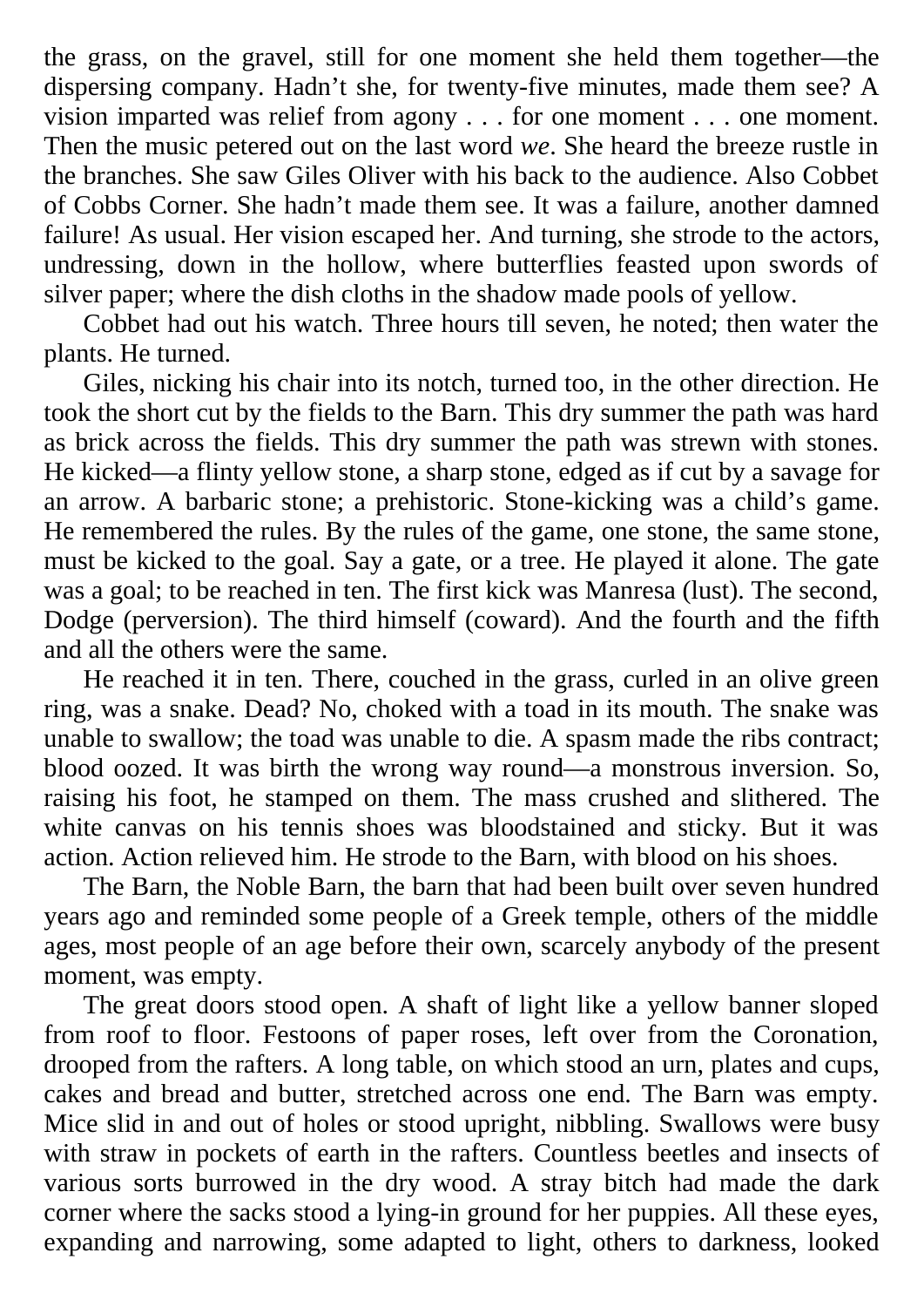from different angles and edges. Minute nibblings and rustlings broke the silence. Whiffs of sweetness and richness veined the air. A blue-bottle had settled on the cake and stabbed its yellow rock with its short drill. A butterfly sunned itself sensuously on a sunlit yellow plate.

But Mrs. Sands was approaching. She was pushing her way through the crowd. She had turned the corner. She could see the great open door. But butterflies she never saw; mice were only black pellets in kitchen drawers; moths she bundled in her hands and put out of the window. Bitches suggested only servant girls misbehaving. Had there been a cat she would have seen it any cat, a starved cat with a patch of mange on its rump opened the flood gates of her childless heart. But there was no cat. The Barn was empty. And so running, panting, set upon reaching the Barn and taking up her station behind the tea urn before the company came, she reached the Barn. And the butterfly rose and the blue-bottle.

Following her in a scud came the servants and helpers—David, John, Irene, Lois. Water boiled. Steam issued. Cake was sliced. Swallows swooped from rafter to rafter. And the company entered.

"This fine old Barn . . ." said Mrs. Manresa, stopping in the doorway. It was not for her to press ahead of the villagers. It was for her, moved by the beauty of the Barn, to stand still; to draw aside; to gaze; to let other people come first.

"We have one, much like it, at Lathom," said Mrs. Parker, stopping, for the same reasons. "Perhaps," she added, "not quite so large."

The villagers hung back. Then, hesitating, dribbled past.

"And the decorations . . ." said Mrs. Manresa, looking round for someone to congratulate. She stood smiling, waiting. Then old Mrs. Swithin came in. She was gazing up too, but not at the decorations. At the swallows apparently.

"They come every year," she said, "the same birds." Mrs. Manresa smiled benevolently, humouring the old lady's whimsy. It was unlikely, she thought, that the birds were the same.

"The decorations, I suppose, are left over from the Coronation," said Mrs. Parker. "We kept ours too. We built a village hall."

Mrs. Manresa laughed. She remembered. An anecdote was on the tip of her tongue, about a public lavatory built to celebrate the same occasion, and how the Mayor . . . Could she tell it? No. The old lady, gazing at the swallows, looked too refined. "Refeened"—Mrs. Manresa qualified the word to her own advantage, thus confirming her approval of the wild child she was, whose nature was somehow "just human nature." Somehow she could span the old lady's "refeenment," also the boy's fun—Where was that nice fellow Giles? She couldn't see him; nor Bill either. The villagers still hung back. They must have someone to start the ball rolling.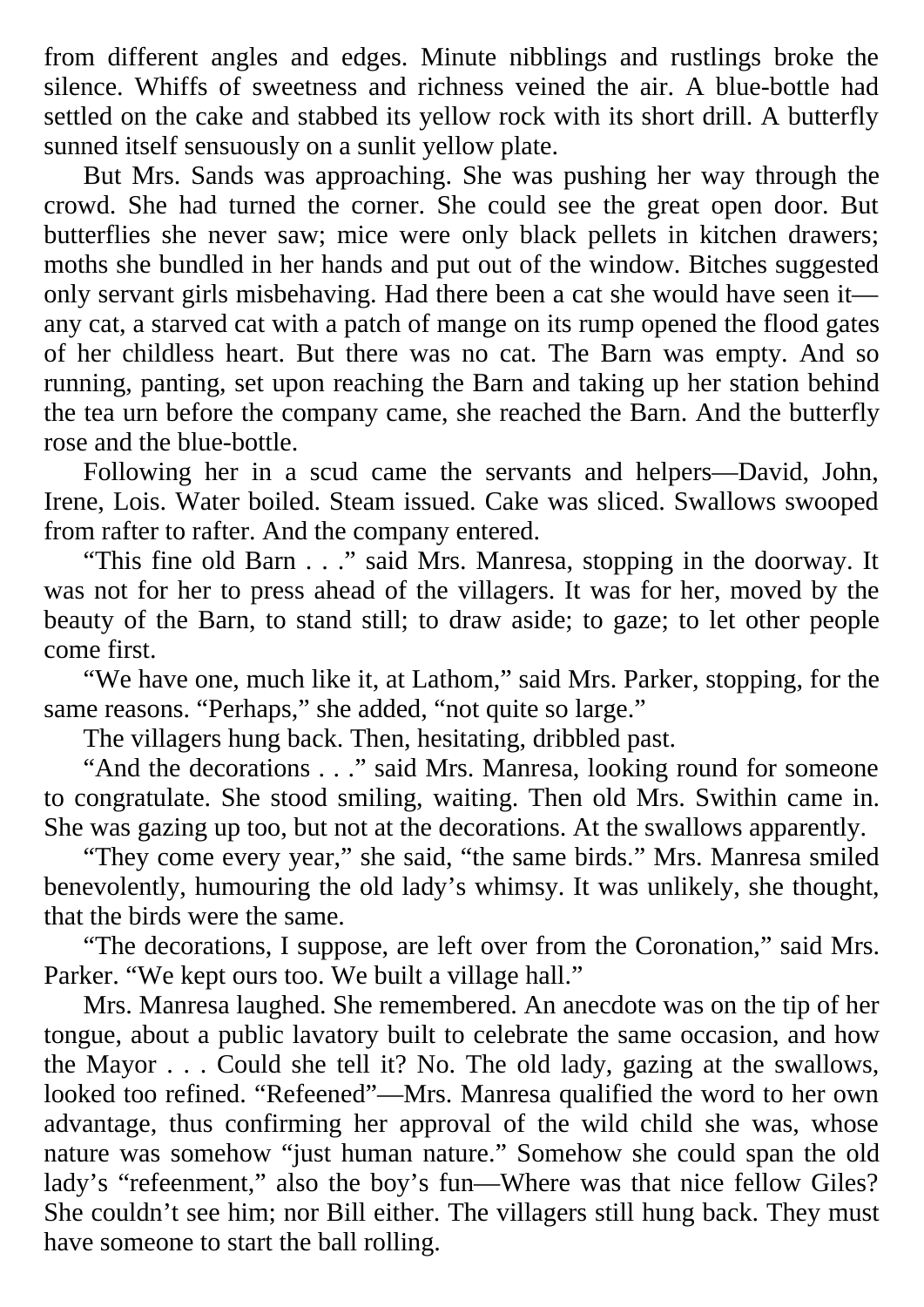"Well, I'm dying for my tea!" she said in her public voice; and strode forward. She laid hold of a thick china mug. Mrs. Sands giving precedence, of course, to one of the gentry, filled it at once. David gave her cake. She was the first to drink, the first to bite. The villagers still hung back. "It's all my eye about democracy," she concluded. So did Mrs. Parker, taking her mug too. The people looked to them. They led; the rest followed.

"What delicious tea!" each exclaimed, disgusting though it was, like rust boiled in water, and the cake fly-blown. But they had a duty to society.

"They come every year," said Mrs. Swithin, ignoring the fact that she spoke to the empty air. "From Africa." As they had come, she supposed, when the Barn was a swamp.

The Barn filled. Fumes rose. China clattered; voices chattered. Isa pressed her way to the table.

"Dispersed are we," she murmured. And held her cup out to be filled. She took it. "Let me turn away," she murmured, turning, "from the array"—she looked desolately round her—"of china faces, glazed and hard. Down the ride, that leads under the nut tree and the may tree, away, till I come to the wishing well, where the washerwoman's little boy—" she dropped sugar, two lumps, into her tea, "dropped a pin. He got his horse, so they say. But what wish should I drop into the well?" She looked round. She could not see the man in grey, the gentleman farmer; nor anyone known to her. "That the waters should cover me," she added, "of the wishing well."

The noise of china and chatter drowned her murmur. "Sugar for you?" they were saying. "Just a spot of milk? And you?" "Tea without milk or sugar. That's the way I like it." "A bit too strong? Let me add water."

"That's what I wished," Isa added, "when I dropped my pin. Water. Water . . ."

"I must say," the voice said behind her, "it's brave of the King and Queen. They're said to be going to India. She looks such a dear. Someone I know said his hair. . . ."

"There," Isa mused, "would the dead leaf fall, when the leaves fall, on the water. Should I mind not again to see may tree or nut tree? Not again to hear on the trembling spray the thrush sing, or to see, dipping and diving as if he skimmed waves in the air, the yellow woodpecker?"

She was looking at the canary yellow festoons left over from the Coronation.

"I thought they said Canada, not India," the voice said behind her back. To which the other voice answered: "D'you believe what the papers say? For instance, about the Duke of Windsor. He landed on the south coast. Queen Mary met him. She'd been buying furniture—that's a fact. And the papers say she met him . . ."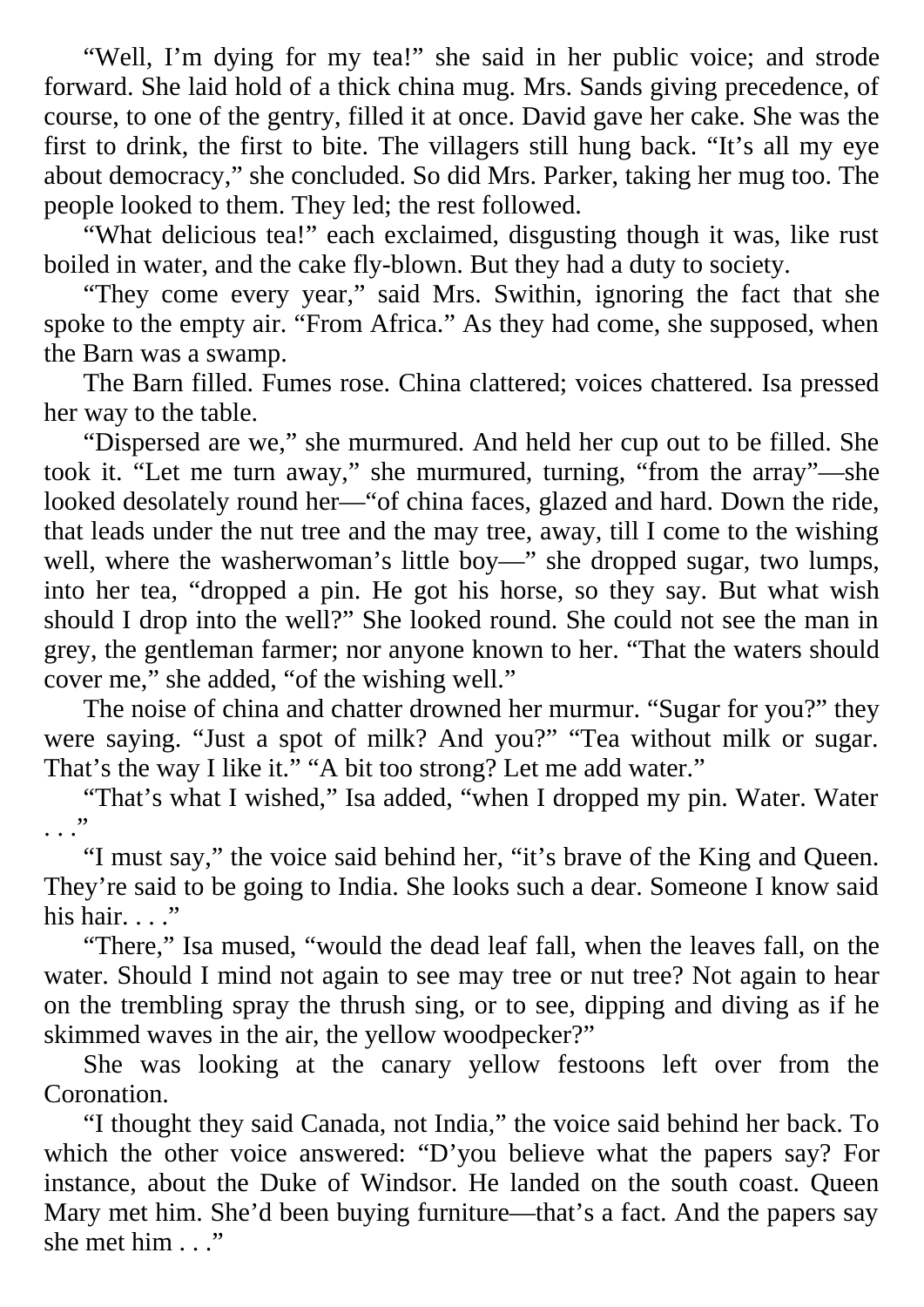"Alone, under a tree, the withered tree that keeps all day murmuring of the sea, and hears the Rider gallop . . ."

Isa filled in the phrase. Then she started. William Dodge was by her side.

He smiled. She smiled. They were conspirators; each murmuring some song my uncle taught me.

"It's the play," she said. "The play keeps running in my head."

"Hail, sweet Carinthia. My love. My life," he quoted.

"My lord, my liege," she bowed ironically.

She was handsome. He wanted to see her, not against the tea urn, but with her glass green eyes and thick body, the neck was broad as a pillar, against an arum lily or a vine. He wished she would say: "Come along. I'll show you the greenhouse, the pig sty, or the stable." But she said nothing, and they stood there holding their cups, remembering the play. Then he saw her face change, as if she had got out of one dress and put on another. A small boy battled his way through the crowd, striking against skirts and trousers as if he were swimming blindly.

"Here!" she cried raising her arm.

He made a bee-line for her. He was her little boy, apparently, her son, her George. She gave him cake; then a mug of milk. Then Nurse came up. Then again she changed her dress. This time, from the expression in her eyes it was apparently something in the nature of a strait waistcoat. Hirsute, handsome, virile, the young man in blue jacket and brass buttons, standing in a beam of dusty light, was her husband. And she his wife. Their relations, as he had noted at lunch, were as people say in novels "strained." As he had noted at the play, her bare arm had raised itself nervously to her shoulder when she turned looking for whom? But here he was; and the muscular, the hirsute, the virile plunged him into emotions in which the mind had no share. He forgot how she would have looked against vine leaf in a greenhouse. Only at Giles he looked; and looked and looked. Of whom was he thinking as he stood with his face turned? Not of Isa. Of Mrs. Manresa?

Mrs. Manresa half-way down the Barn had gulped her cup of tea. How can I rid myself, she asked, of Mrs. Parker? If they were of her own class, how they bored her—her own sex! Not the class below—cooks, shopkeepers, farmers' wives; nor the class above—peeresses, countesses; it was the women of her own class that bored her. So she left Mrs. Parker, abruptly.

"Oh Mrs. Moore," she hailed the keeper's wife. "What did you think of it? And what did baby think of it?" Here she pinched baby. "I thought it every bit as good as anything I'd seen in London. . . . But we mustn't be outdone. We'll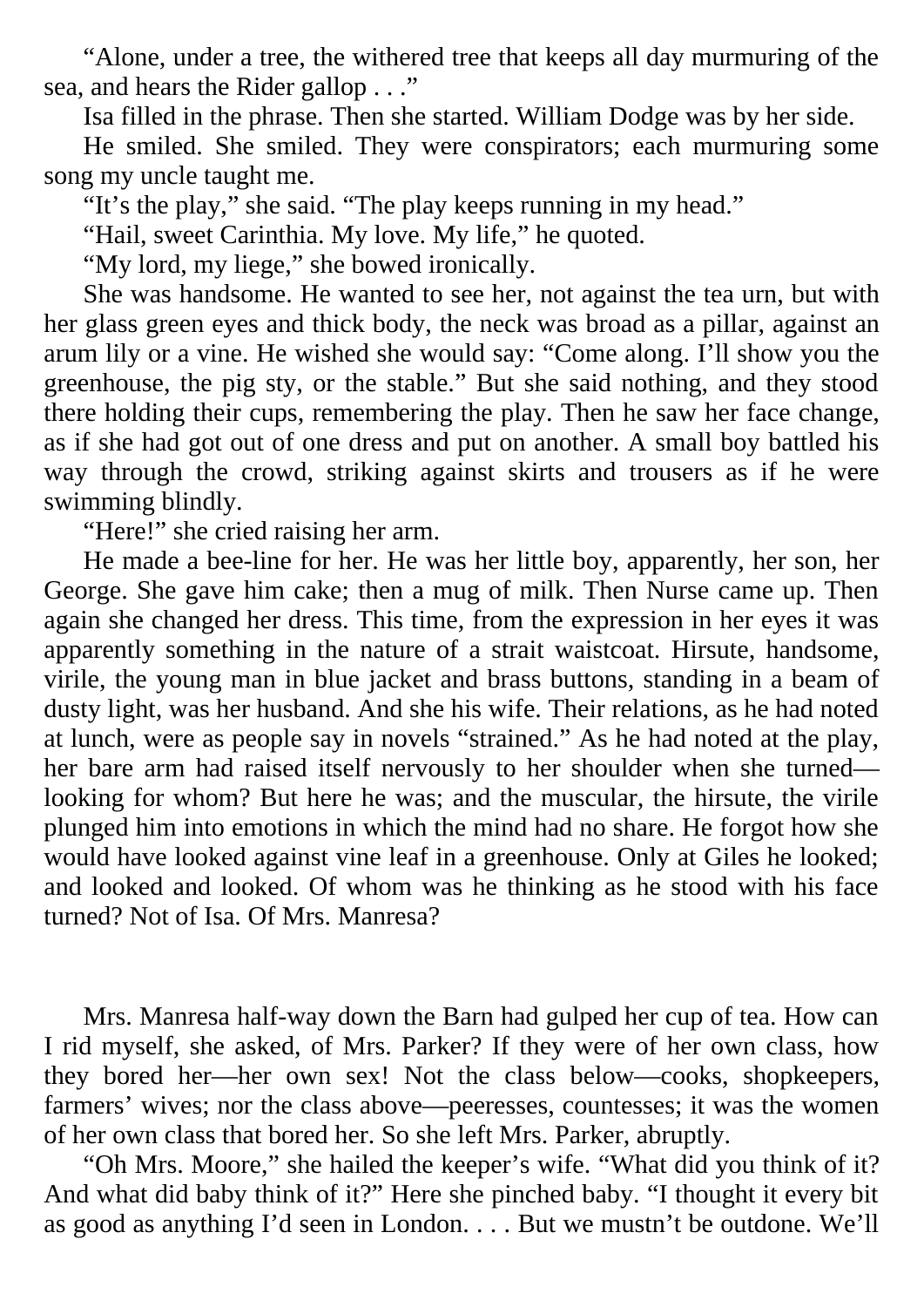have a play of our own. In *our* Barn. We'll show 'em" (here she winked obliquely at the table; so many bought cakes, so few made at home) "how *we* do it."

Then cracking her jokes, she turned; saw Giles; caught his eye; and swept him in, beckoning. He came. And what—she looked down—had he done with his shoes? They were bloodstained. Vaguely some sense that he had proved his valour for her admiration flattered her. If vague it was sweet. Taking him in tow, she felt: I am the Queen, he my hero, my sulky hero.

"That's Mrs. Neale!" she exclaimed. "A perfect marvel of a woman, aren't you, Mrs. Neale! She runs our post office, Mrs. Neale. She can do sums in her head, can't you, Mrs. Neale? Twenty-five halfpenny stamps, two packets of stamped envelopes and a packet of postcards—how much does that come to, Mrs. Neale?"

Mrs. Neale laughed; Mrs. Manresa laughed; Giles too smiled, and looked down at his shoes.

She drew him down the Barn, in and out, from one to another. She knew 'em all. Every one was a thorough good sort. No, she wouldn't allow it, not for a moment—Pinsent's bad leg. "No, no. We're not going to take that for an excuse, Pinsent." If he couldn't bowl, he could bat. Giles agreed. A fish on a line meant the same to him and Pinsent; also jays and magpies. Pinsent stayed on the land; Giles went to an office. That was all. And she was a thorough good sort, making him feel less of an audience, more of an actor, going round the Barn in her wake.

Then, at the end by the door, they came upon the old couple, Lucy and Bartholomew, sitting on their Windsor chairs.

Chairs had been reserved for them. Mrs. Sands had sent them tea. It would have caused more bother than it was worth—asserting the democratic principle; standing in the crowd at the table.

"Swallows," said Lucy, holding her cup, looking at the birds. Excited by the company they were flitting from rafter to rafter. Across Africa, across France they had come to nest here. Year after year they came. Before there was a channel, when the earth, upon which the Windsor chair was planted, was a riot of rhododendrons, and humming birds quivered at the mouths of scarlet trumpets, as she had read that morning in her Outline of History, they had come . . . Here Bart rose from his chair.

But Mrs. Manresa absolutely refused to take his seat. "Go on sitting, go on sitting," she pressed him down again. "I'll squat on the floor." She squatted. The surly knight remained in attendance.

"And what did you think of the play?" she asked.

Bartholomew looked at his son. His son remained silent.

"And you Mrs. Swithin?" Mrs. Manresa pressed the old lady.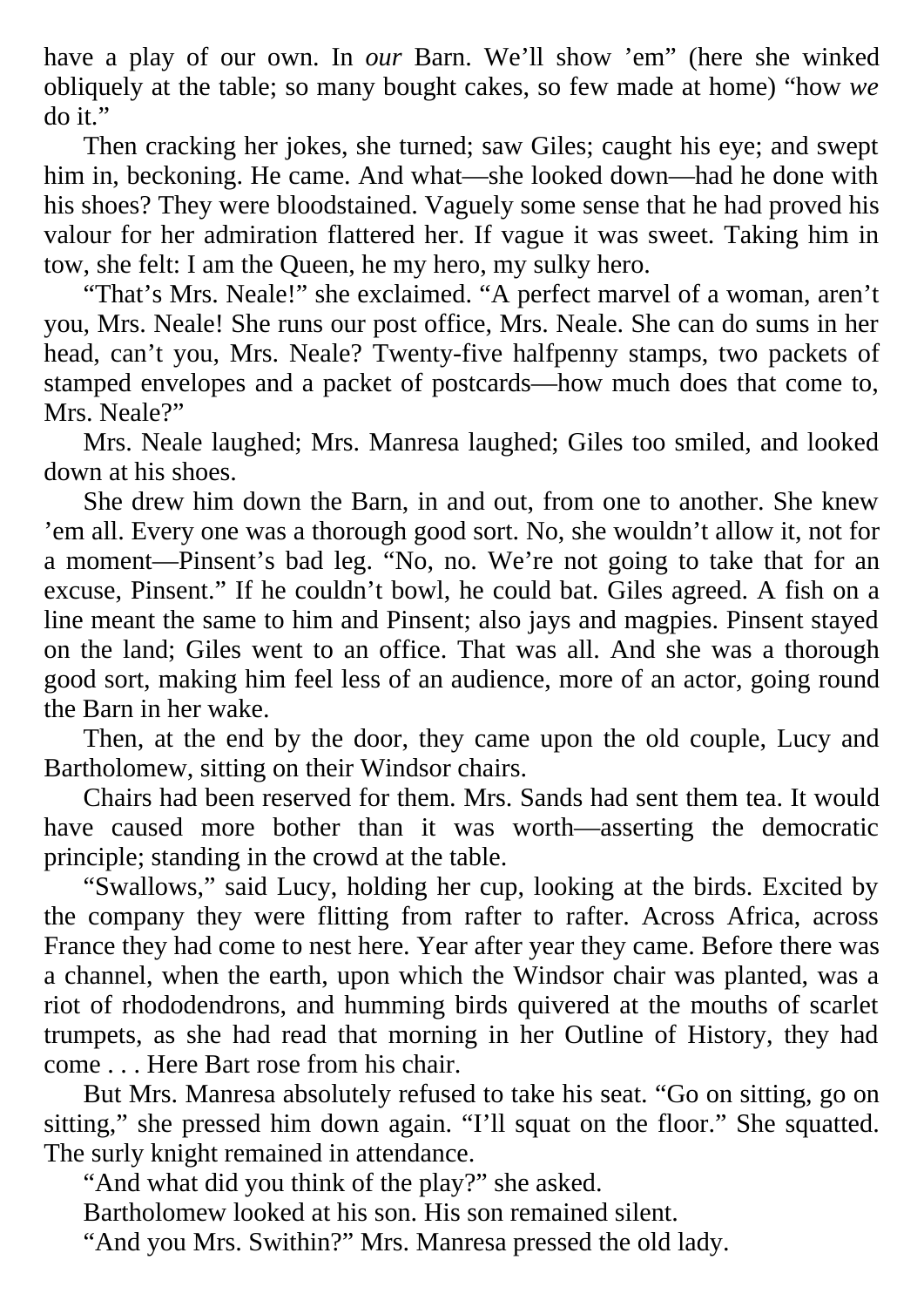Lucy mumbled, looking at the swallows.

"I was hoping you'd tell me," said Mrs. Manresa. "Was it an old play? Was it a new play?"

No one answered.

"Look!" Lucy exclaimed.

"The birds?" said Mrs. Manresa, looking up.

There was a bird with a straw in its beak; and the straw dropped.

Lucy clapped her hands. Giles turned away. She was mocking him as usual, laughing.

"Going?" said Bartholomew. "Time for the next act?"

And he heaved himself up from his chair. Regardless of Mrs. Manresa and of Lucy, off he strolled too.

"Swallow, my sister, O sister swallow," he muttered, feeling for his cigar case, following his son.

Mrs. Manresa was nettled. What for had she squatted on the floor then? Were her charms fading? Both were gone. But, woman of action as she was, deserted by the male sex, she was not going to suffer tortures of boredom from the refeened old lady. Up she scrambled, putting her hands to hair as if it were high time that she went too, though it was nothing of the kind and her hair was perfectly tidy. Cobbet in his corner saw through her little game. He had known human nature in the East. It was the same in the West. Plants remained—the carnation, the zinnia, and the geranium. Automatically he consulted his watch; noted time to water at seven; and observed the little game of the woman following the man to the table in the West as in the East.

William at the table, now attached to Mrs. Parker and Isa, watched him approach. Armed and valiant, bold and blatant, firm elatant—the popular march tune rang in his head. And the fingers of William's left hand closed firmly, surreptitiously, as the hero approached.

Mrs. Parker was deploring to Isa in a low voice the village idiot.

"Oh that idiot!" she was saying. But Isa was immobile, watching her husband. She could feel the Manresa in his wake. She could hear in the dusk in their bedroom the usual explanation. It made no difference; his infidelity—but hers did.

"The idiot?" William answered Mrs. Parker for her. "He's in the tradition."

"But surely," said Mrs. Parker, and told Giles how creepy the idiot—"We have one in our village"—had made her feel. "Surely, Mr. Oliver, we're more civilized?"

"*We?*" said Giles. "*We?*" He looked, once, at William. He knew not his name; but what his left hand was doing. It was a bit of luck—that he could despise him, not himself. Also Mrs. Parker. But not Isa—not his wife. She had not spoken to him, not one word. Nor looked at him either.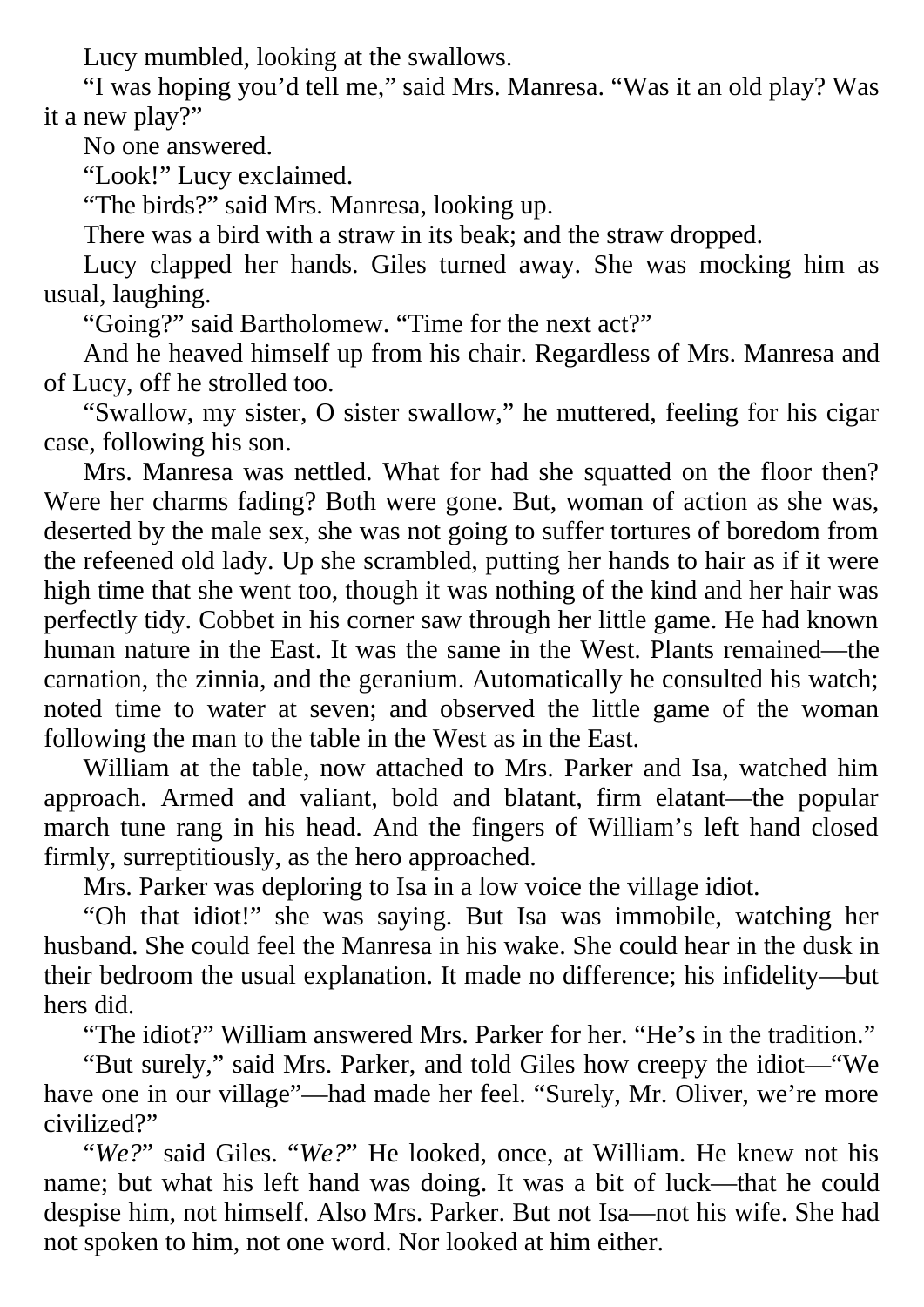"Surely," said Mrs. Parker, looking from one to the other. "Surely we are?"

Giles then did what to Isa was his little trick; shut his lips; frowned; and took up the pose of one who bears the burden of the world's woe, making money for her to spend.

"No," said Isa, as plainly as words could say it. "I don't admire you," and looked, not at his face, but at his feet. "Silly little boy, with blood on his boots."

Giles shifted his feet. Whom then did she admire? Not Dodge. That he could take for certain. Who else? Some man he knew. Some man, he was sure, in the Barn. Which man? He looked round him.

Then Mr. Streatfield, the clergyman, interrupted. He was carrying cups.

"So I shake hands with my heart!" he exclaimed, nodding his handsome, grizzled head and depositing his burden safely.

Mrs. Parker took the tribute to herself.

"Mr. Streatfield!" she exclaimed. "Doing all the work! While we stand gossiping!"

"Like to see the greenhouse?" said Isa suddenly, turning to William Dodge.

O not now, he could have cried. But had to follow, leaving Giles to welcome the approaching Manresa, who had him in thrall.

The path was narrow. Isa went ahead. And she was broad; she fairly filled the path, swaying slightly as she walked, and plucking a leaf here and there from the hedge.

"Fly then, follow," she hummed, "the dappled herds in the cedar grove, who, sporting, play, the red with the roe, the stag with the doe. Fly, away. I grieving stay. Alone I linger, I pluck the bitter herb by the ruined wall, the churchyard wall, and press its sour, its sweet, its sour, long grey leaf, so, twixt thumb and finger. . . ."

She threw away the shred of Old Man's Beard that she had picked in passing and kicked open the greenhouse door. Dodge had lagged behind. She waited. She picked up a knife from the plank. He saw her standing against the green glass, the fig tree, and the blue hydrangea, knife in hand.

"She spake," Isa murmured. "And from her bosom's snowy antre drew the gleaming blade. 'Plunge blade!' she said. And struck. 'Faithless!' she cried. Knife, too! It broke. So too my heart," she said.

She was smiling ironically as he came up.

"I wish the play didn't run in my head," she said. Then she sat down on a plank under the vine. And he sat beside her. The little grapes above them were green buds; the leaves thin and yellow as the web between birds' claws.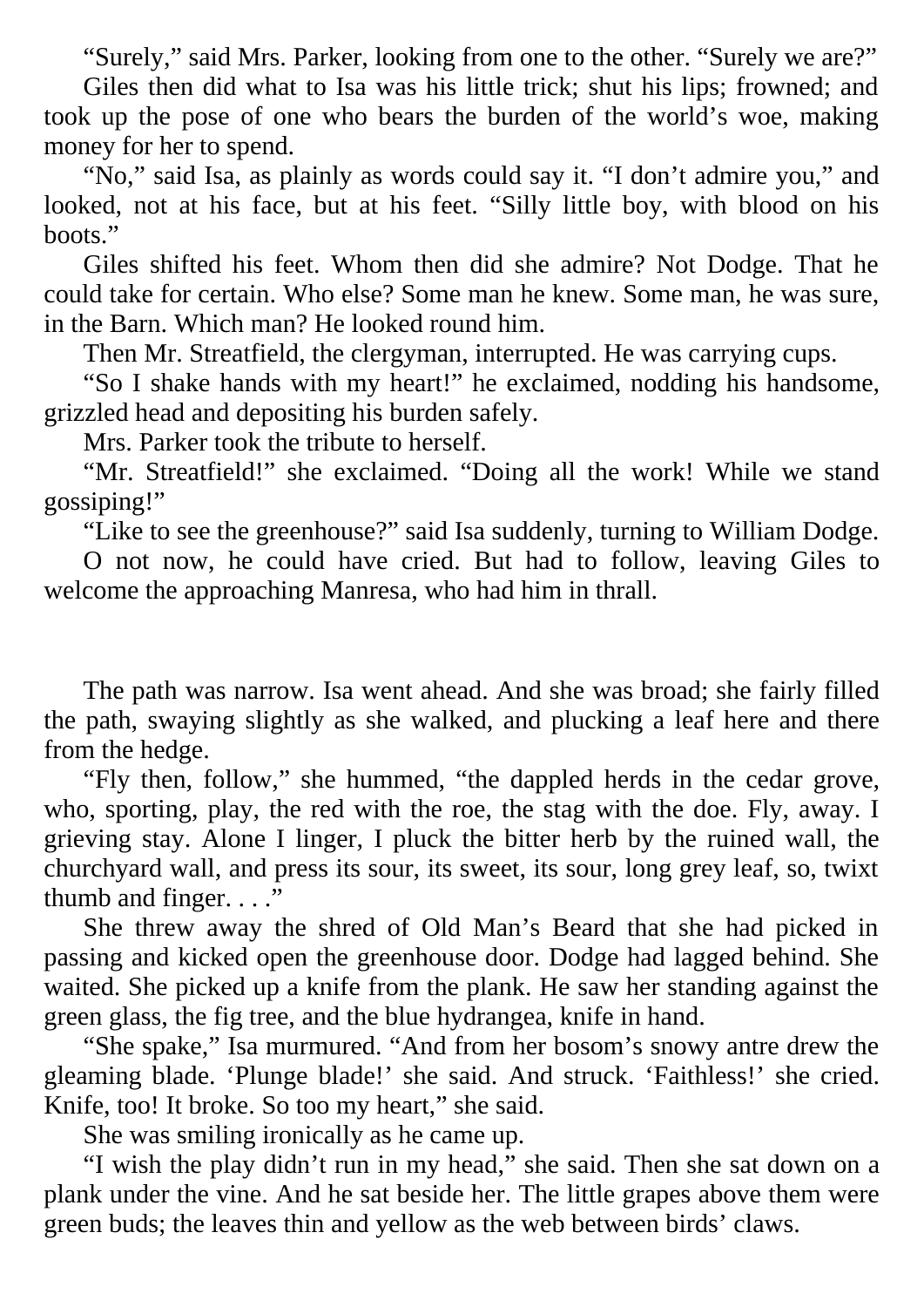"Still the play?" he asked. She nodded. "That was your son," he said, "in the Barn?"

She had a daughter too, she told him, in the cradle.

"And you—married?" she asked. From her tone he knew she guessed, as women always guessed, everything. They knew at once they had nothing to fear, nothing to hope. At first they resented—serving as statues in a greenhouse. Then they liked it. For then they could say—as she did—whatever came into their heads. And hand him, as she handed him, a flower.

"There's something for your buttonhole, Mr. . . ." she said, handing him a sprig of scented geranium.

"I'm William," he said, taking the furry leaf and pressing it between thumb and finger.

"I'm Isa," she answered. Then they talked as if they had known each other all their lives; which was odd, she said, as they always did, considering she'd known him perhaps one hour. Weren't they, though, conspirators, seekers after hidden faces? That confessed, she paused and wondered, as they always did, why they could speak so plainly to each other. And added: "Perhaps because we've never met before, and never shall again."

"The doom of sudden death hanging over us," he said. "There's no retreating and advancing"—he was thinking of the old lady showing him the house—"for us as for them."

The future shadowed their present, like the sun coming through the manyveined transparent vine leaf; a criss-cross of lines making no pattern.

They had left the greenhouse door open, and now music came through it. A.B.C., A.B.C., A.B.C.—someone was practising scales. C.A.T., C.A.T., C.A.T. . . . Then the separate letters made one word "Cat." Other words followed. It was a simple tune, like a nursery rhyme——

The King is in his counting house, Counting out his money, The Queen is in her parlour Eating bread and honey.

They listened. Another voice, a third voice, was saying something simple. And they sat on in the greenhouse, on the plank with the vine over them, listening to Miss La Trobe or whoever it was, practising her scales.

He could not find his son. He had lost him in the crowd. So old Bartholomew left the Barn, and went to his own room, holding his cheroot and murmuring: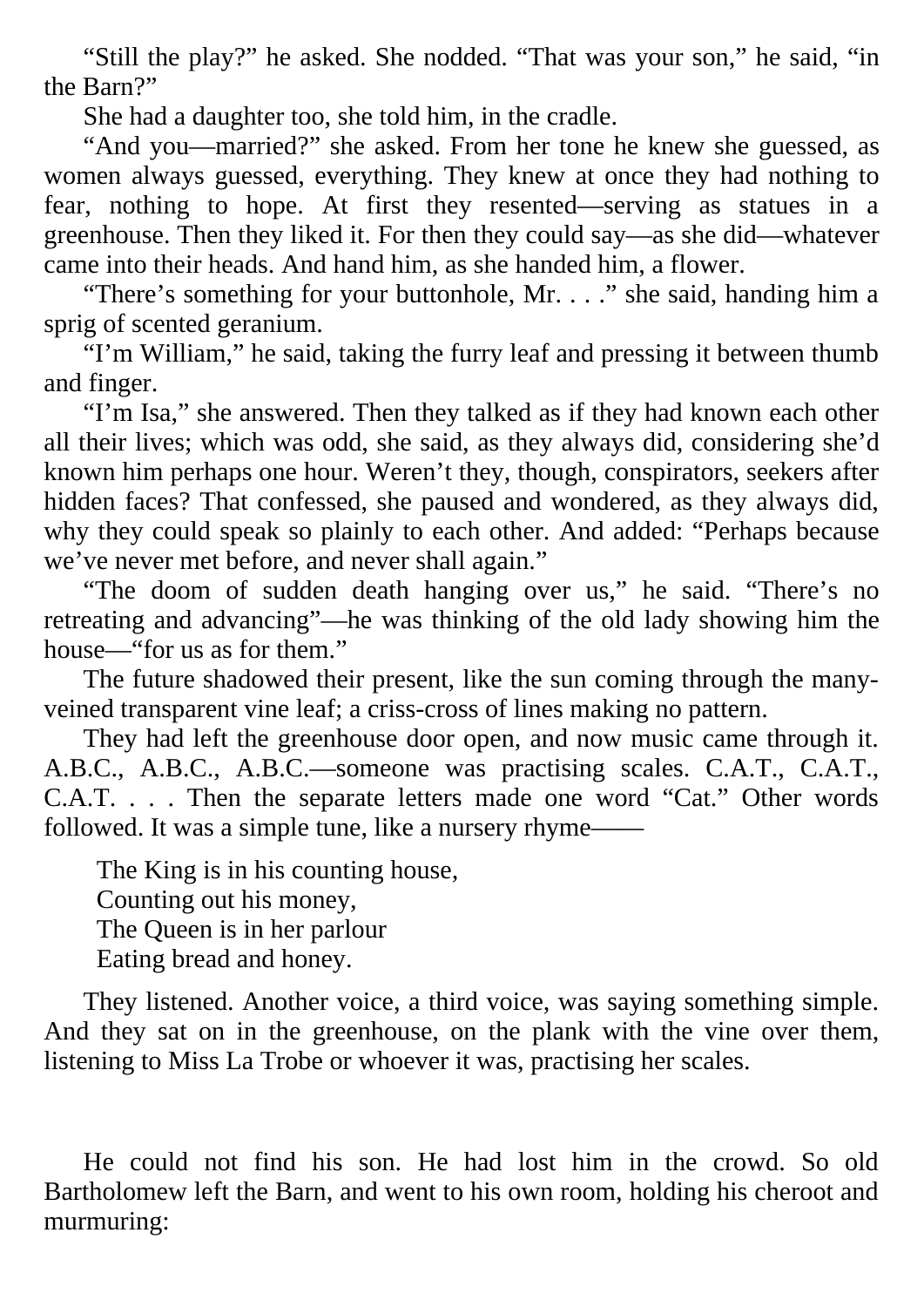"O sister swallow, O sister swallow, How can thy heart be full of the spring?"

"How can my heart be full of the spring?" he said aloud, standing in front of the book case. Books: the treasured life-blood of immortal spirits. Poets; the legislators of mankind. Doubtless, it was so. But Giles was unhappy. "How can my heart, how can my heart," he repeated, puffing at his cheroot. "Condemned in life's infernal mine, condemned in solitude to pine . . ." Arms akimbo, he stood in front of his country gentleman's library. Garibaldi; Wellington; Irrigation Officers' Reports; and Hibbert on the Diseases of the Horse. A great harvest the mind had reaped; but for all this, compared with his son, he did not care one damn.

"What's the use, what's the use," he sank down into his chair muttering, "O sister swallow, O sister swallow, of singing your song?" The dog, who had followed him, flopped down on to the floor at his feet. Flanks sucked in and out, the long nose resting on his paws, a fleck of foam on the nostril, there he was, his familiar spirit, his Afghan hound.

The door trembled and stood half open. That was Lucy's way of coming in —as if she did not know what she would find. Really! It was her brother! And his dog! She seemed to see them for the first time. Was it that she had no body? Up in the clouds, like an air ball, her mind touched ground now and then with a shock of surprise. There was nothing in her to weight a man like Giles to the earth.

She perched on the edge of a chair like a bird on a telegraph wire before starting for Africa.

"Swallow, my sister, O sister swallow . . ." he murmured.

From the garden—the window was open—came the sound of someone practising scales. A.B.C. A.B.C. A.B.C. Then the separate letters formed one word "Dog." Then a phrase. It was a simple tune, another voice speaking.

"Hark hark, the dogs do bark

The beggars are coming to town . . ."

Then it languished and lengthened, and became a waltz. As they listened and looked—out into the garden—the trees tossing and the birds swirling seemed called out of their private lives, out of their separate avocations, and made to take part.

The lamp of love burns high, over the dark cedar groves,

The lamp of love shines clear, clear as a star in the sky....

Old Bartholomew tapped his fingers on his knee in time to the tune.

Leave your casement and come, lady, I love till I die,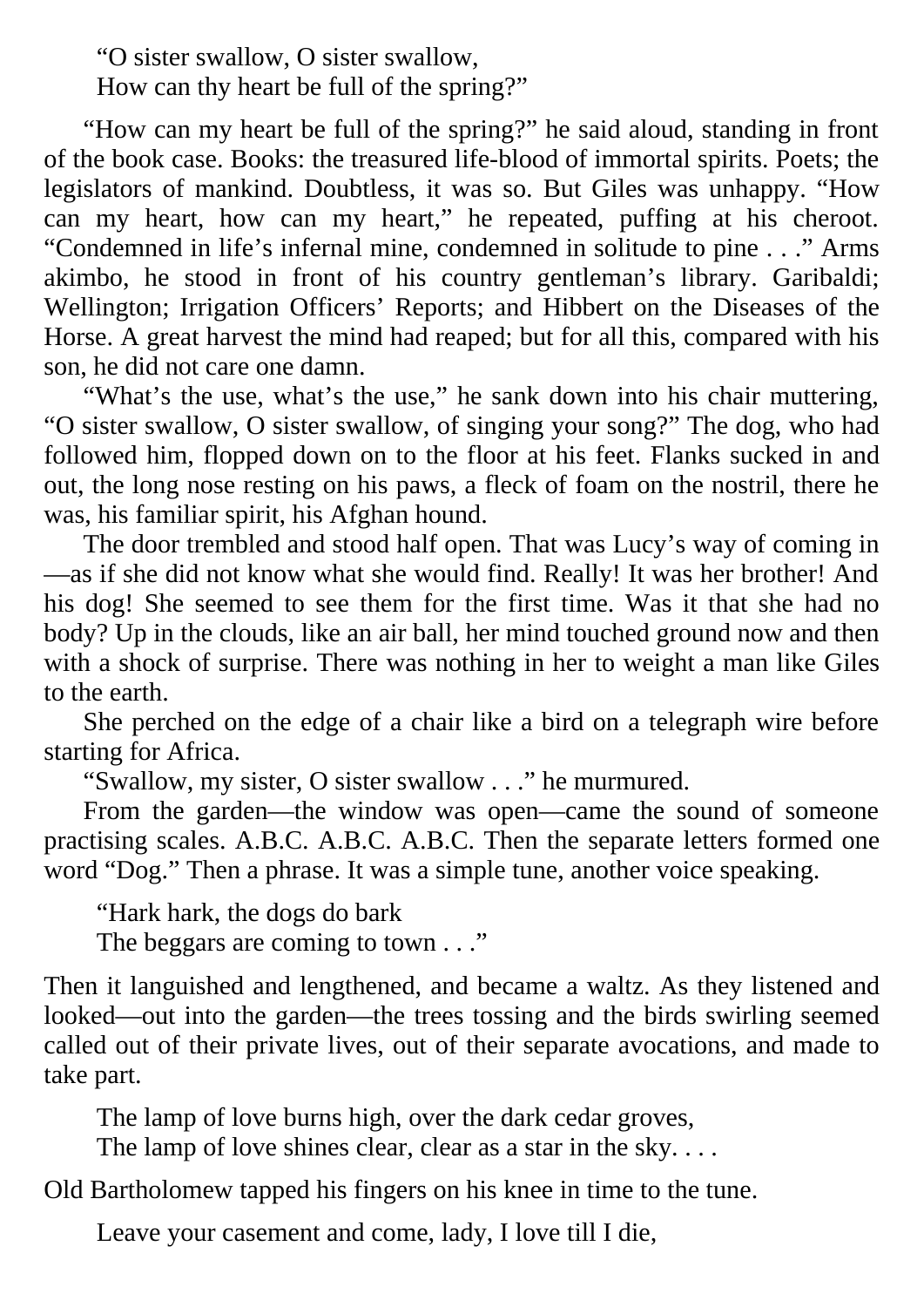He looked sardonically at Lucy, perched on her chair. How, he wondered, had she ever borne children?

For all are dancing, retreating and advancing, The moth and the dragon fly. . . .

She was thinking, he supposed, God is peace. God is love. For she belonged to the unifiers; he to the separatists.

Then the tune with its feet always on the same spot, became sugared, insipid; bored a hole with its perpetual invocation to perpetual adoration. Had it—he was ignorant of musical terms—gone into the minor key?

For this day and this dance and this merry, merry May Will be over (he tapped his forefinger on his knee) With the cutting of the clover this retreating and advancing—the swifts seemed to have shot beyond their orbits— Will be over, over, over, And the ice will dart its splinter, and the winter, O the winter, will fill the grate with ashes, And there'll be no glow, no glow on the log.

He knocked the ash off his cheroot and rose.

"So we must," said Lucy; as if he had said aloud, "It's time to go."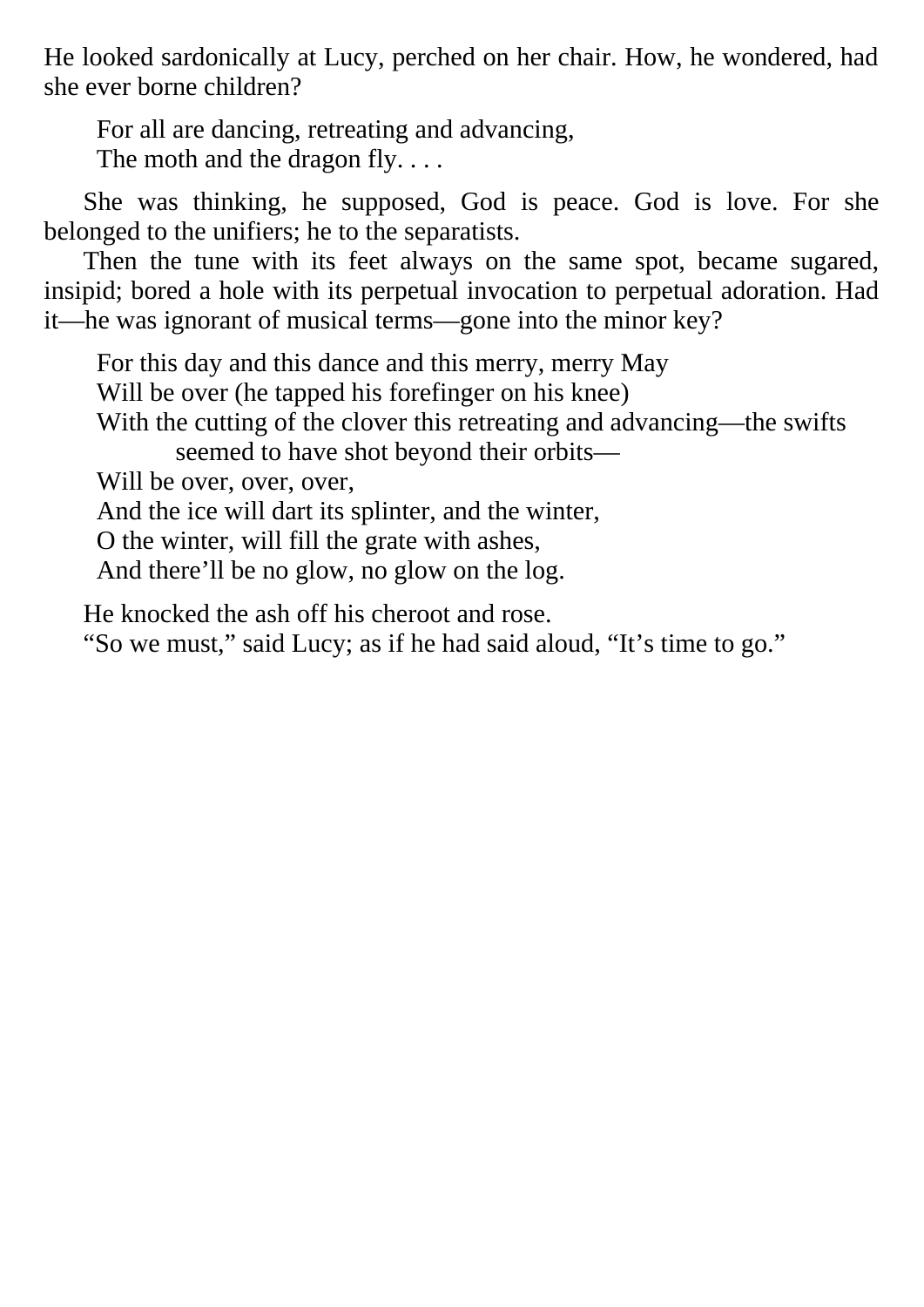The audience was assembling. The music was summoning them. Down the paths, across the lawns they were streaming again. There was Mrs. Manresa, with Giles at her side, heading the procession. In taut plump curves her scarf blew round her shoulders. The breeze was rising. She looked, as she crossed the lawn to the strains of the gramophone, goddess-like, buoyant, abundant, her cornucopia running over. Bartholomew, following, blessed the power of the human body to make the earth fruitful. Giles would keep his orbit so long as she weighted him to the earth. She stirred the stagnant pool of his old heart even—where bones lay buried, but the dragon flies shot and the grass trembled as Mrs. Manresa advanced across the lawn to the strains of the gramophone.

Feet crunched the gravel. Voices chattered. The inner voice, the other voice was saying: How can we deny that this brave music, wafted from the bushes, is expressive of some inner harmony? "When we wake" (some were thinking) "the day breaks us with its hard mallet blows." "The office" (some were thinking) "compels disparity. Scattered, shattered, hither thither summoned by the bell. 'Ping-ping-ping' that's the phone. 'Forward!' 'Serving!'—that's the shop." So we answer to the infernal, agelong and eternal order issued from on high. And obey. "Working, serving, pushing, striving, earning wages—to be spent—here? Oh dear no. Now? No, by and by. When ears are deaf and the heart is dry."

Here Cobbet of Cobbs Corner who had stooped—there was a flower—was pressed on by people pushing from behind.

For I hear music, they were saying. Music wakes us. Music makes us see the hidden, join the broken. Look and listen. See the flowers, how they ray their redness, whiteness, silverness and blue. And the trees with their manytongued much syllabling, their green and yellow leaves hustle us and shuffle us, and bid us, like the starlings, and the rooks, come together, crowd together, to chatter and make merry while the red cow moves forward and the black cow stands still.

The audience had reached their seats. Some sat down; others stood a moment, turned, and looked at the view. The stage was empty; the actors were still dressing up among the bushes. The audience turned to one another and began to talk. Scraps and fragments reached Miss La Trobe where she stood, script in hand, behind the tree.

"They're not ready . . . I hear 'em laughing" (they were saying.) ". . . Dressing up. That's the great thing, dressing up. And it's pleasant now, the sun's not so hot . . . That's one good the war brought us—longer days . . . Where did we leave off? D'you remember? The Elizabethans . . . Perhaps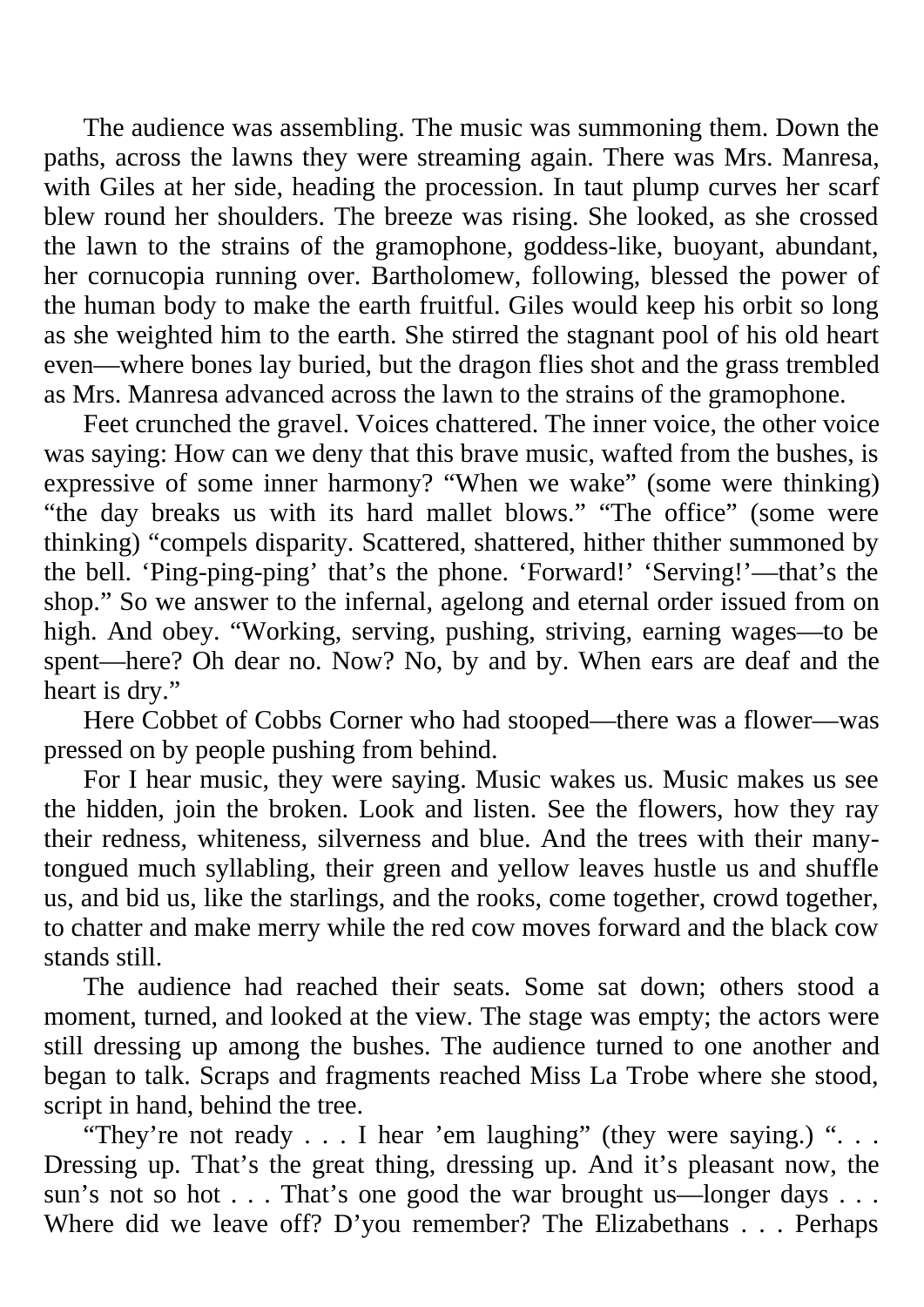she'll reach the present, if she skips. . . . D'you think people change? Their clothes, of course. . . . But I meant ourselves . . . Clearing out a cupboard, I found my father's old top hat. . . . But ourselves—do we change?"

"No, I don't go by politicians. I've a friend who's been to Russia. He says . . . And my daughter, just back from Rome, she says the common people, in the cafés, hate Dictators. . . . Well, different people say different things. . . ."

"Did you see it in the papers—the case about the dog? D'you believe dogs can't have puppies? . . . And Queen Mary and the Duke of Windsor on the south coast? . . . D'you believe what's in the papers? I ask the butcher or the grocer . . . That's Mr. Streatfield, carrying a hurdle. . . . The good clergyman, I say, does more work for less pay than all the lot.  $\dots$  It's the wives that make the trouble. . . ."

"And what about the Jews? The refugees . . . the Jews . . . People like ourselves, beginning life again . . . But it's always been the same. . . . My old mother, who's over eighty, can remember . . . Yes, she still reads without glasses. . . . How amazing! Well, don't they say, after eighty . . . Now they're coming . . . No, that's nothing. . . . I'd make it penal, leaving litter. But then, who's, my husband says, to collect the fines? . . . Ah there she is, Miss La Trobe, over there, behind that tree . . ."

Over there behind the tree Miss La Trobe gnashed her teeth. She crushed her manuscript. The actors delayed. Every moment the audience slipped the noose; split up into scraps and fragments.

"Music!" she signalled. "Music!"

"What's the origin," said a voice, "of the expression 'with a flea in his ear'?"

Down came her hand peremptorily. "Music, music," she signalled. And the gramophone began A.B.C., A.B.C.

*The King is in his counting house Counting out his money, The Queen is in her parlour Eating bread and honey. . . .*

Miss La Trobe watched them sink down peacefully into the nursery rhyme. She watched them fold their hands and compose their faces. Then she beckoned. And at last, with a final touch to her head-dress, which had been giving trouble, Mabel Hopkins strode from the bushes, and took her place on the raised ground facing the audience.

Eyes fed on her as fish rise to a crumb of bread on the water. Who was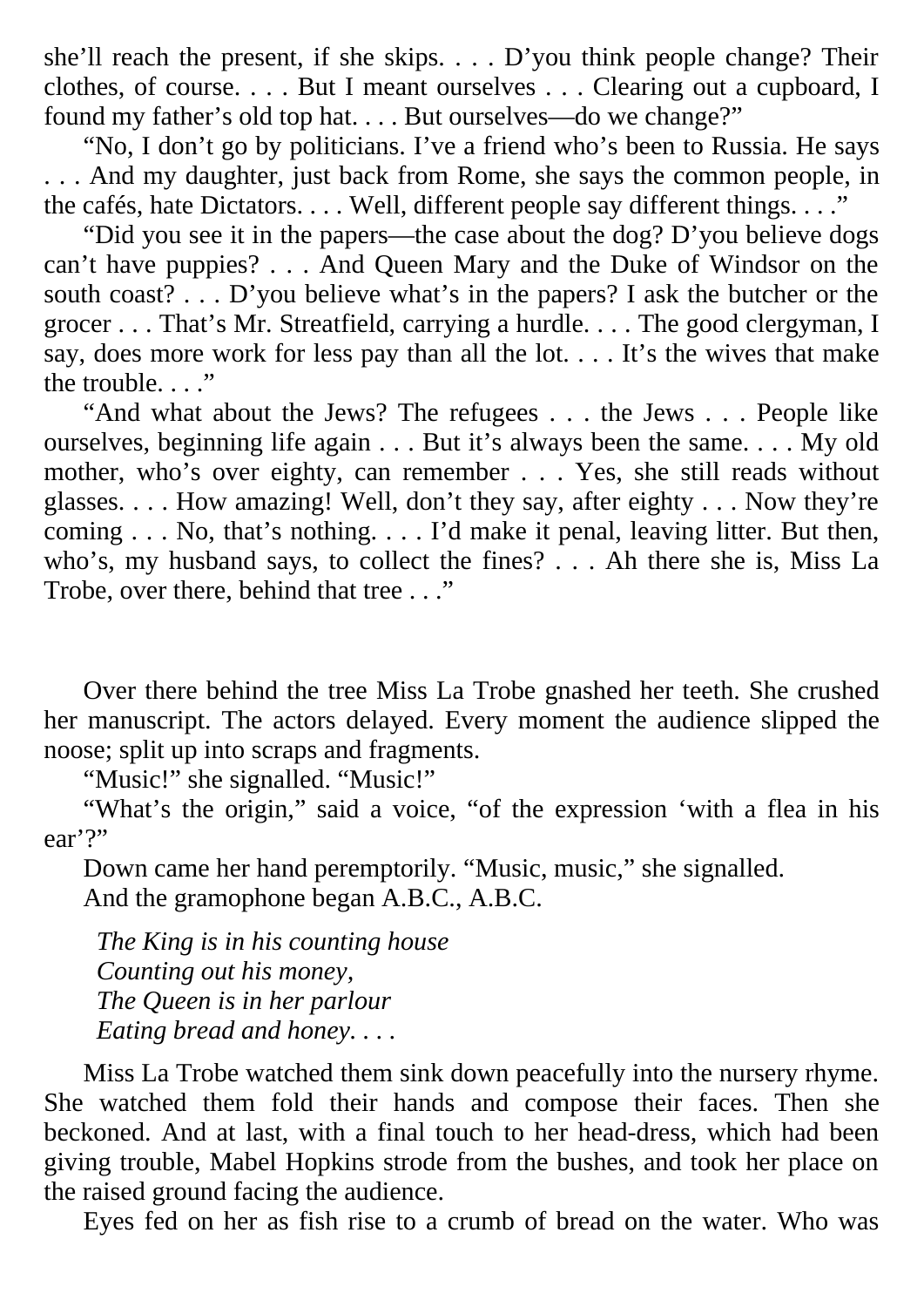she? What did she represent? She was beautiful—very. Her cheeks had been powdered; her colour glowed smooth and clear underneath. Her grey satin robe (a bedspread), pinned in stone-like folds, gave her the majesty of a statue. She carried a sceptre and a little round orb. England was she? Queen Anne was she? Who was she? She spoke too low at first; all they heard was

*. . . reason holds sway.*

Old Bartholomew applauded. "Hear! Hear!" he cried. "Bravo! Bravo!" Thus encouraged Reason spoke out.

*Time, leaning on his sickle, stands amazed. While commerce from her Cornucopia pours the mingled tribute of her different ores. In distant mines the savage sweats; and from the reluctant earth the painted pot is shaped. At my behest, the armed warrior lays his shield aside; the heathen leaves the Altar steaming with unholy sacrifice. The violet and the eglantine over the riven earth their flowers entwine. No longer fears the unwary wanderer the poisoned snake. And in the helmet, yellow bees their honey make.*

She paused. A long line of villagers in sacking were passing in and out of the trees behind her.

*Digging and delving, ploughing and sowing* they were singing, but the wind blew their words away.

*Beneath the shelter of my flowing robe* (she resumed, extending her arms) *the arts arise. Music for me unfolds her heavenly harmony. At my behest the miser leaves his hoard untouched; at peace the mother sees her children play. . . . Her children play . . .* she repeated, and, waving her sceptre, figures advanced from the bushes.

*Let swains and nymphs lead on the play, while Zephyr sleeps, and the unruly tribes of Heaven confess my sway.*

A merry little old tune was played on the gramophone. Old Bartholomew joined his finger tips; Mrs. Manresa smoothed her skirts about her knees.

*Young Damon said to Cynthia Come out now with the dawn And don your azure tippet And cast your cares adown For peace has come to England, And reason now holds sway. What pleasure lies in dreaming When blue and green's the day? Now cast your cares behind you. Night passes: here is Day.*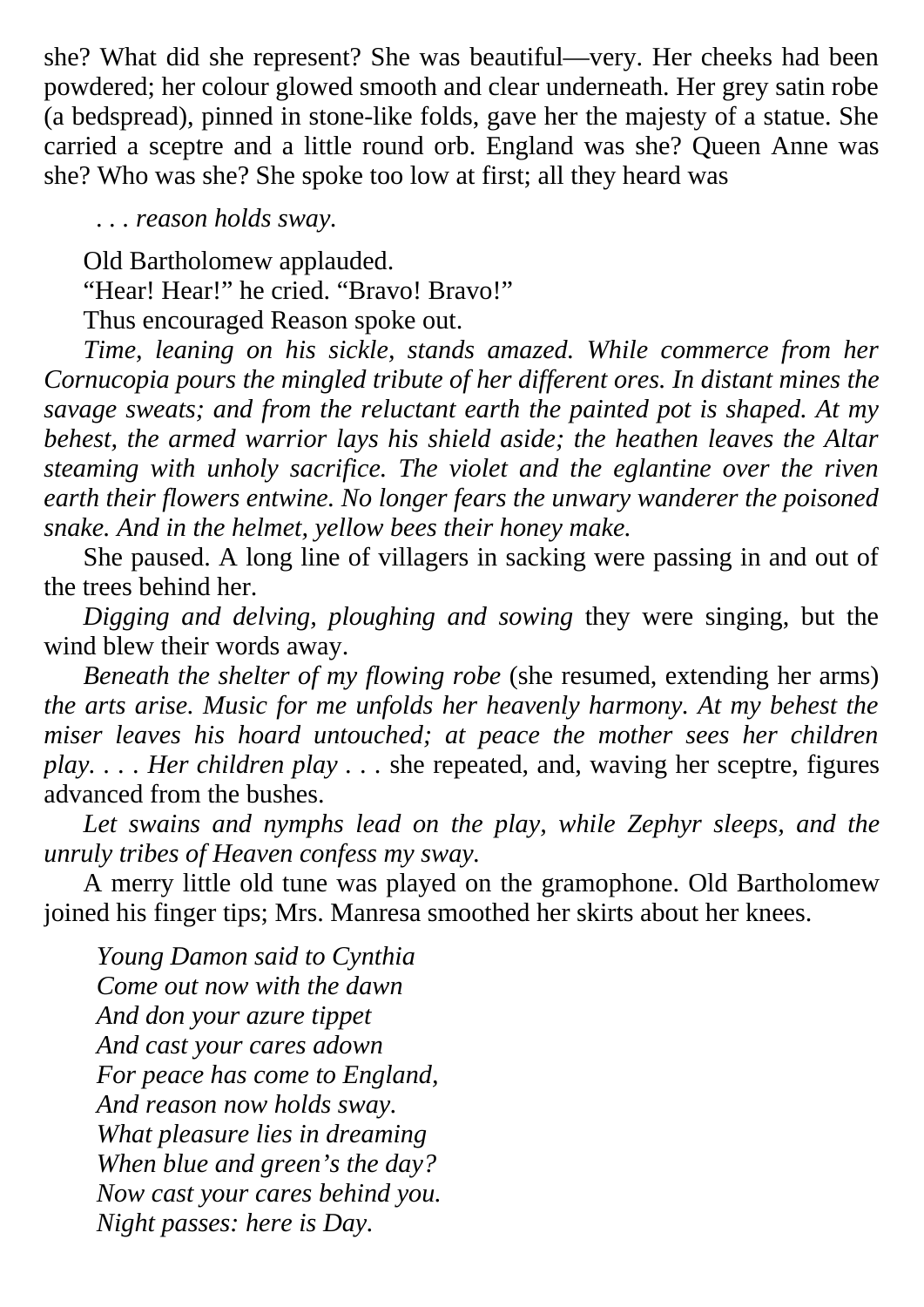*Digging and delving*, the villagers sang passing in single file in and out between the trees, *for the earth is always the same, summer and winter and spring; and spring and winter again; ploughing and sowing, eating and growing; time passes*. . . .

The wind blew the words away.

The dance stopped. The nymphs and swains withdrew. Reason held the centre of the stage alone. Her arms extended, her robes flowing, holding orb and sceptre, Mabel Hopkins stood sublimely looking over the heads of the audience. The audience gazed at her. She ignored the audience. Then while she gazed, helpers from the bushes arranged round her what appeared to be the three sides of a room. In the middle they stood a table. On the table they placed a china tea service. Reason surveyed this domestic scene from her lofty eminence unmoved. There was a pause.

"Another scene from another play, I suppose," said Mrs. Elmhurst, referring to her programme. She read out for the benefit of her husband, who was deaf: "*Where there's a Will there's a Way.* That's the name of the play. And the characters. . . ." She read out: "Lady Harpy Harraden, in love with Sir Spaniel Lilyliver. Deb, her maid. Flavinda, her niece, in love with Valentine. Sir Spaniel Lilyliver, in love with Flavinda. Sir Smirking Peace-be-with-youall, a clergyman. Lord and Lady Fribble. Valentine, in love with Flavinda. What names for real people! But look—here they come!"

Out they came from the bushes—men in flowered waistcoats, white waistcoats and buckled shoes; women wearing brocades tucked up, hooped and draped; glass stars, blue ribands and imitation pearls made them look the very image of Lords and Ladies.

"The first scene," Mrs. Elmhurst whispered into her husband's ear, "is Lady Harraden's dressing-room. . . . That's her. . . ." She pointed. "Mrs. Otter, I think, from the End House; but she's wonderfully made up. And that's Deb her maid. Who she is, I don't know."

"Hush, hush, hush," someone protested.

Mrs. Elmhurst dropped her programme. The play had begun.

Lady Harpy Harraden entered her dressing-room, followed by Deb her maid.

LADY H. H. . . . *Give me the pounce-box. Then the patch. Hand me the mirror, girl. So. Now my wig. . . . A pox on the girl—she's dreaming!*

DEB . . . *I was thinking, my lady, what the gentleman said when he saw you in the Park.*

LADY H. H. (gazing in the glass) *So, so—what was it? Some silly trash! Cupid's dart—hah, hah! lighting his taper—tush—at my eyes. . . . pooh! That was in milord's time, twenty years since. . . . But now—what'll he say of me*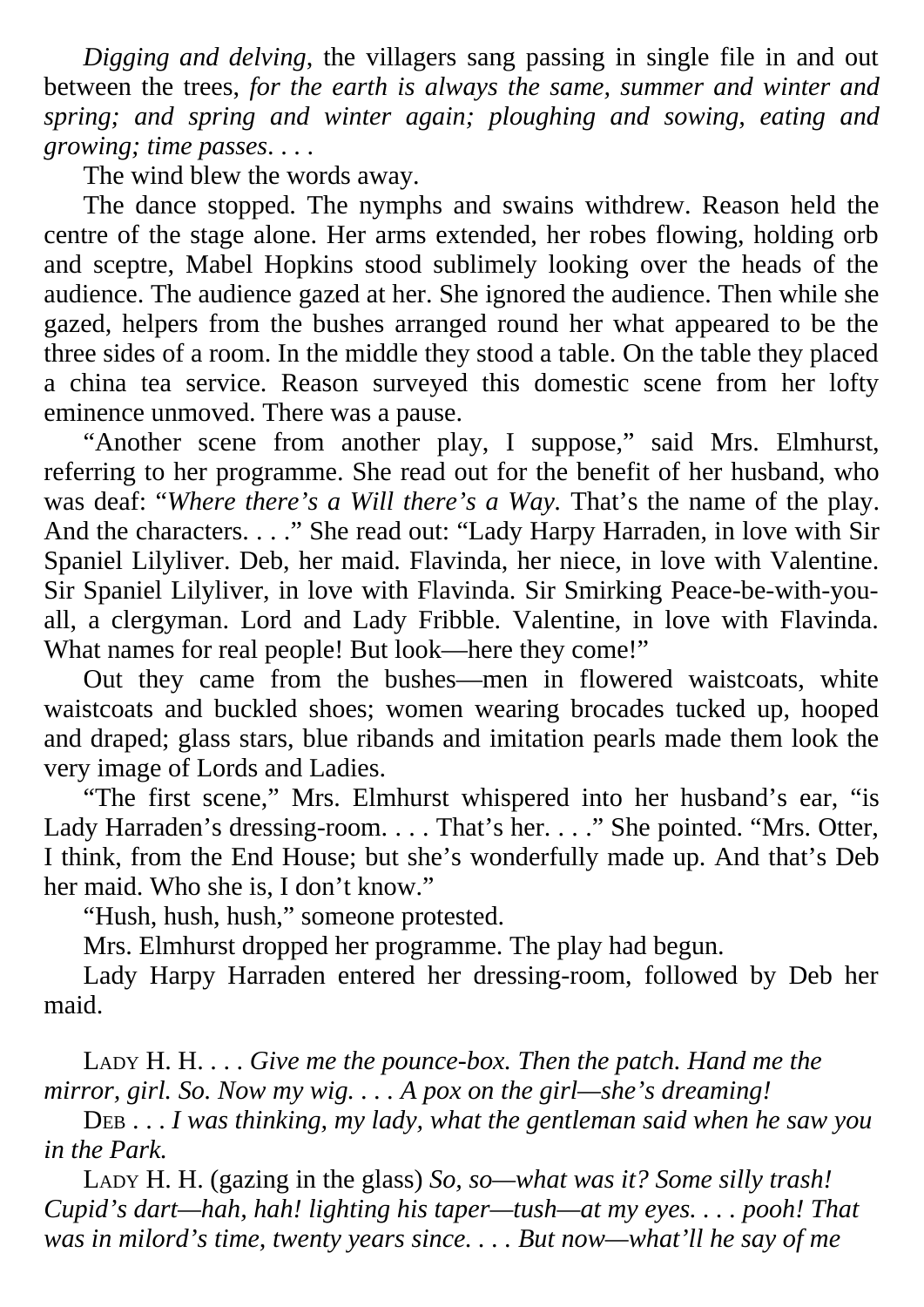*now?* (She looks in the mirror) *Sir Spaniel Lilyliver, I mean . . .* (a rap at the door) *Hark! That's his chaise at the door. Run child. Don't stand gaping.*

DEB . . . (going to the door) *Say? He'll rattle his tongue as a gambler rattles dice in a box. He'll find no words to fit you. He'll stand like a pig in a poke. . . . Your servant, Sir Spaniel.*

Enter Sir Spaniel.

SIR S. L. . . . *Hail, my fair Saint! What, out o' bed so early? Methought, as I came along the Mall the air was something brighter than usual. Here's the reason. . . . Venus, Aphrodite, upon my word a very galaxy, a constellation! As I'm a sinner, a very Aurora Borealis!*

(He sweeps his hat off.)

LADY H. H. *Oh flatterer, flatterer! I know your ways. But come. Sit down. . . . A glass of Aqua Vitae. Take this seat, Sir Spaniel. I've something very private and particular to say to you. . . . You had my letter, Sir?* SIR S. L. . . . *Pinned to my heart!*

(He strikes his breast.)

LADY H. H. . . . *I have a favour to ask of you, Sir.*

SIR S. L. . . . (singing) *What favour could fair Chloe ask that Damon would not get her? . . . A done with rhymes. Rhymes are still-a-bed. Let's speak prose. What can Asphodilla ask of her plain servant Lilyliver? Speak out, Madam. An ape with a ring in his nose, or a strong young jackanapes to tell tales of us when we're no longer here to tell truth about ourselves?*

LADY H. H. (flirting her fan) *Fie, fie, Sir Spaniel. You make me blush—you do indeed. But come closer.* (She shifts her seat nearer to him.) *We don't want the whole world to hear us.*

SIR S. L. (aside) *Come closer? A pox on my life! The old hag stinks like a red herring that's been stood over head in a tar barrel!* (Aloud) *Your meaning, Madam? You were saying?*

LADY H. H. *I have a niece, Sir Spaniel, Flavinda by name.*

SIR S. L. (aside) *Why that's the girl I love, to be sure!* (Aloud) *You have a niece, madam? I seem to remember hearing so. An only child, left by your brother, so I've heard, in your Ladyship's charge—him that perished at sea.*

LADY H. H. *The very same Sir. She's of age now and marriageable. I've kept her close as a weevil, Sir Spaniel, wrapped in the sere cloths of her virginity. Only maids about her, never a man to my knowledge, save Clout the*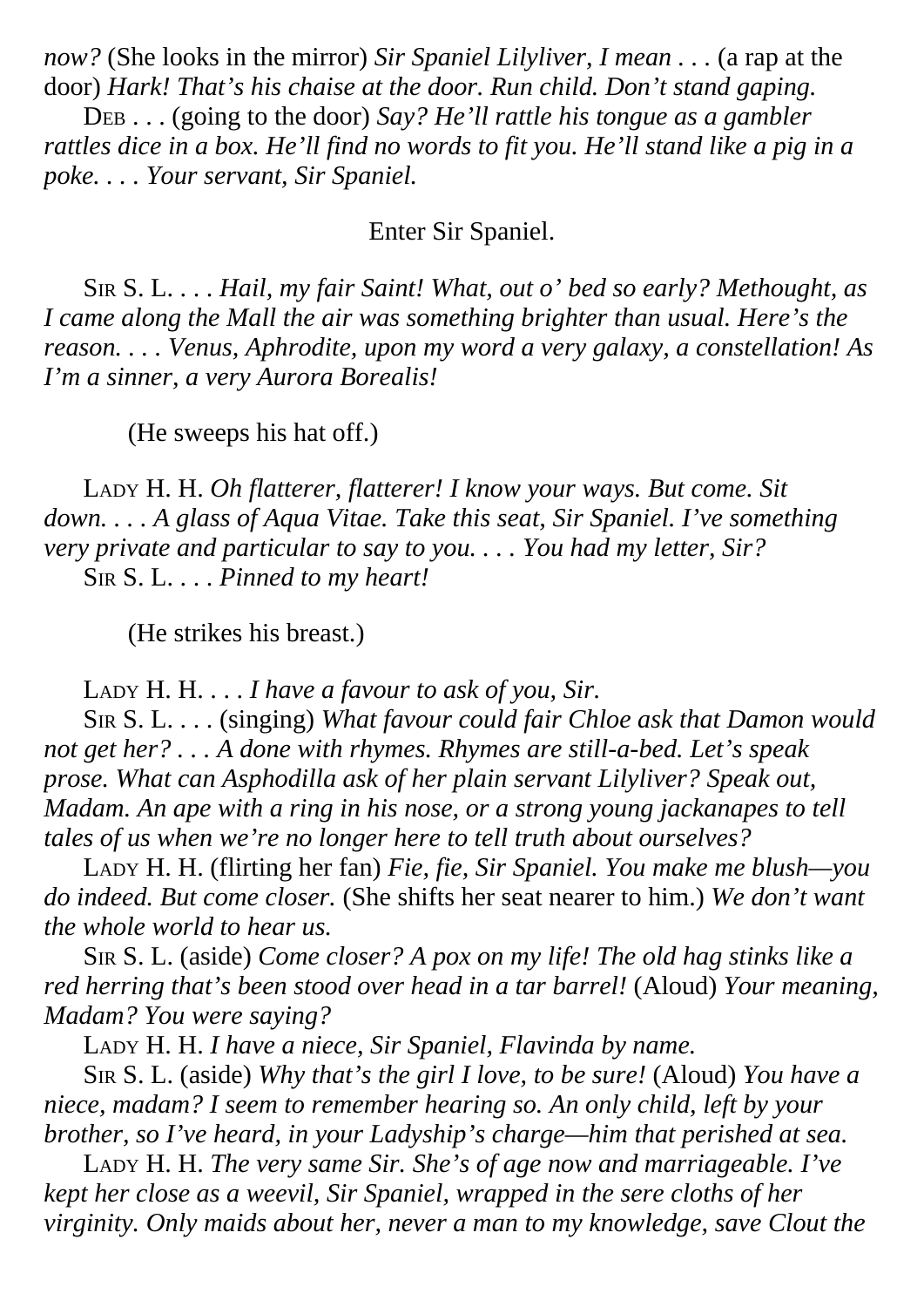*serving man, who has a wart on his nose and a face like a nutgrater. Yet some fool has caught her fancy. Some gilded fly—some Harry, Dick; call him what you will.*

SIR S. L. (aside) *That's young Valentine, I warrant. I caught 'em at the play together.* (Aloud) *Say you so, Madam?*

LADY H. H. *She's not so ill favoured, Sir Spaniel—there's beauty in our line—but that a gentleman of taste and breeding like yourself now might take pity on her.*

SIR S. L. *Saving your presence, Madam. Eyes that have seen the sun are not so easily dazzled by the lesser lights—the Cassiopeias, Aldebarans, Great Bears and so on—A fig for them when the sun's up!*

LADY H. H. (ogling him) *You praise my hair-dresser, Sir, or my ear-rings* (she shakes her head).

SIR S. L. (aside) *She jingles like a she-ass at a fair! She's rigged like a barber's pole of a May Day.* (Aloud) *Your commands, Madam?*

LADY H. H. *Well Sir, 'twas this way Sir. Brother Bob, for my father was a plain country gentleman and would have none of the fancy names the foreigners brought with 'em—Asphodilla I call myself, but my Christian name's plain Sue—Brother Bob, as I was telling you, ran away to sea; and, so they say, became Emperor of the Indies; where the very stones are emeralds and the sheep-crop rubies. Which, for a tenderer-hearted man never lived, he would have brought back with him, Sir, to mend the family fortunes, Sir. But the brig, frigate or what they call it, for I've no head for sea terms, never crossed a ditch without saying the Lord's Prayer backwards, struck a rock. The Whale had him. But the cradle was by the bounty of Heaven washed ashore. With the girl in it; Flavinda here. What's more to the point, with the Will in it; safe and sound; wrapped in parchment. Brother Bob's Will. Deb there! Deb I say! Deb!*

(She hollas for Deb)

SIR S. L. (aside) *Ah hah! I smell a rat! A will, quotha! Where there's a Will there's a Way.*

LADY H. H. (bawling) *The Will, Deb! The Will! In the ebony box by the right hand of the escritoire opposite the window. . . . A pox on the girl! She's dreaming. It's these romances, Sir Spaniel—these romances. Can't see a candle gutter but its her heart that's melting, or snuff a wick without reciting all the names in Cupid's Calendar . . .*

(Enter Deb carrying a parchment)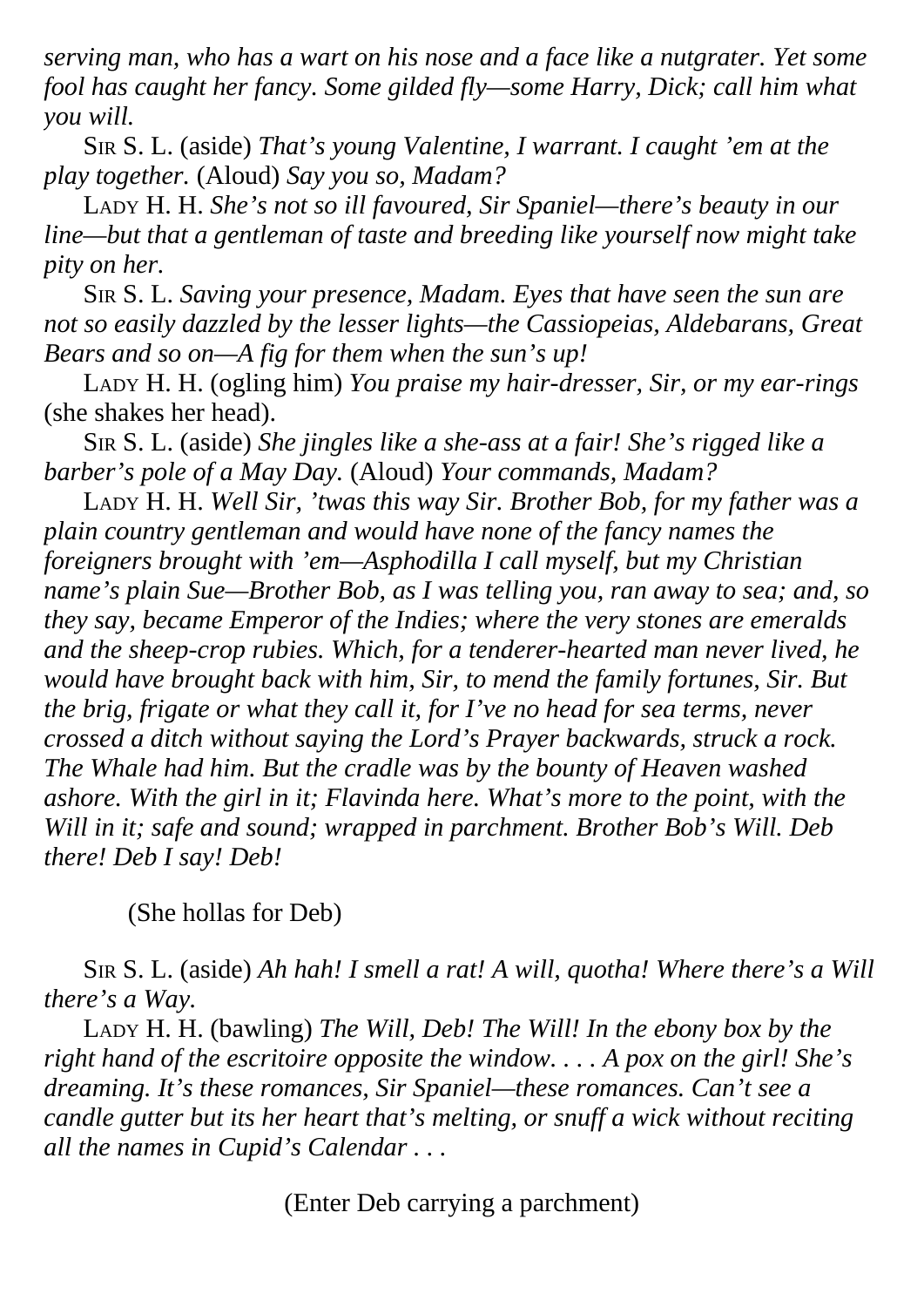LADY H. H. *So . . . Give it here. The Will. Brother Bob's Will* (she mumbles over the Will).

LADY H. H. *To cut the matter short, Sir, for these lawyers even at the Antipodes are a long-winded race——*

SIR S. L. *To match their ears, Ma'am——*

LADY H. H. *Very true, very true. To cut the matter short, Sir, my brother Bob left all he died possessed of to his only child Flavinda; with this proviso, mark ye. That she marry to her Aunt's liking. Her Aunt; that's me. Otherwise, mark ye, all—to wit ten bushels of diamonds; item of rubies; item two hundred square miles of fertile territory bounding the River Amazon to the Nor-Nor-East; item his snuff box; item his flageolet—he was always one to love a tune, sir, Brother Bob; item six Macaws and as many Concubines as he had with him at the time of his decease—all this with other trifles needless to specify he left, mark ye, should she fail to marry to her Aunt's liking—that's me—to found a Chapel, Sir Spaniel, where six poor Virgins should sing hymns in perpetuity for the repose of his soul—which, to speak the truth, Sir Spaniel, poor Brother Bob stands in need of, perambulating the Gulf Stream as he is and consorting with Syrens. But take it; read the Will yourself, Sir.*

SIR S. L. (reading) *"Must marry to her Aunt's liking." That's plain enough.* LADY H. H. *Her Aunt, Sir. That's me. That's plain enough.*

SIR S. L. (aside) *She speaks the truth there!* (Aloud) *You would have me understand, Madam. . . . ?*

LADY H. H. *Hist! Come closer. Let me whisper in your ear . . . You and I have long entertained a high opinion of one another, Sir Spaniel. Played at ball together. Bound our wrists with daisy chains together. If I mind aright, you called me little bride—'tis fifty years since. We might have made a match of it, Sir Spaniel, had fortune favoured. . . . You take my meaning, Sir?*

SIR S. L. *Had it been written in letters of gold, fifty feet high, visible from Paul's Churchyard to the Goat and Compasses at Peckham, it could have been no plainer. . . . Hist, I'll whisper it. I, Sir Spaniel Lilyliver, do hereby bind myself to take thee—what's the name of the green girl that was cast up in a lobster pot covered with seaweed? Flavinda, eh? Flavinda, so—to be my wedded wife . . . O for a lawyer to have it all in writing!*

LADY H. H. *On condition, Sir Spaniel.*

SIR S. L. *On condition, Asphodilla.*

(Both speak together)

*That the money is shared between us.*

LADY H. H. *We want no lawyer to certify that! Your hand on it, Sir Spaniel!* SIR S. L. *Your lips Madam!*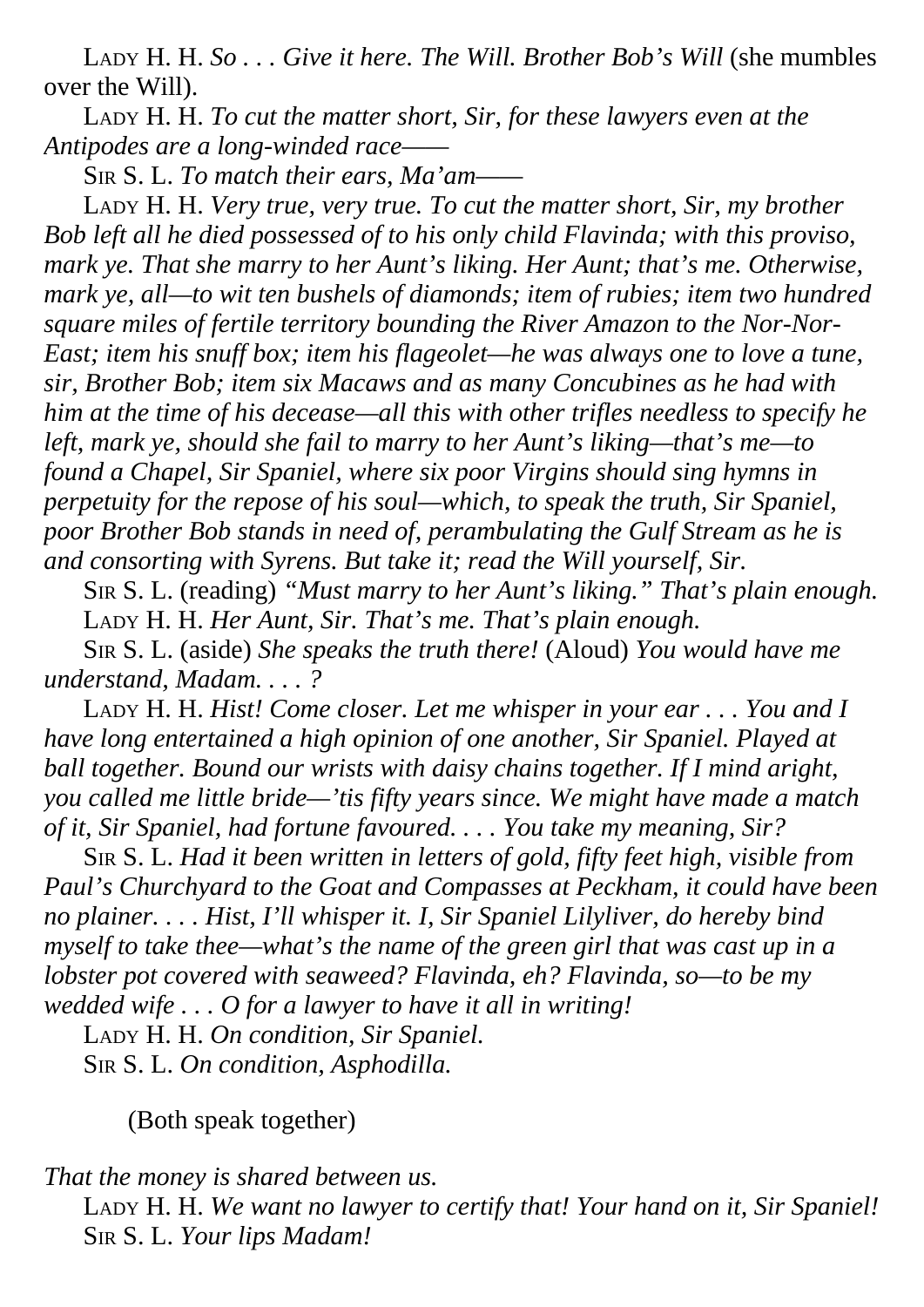(They embrace)

SIR S. L. *Pah! She stinks!*

"Ha! Ha! Ha!" laughed the indigenous old lady in her bathchair.

"Reason, begad! Reason!" exclaimed old Bartholomew, and looked at his son as if exhorting him to give over these womanish vapours and be a man, Sir.

Giles sat straight as a dart, his feet tucked under him.

Mrs. Manresa had out her mirror and lipstick and attended to her lips and nose.

The gramophone, while the scene was removed, gently stated certain facts which everybody knows to be perfectly true. The tune said, more or less, how Eve, gathering her robes about her, stands reluctant still to let her dewy mantle fall. The herded flocks, the tune continued, in peace repose. The poor man to his cot returns, and, to the eager ears of wife and child, the simple story of his toil relates: what yield the furrow bears; and how the team the plover on the nest has spared; while Wat her courses ran; and speckled eggs in the warm hollow lay. Meanwhile the good wife on the table spreads her simple fare; and to the shepherd's flute, from toil released, the nymphs and swains join hands and foot it on the green. Then Eve lets down her sombre tresses brown and spreads her lucent veil o'er hamlet, spire, and mead, etc., etc. And the tune repeated itself once more.

The view repeated in its own way what the tune was saying. The sun was sinking; the colours were merging; and the view was saying how after toil men rest from their labours; how coolness comes; reason prevails; and having unharnessed the team from the plough, neighbours dig in cottage gardens and lean over cottage gates.

The cows, making a step forward, then standing still, were saying the same thing to perfection.

Folded in this triple melody, the audience sat gazing; and beheld gently and approvingly without interrogation, for it seemed inevitable, a box tree in a green tub take the place of the ladies' dressing-room; while on what seemed to be a wall, was hung a great clock face; the hands pointing to three minutes to the hour; which was seven.

Mrs. Elmhurst roused herself from her reverie; and looked at her programme.

"Scene Two. The Mall," she read out. "Time; early morning. Enter Flavinda. Here she comes!"

Here came Millie Loder (shop assistant at Messrs. Hunt and Dicksons,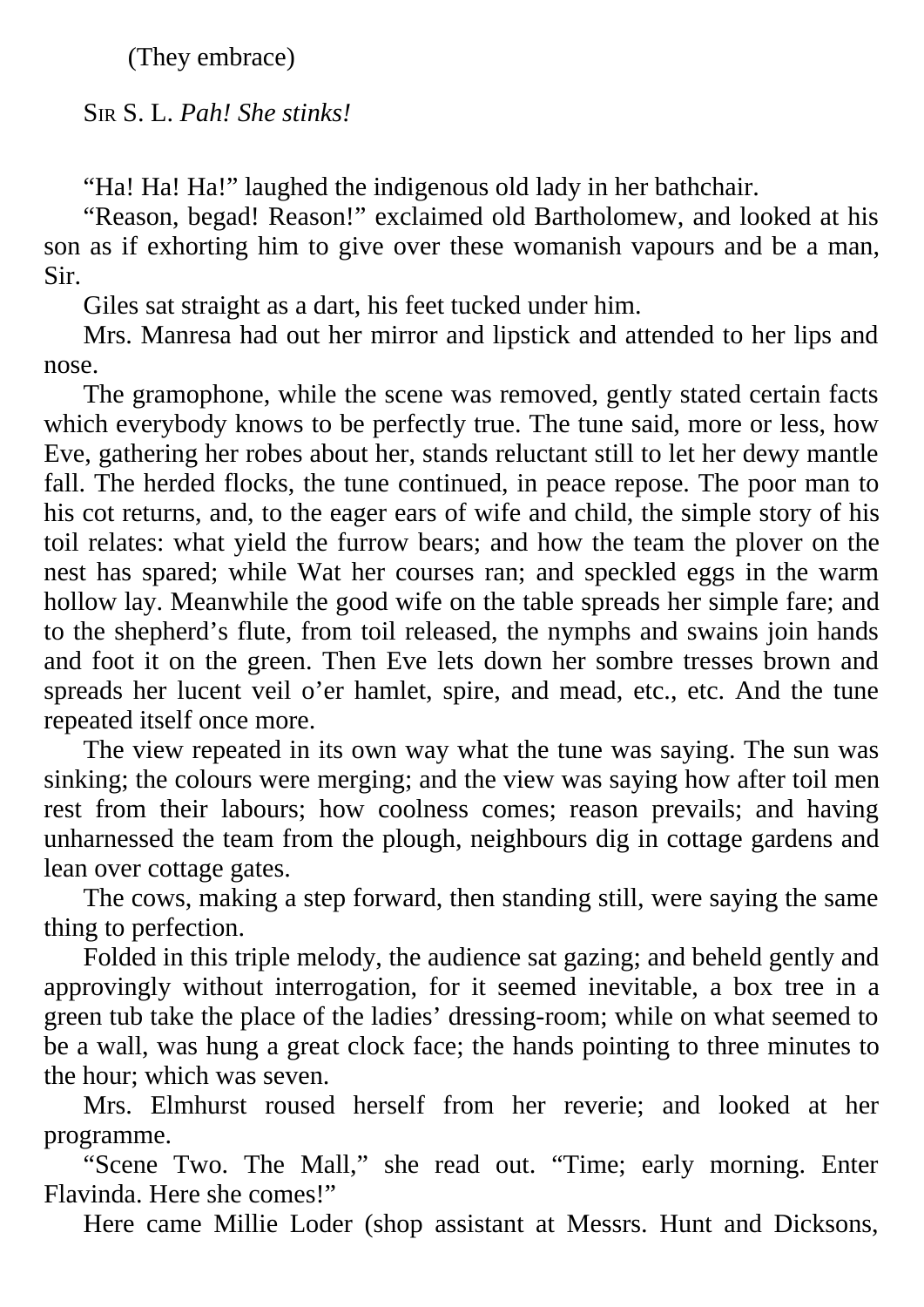drapery emporium), in sprigged satin, representing Flavinda.

FLAV. *Seven he said, and there's the clock's word for it. But Valentine where's Valentine? La! How my heart beats! Yet it's not the time o' day, for I'm often afoot before the sun's up in the meadows . . . See—the fine folk passing! All a-tiptoeing like peacocks with spread tails! And I in my petticoat that looked so fine by my Aunt's cracked mirror. Why, here it's a dish clout . . . And they heap their hair up like a birthday cake stuck about with candles. . . . That's a diamond—that's a ruby . . . Where's Valentine? The Orange Tree in the Mall, he said. The tree—there. Valentine—nowhere. That's a courtier, I'll warrant, that old fox with his tail between his legs. That's a serving wench out without her master's knowledge. That's a man with a broom to sweep paths for the fine ladies' flounces . . . La! the red in their cheeks! They never got that in the fields, I warrant! O faithless, cruel, hard-hearted Valentine. Valentine! Valentine!*

(She wrings her hands, turning from side to side.)

*Didn't I leave my bed a-tiptoe and steal like a mouse in the wainscot for fear of waking Aunt? And lard my hair from her powder box? And scrub my cheeks to make 'em shine? And lie awake watching the stars climb the chimney pots? And give my gold guinea that Godfather hid behind the mistletoe last Twelfth Night to Deb so she shouldn't tell on me? And grease the key in the lock so that Aunt shouldn't wake and shriek Flavvy! Flavvy! Val, I say Val——That's him coming. . . . No, I could tell him a mile off the way he strides the waves like what d'you call him in the picture book. . . . That's not Val. . . . That's a cit; that's a fop; raising his glass, prithee, to have his fill of me . . . I'll be home then . . . No, I won't . . . That's to play the green girl again and sew samplers . . . I'm of age, ain't I, come Michaelmas? Only three turns of the moon and I inherit . . . Didn't I read it in the Will the day the ball bounced on top of the old chest where Aunt keeps her furbelows, and the lid opened? . . . "All I die possessed of to my Daughter . . ." So far I'd read when the old lady came tapping down the passage like a blind man in an alley. . . . I'm no castaway, I'd have you know, Sir; no fishtailed mermaid with a robe of seaweed, at your mercy. I'm a match for any of 'em—the chits you dally with, and bid me meet you at the Orange Tree when you're drowsing the night off* spent in their arms.  $\ldots$  Fie upon you, Sir, making sport with a poor girl so.  $\ldots$ *I'll not cry, I swear I won't. I'll not brew a drop of the salt liquid for a man who's served me so. . . . Yet to think on't—how we hid in the dairy the day the cat jumped. And read romances under the holly tree. La! how I cried when the Duke left poor Polly. . . . And my Aunt found me with eyes like red jellies.*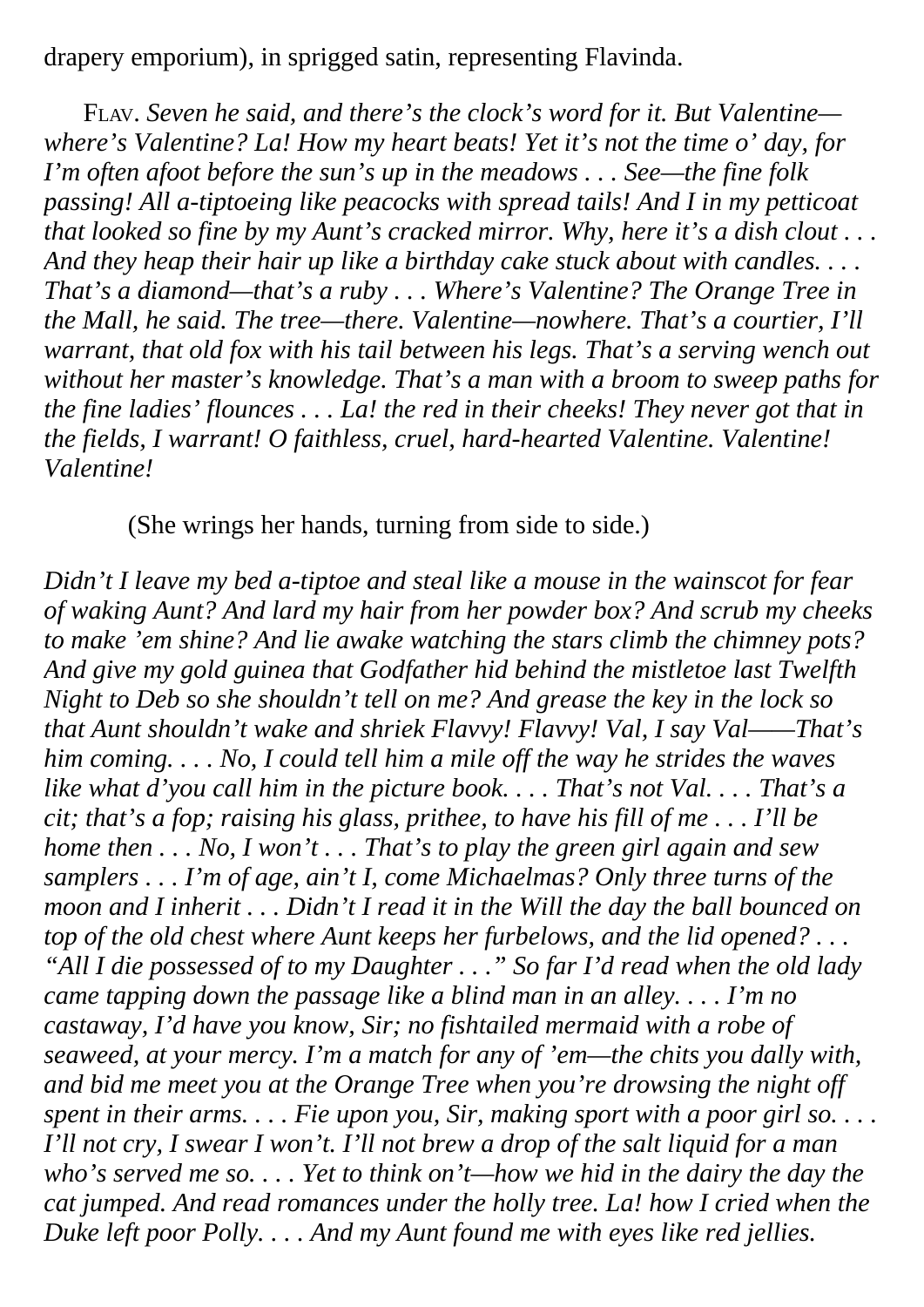*"What stung, niece?" says she. And cried "Quick Deb, the blue bag." I told ye* ... La, to think I read it all in a book and cried for another! ... Hist, what's *there among the trees? It's come—it's gone. The breeze is it? In the shade now —in the sun now. . . . Valentine on my life! It's he! Quick, I'll hide. Let the tree conceal me!*

(Flavinda hides behind the tree.)

He's here  $\dots$  He turns  $\dots$  He casts about  $\dots$  He's lost the scent  $\dots$  He gazes *—this way, that way. . . . Let him feast his eyes on the fine faces—taste 'em,* sample 'em, say: "That's the fine lady I danced with . . . that I lay with . . . that *I kissed under the mistletoe . . ." Ha! How he spews 'em out! Brave Valentine! How he casts his eyes upon the ground! How his frowns become him! "Where's Flavinda?" he sighs. "She I love like the heart in my breast." See him pull his watch out! "O faithless wretch!" he sighs. See how he stamps the earth! Now turns on his heel. . . . He sees me—no, the sun's in his eyes. Tears fill 'em . . . Lord, how he fingers his sword! He'll run it through his breast like the Duke in the story book! . . . Stop, Sir, stop!*

(She reveals herself)

VALENTINE. . . . *O Flavinda, O!* FLAVINDA. . . . *O Valentine, O!*

(They embrace)

The clock strikes nine.

"All that fuss about nothing!" a voice exclaimed. People laughed. The voice stopped. But the voice had seen; the voice had heard. For a moment Miss La Trobe behind her tree glowed with glory. The next, turning to the villagers who were passing in and out between the trees, she barked:

"Louder! Louder!"

For the stage was empty; the emotion must be continued; the only thing to continue the emotion was the song; and the words were inaudible.

"Louder! Louder!" She threatened them with her clenched fists.

*Digging and delving* (they sang), *hedging and ditching, we pass. . . . Summer and winter, autumn and spring return . . . All passes hut we, all changes . . . hut we remain forever the same . . .* (the breeze blew gaps between their words.)

"Louder, louder!" Miss La Trobe vociferated.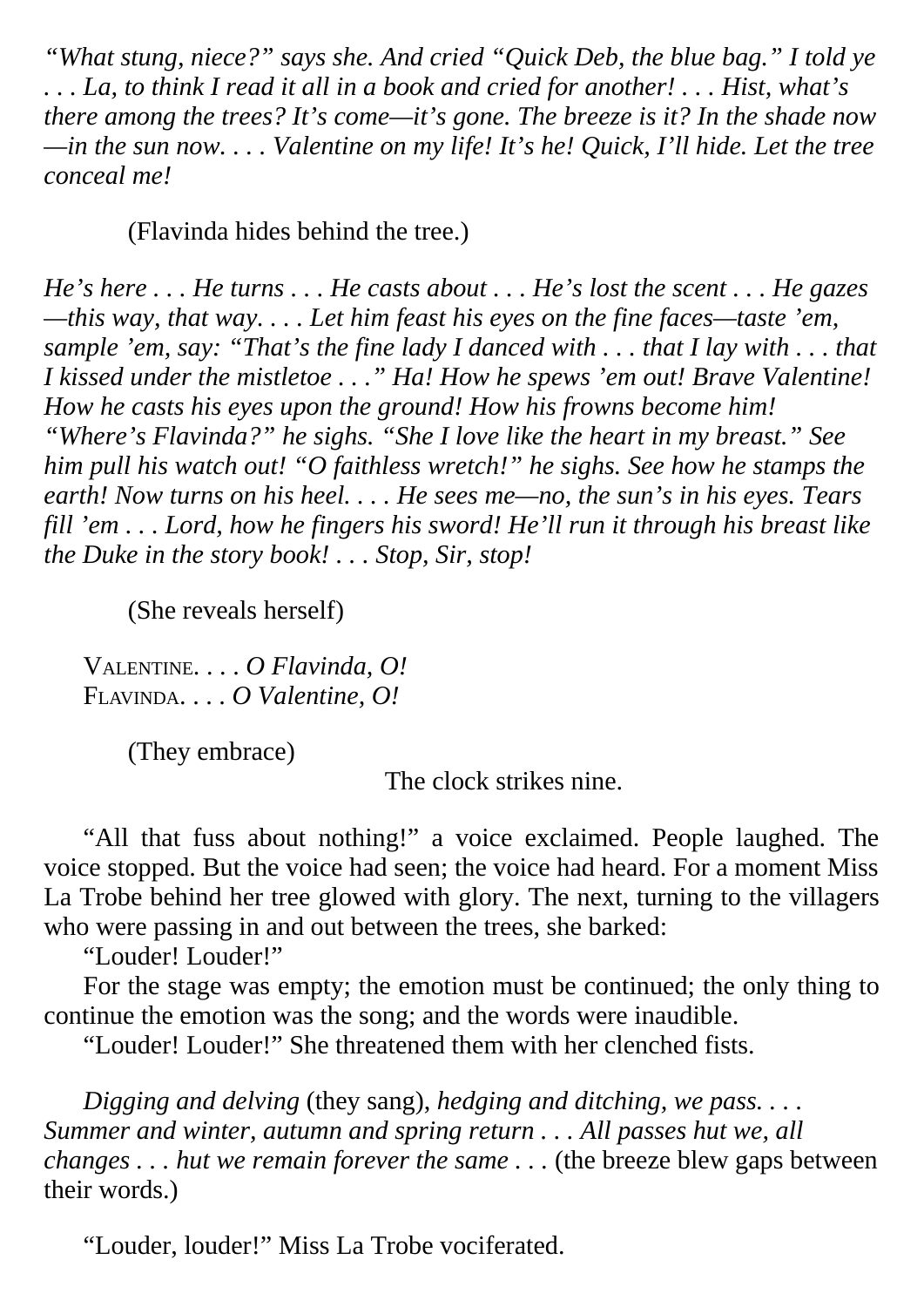*Palaces tumble down* (they resumed), *Babylon, Nineveh, Troy . . . And Cæsar's great house . . . all fallen they lie . . . Where the plover nests was the arch. . . . through which the Romans trod . . . Digging and delving we break with the share of the plough the clod . . . Where Clytemnestra watched for her* Lord  $\ldots$  saw the beacons blaze on the hills  $\ldots$  we see only the clod  $\ldots$ *Digging and delving we pass. . . . and the Queen and the Watch Tower fall . . . for Agamemnon has ridden away. . . . Clytemnestra is nothing but. . . .*

The words died away. Only a few great names—Babylon, Nineveh, Clytemnestra, Agamemnon, Troy—floated across the open space. Then the wind rose, and in the rustle of the leaves even the great words became inaudible; and the audience sat staring at the villagers, whose mouths opened, but no sound came.

And the stage was empty. Miss La Trobe leant against the tree, paralyzed. Her power had left her. Beads of perspiration broke on her forehead. Illusion had failed. "This is death," she murmured, "death."

Then suddenly, as the illusion petered out, the cows took up the burden. One had lost her calf. In the very nick of time she lifted her great moon-eyed head and bellowed. All the great moon-eyed heads laid themselves back. From cow after cow came the same yearning bellow. The whole world was filled with dumb yearning. It was the primeval voice sounding loud in the ear of the present moment. Then the whole herd caught the infection. Lashing their tails, blobbed like pokers, they tossed their heads high, plunged and bellowed, as if Eros had planted his dart in their flanks and goaded them to fury. The cows annihilated the gap; bridged the distance; filled the emptiness and continued the emotion.

Miss La Trobe waved her hand ecstatically at the cows.

"Thank Heaven!" she exclaimed.

Suddenly the cows stopped; lowered their heads, and began browsing. Simultaneously the audience lowered their heads and read their programmes.

"The producer," Mrs. Elmhurst read out for her husband's benefit, "craves the indulgence of the audience. Owing to lack of time a scene has been omitted; and she begs the audience to imagine that in the interval Sir Spaniel Lilyliver has contracted an engagement with Flavinda; who had been about to plight her troth; when Valentine, hidden inside the grandfather's clock, steps forward; claims Flavinda as his bride; reveals the plot to rob her of her inheritance; and, during the confusion that ensues, the lovers fly together, leaving Lady Harpy and Sir Spaniel alone together."

"We're asked to imagine all that," she said, putting down her glasses.

"That's very wise of her," said Mrs. Manresa, addressing Mrs. Swithin. "If she'd put it all in, we should have been here till midnight. So we've got to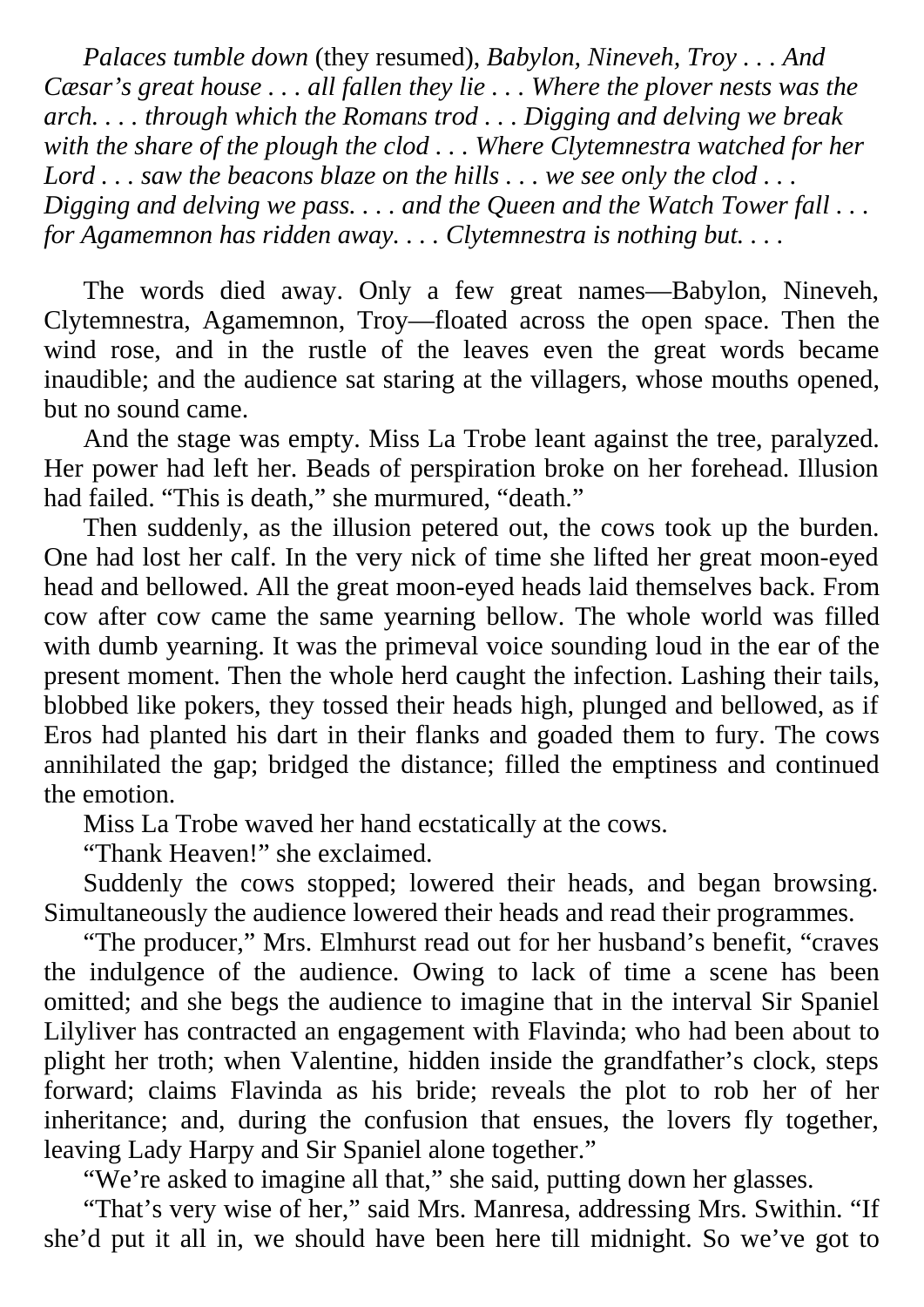imagine, Mrs. Swithin." She patted the old lady on the knee.

"Imagine?" said Mrs. Swithin. "How right! Actors show us too much. The Chinese, you know, put a dagger on the table and that's a battle. And so Racine . . ."

"Yes, they bore one stiff," Mrs. Manresa interrupted, scenting culture, resenting the snub to the jolly human heart. "T'other day I took my nephew such a jolly boy at Sandhurst—to *Pop Goes the Weasel*. Seen it?" She turned to Giles.

"Up and down the City Road," he hummed by way of an answer.

"Did your Nanny sing that!" Mrs. Manresa exclaimed. "Mine did. And when she said 'Pop' she made a noise like a cork being drawn from a gingerbeer bottle. Pop!"

She made the noise.

"Hush, hush," someone whispered.

"Now I'm being naughty and shocking your aunt," she said. "We must be good and attend. This is Scene Three. Lady Harpy Harraden's Closet. The sound of horses' hooves is heard in the distance."

The sound of horses' hooves, energetically represented by Albert the idiot with a wooden spoon on a tray, died away.

LADY H. H. *Half-way to Gretna Green already! O my deceitful niece! You that I rescued from the brine and stood on the hearthstone dripping! O that the whale had swallowed you whole! Perfidious porpoise, O! Didn't the Horn book teach you Honour thy Great Aunt? How have you misread it and misspelt it, learnt thieving and cheating and reading of wills in old boxes and hiding of rascals in honest time-pieces that have never missed a second since King Charles's day! O Flavinda! O porpoise, O!*

SIR S. L. (trying to pull on his jack boots) *Old—old—old. He called me "old"—"To your bed, old fool, and drink hot posset!"*

LADY H. H. *And she, stopping at the door and pointing the finger of scorn at me said "old," Sir—"woman" Sir—I that am in the prime of life and a lady!*

SIR S. L. (tugging at his boots) *But I'll be even with him. I'll have the law on' em! I'll run 'em to earth . . .*

(He hobbles up and down, one boot on, one boot off.)

LADY H. H. (laying her hand on his arm) *Have mercy on your gout, Sir Spaniel. Bethink you, Sir—let's not run mad, we that are on the sunny side of fifty. What's this youth they prate on? Nothing but a goose feather blown on a north wind. Sit you down, Sir Spaniel. Rest your leg—so——*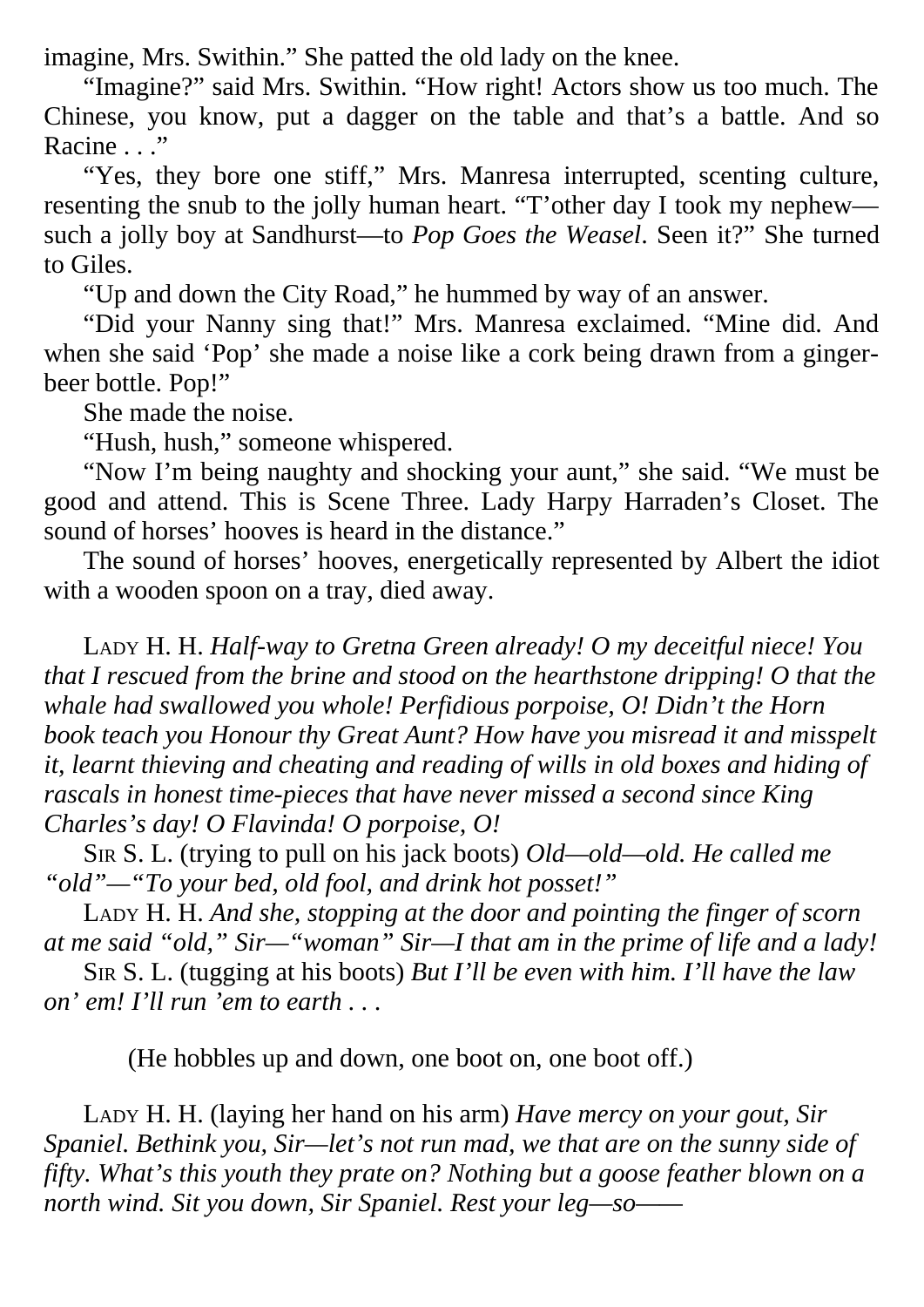(She pushes a cushion under his leg)

SIR S. L. *"Old" he called me . . . jumping from the clock like a jack-in-thebox . . . And she, making mock of me, points to my leg and cries "Cupid's darts, Sir Spaniel, Cupid's darts." O that I could braise 'em in a mortar and serve 'em up smoking hot on the altar of—O my gout, O my gout!*

LADY H. H. *This talk, Sir, ill befits a man of sense. Bethink you, Sir, only t'other day you were invoking—ahem—the Constellations. Cassiopeia, Aldebaran; the Aurora Borealis . . . It's not to be denied that one of 'em has left her sphere, has shot, has eloped, to put it plainly, with the entrails of a time-piece, the mere pendulum of a grandfather's clock. But, Sir Spaniel, there are some stars that—ahem—stay fixed; that shine, to put it in a nutshell, never so bright as by a sea-coal fire on a brisk morning.*

SIR S. L. *O that I were five and twenty with a sharp sword at my side!*

LADY H. H. (bridling) *I take your meaning, Sir. Te hee—To be sure, I regret it as you do. But youth's not all. To let you into a secret, I've passed the meridian myself. Am on t'other side of the Equator too. Sleep sound o' nights without turning. The dog days are over. . . . But bethink you, Sir. Where there's a will there's a way.*

SIR S. L. *God's truth Ma'am . . . ah my foot's like a burning, burning horseshoe on the devil's anvil ah!—what's your meaning?*

LADY H. H. *My meaning, Sir? Must I disrupt my modesty and unquilt that which has been laid in lavender since, my lord, peace be to his name—'tis twenty years since—was lapped in lead? In plain words, Sir, Flavinda's flown. The cage is empty. But we that have bound our wrists with cowslips might join 'em with a stouter chain. To have done with fallals and figures. Here am I, Asphodilla—but my plain name Sue. No matter what my name is—Asphodilla or Sue—here am I, hale and hearty, at your service. Now that the plot's out, Brother Bob's bounty must go to the virgins. That's plain. Here's Lawyer Quill's word for it. "Virgins . . . in perpetuity . . . sing for his soul." And I warrant you, he has need of it . . . But no matter. Though we have thrown that to the fishes that might have wrapped us in lamb's-wool, I'm no beggar. There's messuages; tenements; napery; cattle; my dowry; an inventory. I'll show you; engrossed on parchment; enough I'll warrant you to keep us handsomely, for what's to run of our time, as husband and wife.*

SIR S. L. *Husband and wife! So that's the plain truth of it! Why, Madam, I'd rather lash myself to a tar barrel, be bound to a thorn tree in a winter's gale. Faugh!*

LADY H. H. *. . . A tar barrel, quotha! A thorn tree—quotha! Tou that were harping on galaxies and milky ways! You that were swearing I outshone 'em all! A pox on you—you faithless! You shark, you! You serpent in jack boots,*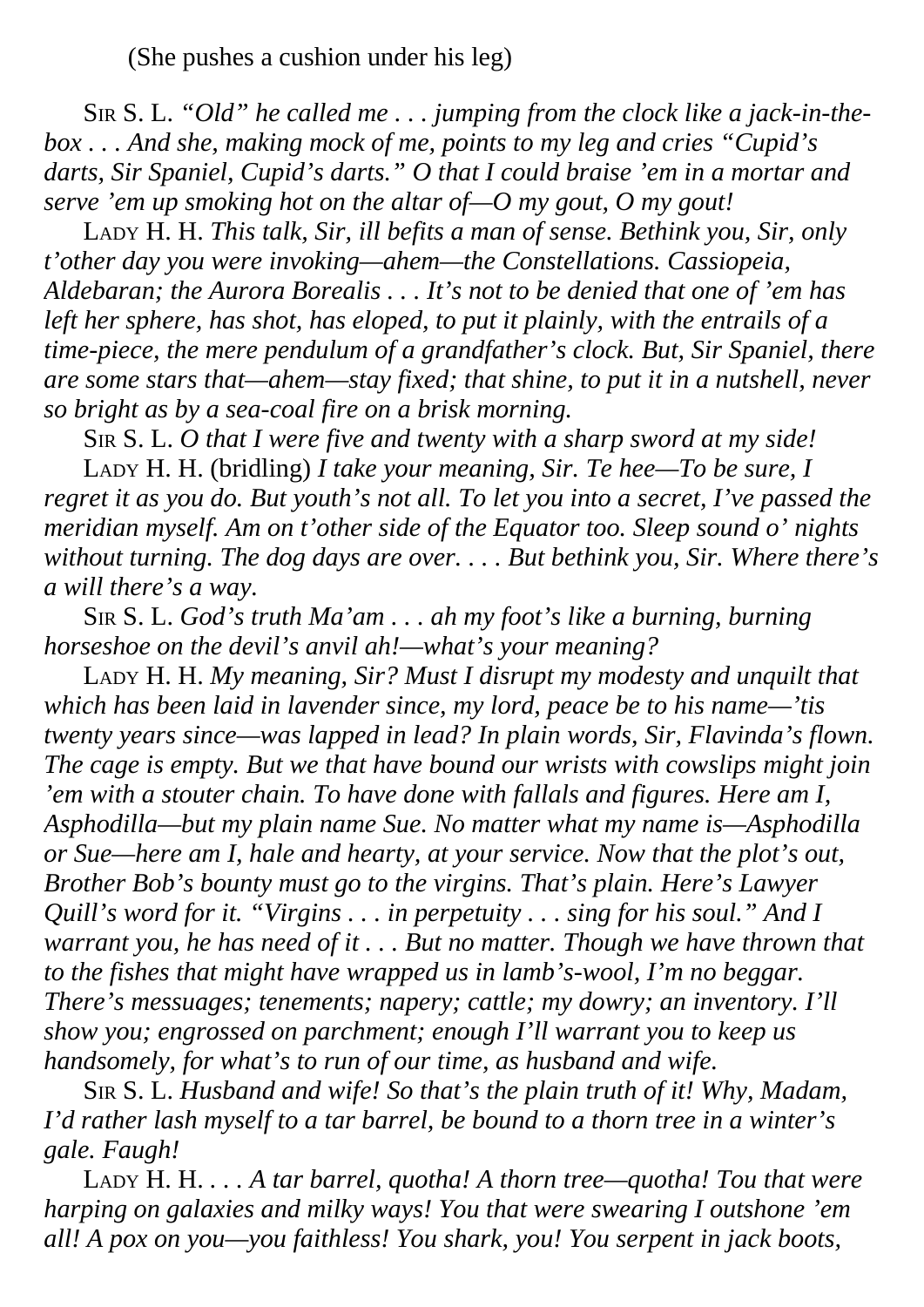*you! So you won't have me? Reject my hand do you?*

(She proffers her hand; he strikes it from him.)

SIR S. L. *. . . Hide your chalk stones in a woollen mit! pah! I'll none of 'em! Were they diamond, pure diamond, and half the habitable globe and all its concubines strung in string round your throat I'd none of it . . . none of it. Unhand me, scritch owl, witch, vampire! Let me go!*

LADY H. H. . . . *So all your fine words were tinsel wrapped round a Christmas cracker!*

SIR S. L. . . . *Bells hung on an ass's neck! Paper roses on a barber's pole* ... O my foot, my foot ... Cupid's darts, she mocked me ... Old, old, he *called me old . . .*

(He hobbles away)

LADY H. H. (left alone) *All gone. Following the wind. He's gone; she's gone; and the old clock that the rascal made himself into a pendulum for is the only one of 'em all to stop. A pox on 'em—turning an honest woman's house into a brothel. I that was Aurora Borealis am shrunk to a tar barrel. I that was Cassiopeia am turned to a she-ass. My head turns. There's no trusting man nor woman; nor fine speeches; nor fine looks. Off comes the sheep's skin; out creeps the serpent. Get ye to Gretna Green; couch on the wet grass and breed vipers. My head spins . . . Tar barrels, quotha. Cassiopeia . . . Chalk stones . . . Andromeda . . . Thorn trees. . . . Deb, I say, Deb* (She holloas) *Unlace me. I'm* fit to burst . . . Bring me my green baize table and set the cards. . . . And my fur *lined slippers, Deb. And a dish of chocolate. . . . I'll be even with 'em . . . I'll outlive 'em all . . . Deb, I say! Deb! A pox on the girl! Can't she hear me? Deb, I say, you gipsy's spawn that I snatched from the hedge and taught to sew samplers! Deb! Deb!*

(She throws open the door leading to the maid's closet)

*Empty! She's gone too! . . . Hist, what's that on the dresser?*

(She picks up a scrap of paper and reads)

*"What care I for your goose-feather bed? I'm off with the raggle-taggle gipsies, O! Signed: Deborah, one time your maid." So! She that I fed on apple parings and crusts from my own table, she that I taught to play cribbage and sew chemises . . . she's gone too. O ingratitude, thy name is Deborah! Who's to wash the dishes now; who's to bring me my posset now, suffer my temper*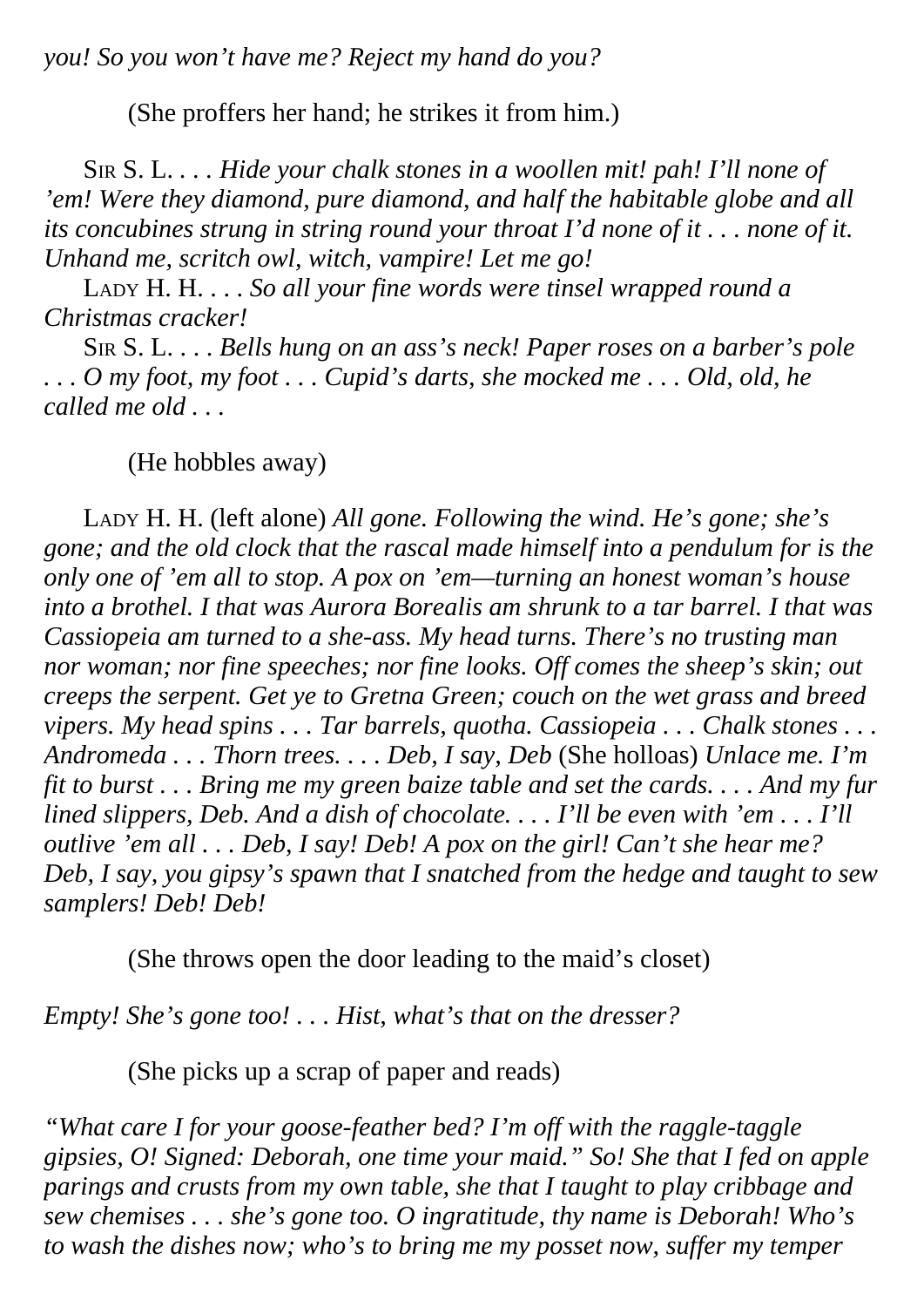*and unlace my stays? . . . All gone. I'm alone then. Sans niece, sans lover, and sans maid.*

*And so to end the play, the moral is, The God of love is full of tricks; Into the foot his dart he sticks, But the way of the will is plain to see; Let holy virgins hymn perpetually: "Where there's a will there's a way." Good people all, farewell.*

(dropping a curtsey, Lady H. H. withdrew)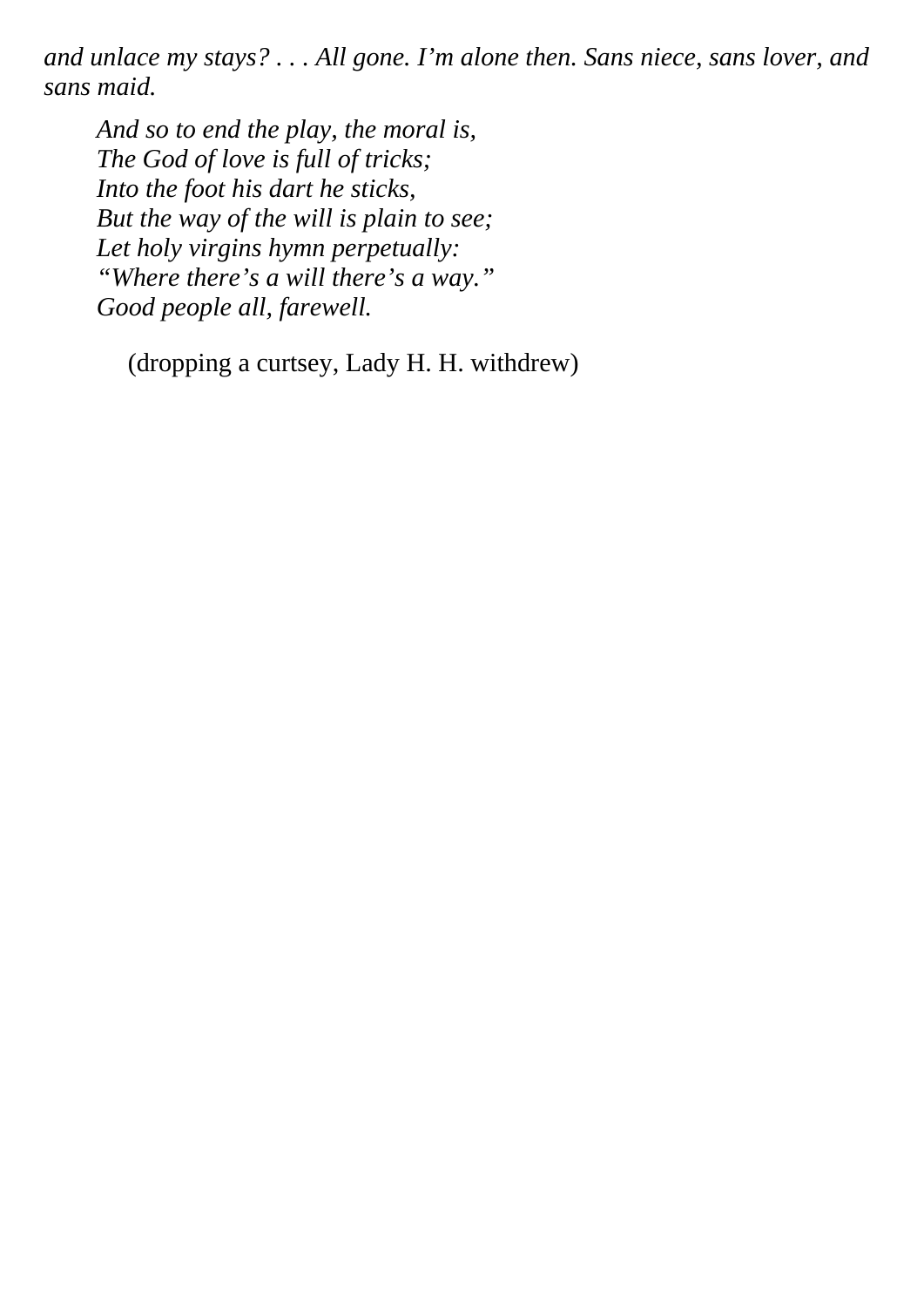The scene ended. Reason descended from her plinth. Gathering her robes about her, serenely acknowledging the applause of the audience, she passed across the stage; while Lords and Ladies in stars and garters followed after; Sir Spaniel limping escorted Lady Harraden smirking; and Valentine and Flavinda arm in arm bowed and curtsied.

"God's truth!" cried Bartholomew catching the infection of the language. "There's a moral for you!"

He threw himself back in his chair and laughed, like a horse whinnying.

A moral. What? Giles supposed it was: Where there's a Will there's a Way. The words rose and pointed a finger of scorn at him. Off to Gretna Green with his girl; the deed done. Damn the consequences.

"Like to see the greenhouse?" he said abruptly, turning to Mrs. Manresa.

"Love to!" she exclaimed, and rose.

Was there an interval? Yes, the programme said so. The machine in the bushes went chuff, chuff, chuff. And the next scene?

"The Victorian age," Mrs. Elmhurst read out. Presumably there was time then for a stroll round the gardens, even for a look over the house. Yet somehow they felt—how could one put it—a little not quite here or there. As if the play had jerked the ball out of the cup; as if what I call myself was still floating unattached, and didn't settle. Not quite themselves, they felt. Or was it simply that they felt clothes conscious? Skimpy out-of-date voile dresses; flannel trousers; panama hats; hats wreathed with raspberry-coloured net in the style of the Royal Duchess's hat at Ascot seemed flimsy somehow.

"How lovely the clothes were," said someone, casting a last look at Flavinda disappearing. "Most becoming. I wish . . ."

Chuff, chuff, chuff went the machine in the bushes, accurately, insistently.

Clouds were passing across the sky. The weather looked a little unsettled. Hogben's Folly was for a moment ashen white. Then the sun struck the gilt vane of Bolney Minster.

"Looks a little unsettled," said someone.

"Up you get . . . Let's stretch our legs," said another voice. Soon the lawns were floating with little moving islands of coloured dresses. Yet some of the audience remained seated.

"Major and Mrs. Mayhew," Page the reporter noted, licking his pencil. As for the play, he would collar Miss Whatshername and ask for a synopsis. But Miss La Trobe had vanished.

Down among the bushes she worked like a nigger. Flavinda was in her petticoats. Reason had thrown her mantle on a holly hedge. Sir Spaniel was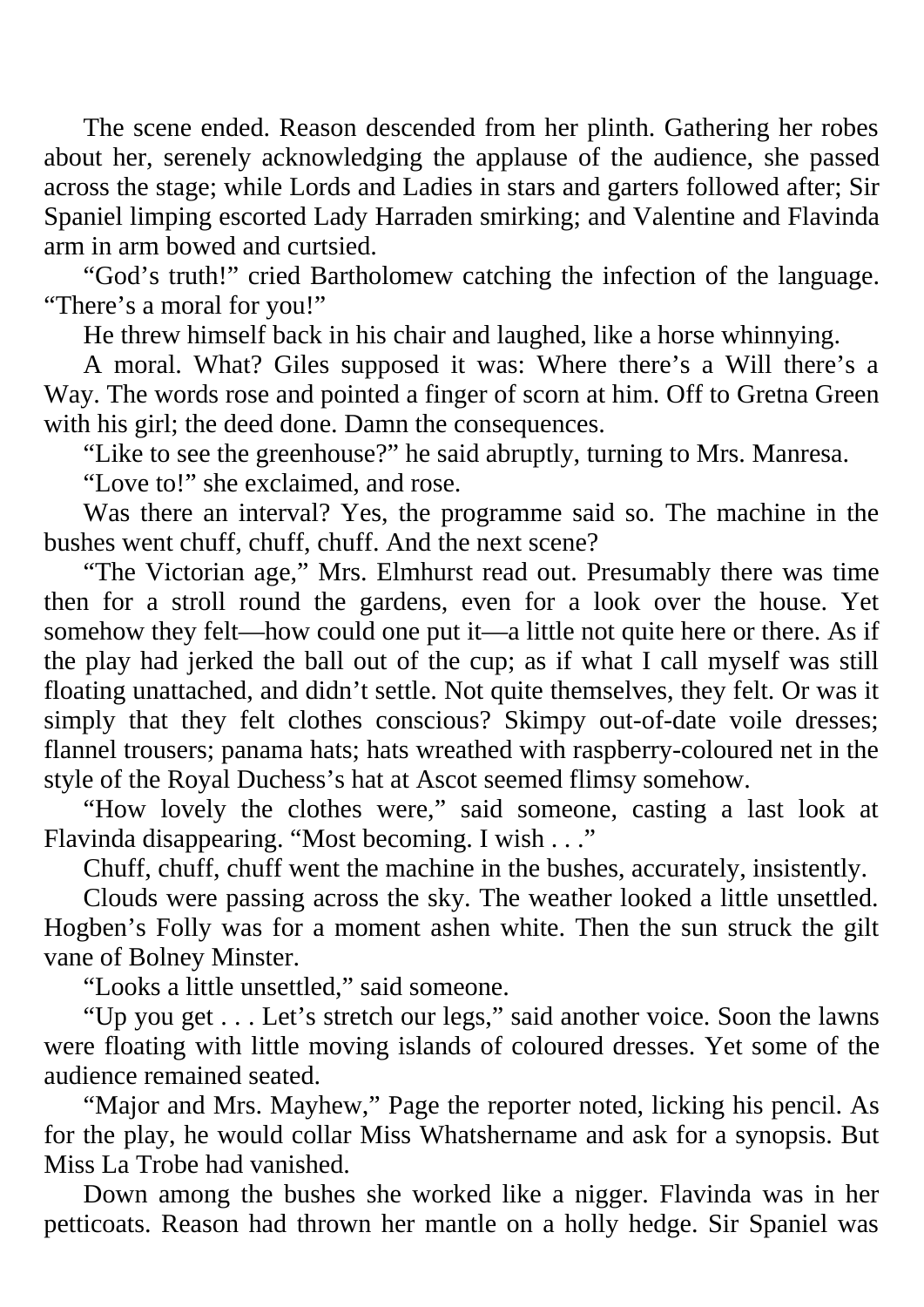tugging at his jack boots. Miss La Trobe was scattering and foraging.

"The Victorian mantle with the bead fringe . . . Where is the damned thing? Chuck it here . . . Now the whiskers . . ."

Ducking up and down she cast her quick bird's eye over the bushes at the audience. The audience was on the move. The audience was strolling up and down. They kept their distance from the dressing-room; they respected the conventions. But if they wandered too far, if they began exploring the grounds, going over the house, then. . . . Chuff, chuff, chuff went the machine. Time was passing. How long would time hold them together? It was a gamble; a risk. . . . And she laid about her energetically, flinging clothes on the grass.

Over the tops of the bushes came stray voices, voices without bodies, symbolical voices they seemed to her, half hearing, seeing nothing, but still, over the bushes, feeling invisible threads connecting the bodiless voices.

"It all looks very black."

"No one wants it—save those damned Germans."

There was a pause.

"I'd cut down those trees . . ."

"How they get their roses to grow!"

"They say there's been a garden here for five hundred years . . ."

"Why even old Gladstone, to do him justice . . ."

Then there was silence. The voices passed the bushes. The trees rustled. Many eyes, Miss La Trobe knew, for every cell in her body was absorbent, looked at the view. Out of the corner of her eye she could see Hogben's Folly; then the vane flashed.

"The glass is falling," said a voice.

She could feel them slipping through her fingers, looking at the view.

"Where's that damned woman, Mrs. Rogers? Who's seen Mrs. Rogers?" she cried, snatching up a Victorian mantle.

Then, ignoring the conventions, a head popped up between the trembling sprays: Mrs. Swithin's.

"Oh Miss La Trobe!" she exclaimed; and stopped. Then she began again; "Oh Miss La Trobe, I do congratulate you!"

She hesitated. "You've given me . . ." She skipped, then alighted—"Ever since I was a child I've felt . . ." A film fell over her eyes, shutting off the present. She tried to recall her childhood; then gave it up; and, with a little wave of her hand, as if asking Miss La Trobe to help her out, continued: "This daily round; this going up and down stairs; this saying 'What am I going for? My specs? I have 'em on my nose.' . . ."

She gazed at Miss La Trobe with a cloudless old-aged stare. Their eyes met in a common effort to bring a common meaning to birth. They failed; and Mrs. Swithin, laying hold desperately of a fraction of her meaning, said: "What a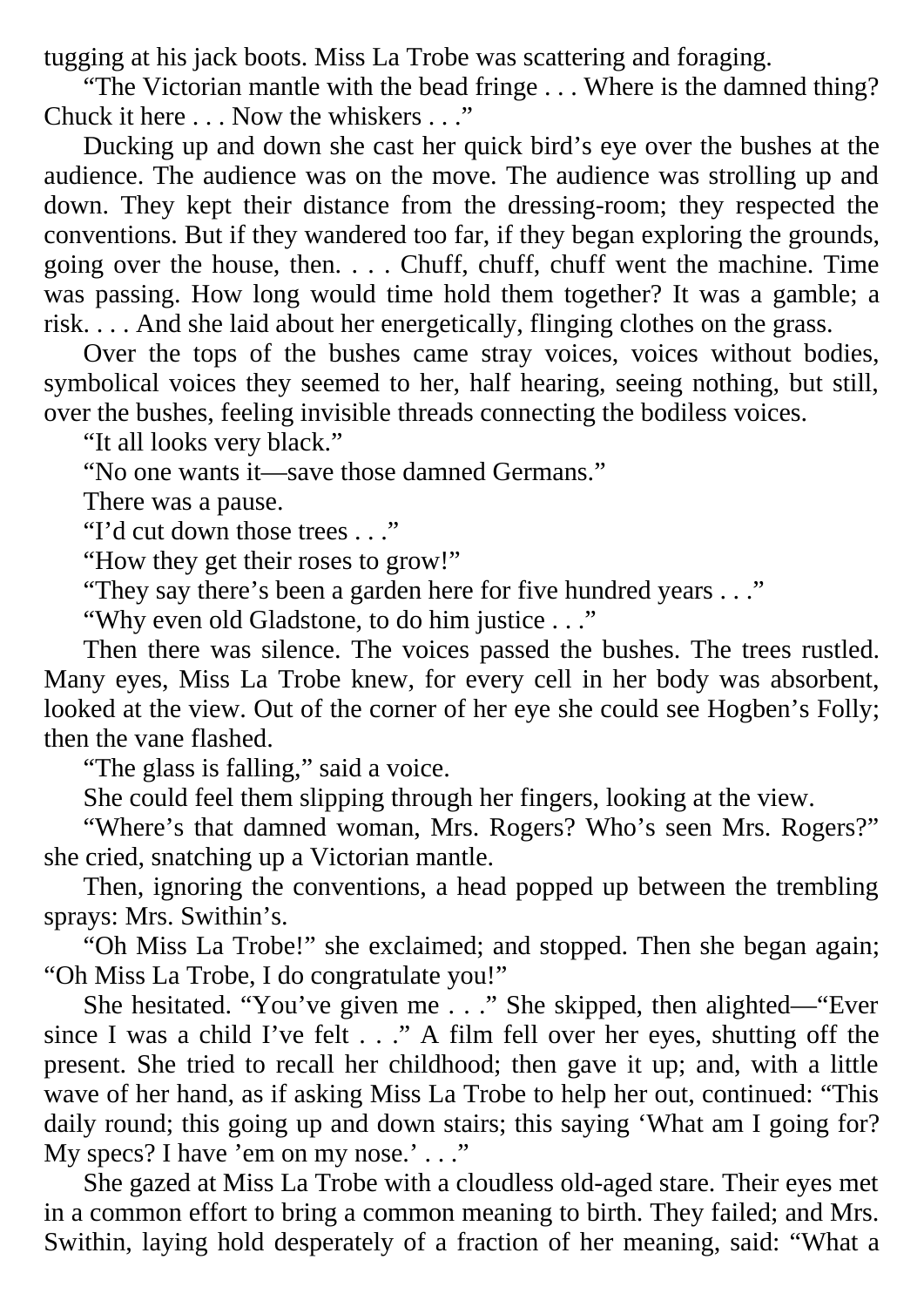small part I've had to play! But you've made me feel I could have played . . . Cleopatra!"

She nodded between the trembling bushes and ambled off.

The villagers winked. "Batty" was the word for old Flimsy, breaking through the bushes.

"I might have been—Cleopatra," Miss La Trobe repeated. "You've stirred in me my unacted part," she meant.

"Now for the skirt, Mrs. Rogers," she said.

Mrs. Rogers stood grotesque in her black stockings. Miss La Trobe pulled the voluminous flounces of the Victorian age over her head. She tied the tapes. "You've twitched the invisible strings," was what the old lady meant; and revealed—of all people—Cleopatra! Glory possessed her. Ah, but she was not merely a twitcher of individual strings; she was one who seethes wandering bodies and floating voices in a cauldron, and makes rise up from its amorphous mass a recreated world. Her moment was on her—her glory.

"There!" she said, tying the black ribbons under Mrs. Rogers' chin. "That's done it! Now for the gentleman. Hammond!"

She beckoned Hammond. Sheepishly he came forward, and submitted to the application of black side whiskers. With his eyes half shut, his head leant back, he looked, Miss La Trobe thought, like King Arthur—noble, knightly, thin.

"Where's the Major's old frock coat?" she asked, trusting to the effect of that to transform him.

Tick, tick, tick, the machine continued. Time was passing. The audience was wandering, dispersing. Only the tick tick of the gramophone held them together. There, sauntering solitary far away by the flower beds was Mrs. Giles escaping.

"The tune!" Miss La Trobe commanded. "Hurry up! The tune! The next tune! Number Ten!"

"Now may I pluck," Isa murmured, picking a rose, "my single flower. The white or the pink? And press it so, twixt thumb and finger. . . ."

She looked among the passing faces for the face of the man in grey. There he was for one second; but surrounded, inaccessible. And now vanished.

She dropped her flower. What single, separate leaf could she press? None. Nor stray by the beds alone. She must go on; and she turned in the direction of the stable.

"Where do I wander?" she mused. "Down what draughty tunnels? Where the eyeless wind blows? And there grows nothing for the eye. No rose. To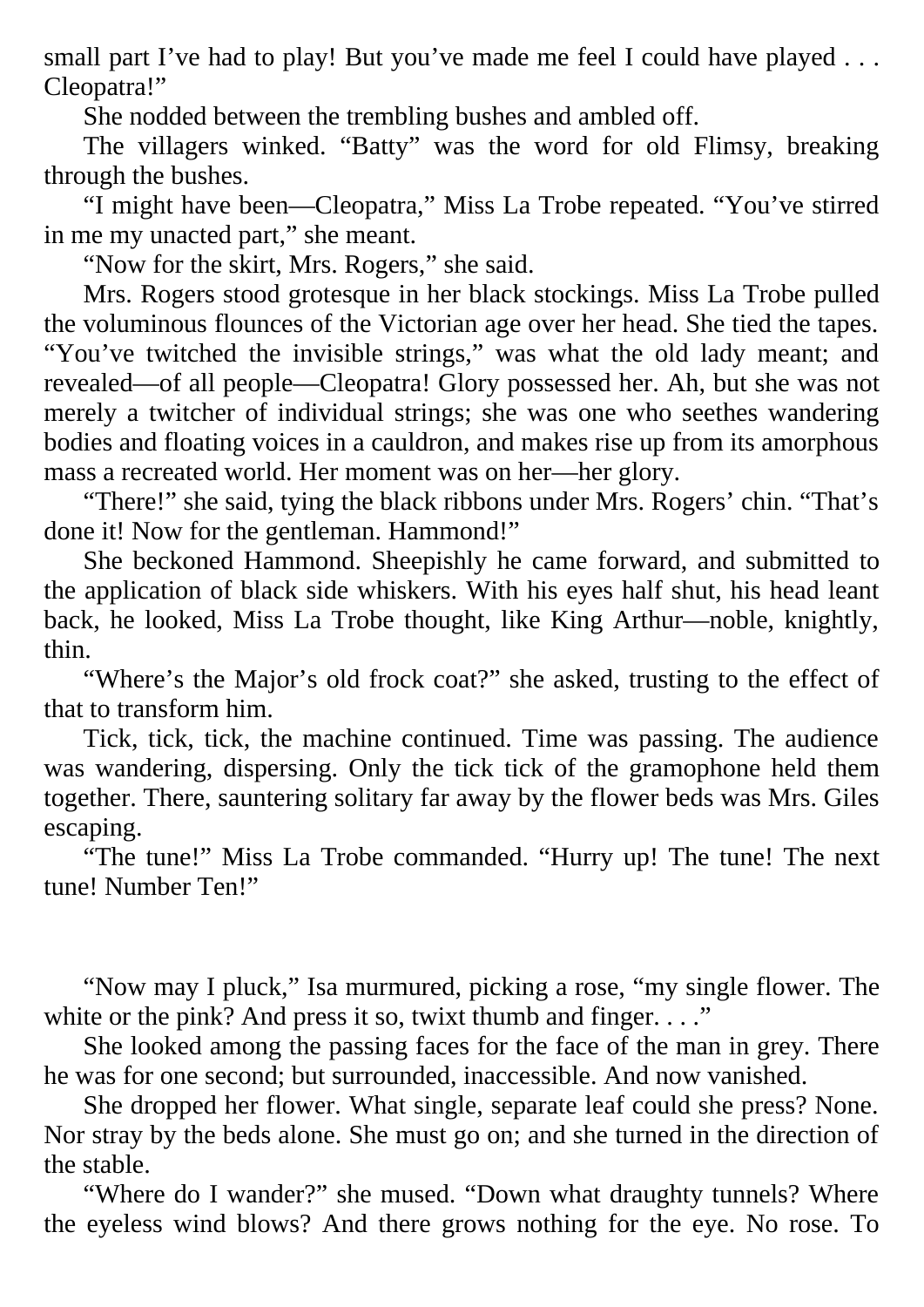issue where? In some harvestless dim field where no evening lets fall her mantle; nor sun rises. All's equal there. Unblowing, ungrowing are the roses there. Change is not; nor the mutable and lovable; nor greetings nor partings; nor furtive findings and feelings, where hand seeks hand and eye seeks shelter from the eye."

She had come into the stable yard where the dogs were chained; where the buckets stood; where the great pear tree spread its ladder of branches against the wall. The tree whose roots went beneath the flags, was weighted with hard green pears. Fingering one of them she murmured: "How am I burdened with what they drew from the earth; memories; possessions. This is the burden that the past laid on me, last little donkey in the long caravanserai crossing the desert. 'Kneel down,' said the past. 'Fill your pannier from our tree. Rise up, donkey. Go your way till your heels blister and your hoofs crack.' "

The pear was hard as stone. She looked down at the cracked flags beneath which the roots spread. "That was the burden," she mused, "laid on me in the cradle; murmured by waves; breathed by restless elm trees; crooned by singing women; what we must remember; what we would forget."

She looked up. The gilt hands of the stable clock pointed inflexibly at two minutes to the hour. The clock was about to strike.

"Now comes the lightning," she muttered, "from the stone blue sky. The thongs are burst that the dead tied. Loosed are our possessions."

Voices interrupted. People passed the stable yard, talking.

"It's a good day, some say, the day we are stripped naked. Others, it's the end of the day. They see the Inn and the Inn's keeper. But none speaks with a single voice. None with a voice free from the old vibrations. Always I hear corrupt murmurs; the chink of gold and metal. Mad music. . . ."

More voices sounded. The audience was streaming back to the terrace. She roused herself. She encouraged herself. "On little donkey, patiently stumble. Hear not the frantic cries of the leaders who in that they seek to lead desert us. Nor the chatter of china faces glazed and hard. Hear rather the shepherd, coughing by the farmyard wall; the withered tree that sighs when the Rider gallops; the brawl in the barrack room when they stripped her naked; or the cry which in London when I thrust the window open someone cries . . ." She had come out on to the path that led past the greenhouse. The door was kicked open. Out came Mrs. Manresa and Giles. Unseen, Isa followed them across the lawns to the front row of seats.

The chuff, chuff, chuff of the machine in the bushes had stopped. In obedience to Miss La Trobe's command, another tune had been put on the gramophone. Number Ten. London street cries it was called. "A Pot Pourri."

"Lavender, sweet lavender, who'll buy my sweet lavender," the tune trilled and tinkled, ineffectively shepherding the audience. Some ignored it. Some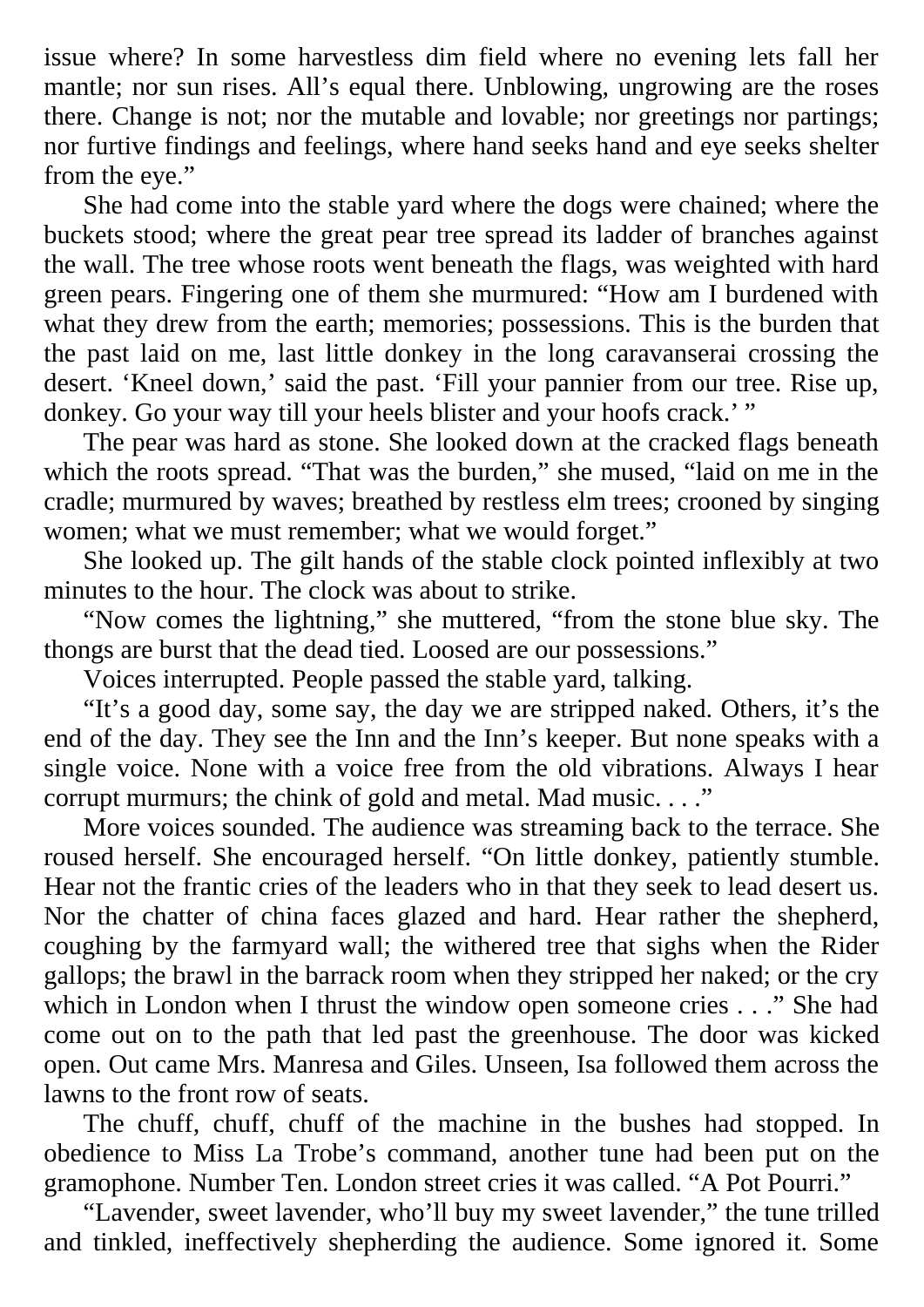still wandered. Others stopped, but stood upright. Some, like Colonel and Mrs. Mayhew, who had never left their seats, brooded over the blurred carbon sheet which had been issued for their information.

"The Nineteenth Century." Colonel Mayhew did not dispute the producer's right to skip two hundred years in less than fifteen minutes. But the choice of scenes baffled him.

"Why leave out the British Army? What's history without the Army, eh?" he mused. Inclining her head, Mrs. Mayhew protested after all one mustn't ask too much. Besides, very likely there would be a Grand Ensemble, round the Union Jack, to end with. Meanwhile, there was the view. They looked at the view.

"Sweet lavender . . . sweet lavender. . . ." Humming the tune old Mrs. Lynn Jones (of the Mount) pushed a chair forward. "Here Etty," she said, and plumped down, with Etty Springett, with whom, since both were widows now, she shared a house.

"I remember . . ." she nodded in time to the tune, "You remember too how they used to cry it down the streets." They remembered—the curtains blowing, and the men crying: "All a blowing, all a growing," as they came with geraniums, sweet william, in pots, down the street.

"A harp, I remember, and a hansom and a growler. So quiet the street was then. Two for a hansom, was it? One for a growler? And Ellen, in cap and apron, whistling in the street? D'you remember? And the runners, my dear, who followed, all the way from the station, if one had a box."

The tune changed. "Any old iron, any old iron to sell?" "D'you remember? That was what the men shouted in the fog. Seven Dials they came from. Men with red handkerchiefs. Garotters, did they call them? You couldn't walk—O, dear me, no—home from the play. Regent Street. Piccadilly. Hyde Park Corner. The loose women . . . And everywhere loaves of bread in the gutter. The Irish you know round Covent Garden . . . Coming back from a Ball, past the clock at Hyde Park Corner, d'you remember the feel of white gloves? . . . My father remembered the old Duke in the Park. Two fingers like that—he'd touch his hat . . . I've got my mother's album. A lake and two lovers. She'd copied out Byron, I suppose, in what was called then the Italian hand. . . ."

"What's that? 'Knocked 'em in the Old Kent Road.' I remember the bootboy whistled it. O, my dear, the servants . . . Old Ellen . . . Sixteen pound a year wages . . . And the cans of hot water! And the crinolines! And the stays! D'you remember the Crystal Palace, and the fireworks, and how Mira's slipper got lost in the mud?"

"That's young Mrs. Giles . . . I remember her mother. She died in India . . . We wore, I suppose, a great many petticoats then. Unhygienic? I dare say . . . Well, look at my daughter. To the right, just behind you. Forty, but slim as a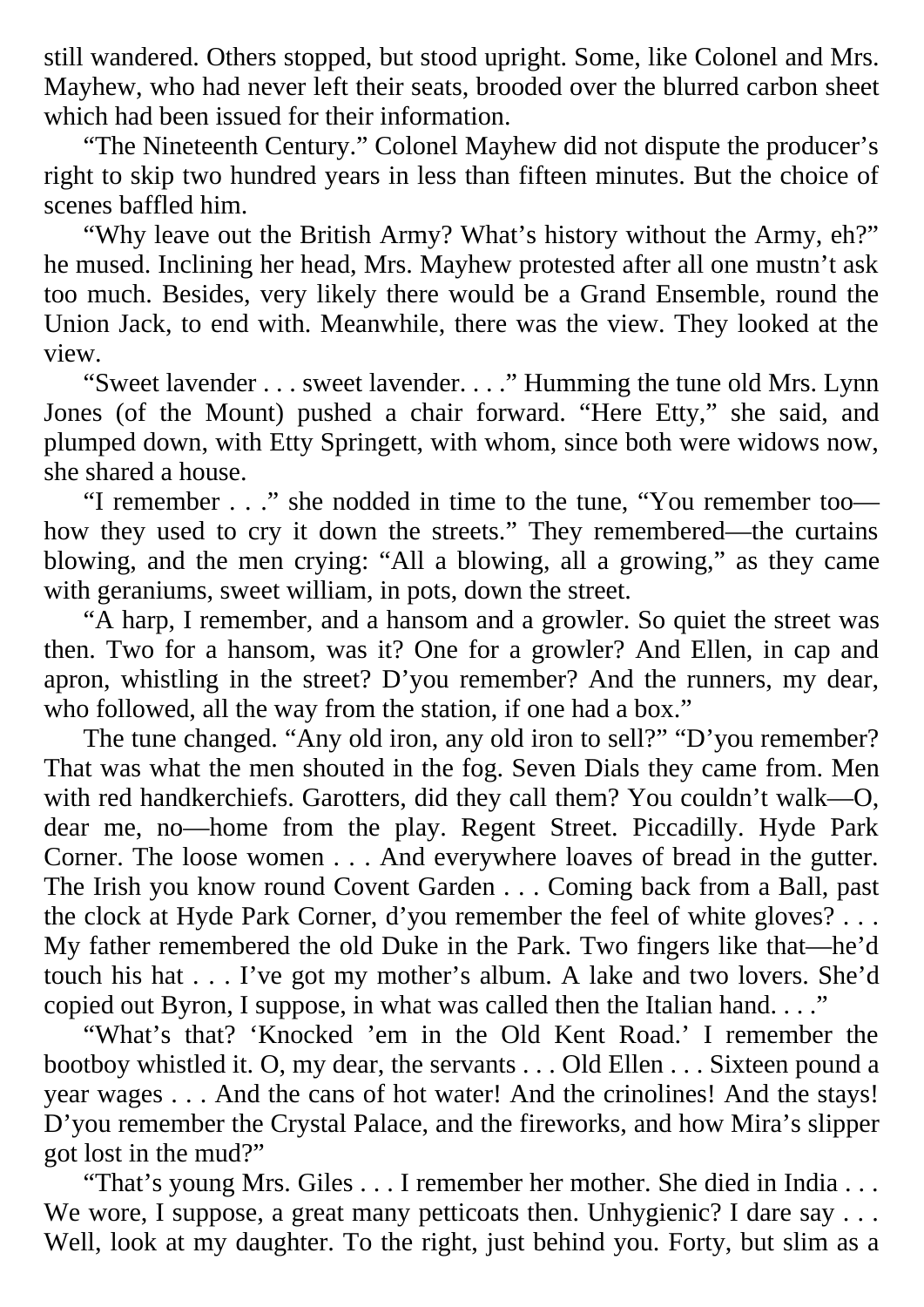wand. Each flat has its refrigerator . . . It took my mother half the morning to order dinner. . . . We were eleven. Counting servants, eighteen in family. . . . Now they simply ring up the Stores . . . That's Giles coming, with Mrs. Manresa. She's a type I don't myself fancy. I may be wrong . . . And Colonel Mayhew, as spruce as ever . . . And Mr. Cobbet of Cobbs Corner, there, under the Monkey Puzzle Tree. One don't see him often . . . That's what's so nice it brings people together. These days, when we're all so busy, that's what one wants . . . The programme? Have you got it? Let's see what comes next . . . The Nineteenth Century . . . Look, there's the chorus, the villagers, coming on now, between the trees. First, there's a prologue. . . ."

A great box, draped in red baize festooned with heavy gold tassels had been moved into the middle of the stage. There was a swish of dresses, a stir of chairs. The audience seated themselves, hastily, guiltily. Miss La Trobe's eye was on them. She gave them ten seconds to settle their faces. Then she flicked her hand. A pompous march tune brayed. "Firm, elatant, bold and blatant," etc. . . . And once more a huge symbolical figure emerged from the bushes. It was Budge the publican; but so disguised that even cronies who drank with him nightly failed to recognize him; and a little titter of enquiry as to his identity ran about among the villagers. He wore a long black many-caped cloak; waterproof; shiny; of the substance of a statue in Parliament Square; a helmet which suggested a policeman; a row of medals crossed his breast; and in his right hand he held extended a special constable's baton (loaned by Mr. Willert of the Hall). It was his voice, husky and rusty, issuing from a thick black cotton-wool beard that gave him away.

"Budge, Budge. That's Mr. Budge," the audience whispered. Budge extended his truncheon and spoke:

*It ain't an easy job, directing the traffic at 'Yde Park Corner. Buses and 'ansom cabs. All a-clatter on the cobbles. Keep to the right, can't you? Hi there, Stop!*

(He waved his truncheon)

*There she goes, the old party with the umbrella right under the 'orse's nose.*

(The truncheon pointed markedly at Mrs. Swithin)

She raised her skinny hand as if in truth she had fluttered off the pavement on the impulse of the moment to the just rage of authority. Got her, Giles thought, taking sides with authority against his aunt.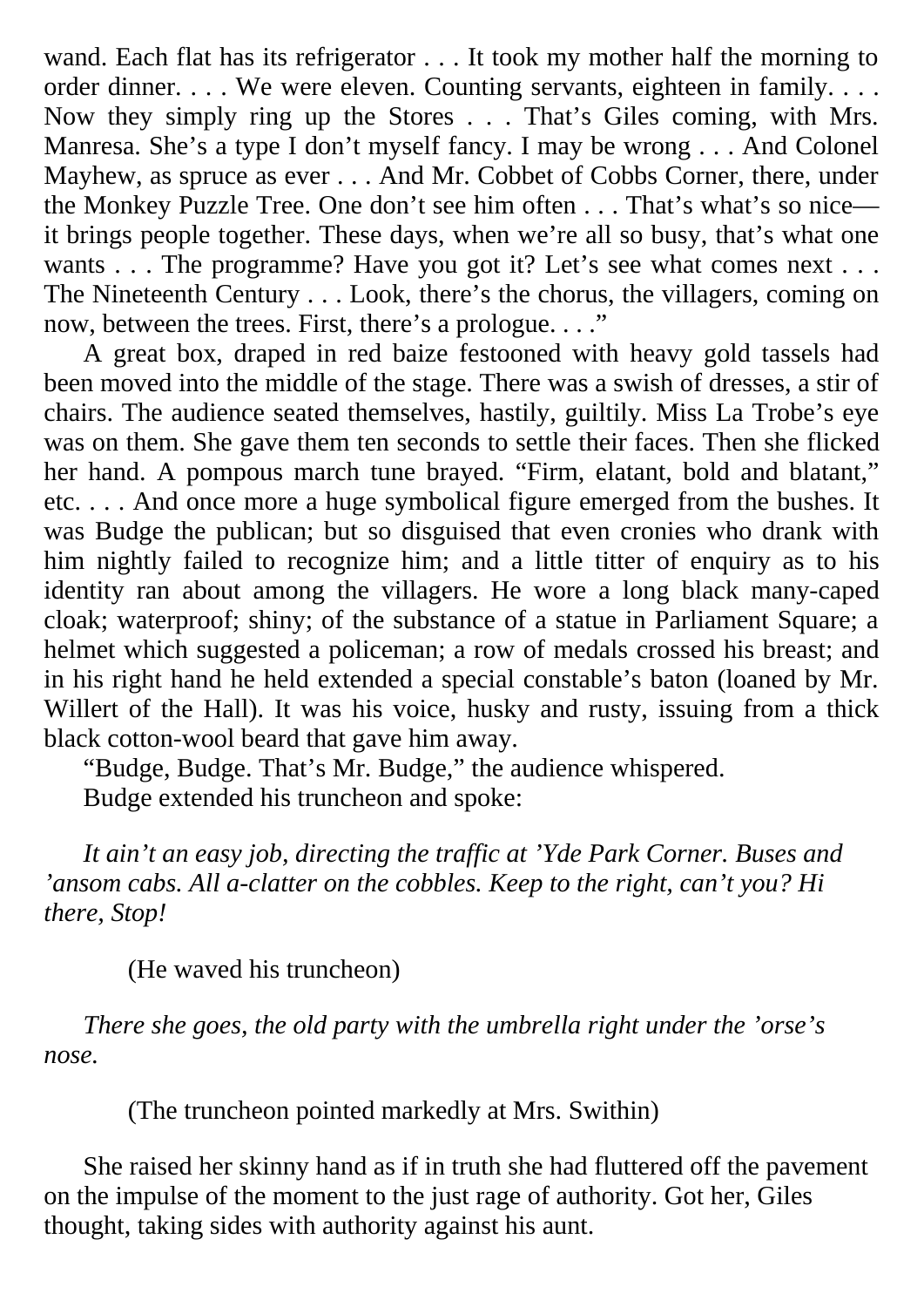*Fog or fine weather, I does my duty* (Budge continued). *At Piccadilly Circus; at 'Yde Park Corner, directing the traffic of 'Er Majesty's Empire. The Shah of Persia; Sultan of Morocco; or it may be 'Er Majesty in person; or Cook's tourists; black men; white men; sailors, soldiers; crossing the ocean; to proclaim her Empire; all of 'em Obey the Rule of my truncheon.*

(He flourished it magnificently from right to left)

*But my job don't end there. I take under my protection and direction the purity and security of all Her Majesty's minions; in all parts of her dominions; insist that they obey the laws of God and Man.*

*The laws of God and Man* (he repeated and made as if to consult a Statute; engrossed on a sheet of parchment which with great deliberation he now produced from his trouser pocket)

*Go to Church on Sunday; on Monday, nine sharp, catch the City Bus. On Tuesday it may be, attend a meeting at the Mansion House for the redemption of the sinner; at dinner on Wednesday attend another—turtle soup. Some bother it may be in Ireland; Famine. Fenians. What not. On Thursday it's the natives of Peru require protection and correction; we give 'em what's due. But mark you, our rule don't end there. It's a Christian country, our Empire; under the White Queen Victoria. Over thought and religion; drink; dress; manners; marriage too, I wield my truncheon. Prosperity and respectability always go, as we know, 'and in 'and. The ruler of an Empire must keep his eye on the cot; spy too in the kitchen; drawing-room; library; wherever one or two, me and you, come together. Purity our watchword; prosperity and respectability. If not, why, let 'em fester in . . .*

(He paused—no, he had not forgotten his words)

*Cripplegate; St. Giles's; Whitechapel; the Minories. Let 'em sweat at the mines; cough at the looms; rightly endure their lot. That's the price of Empire; that's the white man's burden. And, I can tell you, to direct the traffic orderly, at 'Yde Park Corner, Piccadilly Circus, is a whole-time, white man's job.*

He paused, eminent, dominant, glaring from his pedestal. A very fine figure of a man he was, everyone agreed, his truncheon extended; his waterproof pendant. It only wanted a shower of rain, a flight of pigeons round his head, and the pealing bells of St. Paul's and the Abbey to transform him into the very spit and image of a Victorian constable; and to transport them to a foggy London afternoon, with the muffin bells ringing and the church bells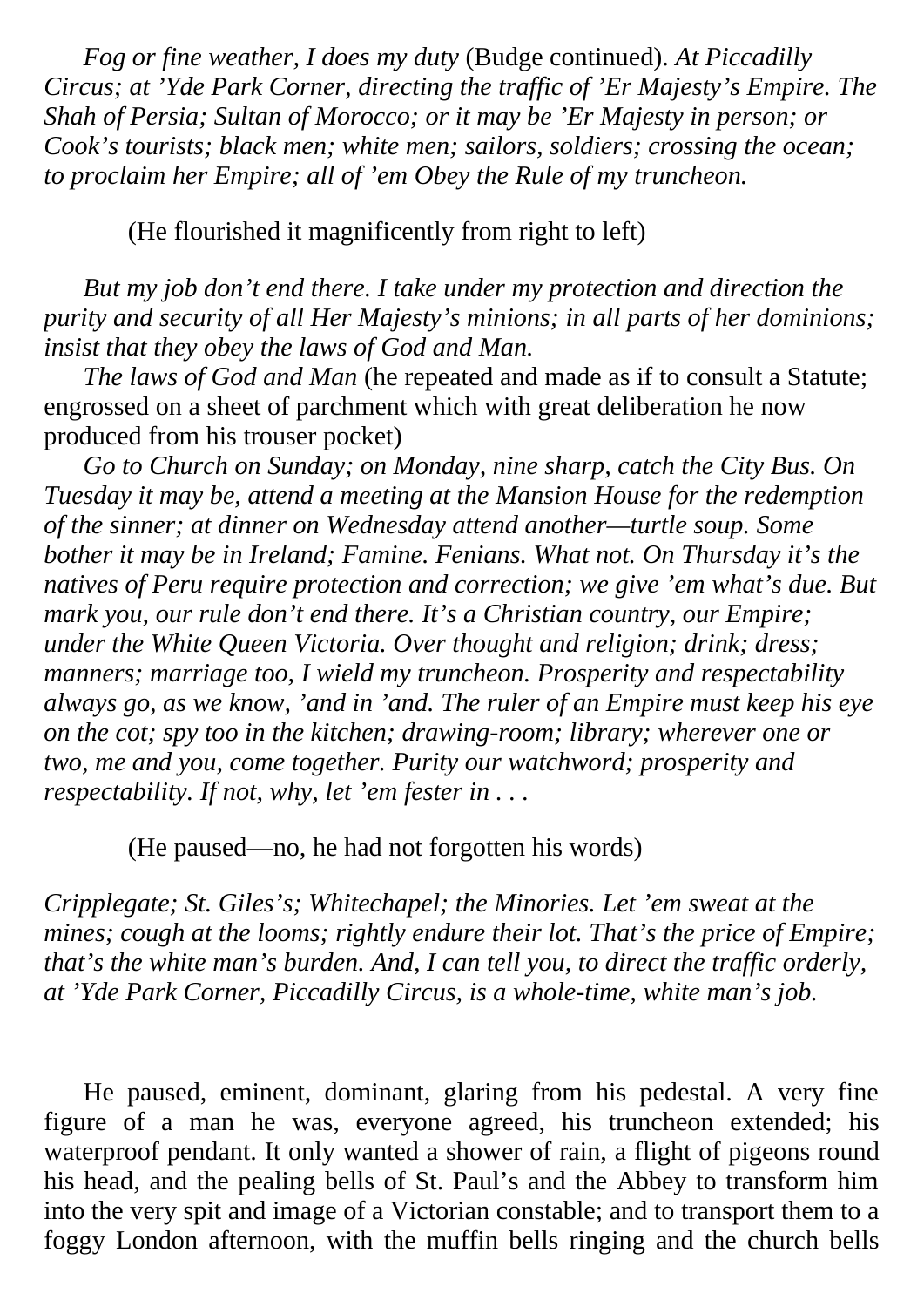pealing at the very height of Victorian prosperity.

There was a pause. The voices of the pilgrims singing, as they wound in and out between the trees, could be heard; but the words were inaudible. The audience sat waiting.

"Tut-tut-tut," Mrs. Lynn Jones expostulated. "There were grand men among them . . ." Why she did not know, yet somehow she felt that a sneer had been aimed at her father; therefore at herself.

Etty Springett tutted too. Yet, children did draw trucks in mines; there was the basement; yet Papa read Walter Scott aloud after dinner; and divorced ladies were not received at Court. How difficult to come to any conclusion! She wished they would hurry on with the next scene. She liked to leave a theatre knowing exactly what was meant. Of course this was only a village play. . . . They were setting another scene, round the red baize box. She read out from her programme:

"The Picnic Party. About 1860. Scene: A Lake. Characters——"

She stopped. A sheet had been spread on the Terrace. It was a lake apparently. Roughly painted ripples represented water. Those green stakes were bulrushes. Rather prettily, real swallows darted across the sheet.

"Look, Minnie!" she exclaimed. "Those are real swallows!"

"Hush, hush," she was admonished. For the scene had begun. A young man in peg-top trousers and side whiskers carrying a spiked stick appeared by the lake.

EDGAR T. . . . *Let me help you, Miss Hardcastle! There!*

(he helps Miss Eleanor Hardcastle, a young lady in crinoline and mushroom hat to the top. They stand for a moment panting slightly, looking at the view,)

ELEANOR. *How small the Church looks down among the trees!*

EDGAR. . . . *So this is Wanderer's Well, the trysting place.*

ELEANOR. . . . *Please Mr. Thorold, finish what you were saying before the others come. You were saying, "Our aim in life . . ."*

EDGAR. . . . *Should be to help our fellow men.*

ELEANOR (sighing deeply) *How true—how profoundly true!*

EDGAR. . . . *Why sigh, Miss Hardcastle?—You have nothing to reproach yourself with—you whose whole life is spent in the service of others. It was of myself that I was thinking. I am no longer young. At twenty-four the best days of life are over. My life has passed (he* throws a pebble on to the lake) *like a ripple in water*.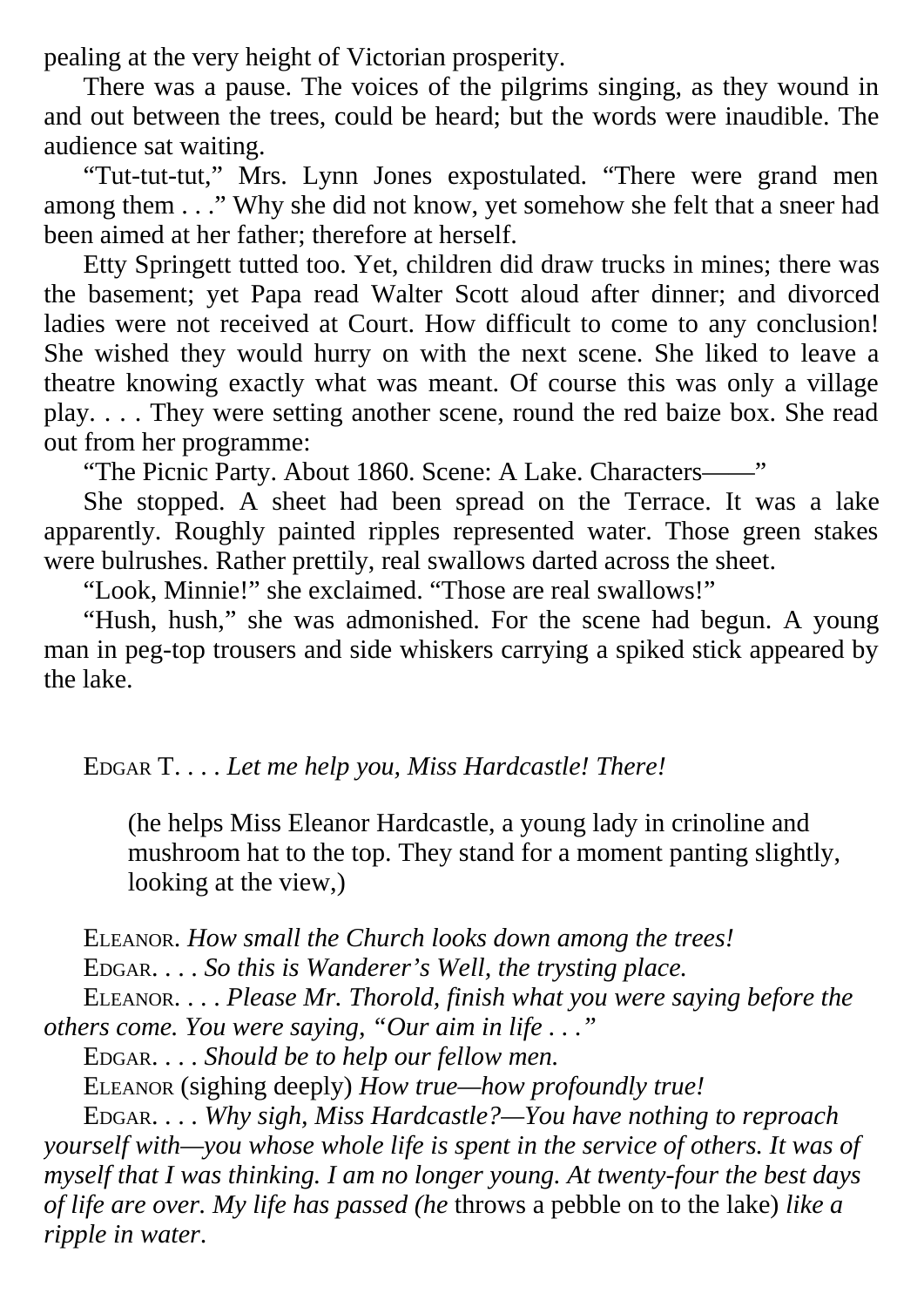ELEANOR. *Oh Mr. Thorold, you do not know me. I am not what I seem. I too*

EDGAR. . . . *Do not tell me, Miss Hardcastle—no, I cannot believe it—You have doubted?*

ELEANOR. *Thank Heaven not that, not that . . . But safe and sheltered as I am, always at home, protected as you see me, as you think me. O what am I saying? But yes, I will speak the truth, before Mama comes. I too have longed to convert the heathen!*

EDGAR. . . . *Miss Hardcastle . . . Eleanor . . . You tempt me! Dare I ask you? No—so young, so fair, so innocent. Think, I implore you, before you answer.*

ELEANOR. . . . *I have thought—on my knees!*

*——*

EDGAR. (taking a ring from his pocket) *Then. . . . My mother with her last breath charged me to give this ring only to one to whom a lifetime in the African desert among the heathens would be——*

ELEANOR. (taking the ring) *Perfect happiness! But hist!* (She slips the ring into her pocket) *Here's Mama!* (They start asunder)

> (Enter Mrs. Hardcastle, a stout lady in black bombazine, upon a donkey, escorted by an elderly gentleman in a deer-stalker's cap)

MRS. H. . . . *So you stole a march upon us, young people. There was a time, Sir John, when you and I were always first on top. Now . . .*

(He helps her to alight. Children, young men, young women, some carrying hampers, others butterfly nets, others spy-glasses, others tin botanical cases arrive. A rug is thrown by the lake and Mrs. H. and Sir John seat themselves on camp stools.)

MRS. H. . . . *Now who'll fill the kettles? Who'll gather the sticks? Alfred* (to a small boy), *don't run about chasing butterflies or you'll make yourself sick . . . Sir John and I will unpack the hampers, here where the grass is burnt, where we had the picnic last year.*

(The young people scatter off in different directions. Mrs. H. and Sir John begin to unpack the hamper)

MRS. H. . . . *Last year poor dear Mr. Beach was with us. It was a blessed release* (She takes out a black-bordered handkerchief and wipes her eyes). *Every year one of us is missing. That's the ham . . . That's the grouse . . . There in that packet are the game pasties . . .* (She spreads the eatables on the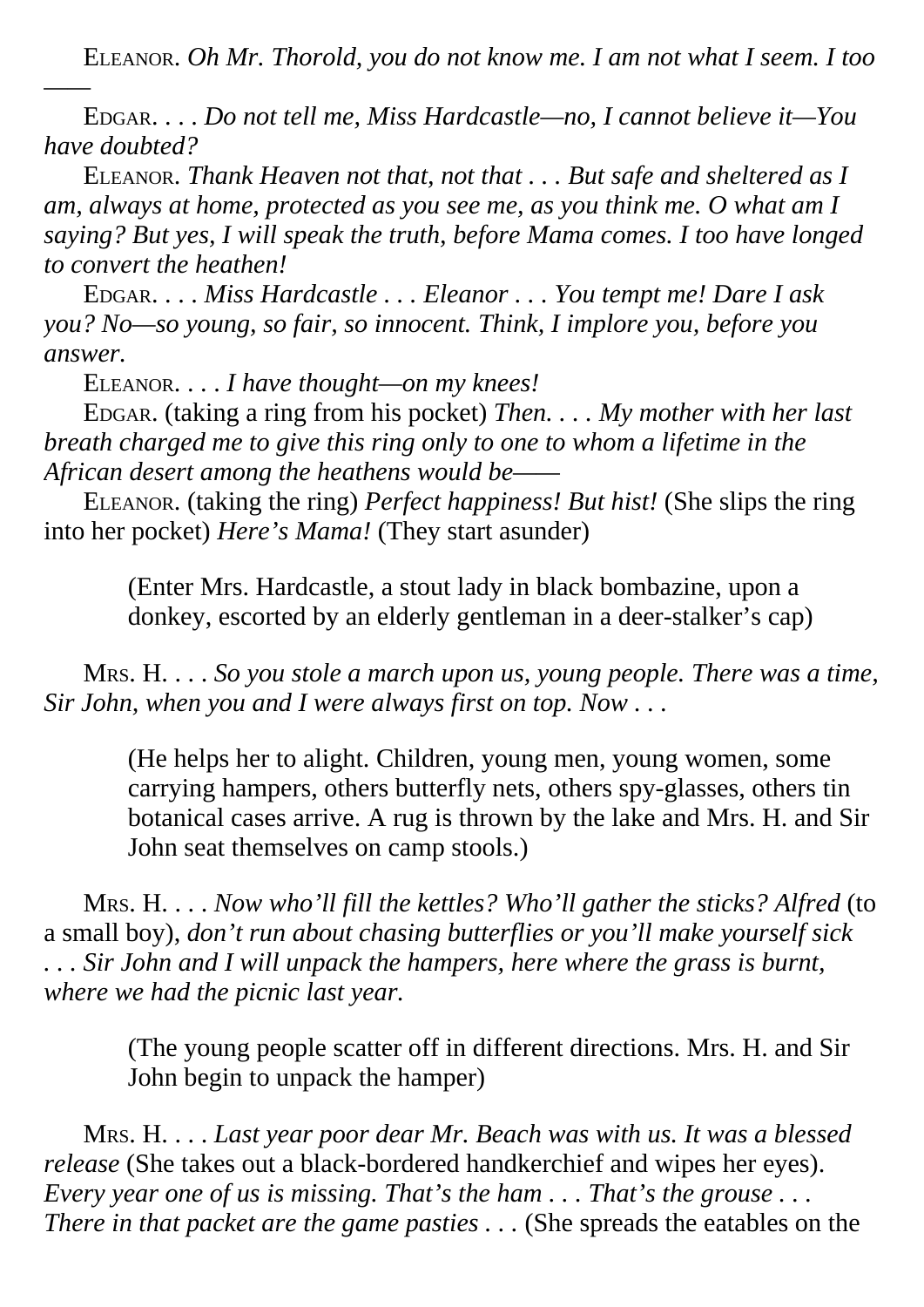grass) *As I was saying poor dear Mr. Beach . . . I do hope the cream hasn't curdled. Mr. Hardcastle is bringing the claret. I always leave that to him. Only when Mr. Hardcastle gets talking with Mr. Pigott about the Romans . . . last year they quite came to words. . . . But it's nice for gentlemen to have a hobby, though they do gather the dust—those skulls and things. . . . But I was saying ——poor dear Mr. Beach. . . . I wanted to ask you* (she drops her voice) *as a friend of the family, about the new clergyman—they can't hear us, can they? No, they're picking up sticks. . . . Last year, such a disappointment. Just got the things out . . . down came the rain. But I wanted to ask you, about the new clergyman, the one who's come in place of dear Mr. Beach. I'm told the name's Sibthorp. To be sure, I hope I'm right, for I had a cousin who married a girl of that name, and as a friend of the family, we don't stand on ceremony . . . And when one has daughters—I'm sure I quite envy you, with only one daughter, Sir John, and I have four! So I was asking you to tell me in confidence, about this young—if that's-his-name—Sibthorp, for I must tell you the day before yesterday our Mrs. Potts happened to say, as she passed the Rectory, bringing our laundry, they were unpacking the furniture; and what did she see on top of the wardrobe? A tea cosy! But of course she might be mistaken . . . But it occurred to me to ask you, as a friend of the family, in confidence*, has Mr. Sibthorp a wife?

Here a chorus composed of villagers in Victorian mantles, side whiskers and top hats sang in concert:

*O has Mr. Sibthorp a wife? O has Mr. Sibthorp a wife? That is the hornet, the bee in the bonnet, the screw in the cork and the drill; that whirling and twirling are for ever unfurling the folds of the motherly heart; for a mother must ask, if daughters she has, begot in the feathery billowy fourposter family bed, O did he unpack, with his prayer book and bands; his gown and his cane; his rod and his line; and the family album and gun; did he also display the connubial respectable tea-table token, a cosy with honeysuckle embossed. Has Mr. Sibthorp a wife? O has Mr. Sibthorp a wife?*

While the chorus was sung, the picnickers assembled. Corks popped. Grouse, ham, chickens were sliced. Lips munched. Glasses were drained. Nothing was heard but the chump of jaws and the chink of glasses.

"They did eat," Mrs. Lynn Jones whispered to Mrs. Springett. "That's true. More than was good for them, I dare say."

MR. HARDCASTLE . . . (brushing flakes of meat from his whiskers) *Now* . . . "Now what?" whispered Mrs. Springett, anticipating further travesty.

*Now that we have gratified the inner man, let us gratify the desire of the spirit. I call upon one of the young ladies for a song.*

CHORUS OF YOUNG LADIES . . . *O not me . . . not me . . . I really couldn't . . . No, you cruel thing, you know I've lost my voice . . . I can't sing without the*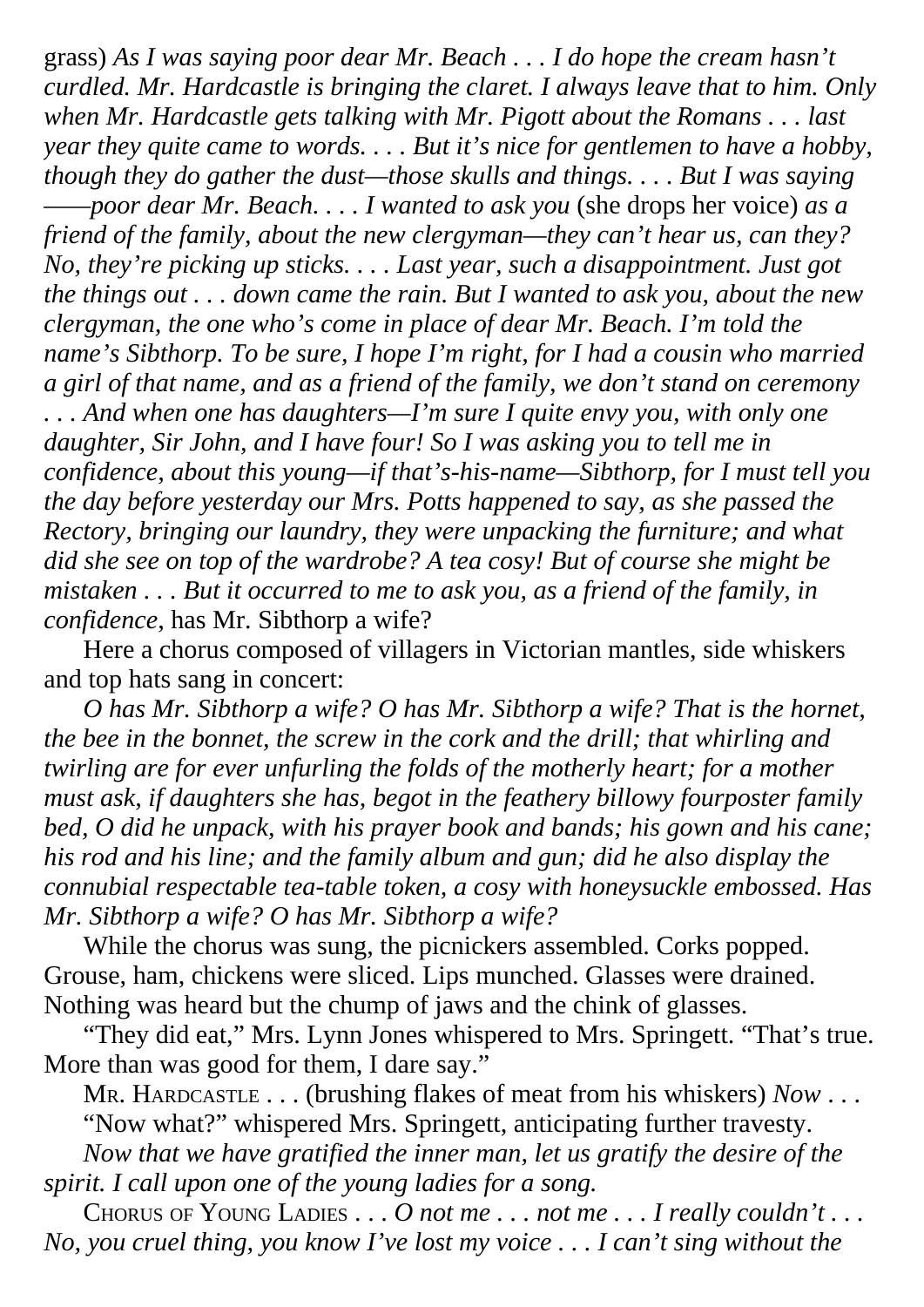*instrument . . . etc., etc.*

CHORUS OF YOUNG MEN. *O bosh! Let's have "The Last Rose of Summer." Let's have "I never loved a Dear Gazelle."*

MRS. H. (authoritatively) *Eleanor and Mildred will now sing "I'd be a Butterfly."*

(Eleanor and Mildred rise obediently and sing a duet: "I'd be a Butterfly.") MRS. H. *Thank you very much, my dears. And now gentlemen. Our Country!*

(Arthur and Edgar sing "Rule Britannia.")

MRS. H. . . . *Thank you very much. Mr. Hardcastle——* MR. HARDCASTLE (rising to his feet, clasping his fossil) *Let us pray.*

(the whole company rise to their feet)

"This is too much, too much," Mrs. Springett protested.

MR. H. . . . *Almighty God, giver of all good things, we thank Thee; for our food and drink; for the beauties of Nature; for the understanding with which Thou hast enlightened us* (he fumbled with his fossil) *And for thy great gift of Peace. Grant us to be thy servants on earth; grant us to spread the light of thy . . .*

Here the hindquarters of the donkey, represented by Albert the idiot, became active. Intentional was it, or accidental? "Look at the donkey! Look at the donkey!" A titter drowned Mr. Hardcastle's prayer; and then he was heard saying:

. . . *a happy homecoming with bodies refreshed by thy bounty, and minds inspired by thy wisdom. Amen.*

Holding his fossil in front of him, Mr. Hardcastle marched off. The donkey was captured; hampers were loaded; and forming into a procession, the picnickers began to disappear over the hill.

EDGAR (winding up the procession with Eleanor) *To convert the heathen!* ELEANOR. *To help our fellow men!*

(The actors disappeared into the bushes.)

BUDGE. . . . *It's time, gentlemen, time ladies, time to pack up and be gone. From where I stand, truncheon in hand, guarding respectability, and prosperity, and the purity of Victoria's land, I see before me*—(he pointed: there was Pointz Hall; the rooks cawing; the smoke rising)

*'Ome, Sweet 'Ome.*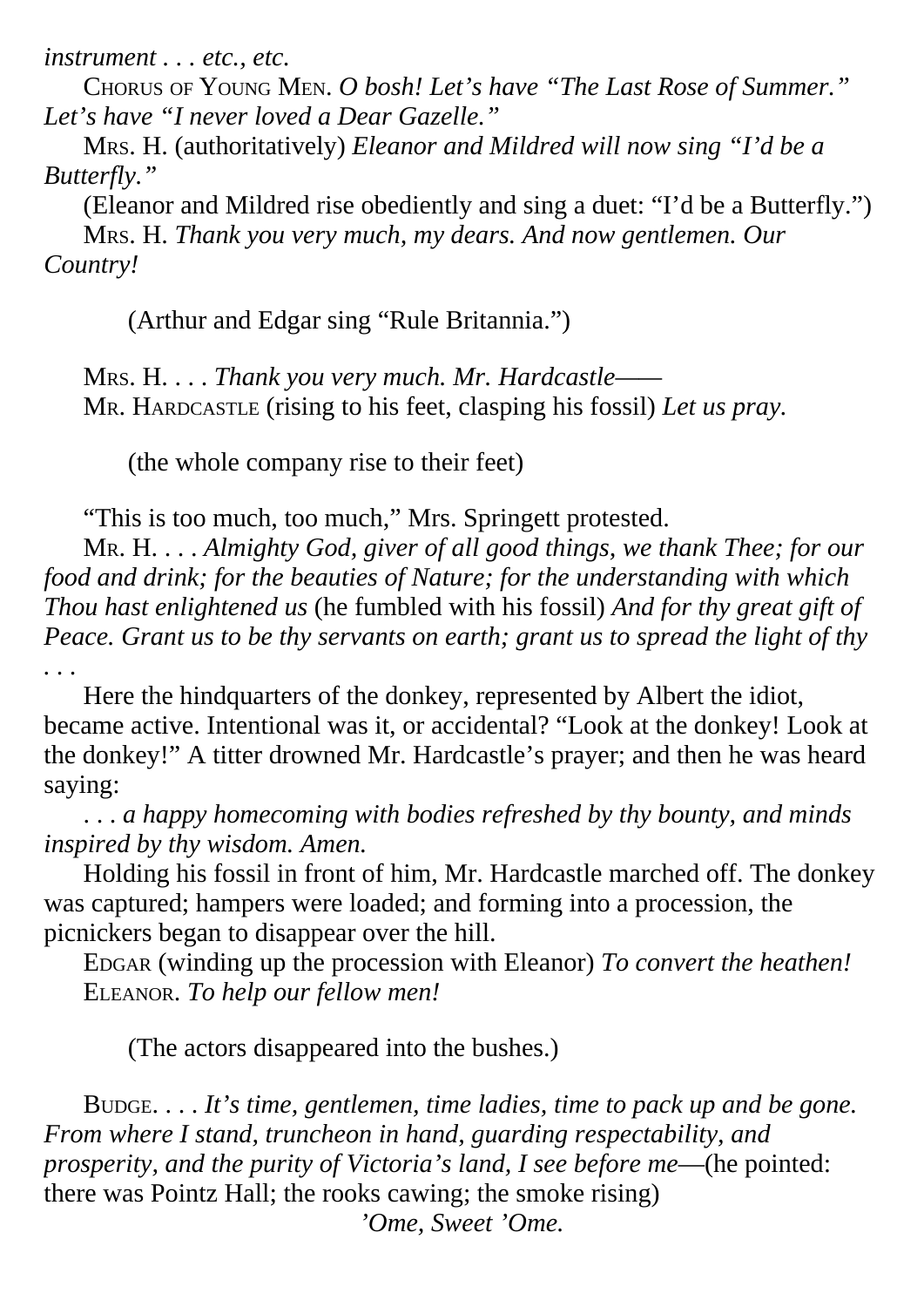The gramophone took up the strain: *Through pleasures and palaces, etc. There's no place like Home.*

BUDGE. . . . *Home, gentlemen; home, ladies, it's time to pack up and go home. Don't I see the fire* (he pointed: one window blazed red) *blazing ever higher? In kitchen; and nursery; drawing-room and library? That's the fire of 'Ome. And see! Our Jane has brought the tea. Now children where's the toys? Mama, your knitting, quick. For here* (he swept his truncheon at Cobbet of Cobbs Corner) *comes the bread-winner, home from the city, home from the counter, home from the shop. "Mama, a cup o' tea." "Children, gather round my knee. I will read aloud. Which shall it be? Sindbad the sailor? Or some simple tale from the Scriptures? And show you the pictures? What none of 'em? Then out with the bricks. Let's build: A conservatory. A laboratory? A mechanics' institute? Or shall it be a tower; with our flag on top; where our widowed Queen, after tea, calls the Royal orphans round her knee? For it's 'Ome, ladies, 'Ome, gentlemen. Be it never so humble, there's no place like 'Ome."*

The gramophone warbled Home, Sweet Home, and Budge, swaying slightly, descended from his box and followed the procession off the stage.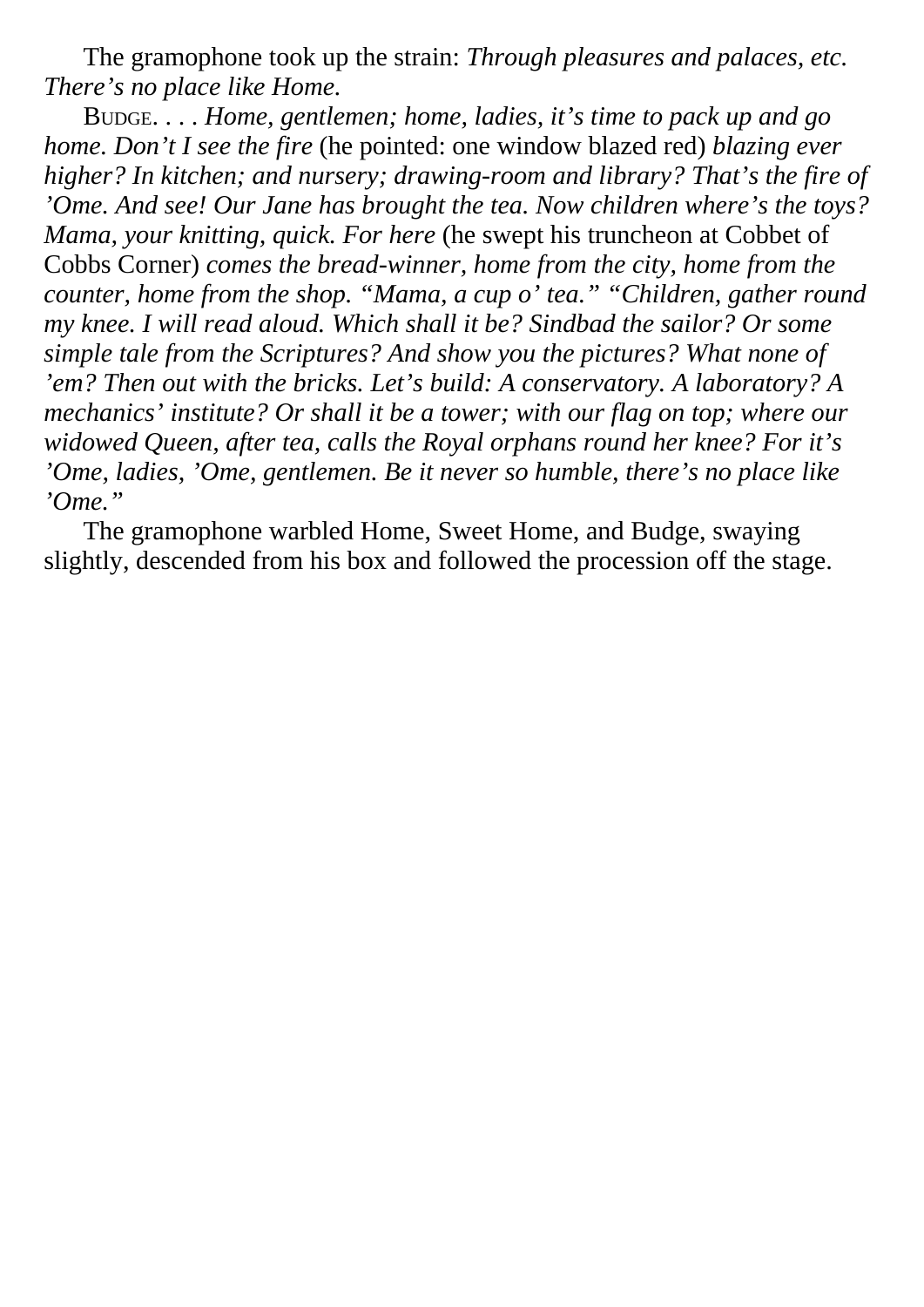There was an interval.

"Oh but it was beautiful," Mrs. Lynn Jones protested. Home she meant; the lamplit room; the ruby curtains; and Papa reading aloud.

They were rolling up the lake and uprooting the bulrushes. Real swallows were skimming over real grass. But she still saw the home.

"It was . . ." she repeated, referring to the home.

"Cheap and nasty, I call it," snapped Etty Springett, referring to the play, and shot a vicious glance at Dodge's green trousers, yellow spotted tie, and unbuttoned waistcoat.

But Mrs. Lynn Jones still saw the home. Was there, she mused, as Budge's red baize pediment was rolled off, something—not impure, that wasn't the word—but perhaps "unhygienic" about the home? Like a bit of meat gone sour, with whiskers, as the servants called it? Or why had it perished? Time went on and on like the hands of the kitchen clock. (The machine chuffed in the bushes.) If they had met with no resistance, she mused, nothing wrong, they'd still be going round and round and round. The Home would have remained; and Papa's beard, she thought, would have grown and grown; and Mama's knitting—what did she do with all her knitting?—Change had to come, she said to herself, or there'd have been yards and yards of Papa's beard, of Mama's knitting. Nowadays her son-in-law was clean shaven. Her daughter had a refrigerator. . . . Dear, how my mind wanders, she checked herself. What she meant was, change had to come, unless things were perfect; in which case she supposed they resisted Time. Heaven was changeless.

"Were they like that?" Isa asked abruptly. She looked at Mrs. Swithin as if she had been a dinosaur or a very diminutive mammoth. Extinct she must be, since she had lived in the reign of Queen Victoria.

Tick, tick, tick, went the machine in the bushes.

"The Victorians," Mrs. Swithin mused. "I don't believe," she said with her odd little smile, "that there ever were such people. Only you and me and William dressed differently."

"You don't believe in history," said William.

The stage remained empty. The cows moved in the field. The shadows were deeper under the trees.

Mrs. Swithin caressed her cross. She gazed vaguely at the view. She was off, they guessed, on a circular tour of the imagination—one-making. Sheep, cows, grass, trees, ourselves—all are one. If discordant, producing harmony if not to us, to a gigantic ear attached to a gigantic head. And thus—she was smiling benignly—the agony of the particular sheep, cow, or human being is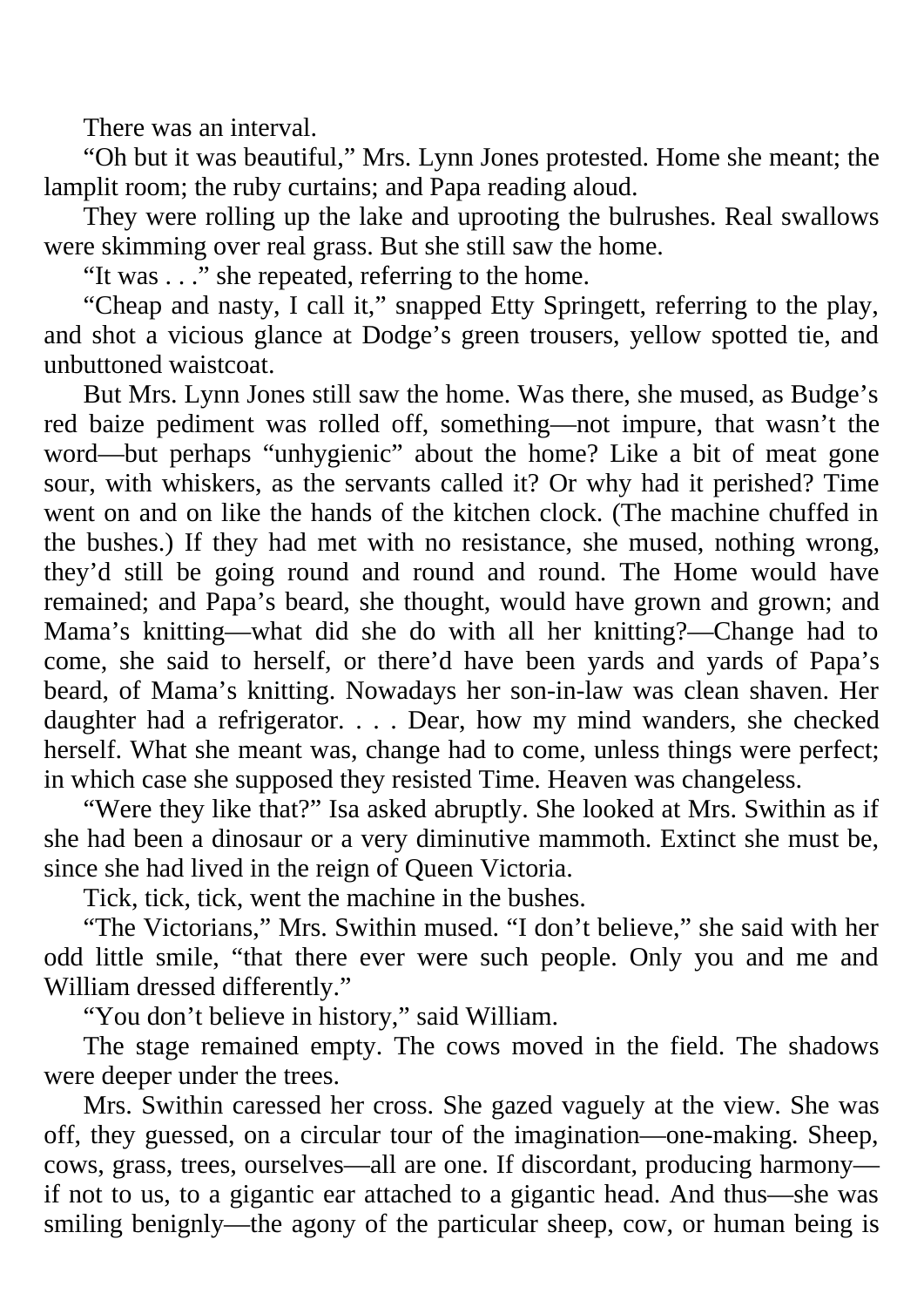necessary; and so—she was beaming seraphically at the gilt vane in the distance—we reach the conclusion that *all* is harmony, could we hear it. And we shall. Her eyes now rested on the white summit of a cloud. Well, if the thought gave her comfort, William and Isa smiled across her, let her think it.

Tick tick tick the machine reiterated.

"D'you get her meaning?" said Mrs. Swithin alighting suddenly. "Miss La Trobe's?"

Isa, whose eyes had been wandering, shook her head.

"But you might say the same of Shakespeare," said Mrs. Swithin.

"Shakespeare and the musical glasses!" Mrs. Manresa intervened. "Dear, what a barbarian you all make me feel!"

She turned to Giles. She invoked his help against this attack upon the jolly human heart.

"Tosh," Giles muttered.

Nothing whatever appeared on the stage.

Darts of red and green light flashed from the rings on Mrs. Manresa's fingers. He looked from them at Aunt Lucy. From her to William Dodge. From him to Isa. She refused to meet his eyes. And he looked down at his bloodstained tennis shoes.

He said (without words) "I'm damnably unhappy."

"So am I," Dodge echoed.

"And I too," Isa thought.

They were all caught and caged; prisoners; watching a spectacle. Nothing happened. The tick of the machine was maddening.

"On, little donkey" Isa murmured, "crossing the desert . . . bearing your burden . . ."

She felt Dodge's eye upon her as her lips moved. Always some cold eye crawled over the surface like a winter blue-bottle! She flicked him off.

"What a time they take!" she exclaimed irritably.

"Another interval," Dodge read out, looking at the programme.

"And after that, what?" asked Lucy.

"Present time. Ourselves," he read.

"Let's hope to God that's the end," said Giles gruffly.

"Now you're being naughty," Mrs. Manresa reproved her little boy, her surly hero.

No one moved. There they sat, facing the empty stage, the cows, the meadows and the view, while the machine ticked in the bushes.

"What's the object," said Bartholomew, suddenly rousing himself, "of this entertainment?"

"The profits," Isa read out from her blurred carbon copy, "are to go to a fund for installing electric light in the Church."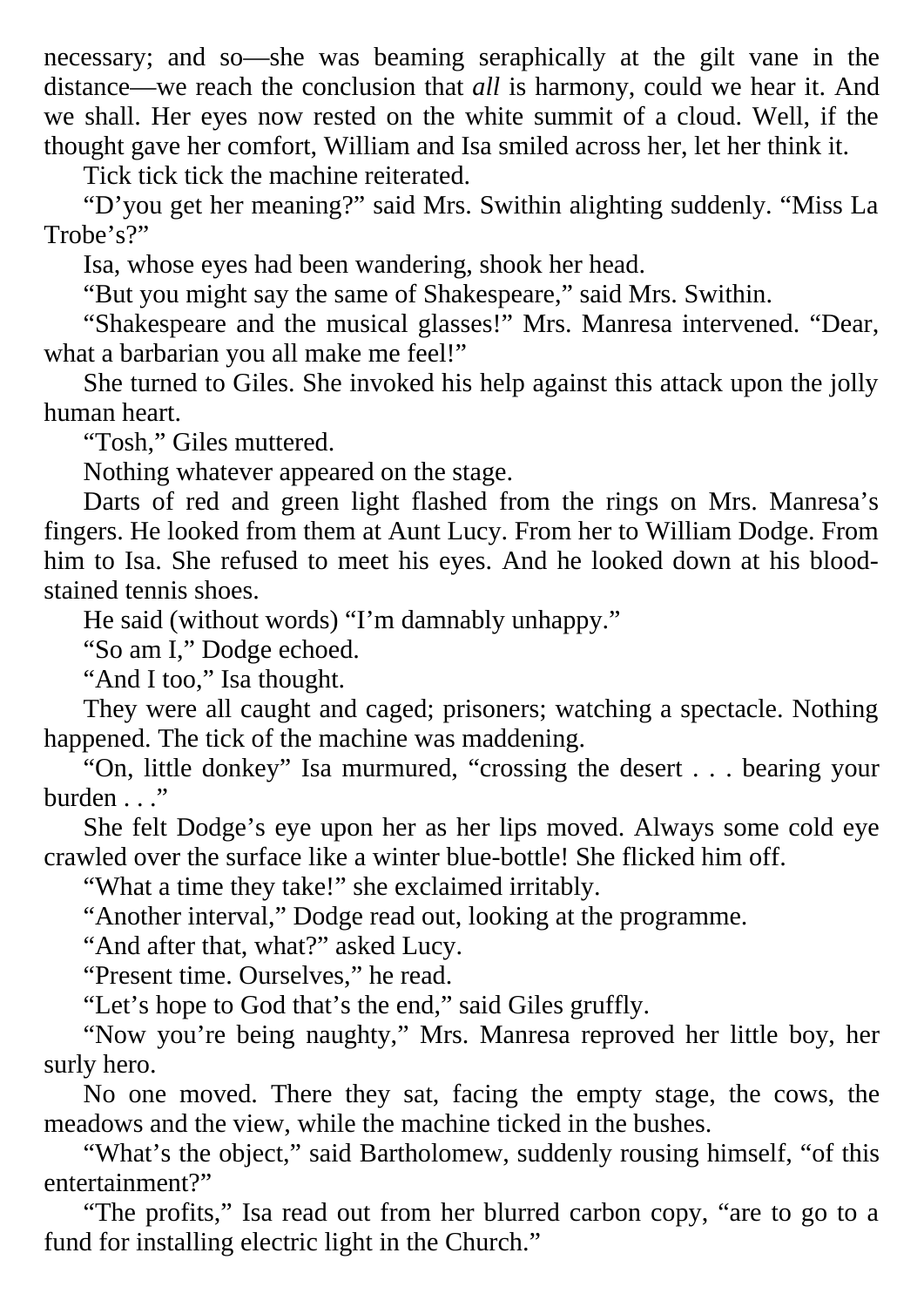"All our village festivals," Mr. Oliver snorted turning to Mrs. Manresa, "end with a demand for money."

"Of course, of course," she murmured, deprecating his severity, and the coins in her bead bag jingled.

"Nothing's done for nothing in England," the old man continued. Mrs. Manresa protested. It might be true, perhaps, of the Victorians; but surely not of ourselves? Did she really believe that we were disinterested? Mr. Oliver demanded.

"Oh you don't know my husband!" the wild child exclaimed, striking an attitude.

Admirable woman! You could trust her to crow when the hour struck like an alarm clock; to stop like an old bus horse when the bell rang. Oliver said nothing. Mrs. Manresa had out her mirror and attended to her face.

All their nerves were on edge. They sat exposed. The machine ticked. There was no music. The horns of cars on the high road were heard. And the swish of trees. They were neither one thing nor the other; neither Victorians nor themselves. They were suspended, without being, in limbo. Tick, tick, tick went the machine.

Isa fidgeted; glancing to right and to left over her shoulder.

"Four and twenty blackbirds, strung upon a string," she muttered.

"Down came an Ostrich, an eagle, an executioner.

'Which of you is ripe,' he said, 'to bake in my pie?

Which of you is ripe, which of you is ready,

Come my pretty gentleman,

Come my pretty lady.' . . ."

How long was she going to keep them waiting? "The present time. Ourselves." They read it on the programme. Then they read what came next: "The profits are to go to a fund for installing electric light in the Church." Where was the Church? Over there. You could see the spire among the trees.

"Ourselves. . . ." They returned to the programme. But what could she know about ourselves? The Elizabethans yes; the Victorians, perhaps; but ourselves; sitting here on a June day in 1939—it was ridiculous. "Myself"—it was impossible. Other people, perhaps . . . Cobbet of Cobbs Corner; the Major; old Bartholomew; Mrs. Swithin—them, perhaps. But she won't get me—no, not me. The audience fidgeted. Sounds of laughter came from the bushes. But nothing whatsoever appeared on the stage.

"What's she keeping us waiting for?" Colonel Mayhew asked irritably. "They don't need to dress up if it's present time."

Mrs. Mayhew agreed. Unless of course she was going to end with a Grand Ensemble. Army; Navy; Union Jack; and behind them perhaps—Mrs. Mayhew sketched what she would have done had it been her pageant—the Church. In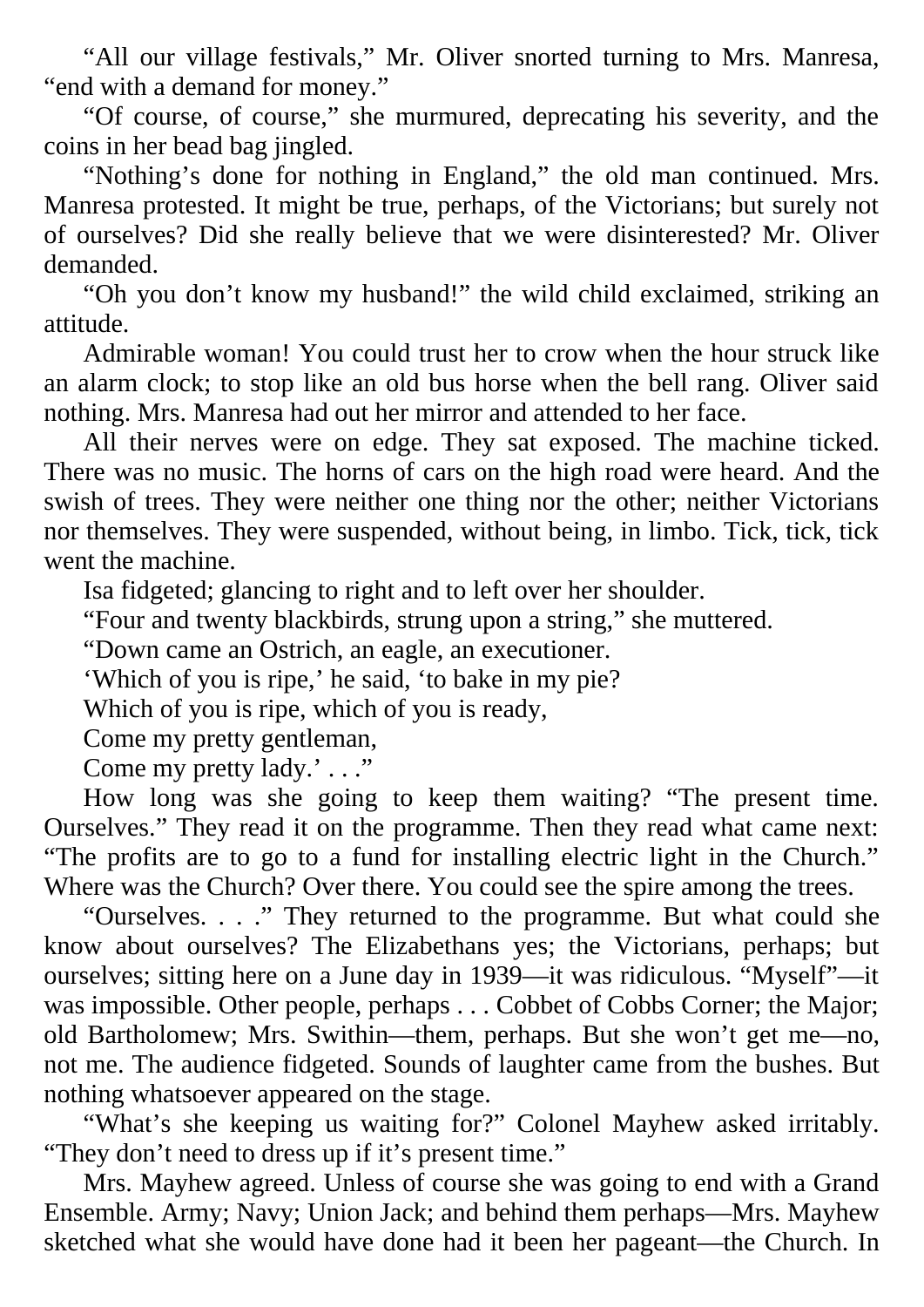cardboard. One window, looking east, brilliantly illuminated to symbolize she could work that out when the time came.

"There she is, behind the tree," she whispered, pointing at Miss La Trobe.

Miss La Trobe stood there with her eye on her script. "After Vic." she had written, "try ten mins. of present time. Swallows, cows etc." She wanted to expose them, as it were, to douche them, with present-time reality. But something was going wrong with the experiment. "Reality too strong," she muttered. "Curse 'em!" She felt everything they felt. Audiences were the devil. O to write a play without an audience—*the* play. But here she was fronting her audience. Every second they were slipping the noose. Her little game had gone wrong. If only she'd a back-cloth to hang between the trees—to shut out cows, swallows, present time! But she had nothing. She had forbidden music. Grating her fingers in the bark, she damned the audience. Panic seized her. Blood seemed to pour from her shoes. This is death, death, death, she noted in the margin of her mind; when illusion fails. Unable to lift her hand, she stood facing the audience.

And then the shower fell, sudden, profuse.

No one had seen the cloud coming. There it was, black, swollen, on top of them. Down it poured like all the people in the world weeping. Tears, Tears. Tears.

"O that our human pain could here have ending!" Isa murmured. Looking up she received two great blots of rain full in her face. They trickled down her cheeks as if they were her own tears. But they were all people's tears, weeping for all people. Hands were raised. Here and there a parasol opened. The rain was sudden and universal. Then it stopped. From the grass rose a fresh earthy smell.

"That's done it," sighed Miss La Trobe, wiping away the drops on her cheeks. Nature once more had taken her part. The risk she had run acting in the open air was justified. She brandished her script. Music began—A.B.C.— A.B.C. The tune was as simple as could be. But now that the shower had fallen, it was the other voice speaking, the voice that was no one's voice. And the voice that wept for human pain unending said:

*The King is in his counting house, Counting out his money, The Queen is in her parlour . . .*

"O that my life could here have ending," Isa murmured (taking care not to move her lips). Readily would she endow this voice with all her treasure if so be tears could be ended. The little twist of sound could have the whole of her. On the altar of the rain-soaked earth she laid down her sacrifice. . . .

"O look!" she cried aloud.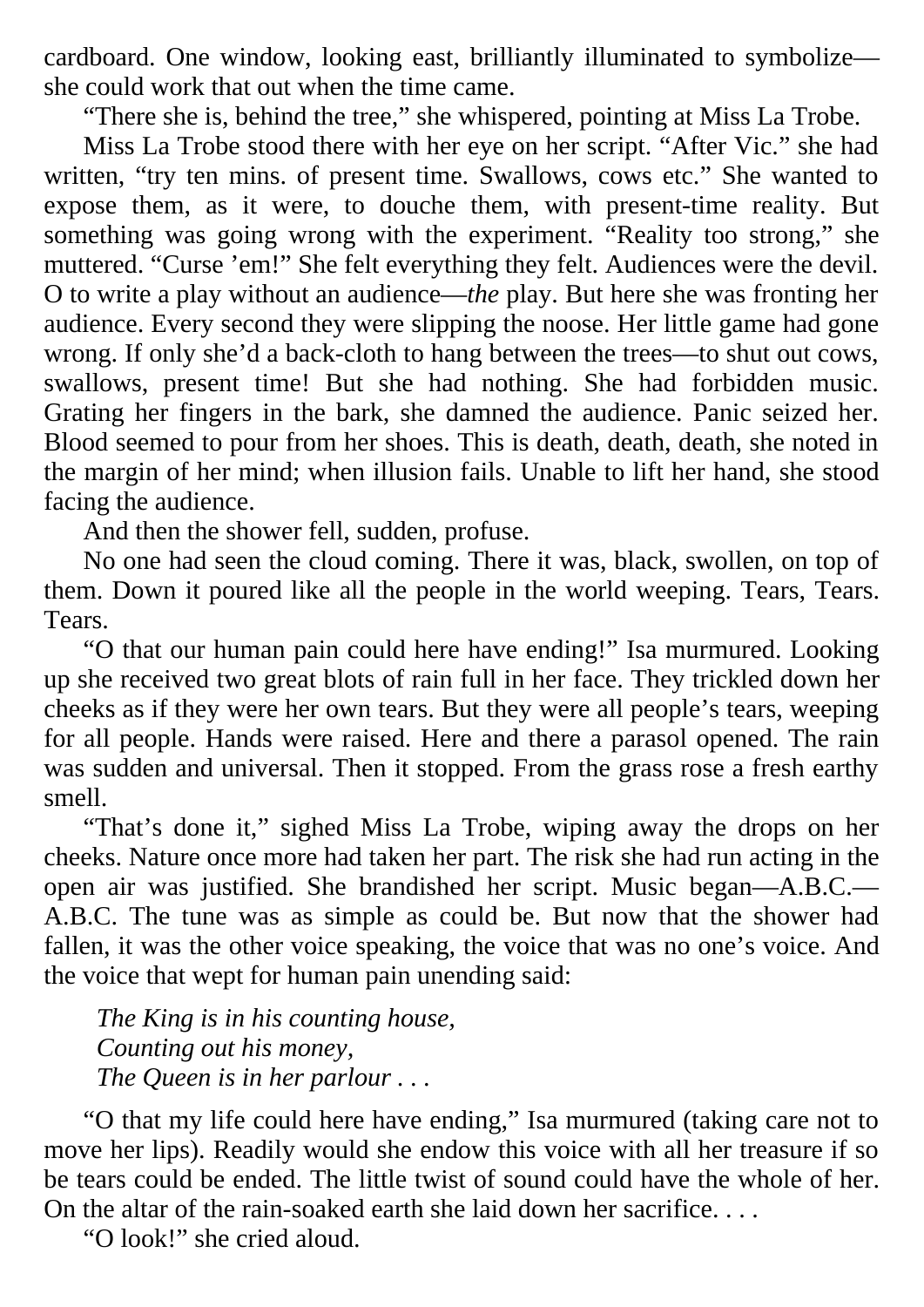That was a ladder. And that (a cloth roughly painted) was a wall. And that a man with a hod on his back. Mr. Page the reporter, licking his pencil, noted: "With the very limited means at her disposal, Miss La Trobe conveyed to the audience Civilization (the wall) in ruins; rebuilt (witness man with hod) by human effort; witness also woman handing bricks. Any fool could grasp that. Now issued black man in fuzzy wig; coffee-coloured ditto in silver turban; they signify presumably the League of . . ."

A burst of applause greeted this flattering tribute to ourselves. Crude of course. But then she had to keep expenses down. A painted cloth must convey —what the *Times* and *Telegraph* both said in their leaders that very morning.

The tune hummed:

*The King is in his counting house, Counting out his money, The Queen is in her parlour Eating . . .*

Suddenly the tune stopped. The tune changed. A waltz, was it? Something half known, half not. The swallows danced it. Round and round, in and out they skimmed. Real swallows. Retreating and advancing. And the trees, O the trees, how gravely and sedately like senators in council, or the spaced pillars of some cathedral church. . . . Yes, they barred the music, and massed and hoarded; and prevented what was fluid from overflowing. The swallows—or martins were they?—The temple-haunting martins who come, have always come . . . Yes, perched on the wall, they seemed to foretell what after all the *Times* was saying yesterday. Homes will be built. Each flat with its refrigerator, in the crannied wall. Each of us a free man; plates washed by machinery; not an aeroplane to vex us; all liberated; made whole. . . .

The tune changed; snapped; broke; jagged. Fox-trot was it? Jazz? Anyhow the rhythm kicked, reared, snapped short. What a jangle and a jingle! Well, with the means at her disposal, you can't ask too much. What a cackle, a cacophony! Nothing ended. So abrupt. And corrupt. Such an outrage; such an insult; And not plain. Very up to date, all the same. What is her game? To disrupt? Jog and trot? Jerk and smirk? Put the finger to the nose? Squint and pry? Peak and spy? O the irreverence of the generation which is only momentarily—thanks be—"the young." The young, who can't make, but only break; shiver into splinters the old vision; smash to atoms what was whole. What a cackle, what a rattle, what a yaffle—as they call the woodpecker, the laughing bird that flits from tree to tree.

Look! Out they come, from the bushes—the riff-raff. Children? Imps elves—demons. Holding what? Tin cans? Bedroom candlesticks? Old jars? My dear, that's the cheval glass from the Rectory! And the mirror—that I lent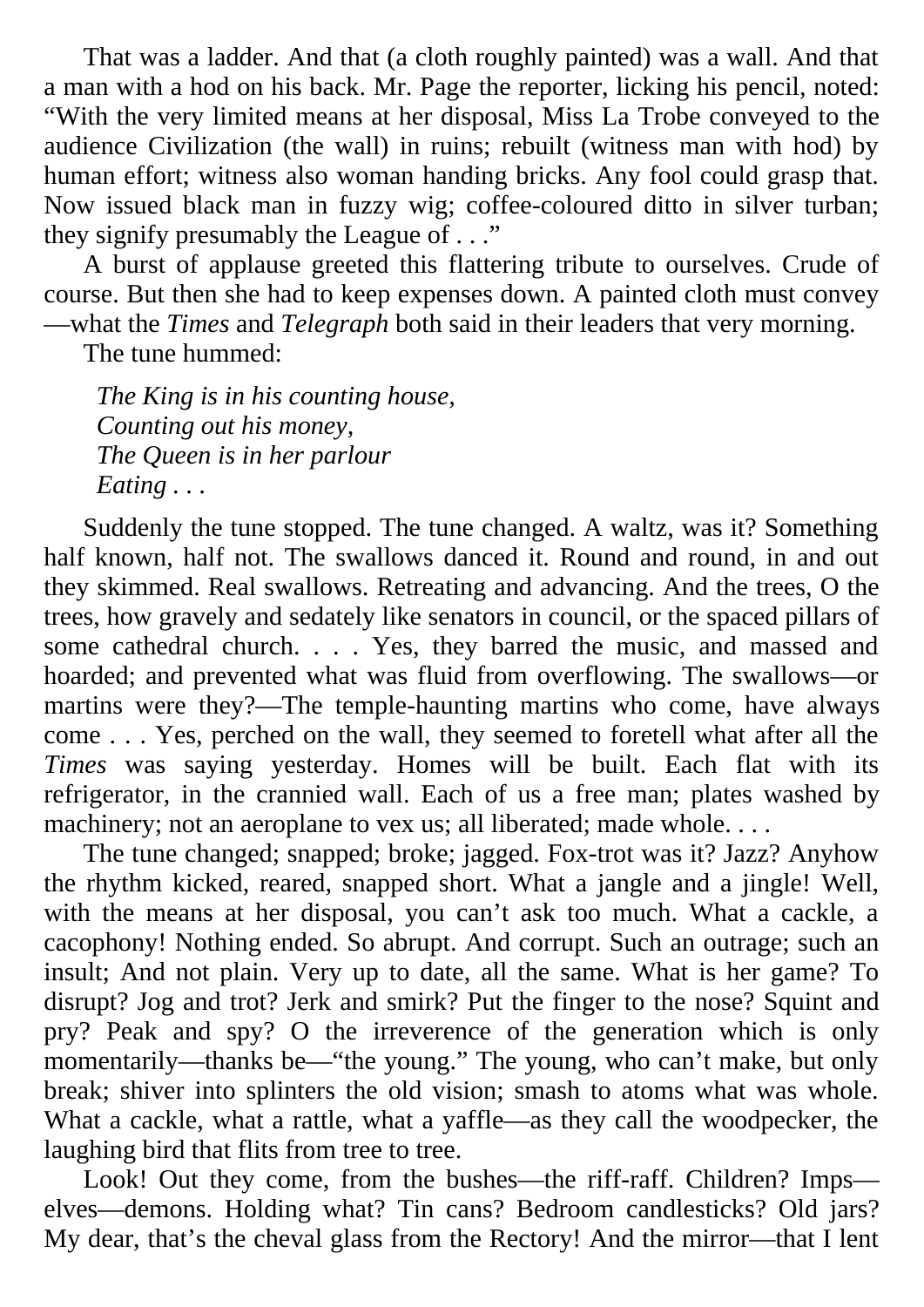her. My mother's. Cracked. What's the notion? Anything that's bright enough to reflect, presumably, ourselves?

Ourselves! Ourselves!

Out they leapt, jerked, skipped. Flashing, dazzling, dancing, jumping. Now old Bart . . . he was caught. Now Manresa. Here a nose . . . There a skirt . . . Then trousers only . . . Now perhaps a face. . . . Ourselves? But that's cruel. To snap us as we are, before we've had time to assume . . . And only, too, in parts. . . . That's what's so distorting and upsetting and utterly unfair.

Mopping, mowing, whisking, frisking, the looking-glasses darted, flashed, exposed. People in the back rows stood up to see the fun. Down they sat, caught themselves . . . What an awful show-up! Even for the old who, one might suppose, hadn't any longer any care about their faces. . . . And Lord! the jangle and the din! The very cows joined in. Walloping, tail lashing, the reticence of nature was undone, and the barriers which should divide Man the Master from the Brute were dissolved. Then the dogs joined in. Excited by the uproar, scurrying and worrying, here they camel Look at them! And the hound, the Afghan hound . . . look at him!

Then once more, in the uproar which by this time has passed quite beyond control, behold Miss Whatshername behind the tree summoned from the bushes—or was it *they* who broke away—Queen Bess; Queen Anne; and the girl in the Mall; and the Age of Reason; and Budge the policeman; Here they came. And the Pilgrims. And the lovers. And the grandfather's clock. And the old man with a beard. They all appeared. What's more, each declaimed some phrase or fragment from their parts . . . *I am not* (said one) *in my perfect mind* ... Another, Reason am I ... And I? I'm the old top hat.... Home is the *hunter, home from the hill . . . Home? Where the miner sweats, and the maiden faith is rudely strumpeted. . . . Sweet and low; sweet and low, wind of the* western sea . . . Is that a dagger that I see before me? . . . The owl hoots and *the ivy mocks tap-tap-tapping on the pane. . . . Lady I love till I die, leave thy chamber and come . . . Where the worm weaves its winding sheet . . . I'd be a* butterfly. I'd be a butterfly. . . . In thy will is our peace. . . . Here, Papa, take *your book and read aloud. . . . Hark, hark, the dogs do bark and the beggars . . .*

It was the cheval glass that proved too heavy. Young Bonthorp for all his muscle couldn't lug the damned thing about any longer. He stopped. So did they all—hand glasses, tin cans, scraps of scullery glass, harness room glass, and heavily embossed silver mirrors—all stopped. And the audience saw themselves, not whole by any means, but at any rate sitting still.

The hands of the clock had stopped at the present moment. It was now. Ourselves.

So that was her little game! To show us up, as we are, here and how. All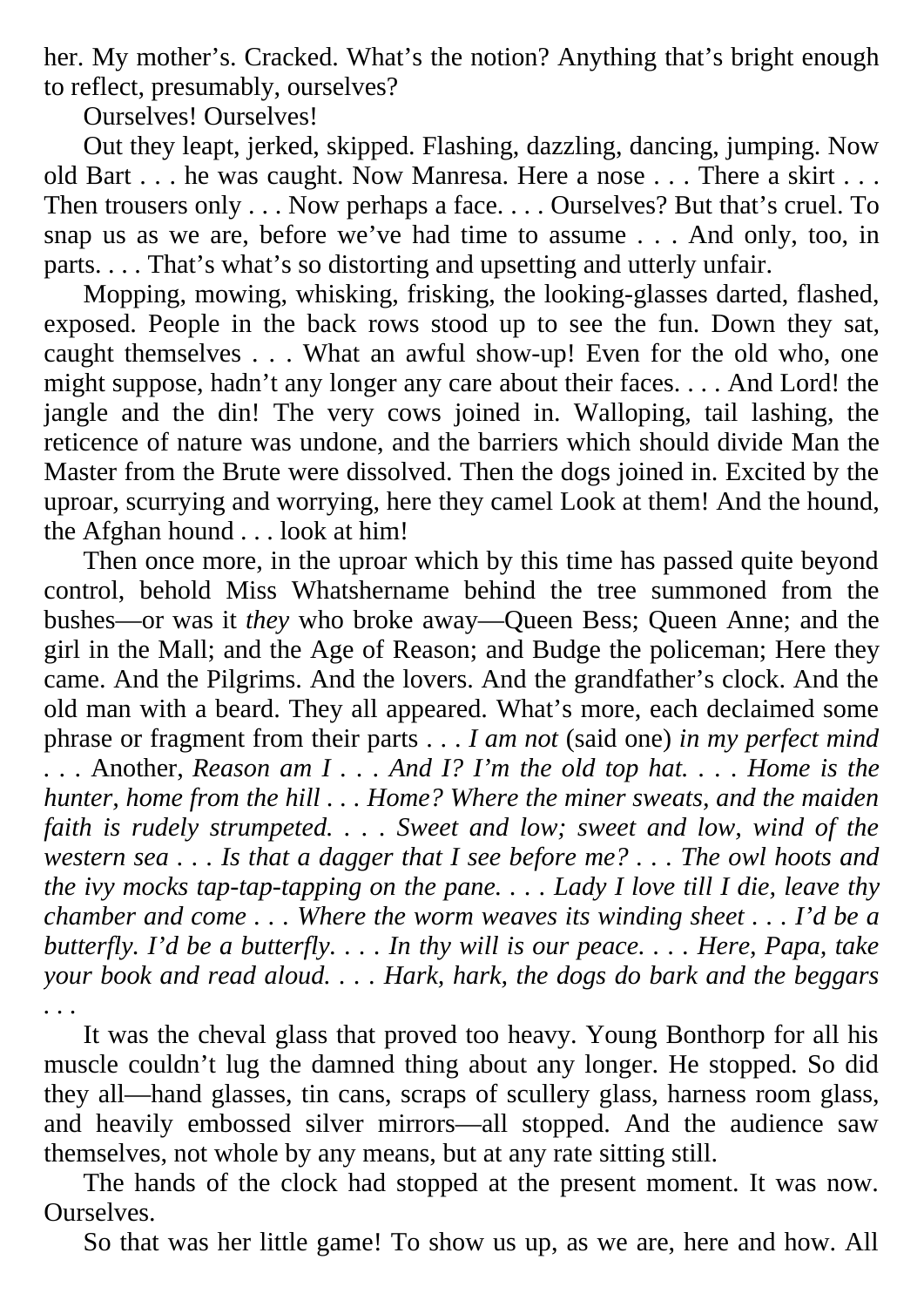shifted, preened, minced; hands were raised, legs shifted. Even Bart, even Lucy, turned away. All evaded or shaded themselves—save Mrs. Manresa who, facing herself in the glass, used it as a glass; had out her mirror; powdered her nose; and moved one curl, disturbed by the breeze, to its place.

"Magnificent!" cried old Bartholomew. Alone she preserved unashamed her identity, and faced without blinking herself. Calmly she reddened her lips.

The mirror bearers squatted; malicious; observant; expectant; expository.

"That's them," the back rows were tittering. "Must we submit passively to this malignant indignity?" the front row demanded. Each turned ostensibly to say—O whatever came handy—to his neighbour. Each tried to shift an inch or two beyond the inquisitive insulting eye. Some made as if to go.

"The play's over, I take it," muttered Colonel Mayhew, retrieving his hat. "It's time  $\ldots$ "

But before they had come to any common conclusion, a voice asserted itself. Whose voice it was no one knew. It came from the bushes—a megaphontic, anonymous, loud-speaking affirmation. The voice said:

*Before we part, ladies and gentlemen, before we go . . .* (Those who had risen sat down) *. . . let's talk in words of one syllable, without larding, stuffing or cant. Let's break the rhythm and forget the rhyme. And calmly consider ourselves. Ourselves. Some bony. Some fat.* (The glasses confirmed this.) *Liars most of us. Thieves too.* (The glasses made no comment on that.) *The poor are as bad as the rich are. Perhaps worse. Don't hide among rags. Or let our cloth protect us. Or for the matter of that book learning; or skilful practice on pianos; or laying on of paint. Or presume there's innocency in childhood. Consider the sheep. Or faith in love. Consider the dogs. Or virtue in those that have grown white hairs. Consider the gun slayers, bomb droppers here or there. They do openly what we do slyly. Take for example* (here the megaphone adopted a colloquial, conversational tone) *Mr. M's bungalow. A view spoilt for ever. That's murder . . . Or Mrs. E's lipstick and blood-red nails. . . . A tyrant, remember, is half a slave. Item the vanity of Mr. H. the writer, scraping in the dunghill for sixpenny fame . . . Then there's the amiable condescension of the lady of the manor—the upper class manner. And buying shares in the market to sell 'em. . . . O we're all the same. Take myself now. Do I escape my own reprobation, simulating indignation, in the bush, among the leaves? There's a rhyme, to suggest, in spite of protestation and the desire for immolation, I too have had some, what's called, education . . . Look at ourselves, ladies and gentlemen! Then at the wall; and ask how's this wall, the great wall, which we call, perhaps miscall, civilization, to be built by* (here the mirrors flicked and flashed) *orts, scraps and fragments like ourselves?*

*All the same here I change (by way of the rhyme mark ye) to a loftier strain —there's something to be said: for our kindness to the cat; note too in to-day's*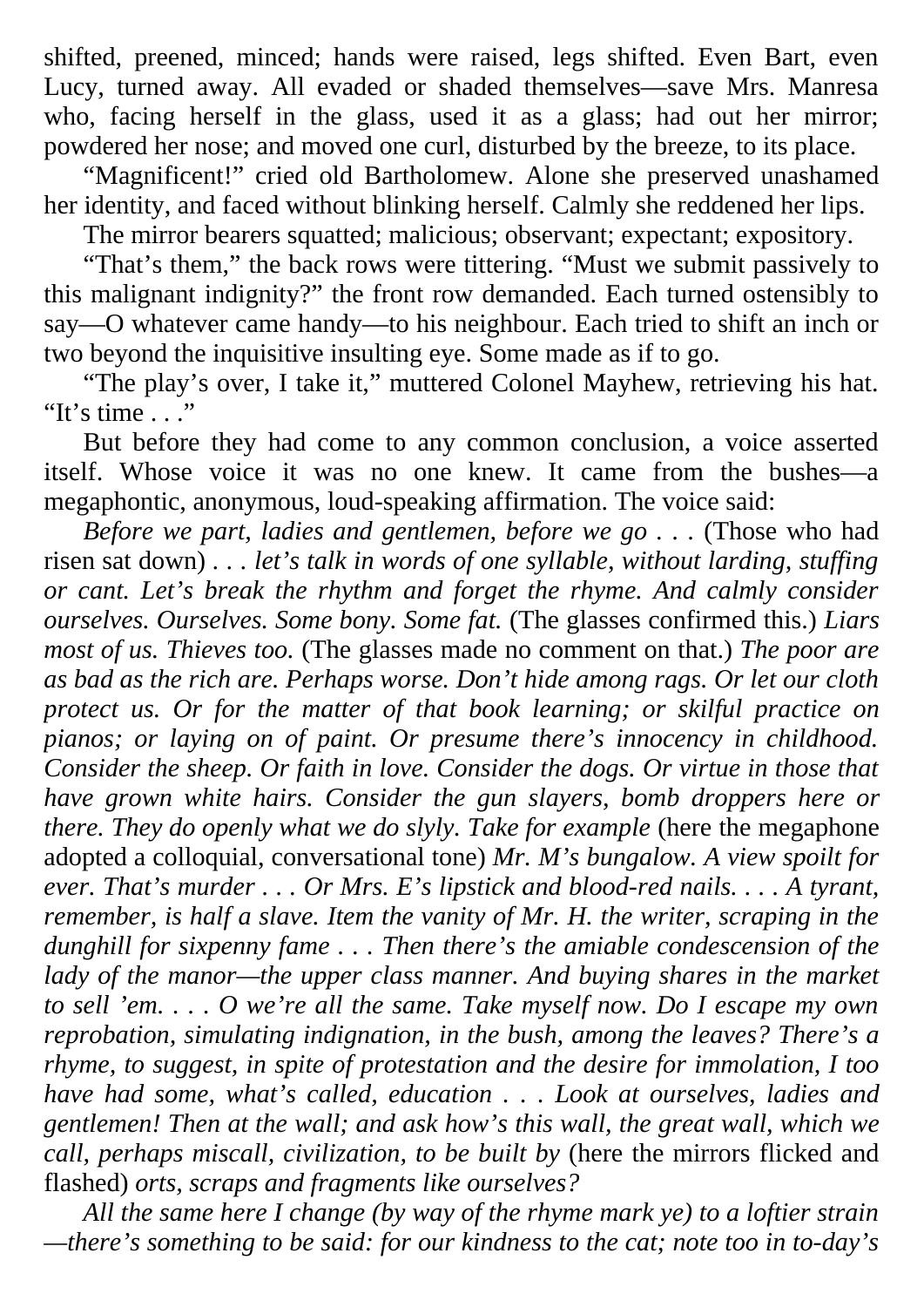*paper "Dearly loved by his wife"; and the impulse which leads us—mark you, when no one's looking—to the window at midnight to smell the bean. Or the resolute refusal of some pimpled dirty little scrub in sandals to sell his soul. There is such a thing—you can't deny it. What? You can't descry it? All you can see of yourselves is scraps, orts and fragments? Well then listen to the gramophone affirming. . . .*

A hitch occurred here. The records had been mixed. Fox-trot, Sweet lavender, Home Sweet Home, Rule Britannia—sweating profusely, Jimmy, who had charge of the music, threw them aside and fitted the right one—was it Bach, Handel, Beethoven, Mozart or nobody famous, but merely a traditional tune? Anyhow, thank heaven, it was somebody speaking after the anonymous bray of the infernal megaphone.

Like quicksilver sliding, filings magnetized, the distracted united. The tune began; the first note meant a second; the second a third. Then down beneath a force was born in opposition; then another. On different levels they diverged. On different levels ourselves went forward; flower gathering some on the surface; others descending to wrestle with the meaning; but all comprehending; all enlisted. The whole population of the mind's immeasurable profundity came flocking; from the unprotected, the unskinned; and dawn rose; and azure; from chaos and cacophony measure; but not the melody of surface sound alone controlled it; but also the warring battle-plumed warriors straining asunder: To part? No. Compelled from the ends of the horizon; recalled from the edge of appalling crevasses; they crashed; solved; united. And some relaxed their fingers; and others uncrossed their legs.

Was that voice ourselves? Scraps, orts and fragments, are we, also, that? The voice died away.

As waves withdrawing uncover; as mist uplifting reveals; so, raising their eyes (Mrs. Manresa's were wet; for an instant tears ravaged her powder) they saw, as waters withdrawing leave visible a tramp's old boot, a man in a clergyman's collar surreptitiously mounting a soap box.

"The Rev. G. W. Streatfield," the reporter licked his pencil and noted "then spoke . . ."

All gazed. What an intolerable constriction, contraction, and reduction to simplified absurdity he was to be sure! Of all incongruous sights a clergyman in the livery of his servitude to the summing up was the most grotesque and entire. He opened his mouth. O Lord, protect and preserve us from words the defilers, from words the impure! What need have we of words to remind us? Must I be Thomas, you Jane?

As if a rook had hopped unseen to a prominent bald branch, he touched his collar and hemmed his preliminary croak. One fact mitigated the horror; his forefinger, raised in the customary manner, was stained with tobacco juice. He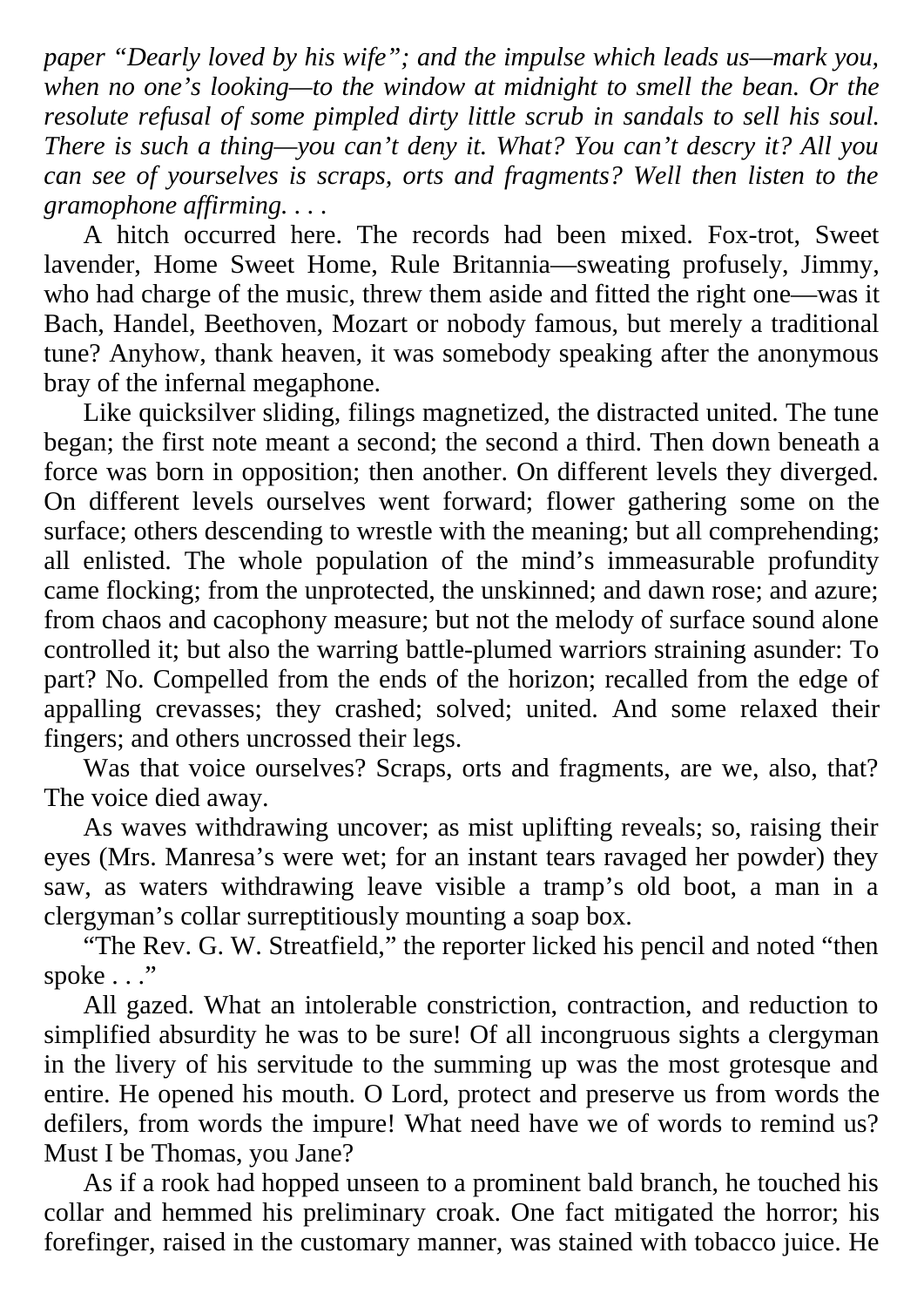wasn't such a bad fellow; the Rev. G. W. Streatfield; a piece of traditional church furniture; a corner cupboard; or the top beam of a gate, fashioned by generations of village carpenters after some lost-in-the-mists-of-antiquity model.

He looked at the audience; then up at the sky. The whole lot of them, gentles and simples, felt embarrassed, for him, for themselves. There he stood their representative spokesman; their symbol; themselves; a butt, a clod, laughed at by looking-glasses; ignored by the cows, condemned by the clouds which continued their majestic rearrangement of the celestial landscape; an irrelevant forked stake in the flow and majesty of the summer silent world.

His first words (the breeze had risen; the leaves were rustling) were lost. Then he was heard saying: "What." To that word he added another "Message"; and at last a whole sentence emerged; not comprehensible; say rather audible. "What message," it seemed he was asking, "was our pageant meant to convey?"

They folded their hands in the traditional manner as if they were seated in church.

"I have been asking myself"—the words were repeated—"what meaning, or message, this pageant was meant to convey?"

If he didn't know, calling himself Reverend, also M.A., who after all could?

"As one of the audience," he continued (words now put on meaning) "I will offer, very humbly, for I am not a critic"—and he touched the white gate that enclosed his neck with a yellow forefinger—"my interpretation. No, that is too bold a word. The gifted lady . . ." He looked round. La Trobe was invisible. He continued: "Speaking merely as one of the audience, I confess I was puzzled. For what reason, I asked, were we shown these scenes? Briefly, it is true. The means at our disposal this afternoon were limited. Still we were shown different groups. We were shown, unless I mistake, the effort renewed. A few were chosen; the many passed in the background. That surely we were shown. But again, were we not given to understand—am I too presumptuous? Am I treading, like angels, where as a fool I should absent myself? To me at least it was indicated that we are members one of another. Each is part of the whole. Yes, that occurred to me, sitting among you in the audience. Did I not perceive Mr. Hardcastle here" (he pointed) "at one time a Viking? And in Lady Harridan—excuse me, if I get the names wrong—a Canterbury pilgrim? We act different parts; but are the same. That I leave to you. Then again, as the play or pageant proceeded, my attention was distracted. Perhaps that too was part of the producer's intention? I thought I perceived that nature takes her part. Dare we, I asked myself, limit life to ourselves? May we not hold that there is a spirit that inspires, pervades . . ." (the swallows were sweeping round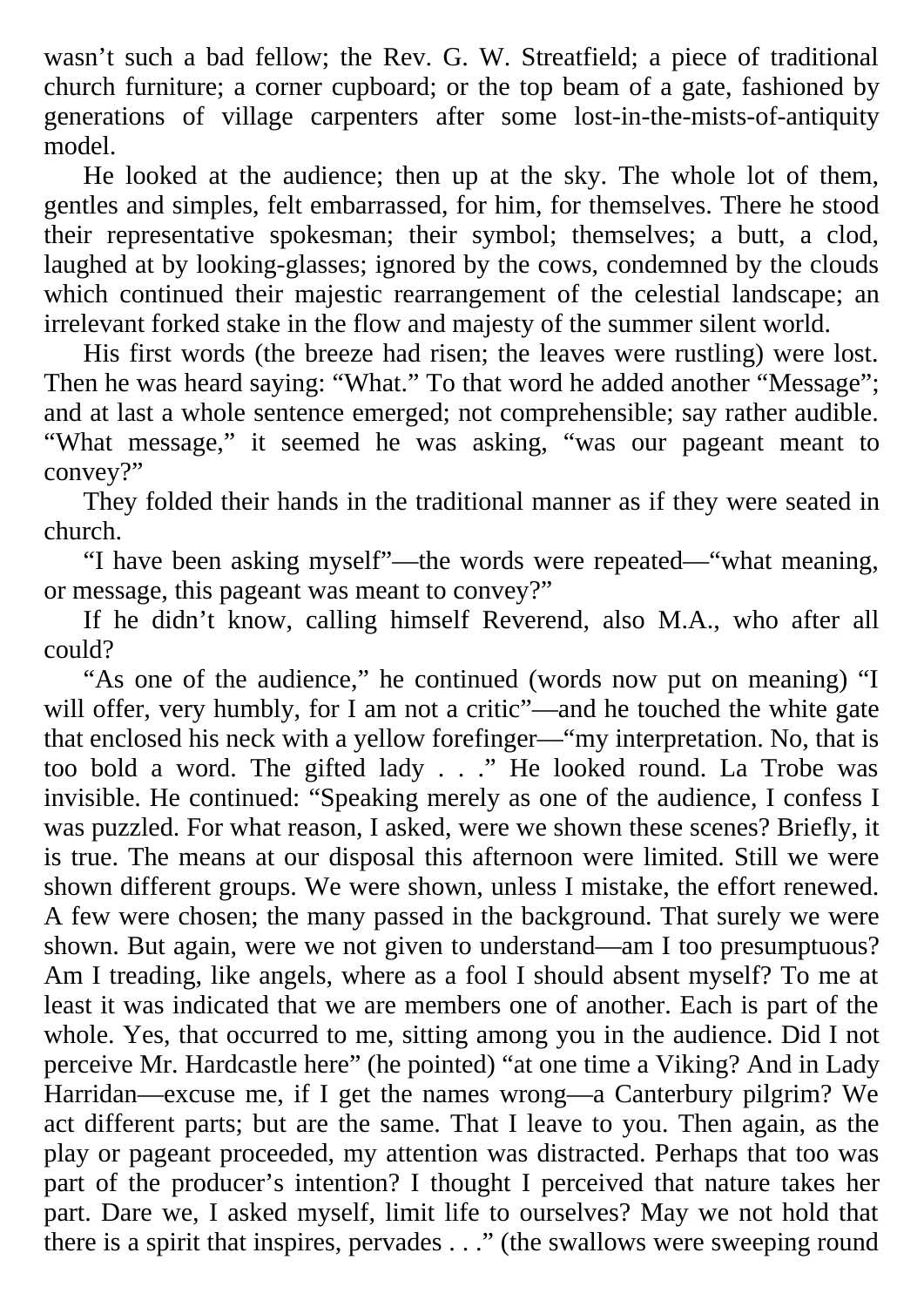him. They seemed cognizant of his meaning. Then they swept out of sight.) "I leave that to you. I am not here to explain. That role has not been assigned me. I speak only as one of the audience, one of ourselves. I caught myself too reflected, as it happened in my own mirror . . ." (Laughter) "Scraps, orts and fragments! Surely, we should unite?"

"But" ("but" marked a new paragraph) "I speak also in another capacity. As Treasurer of the Fund. In which capacity" (he consulted a sheet of paper) "I am glad to be able to tell you that a sum of thirty-six pounds ten shillings and eightpence has been raised by this afternoon's entertainment towards our object: the illumination of our dear old church."

"Applause," the reporter reported.

Mr. Streatfield paused. He listened. Did he hear some distant music?

He continued: "But there is still a deficit" (he consulted his paper) "of one hundred and seventy-five pounds odd. So that each of us who has enjoyed this pageant has still an opp . . ." The word was cut in two. A zoom severed it. Twelve aeroplanes in perfect formation like a flight of wild duck came overhead. *That* was the music. The audience gaped; the audience gazed. Then zoom became drone. The planes had passed.

". . . portunity," Mr. Streatfield continued, "to make a contribution." He signalled. Instantly collecting boxes were in operation. Hidden behind glasses they emerged. Coppers rattled. Silver jingled. But O what a pity—how creepy it made one feel! Here came Albert, the idiot, jingling his collecting box—an aluminium saucepan without a lid. You couldn't very well deny him, poor fellow. Shillings were dropped. He rattled and sniggered; chattered and jibbered. As Mrs. Parker made her contribution—half a crown as it happened —she appealed to Mr. Streatfield to exorcize this evil, to extend the protection of his cloth.

The good man contemplated the idiot benignly. His faith had room, he indicated, for him too. He too, Mr. Streatfield appeared to be saying, is part of ourselves. But not a part we like to recognize, Mrs. Springett added silently, dropping her sixpence.

Contemplating the idiot, Mr. Streatfield had lost the thread of his discourse. His command over words seemed gone. He twiddled the cross on his watchchain. Then his hand sought his trouser pocket. Surreptitiously he extracted a small silver box. It was plain to all that the natural desire of the natural man was overcoming him. He had no further use for words.

"And now," he resumed, cuddling the pipe lighter in the palm of his hand, "for the pleasantest part of my duty. To propose a vote of thanks to the gifted lady . . ." He looked round for an object corresponding to this description. None such was visible. ". . . who wishes it seems to remain anonymous." He paused. "And so . . ." He paused again.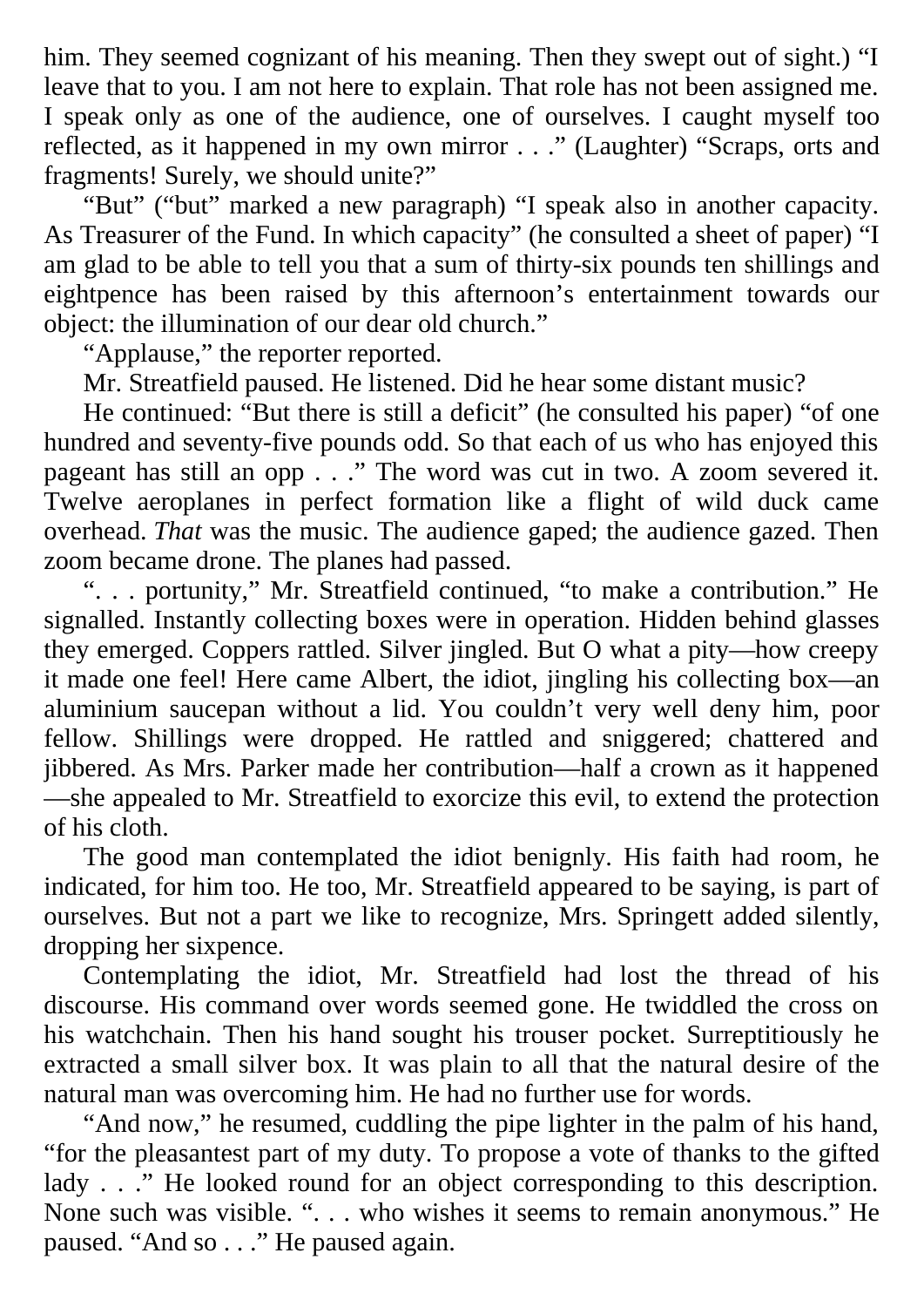It was an awkward moment. How to make an end? Whom to thank? Every sound in nature was painfully audible; the swish of the trees; the gulp of a cow; even the skim of the swallows over the grass could be heard. But no one spoke. Whom could they make responsible? Whom could they thank for their entertainment? Was there no one?

Then there was a scuffle behind the bush; a preliminary premonitory scratching. A needle scraped a disc; chuff, chuff chuff; then having found the rut, there was a roll and a flutter which portended *God* . . . (they all rose to their feet) *Save the King*.

Standing the audience faced the actors; who also stood with their collecting boxes quiescent, their looking-glasses hidden, and the robes of their various parts hanging stiff.

*Happy and glorious, Long to reign over us God save the King*

The notes died away.

Was that the end? The actors were reluctant to go. They lingered; they mingled. There was Budge the policeman talking to old Queen Bess. And the Age of Reason hobnobbed with the foreparts of the donkey. And Mrs. Hardcastle patted out the folds of her crinoline. And little England, still a child, sucked a peppermint drop out of a bag. Each still acted the unacted part conferred on them by their clothes. Beauty was on them. Beauty revealed them. Was it the light that did it?—the tender, the fading, the uninquisitive but searching light of evening that reveals depths in water and makes even the red brick bungalow radiant?

"Look," the audience whispered, "O look, look, look—" And once more they applauded; and the actors joined hands and bowed.

Old Mrs. Lynn Jones, fumbling for her bag, sighed, "What a pity—must they change?"

But it was time to pack up and be off.

"Home, gentlemen; home ladies; it's time to pack up and be off," the reporter whistled, snapping the band round his notebook. And Mrs. Parker was stooping.

"I'm afraid I've dropped my glove. I'm so sorry to trouble you. Down there, between the seats. . . ."

The gramophone was affirming in tones there was no denying, triumphant yet valedictory: *Dispersed are we; who have come together. But*, the gramophone asserted, *let us retain whatever made that harmony*.

O let us, the audience echoed (stooping, peering, fumbling), keep together. For there is joy, sweet joy, in company.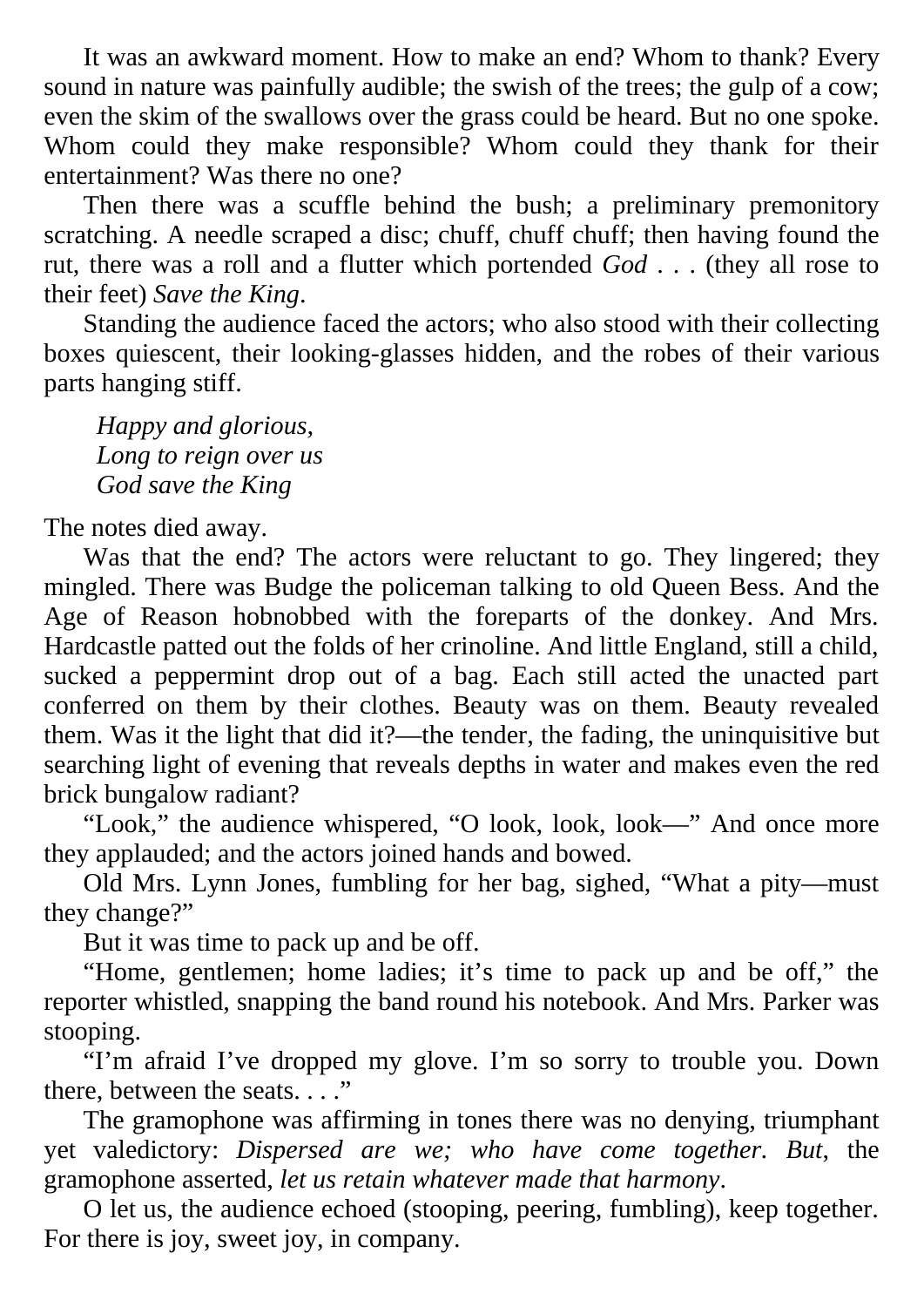*Dispersed are we*, the gramophone repeated.

And the audience turning saw the naming windows, each daubed with golden sun; and murmured: "Home, gentlemen; sweet . . ." yet delayed a moment, seeing through the golden glory perhaps a crack in the boiler; perhaps a hole in the carpet; and hearing, perhaps, the daily drop of the daily bill.

*Dispersed are we*, the gramophone informed them. And dismissed them. So, straightening themselves for the last time, each grasping, it might be a hat, or a stick or a pair of suède gloves, for the last time they applauded Budge and Queen Bess; the trees; the white road; Bolney Minster; and the Folly. One hailed another, and they dispersed, across lawns, down paths, past the house to the gravel-strewn crescent, where cars, push bikes and cycles were crowded together.

Friends hailed each other in passing.

"I do think," someone was saying, "Miss Whatshername should have come forward and not left it to the rector . . . After all, she wrote it. . . . I thought it brilliantly clever . . . O my dear, I thought it utter bosh. Did *you* understand the meaning? Well, he said she meant we all act all parts. . . . He said, too, if I caught his meaning, Nature takes part. . . . Then there was the idiot. . . . Also, why leave out the Army, as my husband was saying, if it's history? And if one spirit animates the whole, what about the aeroplanes? . . . Ah, but you're being too exacting. After all, remember, it was only a village play. . . . For my part, I think they should have passed a vote of thanks to the owners. When we had our pageant, the grass didn't recover till autumn . . . Then we had tents. . . . That's the man, Cobbet of Cobbs Corner, who wins all the prizes at all the shows. I don't myself admire prize flowers, nor yet prize dogs . . ."

*Dispersed are we*, the gramophone triumphed, yet lamented, *Dispersed are we*. . . .

"But you must remember," the old cronies chatted, "they had to do it on the cheap. You can't get people, at this time o' year, to rehearse. There's the hay, let alone the movies. . . . What we need is a centre. Something to bring us all together . . . The Brookes have gone to Italy, in spite of everything. Rather rash? . . . If the worst should come—let's hope it won't—they'd hire an aeroplane, so they said. . . . What amused me was old Streatfield, feeling for his pouch. I like a man to be natural, not always on a perch . . . Then those voices from the bushes. . . . Oracles? You're referring to the Greeks? Were the oracles, if I'm not being irreverent, a foretaste of our own religion? Which is what? . . . Crepe soles? That's so sensible . . . They last much longer and protect the feet. . . . But I was saying: can the Christian faith adapt itself? In times like these . . . At Larting no one goes to church . . . There's the dogs, there's the pictures. . . . It's odd that science, so they tell me, is making things (so to speak) more spiritual . . . The very latest notion, so I'm told is, nothing's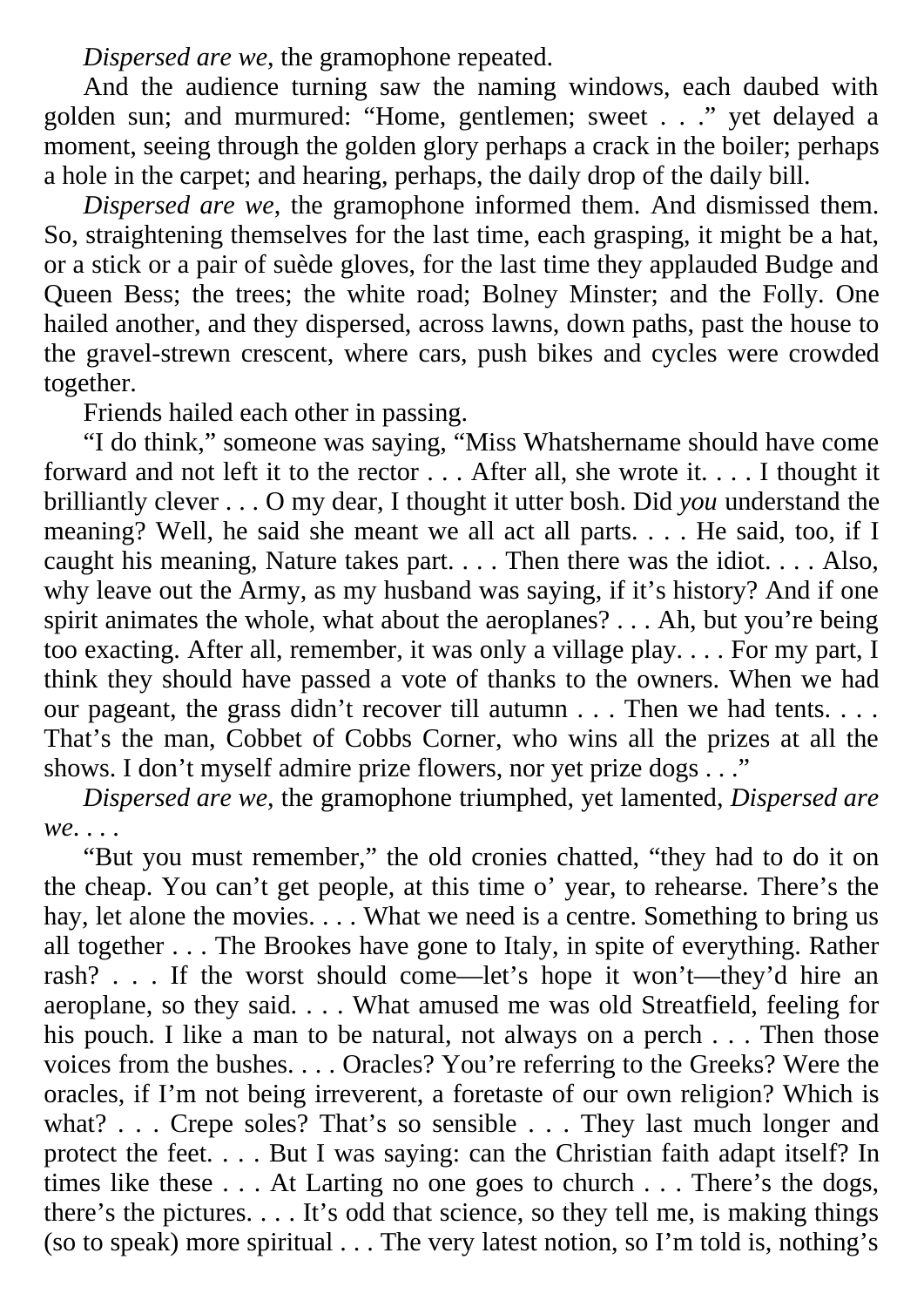solid . . . There, you can get a glimpse of the church through the trees. . . .

"Mr. Umphelby! How nice to see you! Do come and dine . . . No, alas, we're going back to town. The House is sitting . . . I was telling them, the Brookes have gone to Italy. They've seen the volcano. Most impressive, so they say—they were lucky—in eruption. I agree—things look worse than ever on the continent. And what's the channel, come to think of it, if they mean to invade us? The aeroplanes, I didn't like to say it, made one think. . . . No, I thought it much too scrappy. Take the idiot. Did she mean, so to speak, something hidden, the unconscious as they call it? But why always drag in sex. . . . It's true, there's a sense in which we all, I admit, are savages still. Those women with red nails. And dressing up—what's that? The old savage, I suppose. . . . That's the bell. Ding dong. Ding . . . Rather a cracked old bell . . . And the mirrors! Reflecting us . . . I called that cruel. One feels such a fool, caught unprotected . . . There's Mr. Streatfield, going, I suppose to take the evening service. He'll have to hurry, or he won't have time to change. . . . He said she meant we all act. Yes, but whose play? Ah, that's the question! And if we're left asking questions, isn't it a failure, as a play? I must say I like to feel sure if I go to the theatre, that I've grasped the meaning . . . Or was that, perhaps, what she meant? . . . Ding dong. Ding . . . that if we don't jump to conclusions, if you think, and I think, perhaps one day, thinking differently, we shall think the same?

"There's dear old Mr. Carfax . . . Can't we give you a lift, if you don't mind playing bodkin? We were asking questions, Mr. Carfax, about the play. The looking-glasses now—did they mean the reflection is the dream; and the tune—was it Bach, Handel, or no one in particular—is the truth? Or was it t'other way about?

"Bless my soul, what a dither! Nobody seems to know one car from another. That's why I have a mascot, a monkey . . . But I can't see it . . . While we're waiting, tell me, did you feel when the shower fell, someone wept for us all? There's a poem, *Tears tears tears*, it begins. And goes on *O then the unloosened ocean* . . . but I can't remember the rest.

"Then when Mr. Streatfield said: One spirit animates the whole—the aeroplanes interrupted. That's the worst of playing out of doors. . . . Unless of course she meant that very thing . . . Dear me, the parking arrangements are not what you might call adequate . . . I shouldn't have expected either so many Hispano-Suizas . . . That's a Rolls . . . That's a Bentley . . . That's the new type of Ford. . . . To return to the meaning—Are machines the devil, or do they introduce a discord . . . Ding dong, ding . . . by means of which we reach the final . . . Ding dong. . . . Here's the car with the monkey . . . Hop in . . . And good-bye, Mrs. Parker . . . Ring us up. Next time we're down don't forget . . . Next time . . . Next time . . ."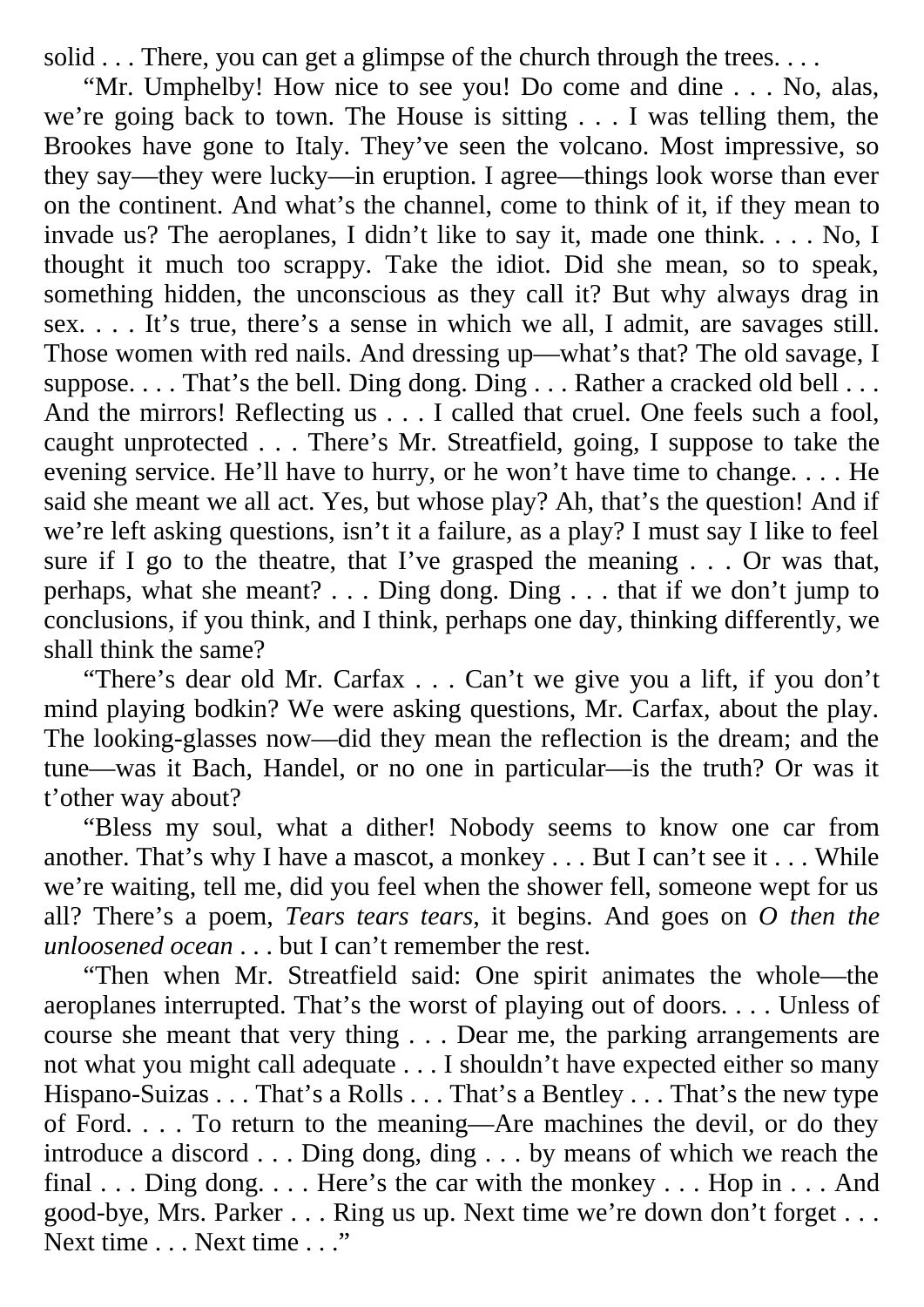The wheels scrurred on the gravel. The cars drove off.

The gramophone gurgled *Unity*—*Dispersity*. It gurgled *Un* . . . *dis* . . . And ceased.

The little company who had come together at luncheon were left standing on the terrace. The pilgrims had bruised a lane on the grass. Also, the lawn would need a deal of clearing up. Tomorrow the telephone would ring: "Did I leave my handbag? . . . A pair of spectacles in a red leather case? . . . A little old brooch of no value to anyone but me?" Tomorrow the telephone would ring.

Now Mr. Oliver said: "Dear lady," and, taking Mrs. Manresa's gloved hand in his, pressed it, as if to say: "You have given me what you now take from me." He would have liked to hold on for a moment longer to the emeralds and rubies dug up, so people said, by thin Ralph Manresa in his ragamuffin days. But alas, sunset light was unsympathetic to her make-up; plated it looked, not deeply interfused. And he dropped her hand; and she gave him an arch roguish twinkle, as if to say—but the end of that sentence was cut short. For she turned, and Giles stepped forward; and the light breeze which the meteorologist had foretold fluttered her skirts; and she went, like a goddess, buoyant, abundant, with flower-chained captives following in her wake.

All were retreating, withdrawing and dispersing; and he was left with the ash grown cold and no glow, no glow on the log. What word expressed the sag at his heart, the effusion in his veins, as the retreating Manresa, with Giles attendant, admirable woman, all sensation, ripped the rag doll and let the sawdust stream from his heart?

The old man made a guttural sound, and turned to the right. On with the hobble, on with the limp, since the dance was over. He strolled alone past the trees. It was here, early that very morning, that he had destroyed the little boy's world. He had popped out with his newspaper; the child had cried.

Down in the dell, past the lily pool, the actors were undressing. He could see them among the brambles. In vests and trousers; unhooking; buttoning up: on all fours; stuffing clothes into cheap attaché cases; with silver swords, beards and emeralds on the grass. Miss La Trobe in coat and skirt—too short, for her legs were stout—battled with the billows of a crinoline. He must respect the conventions. So he stopped, by the pool. The water was opaque over the mud.

Then, coming up behind him, "Oughtn't we to thank her?" Lucy asked him. She gave him a light pat on the arm.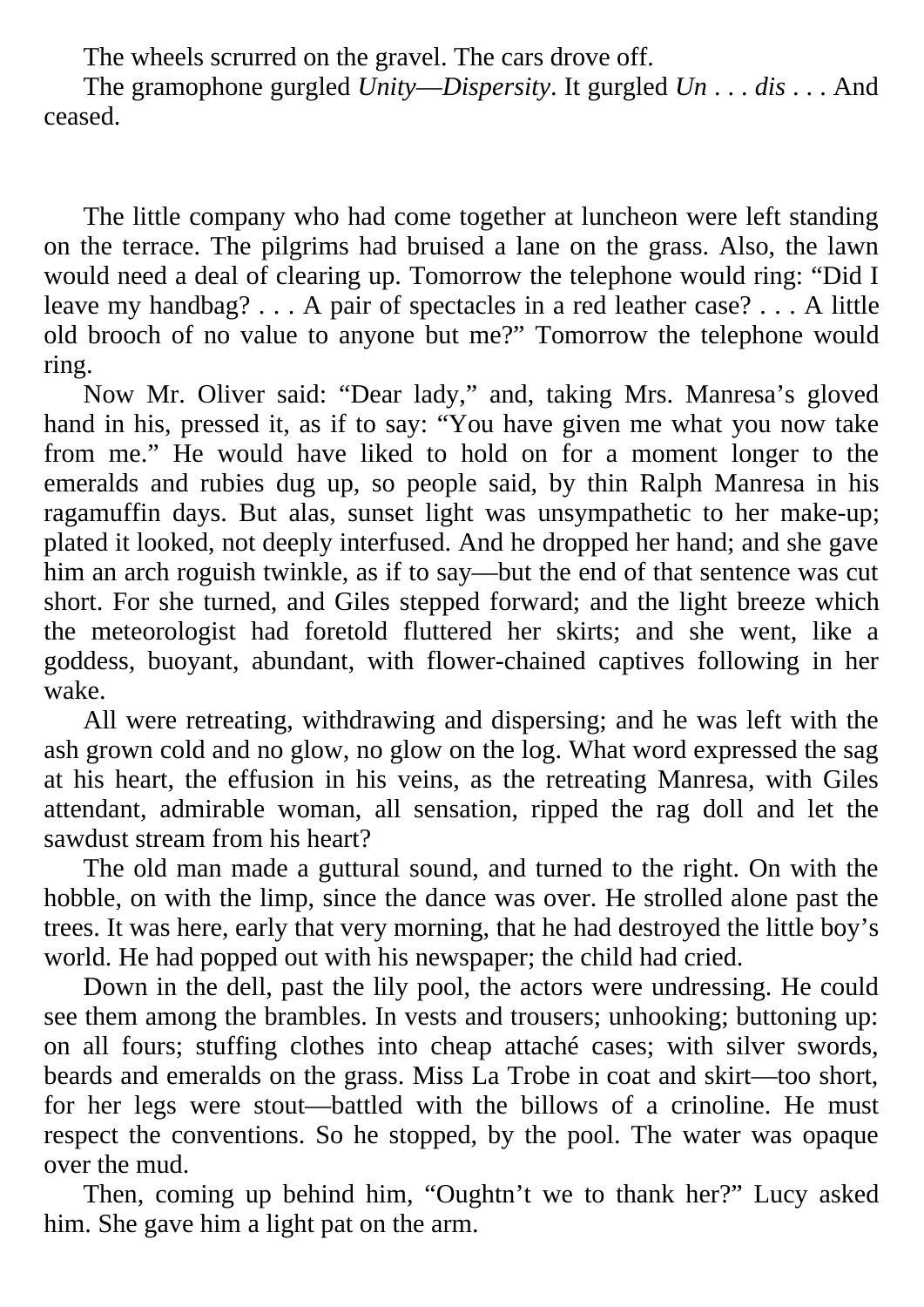How imperceptive her religion made her! The fumes of that incense obscured the human heart. Skimming the surface, she ignored the battle in the mud. After La Trobe had been excruciated by the Rector's interpretation, by the maulings and the manglings of the actors . . . "She don't want our thanks, Lucy," he said gruffly. What she wanted, like that carp (something moved in the water) was darkness in the mud; a whisky and soda at the pub; and coarse words descending like maggots through the waters.

"Thank the actors, not the author," he said. "Or ourselves, the audience."

He looked over his shoulder. The old lady, the indigenous, the prehistoric, was being wheeled away by a footman. He rolled her through the arch. Now the lawn was empty. The line of the roof, the upright chimneys, rose hard and red against the blue of the evening. The house emerged; the house that had been obliterated. He was damned glad it was over—the scurry and the scuffle, the rouge and the rings. He stooped and raised a peony that had shed its petals. Solitude had come again. And reason and the lamplit paper. . . . But where was his dog? Chained in a kennel? The little veins swelled with rage on his temples. He whistled. And here, released by Candish, racing across the lawn with a fleck of foam on the nostril, came his dog.

Lucy still gazed at the lily pool. "All gone," she murmured, "under the leaves." Scared by shadows passing, the fish had withdrawn. She gazed at the water. Perfunctorily she caressed her cross. But her eyes went water searching, looking for fish. The lilies were shutting; the red lily, the white lily, each on its plate of leaf. Above, the air rushed; beneath was water. She stood between two fluidities, caressing her cross. Faith required hours of kneeling in the early morning. Often the delight of the roaming eye seduced her—a sunbeam, a shadow. Now the jagged leaf at the corner suggested, by its contours, Europe. There were other leaves. She fluttered her eye over the surface, naming leaves India, Africa, America. Islands of security, glossy and thick.

"Bart . . ." She spoke to him. She had meant to ask him about the dragonfly—couldn't the blue thread settle, if we destroyed it here, then there? But he had gone into the house.

Then something moved in the water; her favourite fantail. The golden orfe followed. Then she had a glimpse of silver—the great carp himself, who came to the surface so very seldom. They slid on, in and out between the stalks, silver; pink; gold; splashed; streaked; pied.

"Ourselves," she murmured. And retrieving some glint of faith from the grey waters, hopefully, without much help from reason, she followed the fish; the speckled, streaked, and blotched; seeing in that vision beauty, power, and glory in ourselves.

Fish had faith, she reasoned. They trust us because we've never caught 'em. But her brother would reply: "That's greed." "Their beauty!" she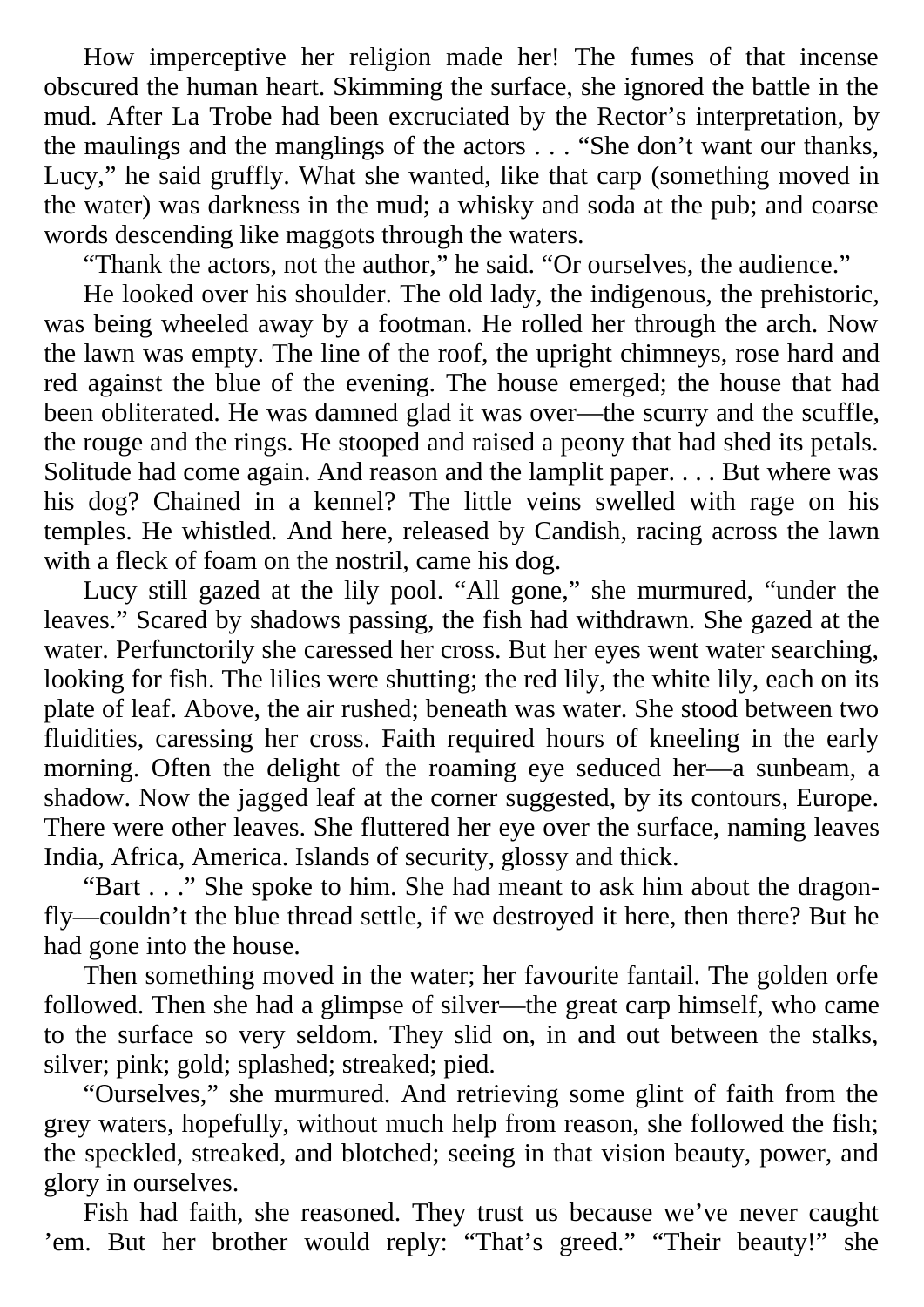protested. "Sex," he would say. "Who makes sex susceptible to beauty?" she would argue. He shrugged who? Why? Silenced, she returned to her private vision; of beauty which is goodness; the sea on which we float. Mostly impervious, but surely every boat sometimes leaks?

He would carry the torch of reason till it went out in the darkness of the cave. For herself, every morning, kneeling, she protected her vision. Every night she opened the window and looked at leaves against the sky. Then slept. Then the random ribbons of birds' voices woke her.

The fish had come to the surface. She had nothing to give them—not a crumb of bread. "Wait, my darlings," she addressed them. She would trot into the house and ask Mrs. Sands for a biscuit. Then a shadow fell. Off they flashed. How vexatious! Who was it? Dear me, the young man whose name she had forgotten; not Jones; nor Hodge . . .

Dodge had left Mrs. Manresa abruptly. All over the garden he had been searching for Mrs. Swithin. Now he found her; and she had forgotten his name.

"I'm William," he said. At that she revived, like a girl in a garden in white, among roses, who came running to meet him—an unacted part.

"I was going to get a biscuit—no, to thank the actors," she stumbled, virginal, blushing. Then she remembered her brother. "My brother," she added "says one mustn't thank the author, Miss La Trobe."

It was always "my brother . . . my brother" who rose from the depths of her lily pool.

As for the actors, Hammond had detached his whiskers and was now buttoning up his coat. When the chain was inserted between the buttons he was off.

Only Miss La Trobe remained, bending over something in the grass.

"The play's over," he said. "The actors have departed."

"And we mustn't, my brother says, thank the author," Mrs. Swithin repeated, looking in the direction of Miss La Trobe.

"So I thank you," he said. He took her hand and pressed it. Putting one thing with another, it was unlikely that they would ever meet again.

The church bells always stopped, leaving you to ask: Won't there be another note? Isa, half-way across the lawn, listened. . . . Ding, dong, ding . . . There was not going to be another note. The congregation was assembled, on their knees, in the church. The service was beginning. The play was over; swallows skimmed the grass that had been the stage.

There was Dodge, the lip reader, her semblable, her conspirator, a seeker like her after hidden faces. He was hurrying to rejoin Mrs. Manresa who had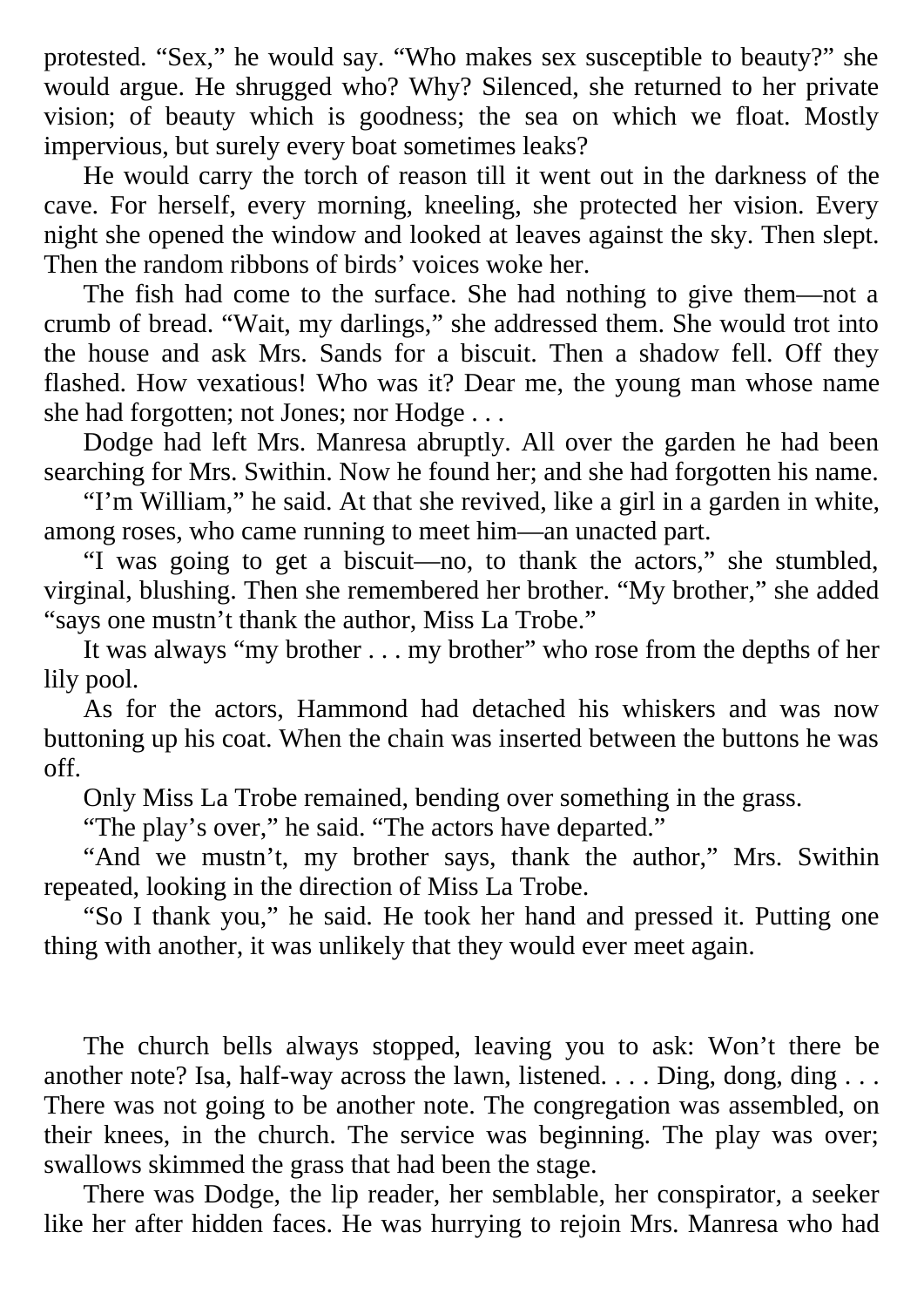gone in front with Giles—"the father of my children," she muttered. The flesh poured over her, the hot, nerve wired, now lit up, now dark as the grave physical body. By way of healing the rusty fester of the poisoned dart she sought the face that all day long she had been seeking. Preening and peering, between backs, over shoulders, she had sought the man in grey. He had given her a cup of tea at a tennis party; handed her, once, a racquet. That was all. But, she was crying, had we met before the salmon leapt like a bar of silver . . . had we met, she was crying. And when her little boy came battling through the bodies in the Barn "Had he been his son," she had muttered . . . In passing she stripped the bitter leaf that grew, as it happened, outside the nursery window. Old Man's Beard. Shrivelling the shreds in lieu of words, for no words grow there, nor roses either, she swept past her conspirator, her semblable, the seeker after vanished faces "like Venus" he thought, making a rough translation, "to her prey . . ." and followed after.

Turning the corner, there was Giles attached to Mrs. Manresa. She was standing at the door of her car. Giles had his foot on the edge of the running board. Did they perceive the arrows about to strike them?

"Jump in, Bill," Mrs. Manresa chaffed him.

And the wheels scurred on the gravel, and the car drove off.

At last, Miss La Trobe could raise herself from her stooping position. It had been prolonged to avoid attention. The bells had stopped; the audience had gone; also the actors. She could straighten her back. She could open her arms. She could say to the world, You have taken my gift! Glory possessed her—for one moment. But what had she given? A cloud that melted into the other clouds on the horizon. It was in the giving that the triumph was. And the triumph faded. Her gift meant nothing. If they had understood her meaning; if they had known their parts; if the pearls had been real and the funds illimitable —it would have been a better gift. Now it had gone to join the others.

"A failure," she groaned, and stooped to put away the records.

Then suddenly the starlings attacked the tree behind which she had hidden. In one flock they pelted it like so many winged stones. The whole tree hummed with the whizz they made, as if each bird plucked a wire. A whizz, a buzz rose from the bird-buzzing, bird-vibrant, bird-blackened tree. The tree became a rhapsody, a quivering cacophony, a whizz and vibrant rapture, branches, leaves, birds syllabling discordantly life, life, life, without measure, without stop devouring the tree. Then up! Then off!

What interrupted? It was old Mrs. Chalmers, creeping through the grass with a bunch of flowers—pinks apparently—to fill the vase that stood on her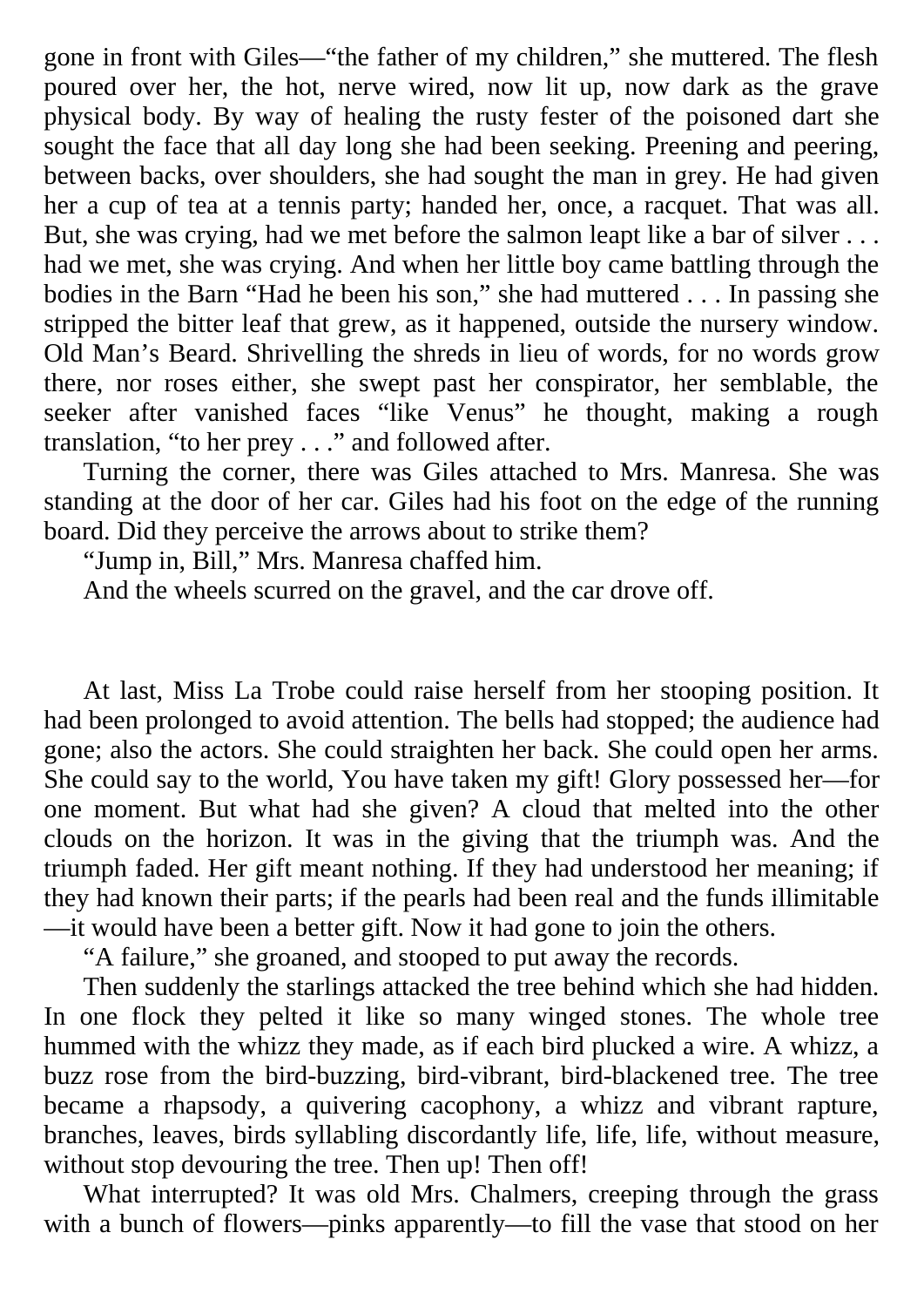husband's grave. In winter it was holly, or ivy. In summer, a flower. It was she who had scared the starlings. Now she passed.

Miss La Trobe nicked the lock and hoisted the heavy case of gramophone records to her shoulder. She crossed the terrace and stopped by the tree where the starlings had gathered. It was here that she had suffered triumph, humiliation, ecstasy, despair—for nothing. Her heels had ground a hole in the grass.

It was growing dark. Since there were no clouds to trouble the sky, the blue was bluer, the green greener. There was no longer a view—no Folly, no spire of Bolney Minster. It was land merely, no land in particular. She put down her case and stood looking at the land. Then something rose to the surface.

"I should group them," she murmured, "here." It would be midnight; there would be two figures, half concealed by a rock. The curtain would rise. What would the first words be? The words escaped her.

Again she lifted the heavy suit case to her shoulder. She strode off across the lawn. The house was dormant; one thread of smoke thickened against the trees. It was strange that the earth, with all those flowers incandescent—the lilies, the roses, and clumps of white flowers and bushes of burning green should still be hard. From the earth green waters seemed to rise over her. She took her voyage away from the shore, and, raising her hand, fumbled for the latch of the iron entrance gate.

She would drop her suit case in at the kitchen window, and then go on up to the Inn. Since the row with the actress who had shared her bed and her purse the need of drink had grown on her. And the horror and the terror of being alone. One of these days she would break—which of the village laws? Sobriety? Chastity? Or take something that did not properly belong to her?

At the corner she ran into old Mrs. Chalmers returning from the grave. The old woman looked down at the dead flowers she was carrying and cut her. The women in the cottages with the red geraniums always did that. She was an outcast. Nature had somehow set her apart from her kind. Yet she had scribbled in the margin of her manuscript: "I am the slave of my audience."

She thrust her suit case in at the scullery window and walked on, till at the corner she saw the red curtain at the bar window. There would be shelter; voices; oblivion. She turned the handle of the public house door. The acrid smell of stale beer saluted her; and voices talking. They stopped. They had been talking about Bossy as they called her—it didn't matter. She took her chair and looked through the smoke at a crude glass painting of a cow in a stable; also at a cock and a hen. She raised her glass to her lips. And drank. And listened. Words of one syllable sank down into the mud. She drowsed; she nodded. The mud became fertile. Words rose above the intolerably laden dumb oxen plodding through the mud. Words without meaning—wonderful words.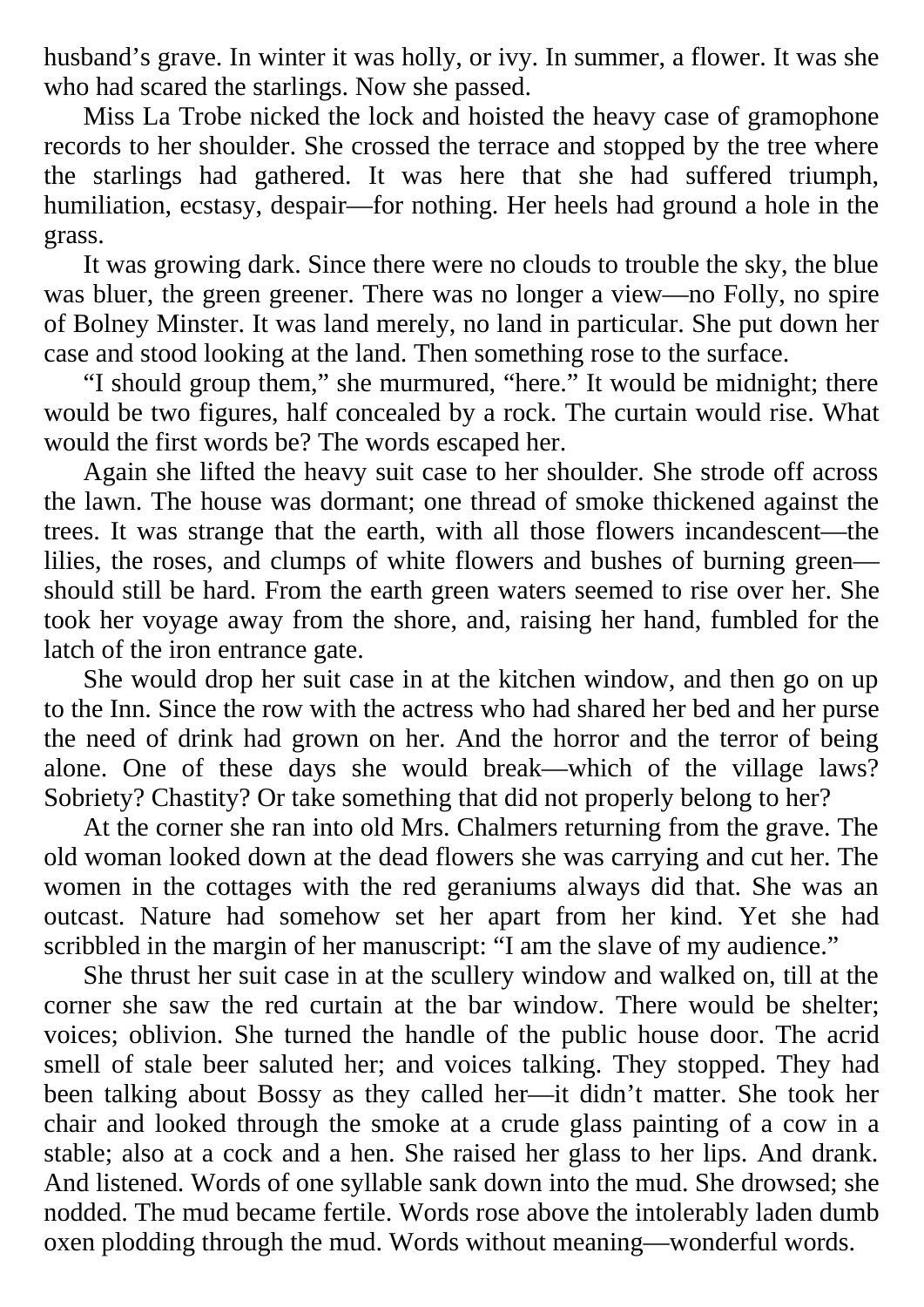The cheap clock ticked; smoke obscured the pictures. Smoke became tart on the roof of her mouth. Smoke obscured the earth-coloured jackets. She no longer saw them, yet they upheld her, sitting arms akimbo with her glass before her. There was the high ground at midnight; there the rock; and two scarcely perceptible figures. Suddenly the tree was pelted with starlings. She set down her glass. She heard the first words.

Down in the hollow, at Pointz Hall, beneath the trees, the table was cleared in the dining room. Candish, with his curved brush had swept the crumbs; had spared the petals and finally left the family to dessert. The play was over, the strangers gone, and they were alone—the family.

Still the play hung in the sky of the mind—moving, diminishing, but still there. Dipping her raspberry in sugar, Mrs. Swithin looked at the play. She said, popping the berry into her mouth, "What did it mean?" and added: "The peasants; the kings; the fool and" (she swallowed) "ourselves?"

They all looked at the play; Isa, Giles and Mr. Oliver. Each of course saw something different. In another moment it would be beneath the horizon, gone to join the other plays. Mr. Oliver, holding out his cheroot said: "Too ambitious." And, lighting his cheroot he added: "Considering her means."

It was drifting away to join the other clouds: becoming invisible. Through the smoke Isa saw not the play but the audience dispersing. Some drove; others cycled. A gate swung open. A car swept up the drive to the red villa in the cornfields. Low hanging boughs of acacia brushed the roof. Acacia petalled the car arrived.

"The looking-glasses and the voices in the bushes," she murmured. "What did she mean?"

"When Mr. Streatfield asked her to explain, she wouldn't," said Mrs. Swithin.

Here, with its sheaf sliced in four, exposing a white cone, Giles offered his wife a banana. She refused it. He stubbed his match on the plate. Out it went with a little fizz in the raspberry juice.

"We should be thankful," said Mrs. Swithin, folding her napkin, "for the weather, which was perfect, save for one shower."

Here she rose, Isa followed her across the hall to the big room.

They never pulled the curtains till it was too dark to see, nor shut the windows till it was too cold. Why shut out the day before it was over? The flowers were still bright; the birds chirped. You could see more in the evening often when nothing interrupted, when there was no fish to order, no telephone to answer. Mrs. Swithin stopped by the great picture of Venice—school of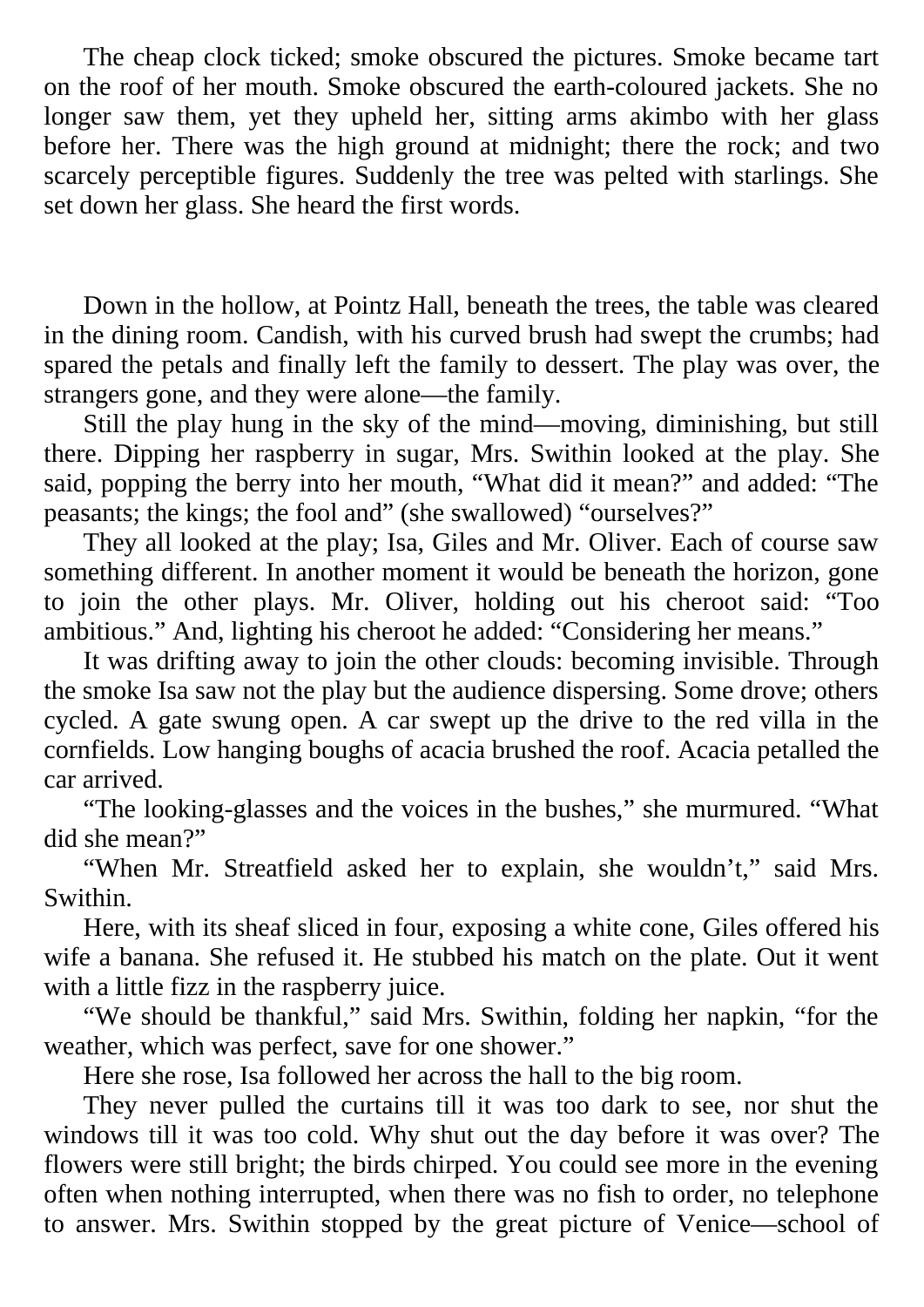Canaletto. Possibly in the hood of the gondola there was a little figure—a woman, veiled; or a man?

Isa, sweeping her sewing from the table, sank, her knee doubled, into the chair by the window. Within the shell of the room she overlooked the summer night. Lucy returned from her voyage into the picture and stood silent. The sun made each pane of her glasses shine red. Silver sparkled on her black shawl. For a moment she looked like a tragic figure from another play.

Then she spoke in her usual voice. "We made more this year than last, he said. But then last year it rained."

"This year, last year, next year, never . . ." Isa murmured. Her hand burnt in the sun on the window sill. Mrs. Swithin took her knitting from the table.

"Did you feel," she asked "what he said: we act different parts but are the same?"

"Yes," Isa answered. "No," she added. It was Yes, No. Yes, yes, yes, the tide rushed out embracing. No, no no, it contracted. The old boot appeared on the shingle.

"Orts, scraps and fragments," she quoted what she remembered of the vanishing play.

Lucy had just opened her lips to reply, and had laid her hand on her cross caressingly, when the gentlemen came in. She made her little chirruping sound of welcome. She shuffled her feet to clear a space. But in fact there was more space than was needed, and great hooded chairs.

They sat down, ennobled both of them by the setting sun. Both had changed. Giles now wore the black coat and white tie of the professional classes, which needed—Isa looked down at his feet—patent leather pumps. "Our representative, our spokesman," she sneered. Yet he was extraordinarily handsome. "The father of my children, whom I love and hate." Love and hate —how they tore her asunder! Surely it was time someone invented a new plot, or that the author came out from the bushes . . .

Here Candish came in. He brought the second post on a silver salver. There were letters; bills; and the morning paper—the paper that obliterated the day before. Like a fish rising to a crumb of biscuit, Bartholomew snapped at the paper. Giles slit the flap of an apparently business document. Lucy read a criss-cross from an old friend at Scarborough. Isa had only bills.

The usual sounds reverberated through the shell; Sands making up the fire; Candish stoking the boiler. Isa had done with her bills. Sitting in the shell of the room she watched the pageant fade. The flowers flashed before they faded. She watched them flash.

The paper crackled. The second hand jerked on. M. Daladier had pegged down the franc. The girl had gone skylarking with the troopers. She had screamed. She had hit him. . . . What then?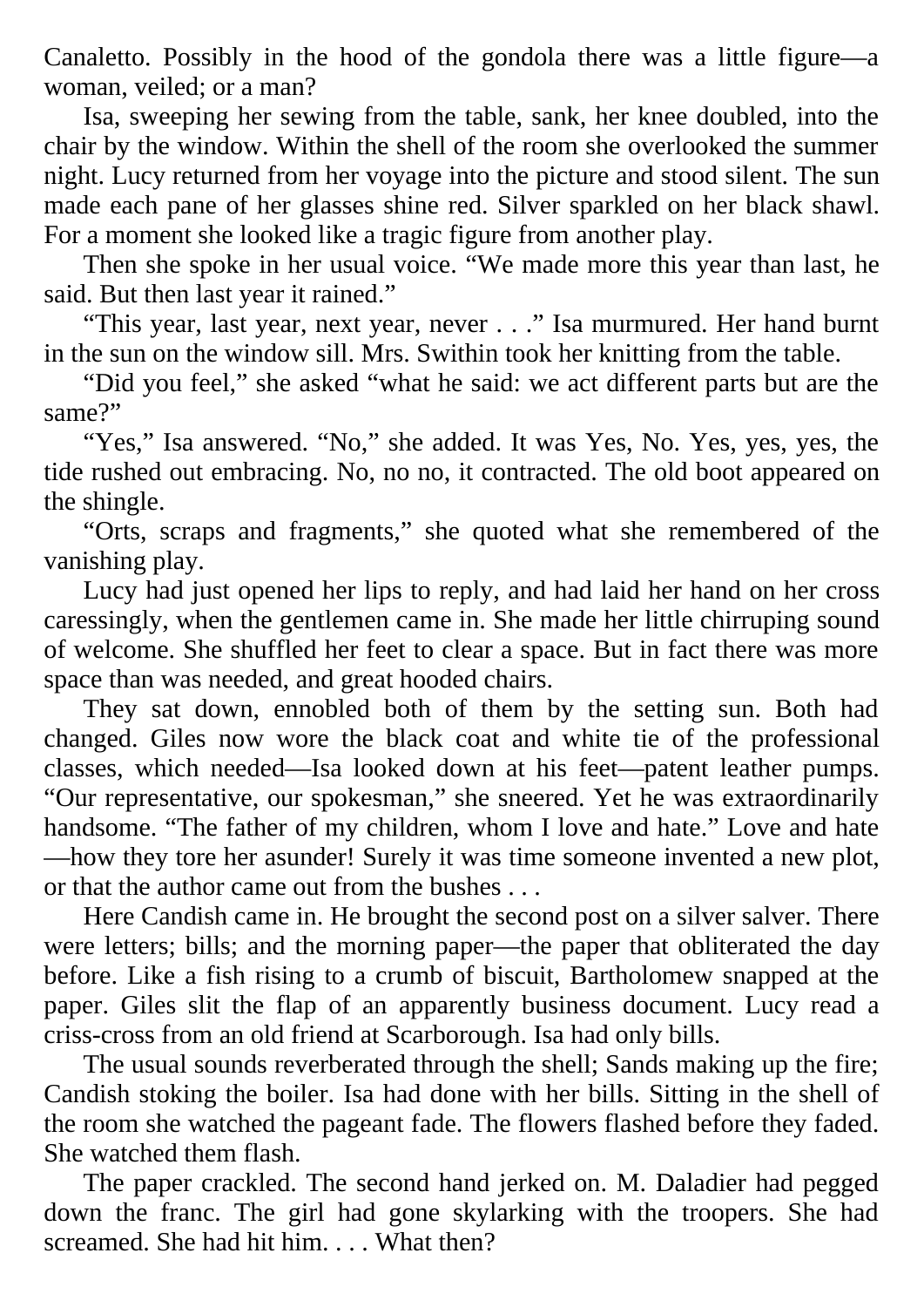When Isa looked at the flowers again, the flowers had faded.

Bartholomew flicked on the reading lamp. The circle of the readers, attached to white papers, was lit up. There in that hollow of the sun-baked field were congregated the grasshopper, the ant, and the beetle, rolling pebbles of sun-baked earth through the glistening stubble. In that rosy corner of the sunbaked field Bartholomew, Giles and Lucy polished and nibbled and broke off crumbs. Isa watched them.

Then the newspaper dropped.

"Finished?" said Giles, taking it from his father.

The old man relinquished his paper. He basked. One hand caressing the dog rippled folds of skin towards the collar.

The clock ticked. The house gave little cracks as if it were very brittle, very dry. Isa's hand on the window felt suddenly cold. Shadow had obliterated the garden. Roses had withdrawn for the night.

Mrs. Swithin folding her letter murmured to Isa: "I looked in and saw the babies, sound asleep, under the paper roses."

"Left over from the coronation," Bartholomew muttered, half asleep.

"But we needn't have been to all that trouble with the decorations," Lucy added, "for it didn't rain this year."

"This year, last year, next year, never," Isa murmured.

"Tinker, tailor, soldier, sailor," Bartholomew echoed. He was talking in his sleep.

Lucy slipped her letter into its envelope. It was time to read now, her Outline of History. But she had lost her place. She turned the pages looking at pictures—mammoths, mastodons, prehistoric birds. Then she found the page where she had stopped.

The darkness increased. The breeze swept round the room. With a little shiver Mrs. Swithin drew her sequin shawl about her shoulders. She was too deep in the story to ask for the window to be shut. "England," she was reading, "was then a swamp. Thick forests covered the land. On the top of their matted branches birds sang . . ."

The great square of the open window showed only sky now. It was drained of light, severe, stone cold. Shadows fell. Shadows crept over Bartholomew's high forehead; over his great nose. He looked leafless, spectral, and his chair monumental. As a dog shudders its skin, his skin shuddered. He rose, shook himself, glared at nothing, and stalked from the room. They heard the dog's paws padding on the carpet behind him.

Lucy turned the page, quickly, guiltily, like a child who will be told to go to bed before the end of the chapter.

"Prehistoric man," she read, "half-human, half-ape, roused himself from his semi-crouching position and raised great stones."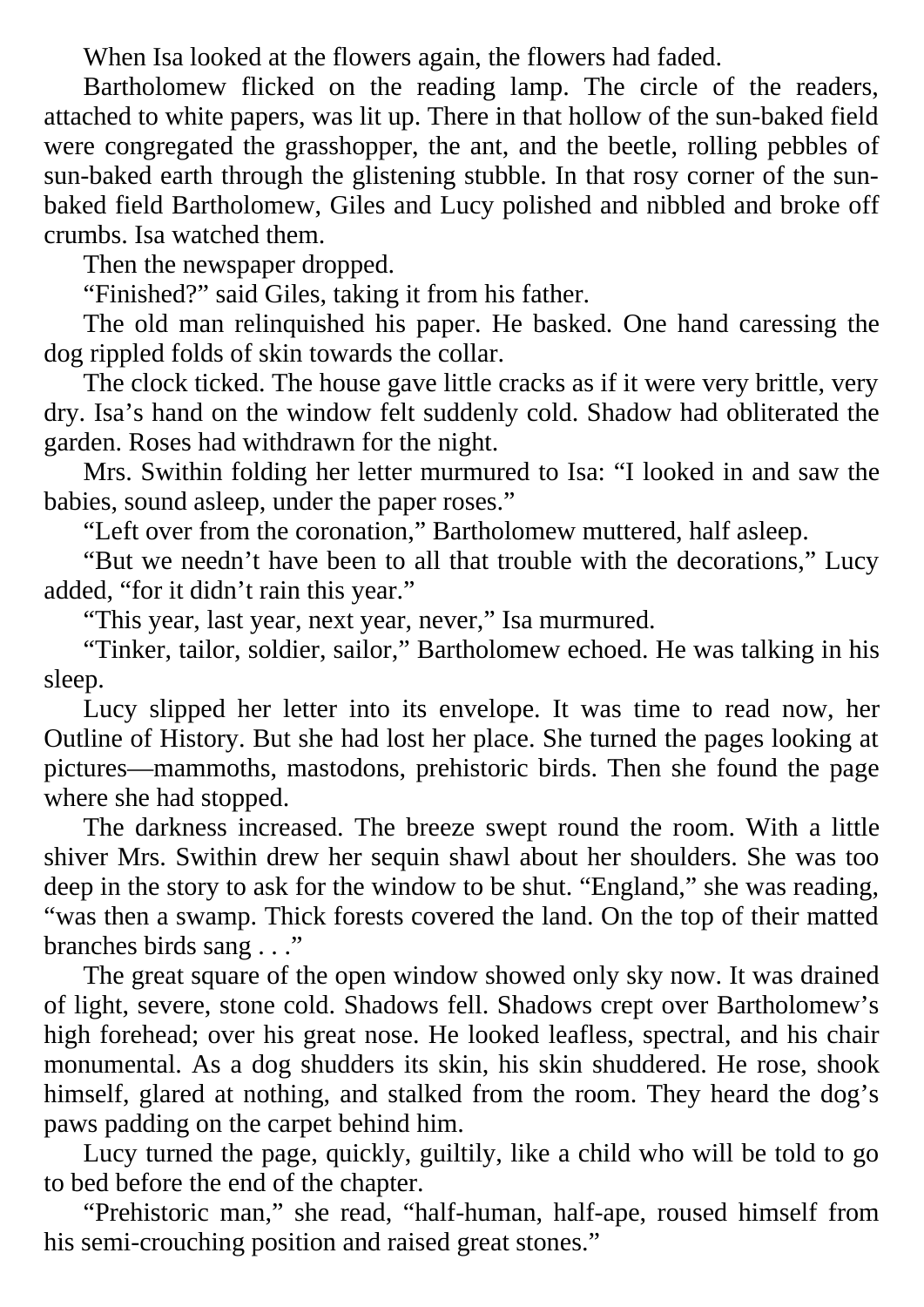She slipped the letter from Scarborough between the pages to mark the end of the chapter, rose, smiled, and tiptoed silently out of the room.

The old people had gone up to bed. Giles crumpled the newspaper and turned out the light. Left alone together for the first time that day, they were silent. Alone, enmity was bared; also love. Before they slept, they must fight; after they had fought, they would embrace. From that embrace another life might be born. But first they must fight, as the dog fox fights with the vixen, in the heart of darkness, in the fields of night.

Isa let her sewing drop. The great hooded chairs had become enormous. And Giles too. And Isa too against the window. The window was all sky without colour. The house had lost its shelter. It was night before roads were made, or houses. It was the night that dwellers in caves had watched from some high place among rocks.

Then the curtain rose. They spoke.